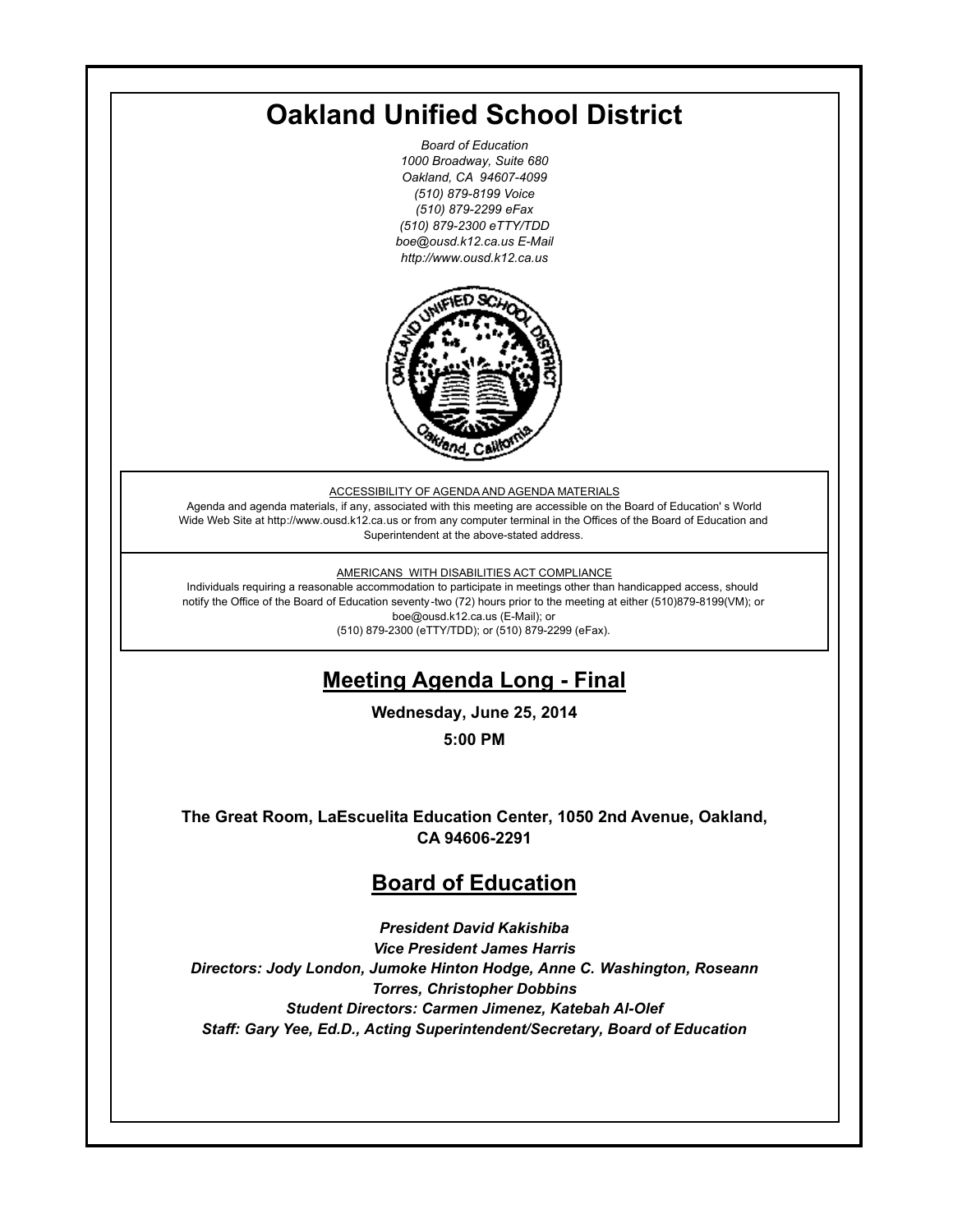**A. Call To Order**

## **B. Roll Call**

# **C. Pledge of Allegiance**

# **D. Special Order(s) of the Day**

| ë<br>M  | 14-1509 | <b>Valley Elementary School</b> | In Memorium - Rosella Jackson - Retired Principal, Grass            |                                                                                     |
|---------|---------|---------------------------------|---------------------------------------------------------------------|-------------------------------------------------------------------------------------|
|         |         |                                 | Rosella Jackson, Retired Principal, Grass Valley Elementary School. | Adoption by the Board of Education of Resolution No. 1314-1170 - Memorial Tribute - |
|         |         | <b>Attachments:</b>             | <b>Valley Elementary School</b>                                     | 14-1509 In Memorium - Rosella Jackson - Retired Principal, Grass                    |
| 昌       | 14-1302 |                                 | <b>Report - Oakland Athletic League</b>                             |                                                                                     |
|         |         | Athletic League.                |                                                                     | Report to the Board of Education by the Superintendent of Schools on the Oakland    |
|         |         | <b>Attachments:</b>             | 14-1302 Report - Oakland Athletic League                            |                                                                                     |
|         |         |                                 | 14-1302 OAL Handouts-Final                                          |                                                                                     |
|         |         | <b>Legislative History</b>      |                                                                     |                                                                                     |
|         |         | 6/11/14                         | Board of Education                                                  | Tabled to a Date Certain                                                            |
| 14-1491 |         |                                 | <b>Special Presentation - East Bay College Access Network</b>       |                                                                                     |
|         |         |                                 | increasing access to post-secondary education.                      | Special Presentation - East Bay College Access Network - "Focus On Financial Aid" - |
|         |         | <b>Attachments:</b>             | 14-1491 Presentation - East Bay College Access Network              |                                                                                     |
|         |         |                                 | 14-1491 FAFSA-LCAP Coalition Letter April 1, 2014                   |                                                                                     |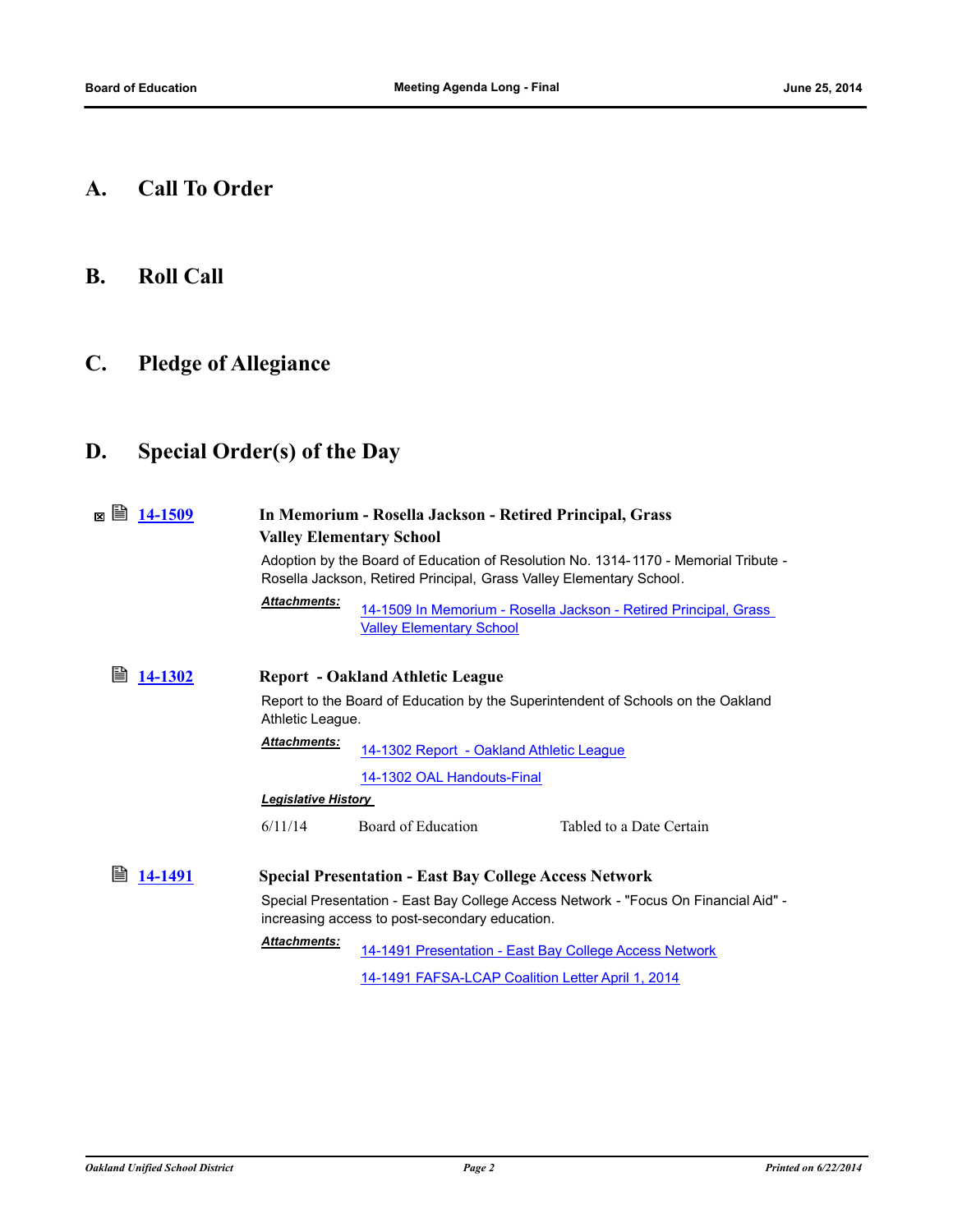| 14-1495      | <b>Calling Parcel Tax Election - General Election - November</b><br>4, 2014                                                                                                                                                                                                                                                                             |
|--------------|---------------------------------------------------------------------------------------------------------------------------------------------------------------------------------------------------------------------------------------------------------------------------------------------------------------------------------------------------------|
|              | Adoption by the Board of Education of Resolution No.1314-1169 - Calling Parcel Tax<br>Election - ["Oakland Unified School District College and Career Readiness for All Act"<br>or "Measure ". [designation to be assigned by Alameda County Registrar of<br>Voters]- General Election - November 4, 2014.                                              |
|              | <b>Attachments:</b><br>14-1495 Calling Parcel Tax Election - General Election - November 4,<br><u>2014</u>                                                                                                                                                                                                                                              |
| 14-1497<br>冈 | <b>Tribute Gary Yee - Board Member and Superintendent of</b><br><b>Schools</b>                                                                                                                                                                                                                                                                          |
|              | Adoption by Board of Education of Resolution No. 1314-1171- Tribute to Gary D. Yee,<br>Ed.D., for 10.4 years of Service to the children of the City of Oakland as a Member of<br>the Board of Education, District 4 (January 3, 2003 through April 25, 2013), and One<br>Year as Acting Superintendent of Schools (July 1, 2013 through June 30, 2014). |
|              | Attachments:<br>14-1497 Tribute Gary Yee - Board Member and Superintendent of<br><b>Schools</b>                                                                                                                                                                                                                                                         |

## **E. Speaker Request Card/Modification(s) To Agenda**

*Members of the public may address the Board on any item listed on this Agenda, for three minutes per person or less, depending on the number of Speakers for the item, by filing a Speaker Request Card, clearly identifying the item listed on the Agenda, by legislative file number, alpha and/or title. A separate Speaker Request Card is required for each Agenda Item, except all legislative files listed under the General Consent Report are treated as a single item. A Speaker Request Card for any and all Agenda Items for this meeting must be in the hands of the Board staff or the presiding officer by the time the Board has reached this point in the Agenda of the meeting. A Speaker Request Card submitted after this point - Agenda Item I - will be filed." "*

*Modification(s) to the Agenda allows for any change in the printed order of business including, but not limited to, an announcement that an Agenda item or legislative file will be considered out of Agenda printed order, that consideration of an Agenda item*  has been withdrawn, postponed, rescheduled or pulled" or taken off of the General *Consent Report for separate discussion and/or possible action.*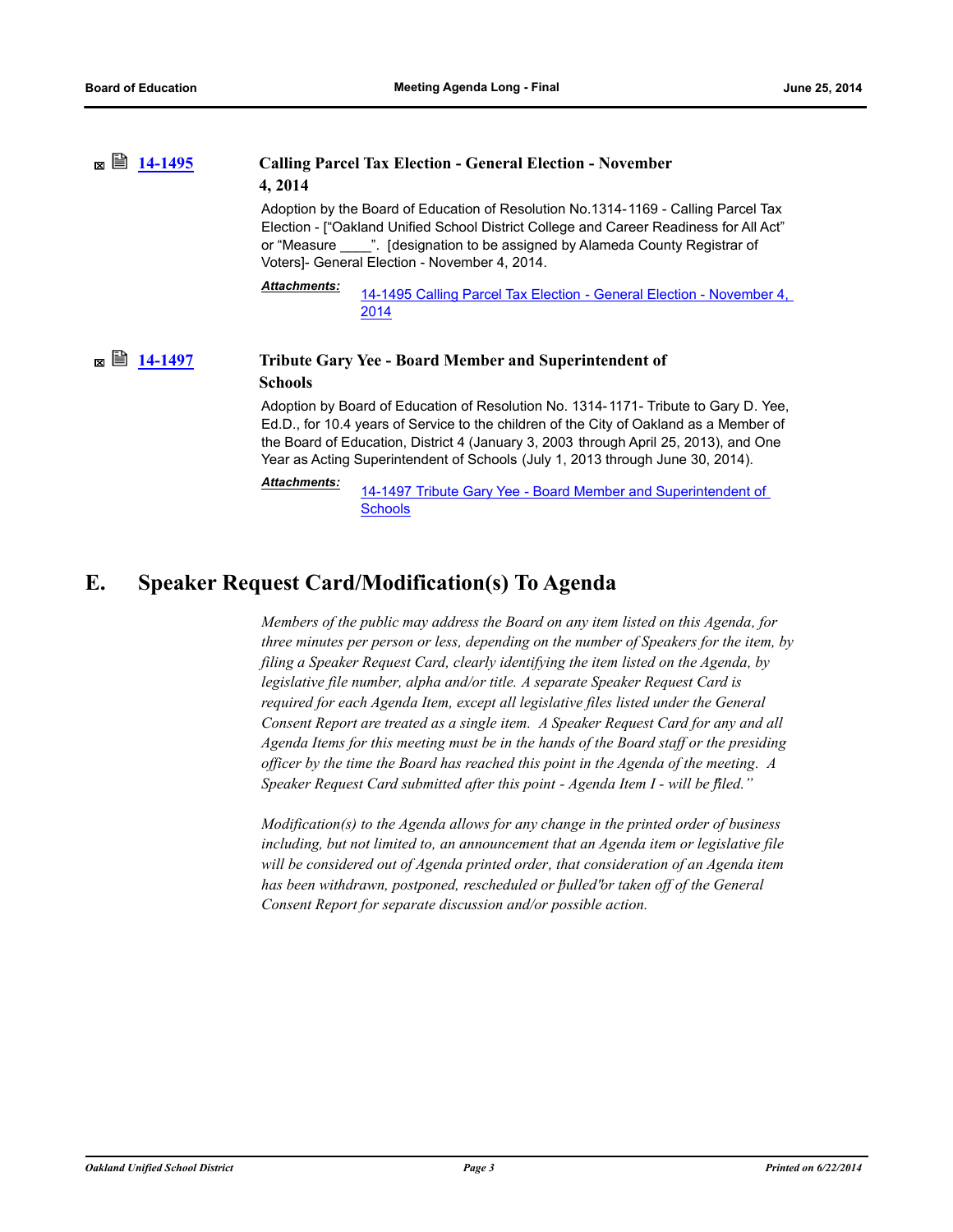## **F. Public Comments On All Non-Agenda Items Within the Subject Matter Jurisdiction of the District (30 Minutes)**

*This section of the Agenda provides an opportunity for a member of the Public, for three minutes per person, or less, depending on the number of Speakers, to directly address the Board on any item of interest to a member of the Public that is not on the current Agenda, but is within the subject matter jurisdiction of the Board. Minutes are not transferrable from Speaker to Speaker. This item is limited to a total of thirty (30) minutes. A Member of the public, who has filed a Speaker Request Card, not heard under this section may be heard under Agenda Item Q. The Board may not discuss or take any action on a non-agenda item at the current meeting, except the Board or staff, as permitted by law, may briefly respond to a statement made or questions posed by a member of the public. In addition, on his or her own initiative or in response to questions posed by the public, a member of the Board or its staff may ask a question for clarification, make a brief announcement, or make a brief report of personal activities.*

## **[14-1437](http://ousd.legistar.com/gateway.aspx?m=l&id=/matter.aspx?key=33113) Public Comments on All Non-Agenda Items Within the Subject Matter Jurisdiction of the District - Up to 30 Minutes - June 25, 2014**

Public Comments on All Non-Agenda Items Within the Subject Matter Jurisdiction of the District - Up to 30 Minutes - June 25, 2014.

## **G. Student Board Members' Report**

*This is an oral report to the Board and to the Public by a Student Member of the Board of any information that he/she wishes to share regarding his/her past, present or future personal or official activities.*

**[14-1438](http://ousd.legistar.com/gateway.aspx?m=l&id=/matter.aspx?key=33114) Student Directors' Report - June 25, 2014** Presentation of Student Directors' Report - June 25, 2014. [14-1438 Student Directors' Report - June 25, 2014](http://ousd.legistar.com/gateway.aspx?M=F&ID=76442.pdf) *Attachments:*

## **H. Public Hearing(s)**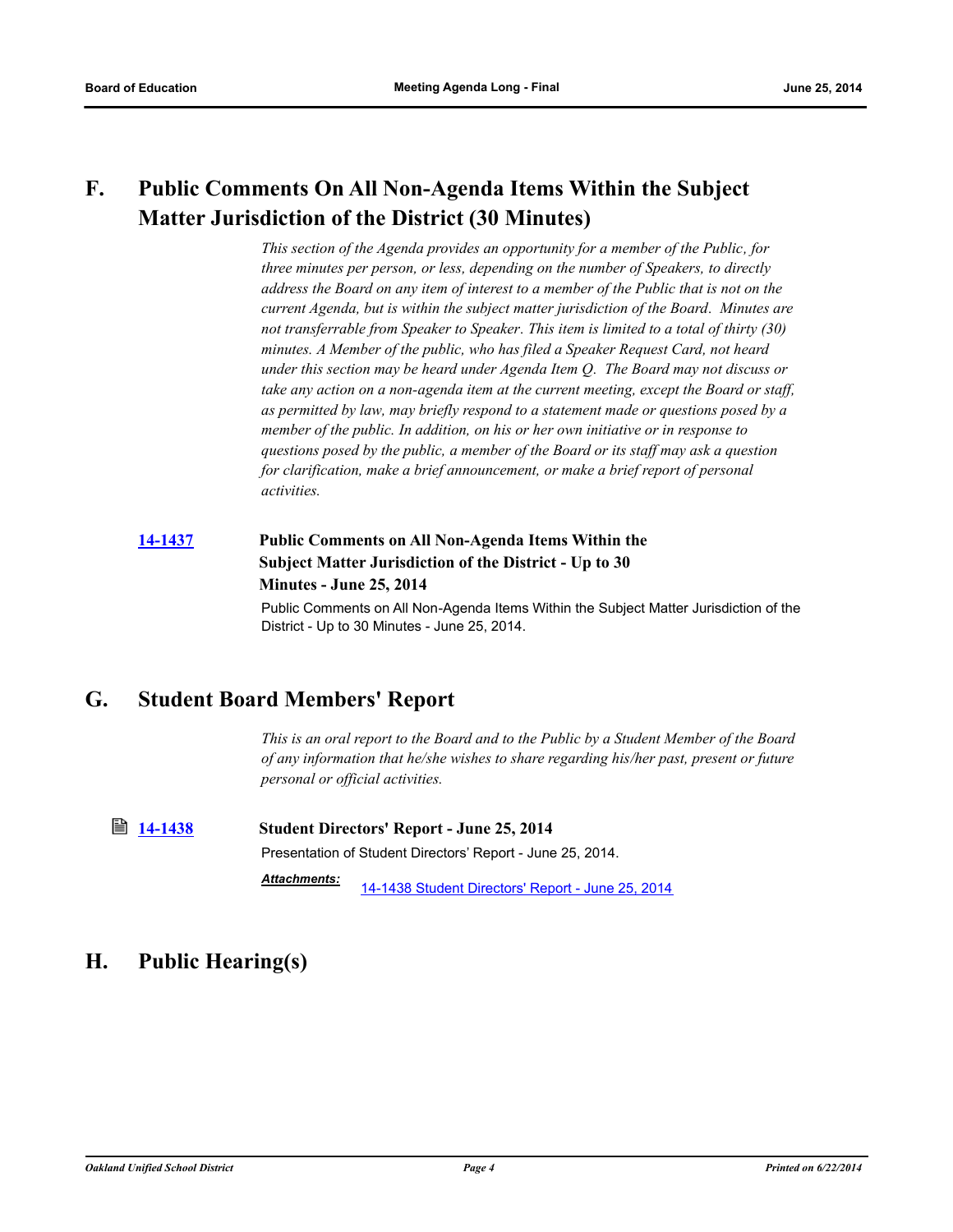| 閶<br>14-1323 |                            | <b>French American Charter School of the East Bay - Petition</b>                                                                         |                                                                                                                                                                                                                                                      |  |  |
|--------------|----------------------------|------------------------------------------------------------------------------------------------------------------------------------------|------------------------------------------------------------------------------------------------------------------------------------------------------------------------------------------------------------------------------------------------------|--|--|
|              |                            | and Proposed Charter<br>Public Hearing - French American Charter School of the East Bay - Petition and<br>Proposed Charter - Grades TK-8 |                                                                                                                                                                                                                                                      |  |  |
|              | Attachments:               | <b>Proposed Charter</b>                                                                                                                  | 14-1323 French American Charter School of the East Bay - Petition and                                                                                                                                                                                |  |  |
|              |                            |                                                                                                                                          | 14-1323 Presentation - Public Hearing - French American Charter<br>School of the East Bay - Petition and Proposed Charter                                                                                                                            |  |  |
|              |                            | <b>Legislative History</b>                                                                                                               |                                                                                                                                                                                                                                                      |  |  |
|              | 5/28/14                    | Board of Education                                                                                                                       | Received and Referred for Handling to the<br><b>Charter Schools Office</b>                                                                                                                                                                           |  |  |
|              | <b>Reading</b> )           | 2014-2015 Local Control Plan and Budget (Second                                                                                          |                                                                                                                                                                                                                                                      |  |  |
|              |                            | Public Hearing and Adoption by the Board of Education of the 2014-2015 Local Control<br>Action Plan and Budget.                          |                                                                                                                                                                                                                                                      |  |  |
|              | Attachments:               | (Second and Final Reading - June 25, 2014)                                                                                               | 14-1303 2014-2015 Presentation - Local Control Plan and Budget                                                                                                                                                                                       |  |  |
|              |                            | <u>2014)</u>                                                                                                                             | 14-1303 1 OUSD LCAP FINAL (Second and Fina Reading - June 25,                                                                                                                                                                                        |  |  |
|              |                            | Reading - June 25, 2014)                                                                                                                 | 14-1303 2 APPENDIX LCAP template 6.6.14 RJ (Second and Final                                                                                                                                                                                         |  |  |
|              |                            | (Second and Final Reading - June 25, 2014)                                                                                               | 14-1303 3 LCAP Appendix Docs Stakeholder Engagement Part 1 of 2                                                                                                                                                                                      |  |  |
|              |                            | (Second and Final Reading - June 25, 2014)                                                                                               | 14-1303 4 LCAP Appendix Docs Stakeholder Engagement Part 2 of 2                                                                                                                                                                                      |  |  |
|              | <b>Legislative History</b> |                                                                                                                                          |                                                                                                                                                                                                                                                      |  |  |
|              | 6/11/14                    | Board of Education                                                                                                                       | Hearing Held and Closed                                                                                                                                                                                                                              |  |  |
|              |                            | <b>District's Special Education Local Plan Area (SELPA)</b>                                                                              |                                                                                                                                                                                                                                                      |  |  |
|              | 2014-2015                  | <b>Annual Service Plan and Budget Plan for Fiscal Year</b>                                                                               |                                                                                                                                                                                                                                                      |  |  |
|              | Education.                 |                                                                                                                                          | Public Hearing and Adoption by the Board of Education of the District's Special<br>Education Local Planning Area (SELPA) 2014-2015 Annual Service Plan and Budget<br>Plan and further authorizing submission of same to the California Department of |  |  |
|              | <b>Attachments:</b>        | 2014-2015                                                                                                                                | 14-1476 Presentation - District's Special Education Local Plan Area<br>(SELPA) Annual Service Plan and Budget Plan for Fiscal Year                                                                                                                   |  |  |
|              |                            |                                                                                                                                          | 14-1476 District's Special Education Local Plan Area (SELPA) Annual<br>Service Plan and Budget Plan for Fiscal Year 2014-2015                                                                                                                        |  |  |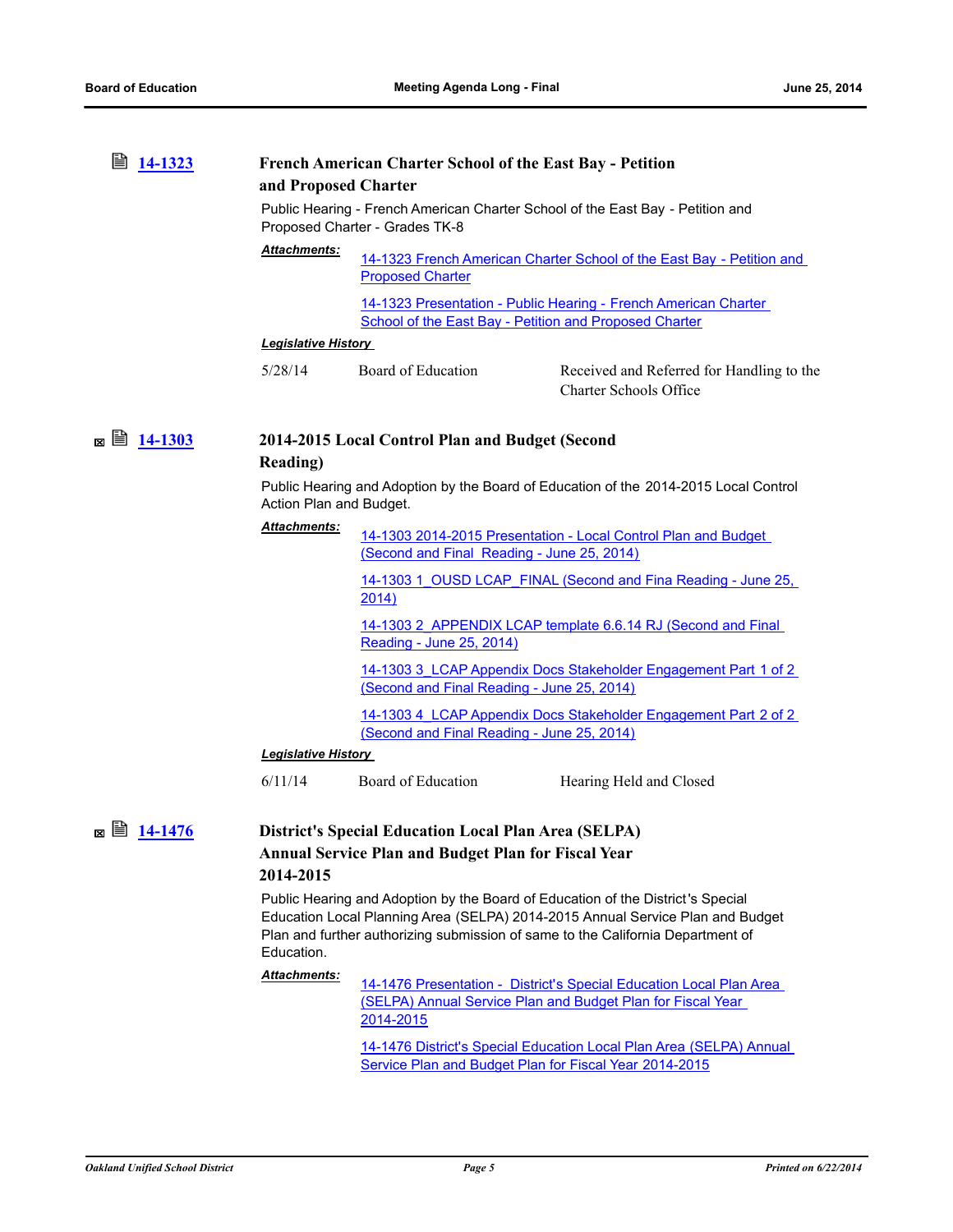**<b>■ [14-1422](http://ousd.legistar.com/gateway.aspx?m=l&id=/matter.aspx?key=33102) District's 2014-2015 Budget (Second Reading)** Public Hearing and Adoption by the Board of Education - District 2014-2015 Fiscal Year Budget - All Funds - in the amount of \$516,000,000.00. [14-1422 Presentation - District's 2014-2015 Budget \(Second and Final](http://ousd.legistar.com/gateway.aspx?M=F&ID=76756.pptx)  Reading) [14-1422 State Account Code \(SAC\) Format - District's 2014-2015](http://ousd.legistar.com/gateway.aspx?M=F&ID=76757.pdf)  Budget (Second and Final Reading - June 25, 2014)) *Attachments: Legislative History*  6/11/14 Board of Education Hearing Held and Closed

## **I. Unfinished Business**

*None*

## **J. New Business**

*None*

## **K. Adoption of the General Consent Report No. 1**

*Adoption of the General Consent Report " " means that all items appearing under this topic are approved in one motion unless a Member of the Board requests that an item be removed and voted on separately or otherwise acted upon. Generally, these legislative items are recommendations from the Superintendent of Schools, or otherwise routine in nature, or are proposed actions that are sufficiently supported by prior or present accompanying reference materials and/or information not requiring additional discussion and are acted upon in one motion to conserve time and permit focus on other-than-routine legislative items on the Agenda.*

### **Teaching and Learning Matter(s)**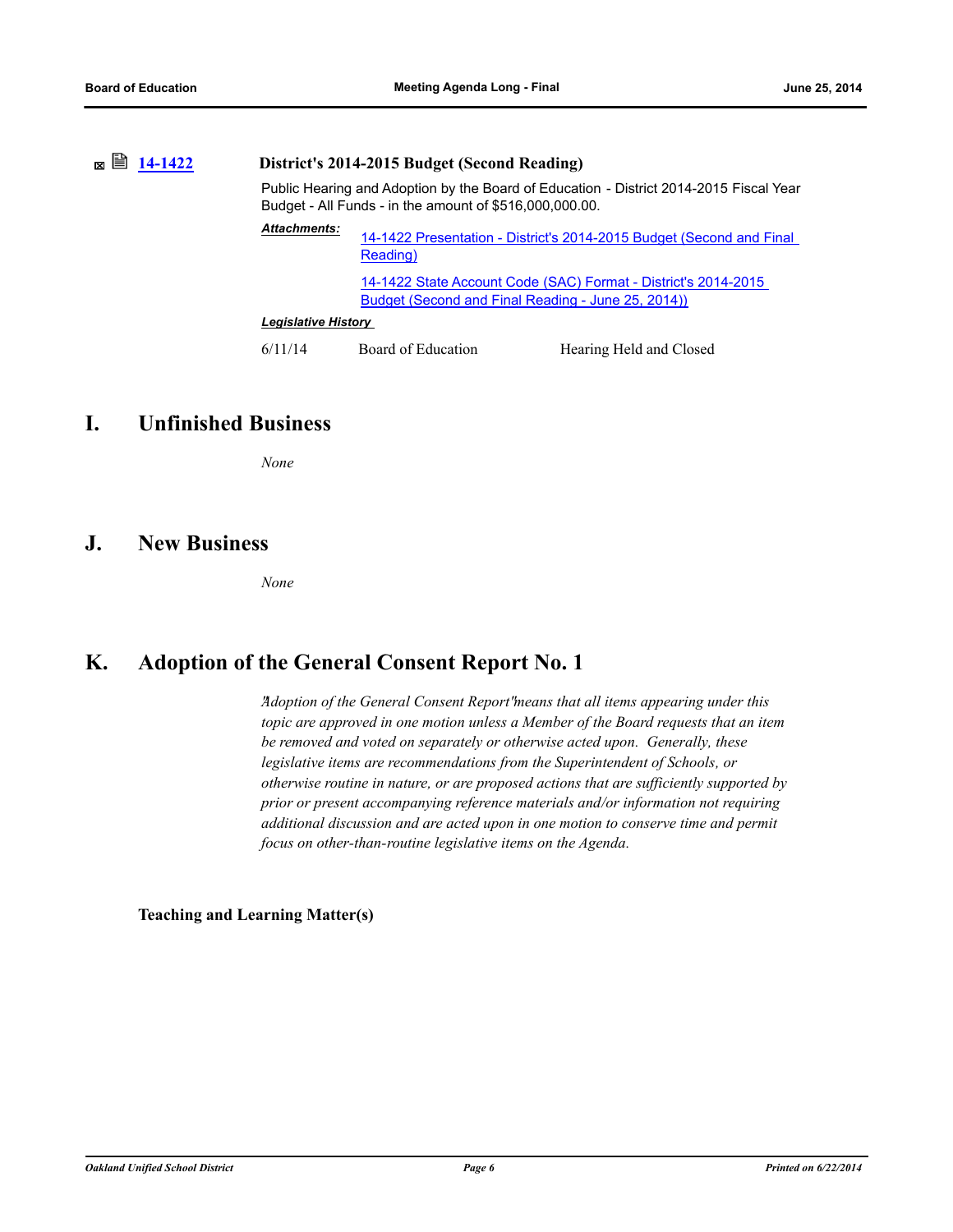## **■ ■ [14-0596](http://ousd.legistar.com/gateway.aspx?m=l&id=/matter.aspx?key=32301) Amendment No. 1 - Professional Services Contract -Beverly McCleave-Watkins - St. Leo the Great School**

Ratification by the Board of Education Amendment No. 1, Professional Services Contract between District and Beverly McCleave-Watkins, Oakland, CA, for the latter to provide 46.87 additional hours of service to provide supplemental instructional services for eligible and identified private school students, focus on instruction that improves academic achievement in the focus areas of English Language Arts and /or Mathematics, in the additional amount not to exceed \$3.047.00, increasing the Contract not to amount from \$6,319.28 to \$9,366.28, for the period of February 1, 2013 to June 30, 2013. All other terms and conditions of Contract remain in full force and effect .

#### **Resource Code-Site No.- 3010-735**

### **Funding Source: Title IA**

#### *Attachments:*

[14-0596 Amendment No. 1 - Professional Services Contract - Beverly](http://ousd.legistar.com/gateway.aspx?M=F&ID=76595.pdf)  McCleave-Watkins - St. Leo the Great School

## **[14-1001](http://ousd.legistar.com/gateway.aspx?m=l&id=/matter.aspx?key=32701) Amendment No. 2 - Individual Service Agreement - Master Memorandum of Understanding - Bay Area Community Resources - Melrose Leadership Academy**

Approval by the Board of Education of Amendment No. 2, Individual Service Agreement to the Master Memorandum of Understanding (MMOU) between the District and the Bay Area Community Resources, San Rafael, CA, for the latter to provide additional services utilizing Menu of Service Option B, Lead Agency Services for Middle School at Melrose Leadership Academy for the period of July 1, 2013 through August 22, 2014, in an additional amount of \$10,000.00, increasing the ISA not to exceed amount from \$121,275.00 to \$131,275.00. All other terms and conditions of the ISA remain in full force and effect.

**Resource Code-Site No.- 7090-235**

#### **Funding Source: EIA-Instructional**

14-1001 Amendment No. 2 - Individual Service Agreement - Master [Memorandum of Understanding - Bay Area Community Resources -](http://ousd.legistar.com/gateway.aspx?M=F&ID=76734.pdf)  Melrose Leadership Academy *Attachments:*

*Oakland Unified School District Page 7 Printed on 6/22/2014*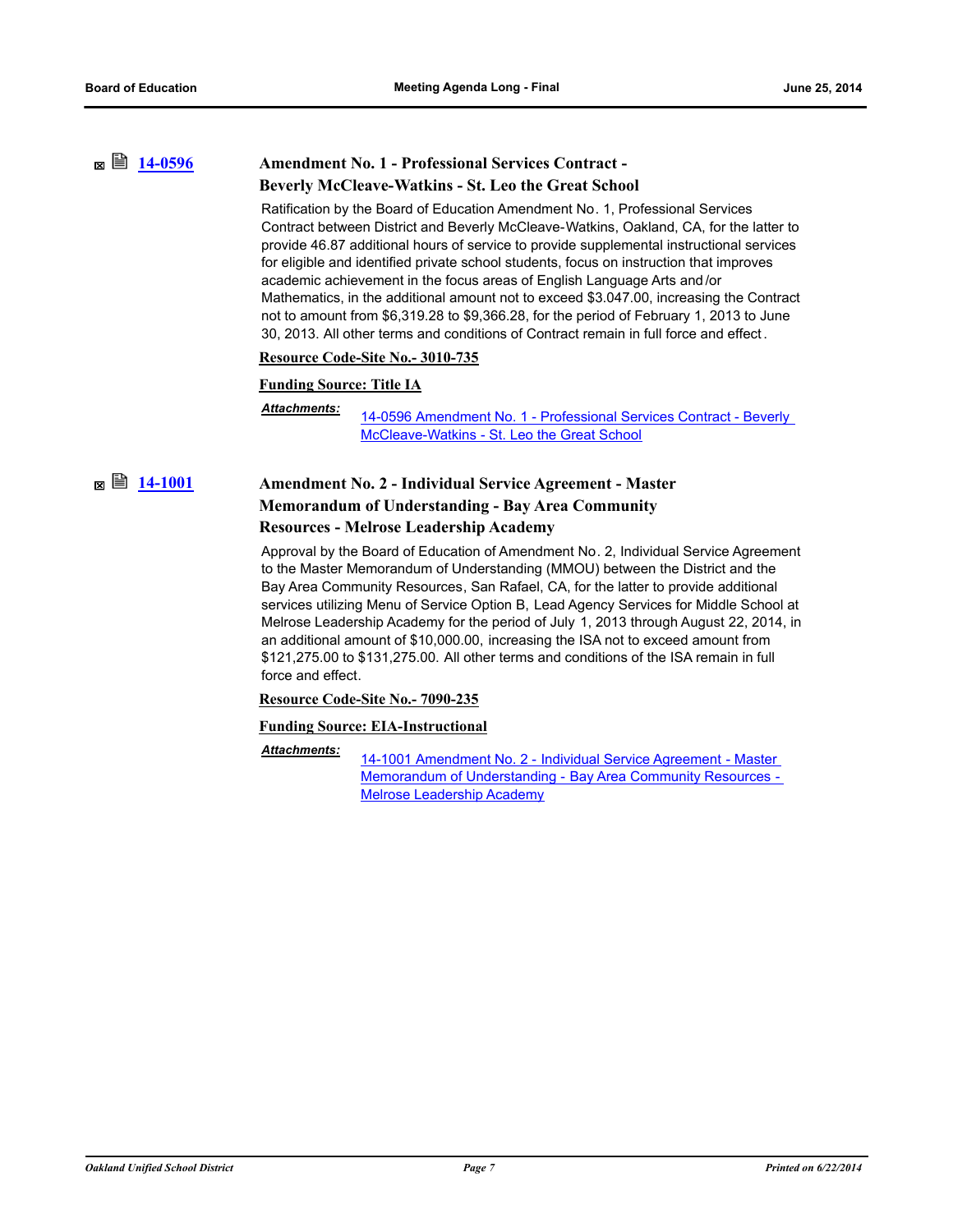## **[14-1026](http://ousd.legistar.com/gateway.aspx?m=l&id=/matter.aspx?key=32726) Amendment No. 1 - Individual Service Agreement - Master Memorandum of Understanding - Summer Learning Programs - Lafayette Elementary School**

Approval by the Board of Education of Amendment No. 1 of the Individual Service Agreement to the Master Memorandum of Understanding (MMOU) between the District and the Bay Area Community Resources, San Rafael, CA, for the latter to provide additional services for a safe, enriching and dynamic summer program utilizing its Menu of Service Option P: Summer Programming Services at Lafayette Elementary School for the period of July 1, 2013 through August 22, 2014, in the additional amount of \$24,700.00, increasing the ISA not to exceed amount from \$171,058.00 to \$195,758.00. All other terms and conditions of the ISA remain in full force and effect.

#### **Resource Code-Site No.- 4124-922**

#### **Funding Source: 21st Century Community Learning Centers (21st CCLC) Grant**

[14-1026 Amendment No. 1 - Individual Service Agreement - Master](http://ousd.legistar.com/gateway.aspx?M=F&ID=76597.pdf)  Memorandum of Understanding - Summer Learning Programs - Lafayette Elementary School *Attachments:*

## **■ ■ [14-1027](http://ousd.legistar.com/gateway.aspx?m=l&id=/matter.aspx?key=32727) Amendment No. 1 - Individual Service Agreement - Master Memorandum of Understanding - Summer Learning Programs - Martin Luther King, Jr. Elementary School**

Approval by the Board of Education of Amendment No. 1 of the Individual Service Agreement to the Master Memorandum of Understanding (MMOU) between the District and the Bay Area Community Resources, San Rafael, CA, for the latter to provide additional services for a safe, enriching and dynamic summer program utilizing its Menu of Service Option P: Summer Programming Services at Martin Luther King, Jr. Elementary School for the period of July 1, 2013 through August 22, 2014, in the additional amount of \$14,820.00, increasing the ISA not to exceed amount from \$182,386.00 to \$197,206.00. All other terms and conditions of the ISA remain in full force and effect.

**Resource Code-Site No.- 4124-922**

#### **Funding Source: 21st Century Community Learning Centers (21st CCLC) Grant**

14-1027 Amendment No. 1 - Individual Service Agreement - Master [Memorandum of Understanding - Summer Learning Programs - Martin](http://ousd.legistar.com/gateway.aspx?M=F&ID=76480.pdf)  Luther King, Jr. Elementary School *Attachments:*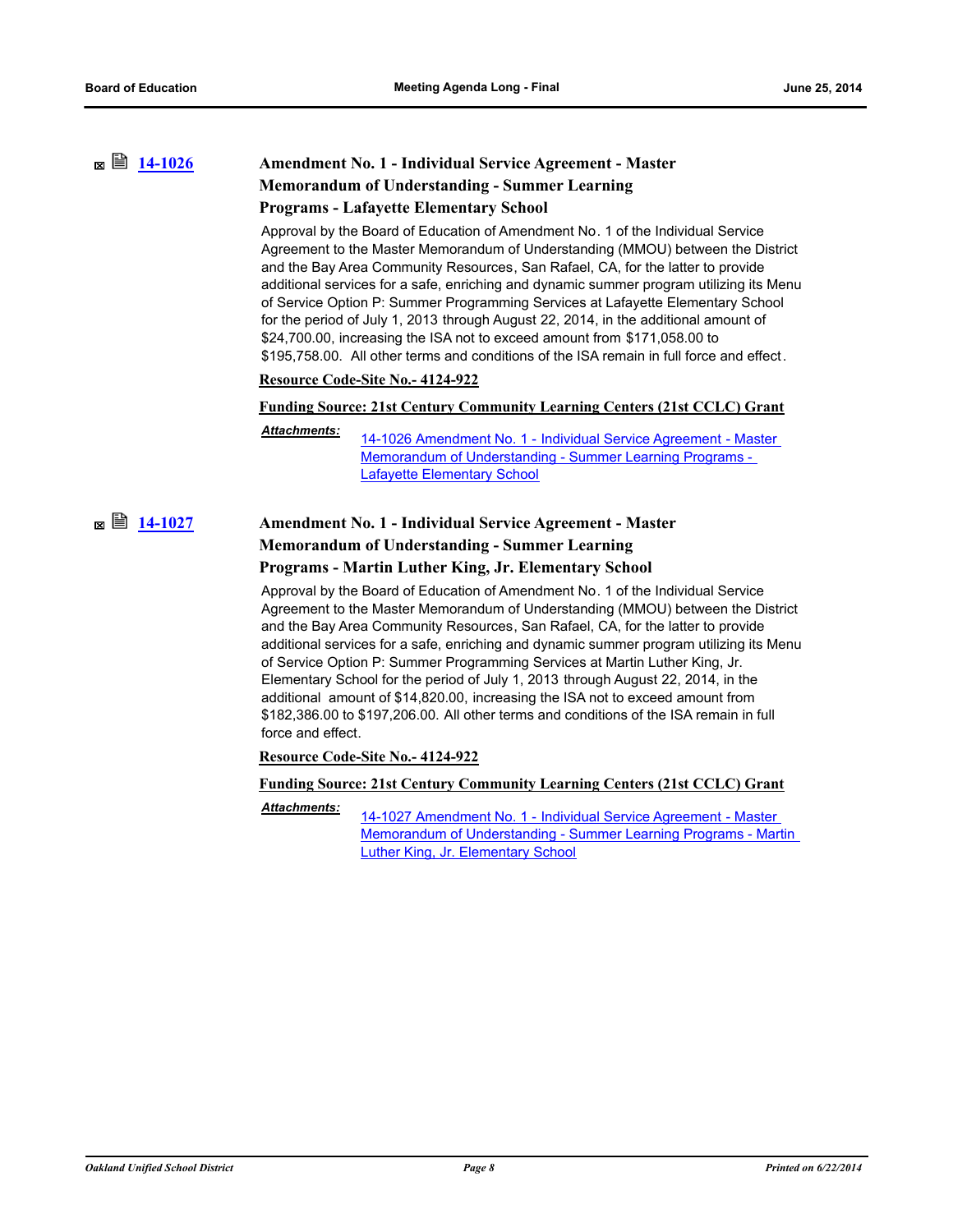## **[14-1028](http://ousd.legistar.com/gateway.aspx?m=l&id=/matter.aspx?key=32728) Amendment No. 1 - Individual Service Agreement - Master Memorandum of Understanding - Summer Learning Program - PLACE at Prescott**

Approval by the Board of Education of Amendment No. 1 of the Individual Service Agreement to the Master Memorandum of Understanding (MMOU) between the District and the Bay Area Community Resources, San Rafael, CA, for the latter to provide additional services for a safe, enriching and dynamic summer program utilizing its Menu of Service Option P: Summer Programming Services at PLACE at Prescott for the period of July 1, 2013 through August 22, 2014, in the additional amount of \$14,820.00, increasing the ISA not to exceed amount from \$136,255.00 to \$151,075.00. All other terms and conditions of the ISA remain in full force and effect.

### **Resource Code-Site No.- 4124-922**

### **Funding Source: 21st Century Community Learning Centers (21st CCLC) Grant**

14-1028 Amendment No. 1 - Individual Service Agreement - Master [Memorandum of Understanding - Summer Learning Program - PLACE](http://ousd.legistar.com/gateway.aspx?M=F&ID=76598.pdf)  at Prescott *Attachments:*

## **■ ■ [14-1029](http://ousd.legistar.com/gateway.aspx?m=l&id=/matter.aspx?key=32729) Amendment No. 2 - Individual Service Agreement - Master Memorandum of Understanding - Summer Learning Program - Global Family Elementary School**

Approval by the Board of Education of Amendment No. 2 of the Individual Service Agreement to the Master Memorandum of Understanding (MMOU) between the District and the Bay Area Community Resources, San Rafael, CA, for the latter to provide additional services for a safe, enriching and dynamic summer program utilizing its Menu of Service Option P: Summer Programming Services at Global Family Elementary School for the period of July 1, 2013 through August 22, 2014, in the additional amount of \$29,640.00 increasing the ISA not to exceed amount from \$96,779.00 to \$126,419.00. All other terms and conditions of the ISA remain in full force and effect.

### **Resource Code-Site No.- 4124-922**

#### **Funding Source: 21st Century Community Learning Centers (21st CCLC) Grant**

14-1029 Amendment No. 2 - Individual Service Agreement - Master [Memorandum of Understanding - Summer Learning Program - Global](http://ousd.legistar.com/gateway.aspx?M=F&ID=76599.pdf)  Family Elementary School *Attachments:*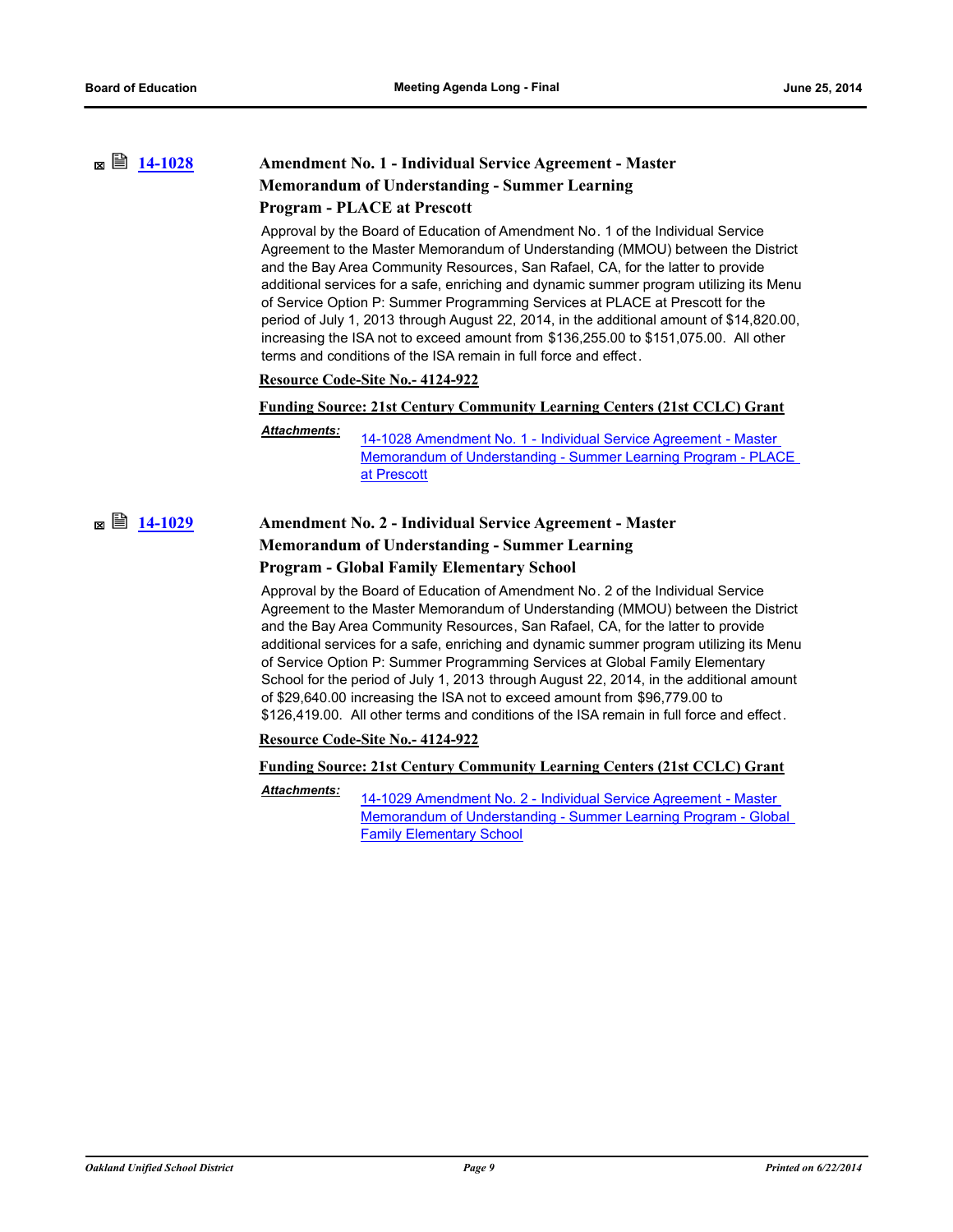## **<b>■ [14-1030](http://ousd.legistar.com/gateway.aspx?m=l&id=/matter.aspx?key=32730) Professional Services Contract - People United for a Better Life In Oakland - Castlemont High School**

Ratification by the Board of Education of a Professional Services Contract between the District and People United for a Better Life In Oakland, Oakland, CA, for the latter to provide 1) Development of the program infrastructure for Castlemont High's smallscale farming, culinary arts training, field studies/natural resource stewardship, and fresh foods enterprise training programs; 2) Implementation of agricultural education, culinary arts, and farm-to-school enterprise training programs for 50 students in grades 9-12; and 3) Sustainable urban design field studies, career training, college preparation, and service-learning programs serving 75 9th-11th grade students, for the period of January 1, 2014 through June 13, 2014 in an amount not to exceed \$25,000.00.

#### **Resource Code-Site No.- 6386-301**

#### **Funding Source: Green California partnership Academy**

*Attachments:*

[14-1030 Professional Services Contract - People United for a Better](http://ousd.legistar.com/gateway.aspx?M=F&ID=76490.pdf)  Life In Oakland - Castlemont High School

### **[14-1031](http://ousd.legistar.com/gateway.aspx?m=l&id=/matter.aspx?key=32731) Amendment No. 1 - Individual Service Agreement - Master Memorandum of Understanding - Summer Learning**

### **Program - Madison Park Academy (TK-5)**

Approval by the Board of Education of Amendment No. 1 of the Individual Service Agreement to the Master Memorandum of Understanding (MMOU) between the District and the Bay Area Community Resources, San Rafael, CA, for the latter to provide additional services for a safe, enriching and dynamic summer program utilizing its Menu of Service Option P: Summer Programming Services at Madison Park Academy (TK-5) for the period of July 1, 2013 through August 22, 2014, in the additional amount of \$19,760.00 increasing the ISA not to exceed from \$93,343.00 to \$113,103.00. All other terms and conditions of the ISA remain in full force and effect.

#### **Funding Source: 21st Century Community Learning Centers (21st CCLC) Grant**

[14-1031 Amendment No. 1 - Individual Service Agreement - Master](http://ousd.legistar.com/gateway.aspx?M=F&ID=76600.pdf)  Memorandum of Understanding - Summer Learning Program - Madison Park Academy (TK-5) *Attachments:*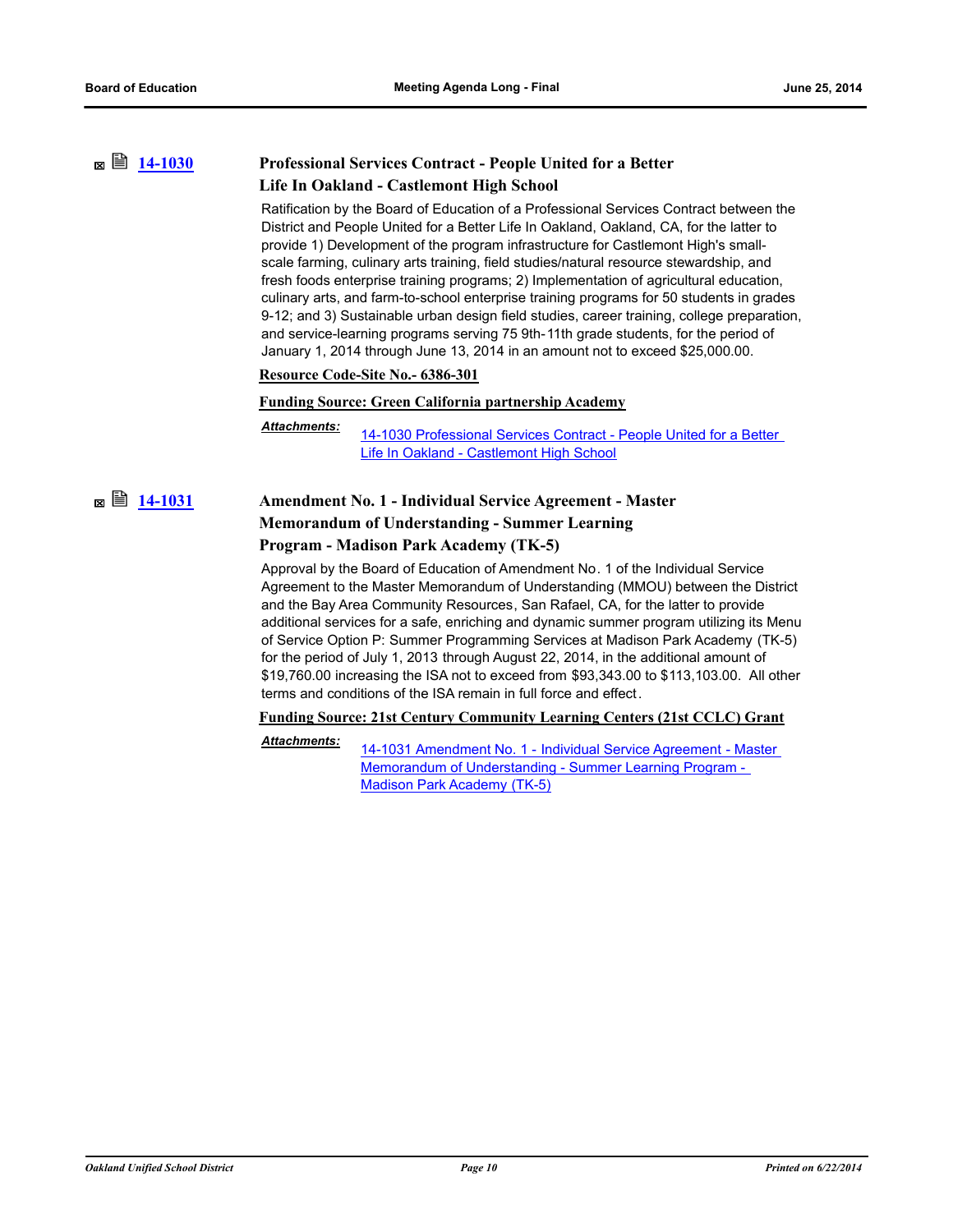## **[14-1035](http://ousd.legistar.com/gateway.aspx?m=l&id=/matter.aspx?key=32735) Amendment No. 1 - Individual Service Agreement - Master Memorandum of Understanding - Bay Area Community Resources - Summer Learning Program - Elmhurst**

#### **Community Prep**

Approval by the Board of Education of Amendment No. 1 of the Individual Service Agreement to the Master Memorandum of Understanding (MMOU) between the District and the Bay Area Community Resources, San Rafael, CA, for the latter to provide additional services for a safe, enriching and dynamic summer program utilizing its Menu of Service Option P: Summer Programming Services at Elmhurst Community Prep for the period of July 1, 2013 through August 22, 2014, in the additional amount of \$33,963.00, increasing the ISA not to exceed amount from \$244,344.00 to \$278,307.00. All other terms and conditions of the ISA remain in full force and effect.

#### **Resource Code-Site No.- 4124-922**

#### **Funding Source: 21st Century Community Learning Centers (21st CCLC) Grant**

*Attachments:*

14-1035 Amendment No. 1 - Individual Service Agreement - Master [Memorandum of Understanding - Bay Area Community Resources -](http://ousd.legistar.com/gateway.aspx?M=F&ID=76601.pdf)  Summer Learning Program - Elmhurst Community Prep

## **<b>■ [14-1036](http://ousd.legistar.com/gateway.aspx?m=l&id=/matter.aspx?key=32736) Amendment No. 2 - Individual Service Agreement -Memorandum of Understanding - Bay Area Community Resources - Summer Learning Program - Madison Park Academy**

Approval by the Board of Education of Amendment No. 2 of the Individual Service Agreement to the Master Memorandum of Understanding (MMOU) between the District and the Bay Area Community Resources, San Rafael, CA, for the latter to provide additional services for a safe, enriching and dynamic summer program utilizing its Menu of Service Option P: Summer Programming Services at Madison Park Academy for the period of July 1, 2013 through August 22, 2014, in the additional amount of \$19,760.00, increasing the ISA not to exceed amount from \$216,729.00 to \$236,489.00. All other terms and conditions of the ISA remain in full force and effect.

#### **Resource Code-Site No.- 4124-922**

#### **Funding Source: 21st Century Community Learning Centers (21st CCLC) Grant**

*Attachments:*

14-1036 Amendment No. 2 - Individual Service Agreement - [Memorandum of Understanding - Bay Area Community Resources -](http://ousd.legistar.com/gateway.aspx?M=F&ID=76476.pdf)  Summer Learning Program - Madison Park Academy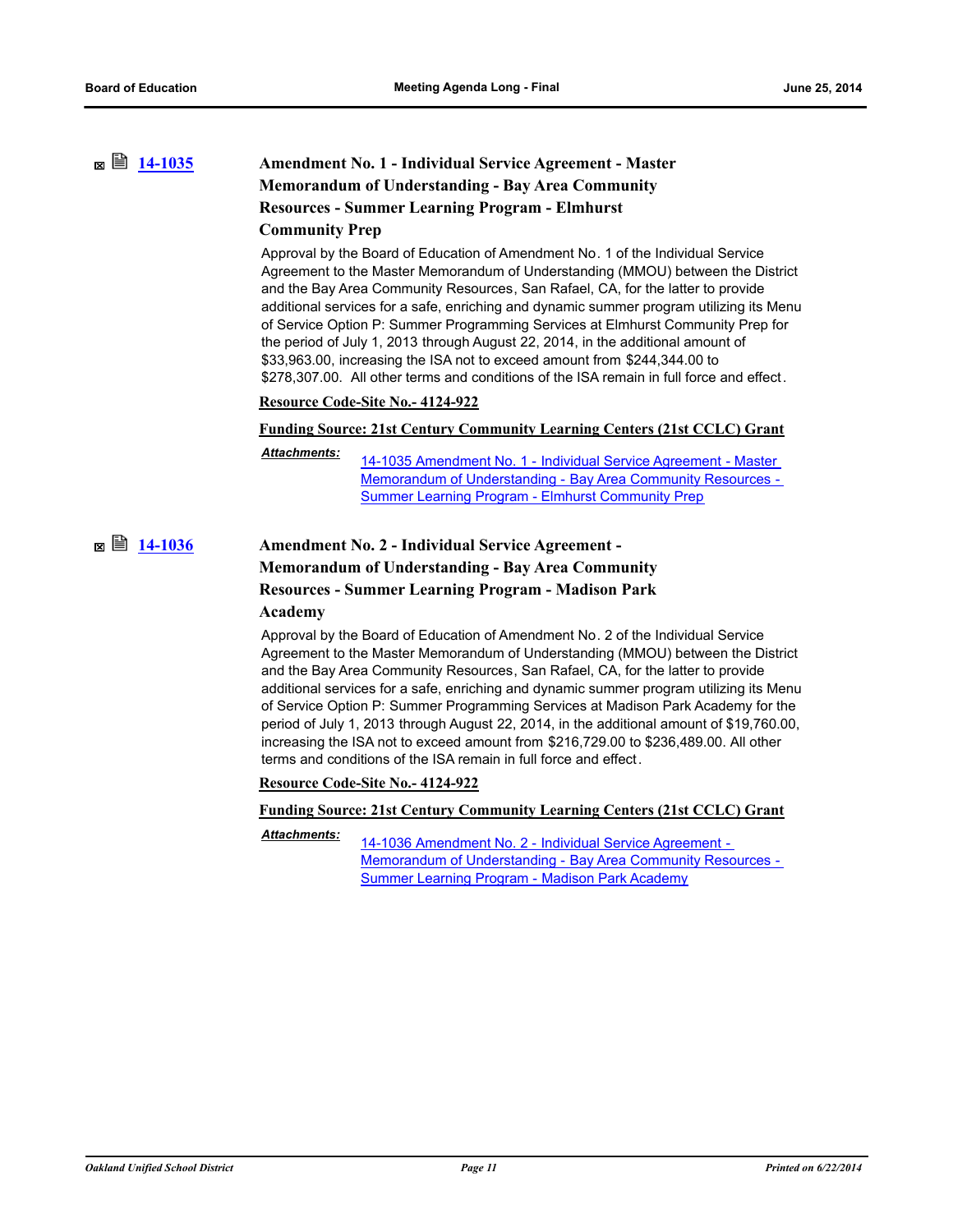## **[14-1037](http://ousd.legistar.com/gateway.aspx?m=l&id=/matter.aspx?key=32737) Amendment No. 2 - Individual Service Agreement - Master Memorandum of Understanding - Bay Area Community Resources - Urban Promise Academy**

Approval by the Board of Education of Amendment No. 2 of the Individual Service Agreement to the Master Memorandum of Understanding (MMOU) between the District and the Bay Area Community Resources, San Rafael, CA, for the latter to provide additional services for a safe, enriching and dynamic summer program utilizing its Menu of Service Option P: Summer Programming Services at Urban Promise Academy for the period of July 1, 2013 through August 22, 2014, in the additional amount of \$19,760.00, increasing the ISA not to exceed amount from \$124,047.00 to \$143,807,00. All other terms and conditions of the ISA remain in full force and effect.

#### **Resource Code-Site No.- 4124-922**

### **Funding Source: 21st Century Community Learning Center (21st CCLC) Grant**

14-1037 Amendment No. 2 - Individual Service Agreement - Master [Memorandum of Understanding - Bay Area Community Resources -](http://ousd.legistar.com/gateway.aspx?M=F&ID=76735.pdf)  Urban Promise Academy *Attachments:*

## **■ ■ [14-1042](http://ousd.legistar.com/gateway.aspx?m=l&id=/matter.aspx?key=32742) Amendment No. 3 - Individual Service Agreement - Master Memorandum of Understanding - Bay Area Community Resources - Summer Learning Program - Melrose**

#### **Leadership Academy**

Approval by the Board of Education of Amendment No. 3 of the Individual Service Agreement to the Master Memorandum of Understanding (MMOU) between the District and the Bay Area Community Resources, San Rafael, CA, for the latter to provide additional services for a safe, enriching and dynamic summer program utilizing its Menu of Service Option P: Summer Programming Services at Melrose Leadership Academy for the period of July 1, 2013 through August 22, 2014, in the additional amount of \$34,580.00, increasing the ISA not to exceed amount from \$131,275.00 to \$165,855.00. All other terms and conditions of the ISA remain in full force and effect.

#### **Resource Code-Site No.- 4124-235**

#### **Funding Source: 21st Century Community Learning Centers (21st CCLC) Grant**

*Attachments:*

14-1042 Amendment No. 3 - Individual Service Agreement - Master [Memorandum of Understanding - Bay Area Community Resources -](http://ousd.legistar.com/gateway.aspx?M=F&ID=76736.pdf)  Summer Learning Program - Melrose Leadership Academy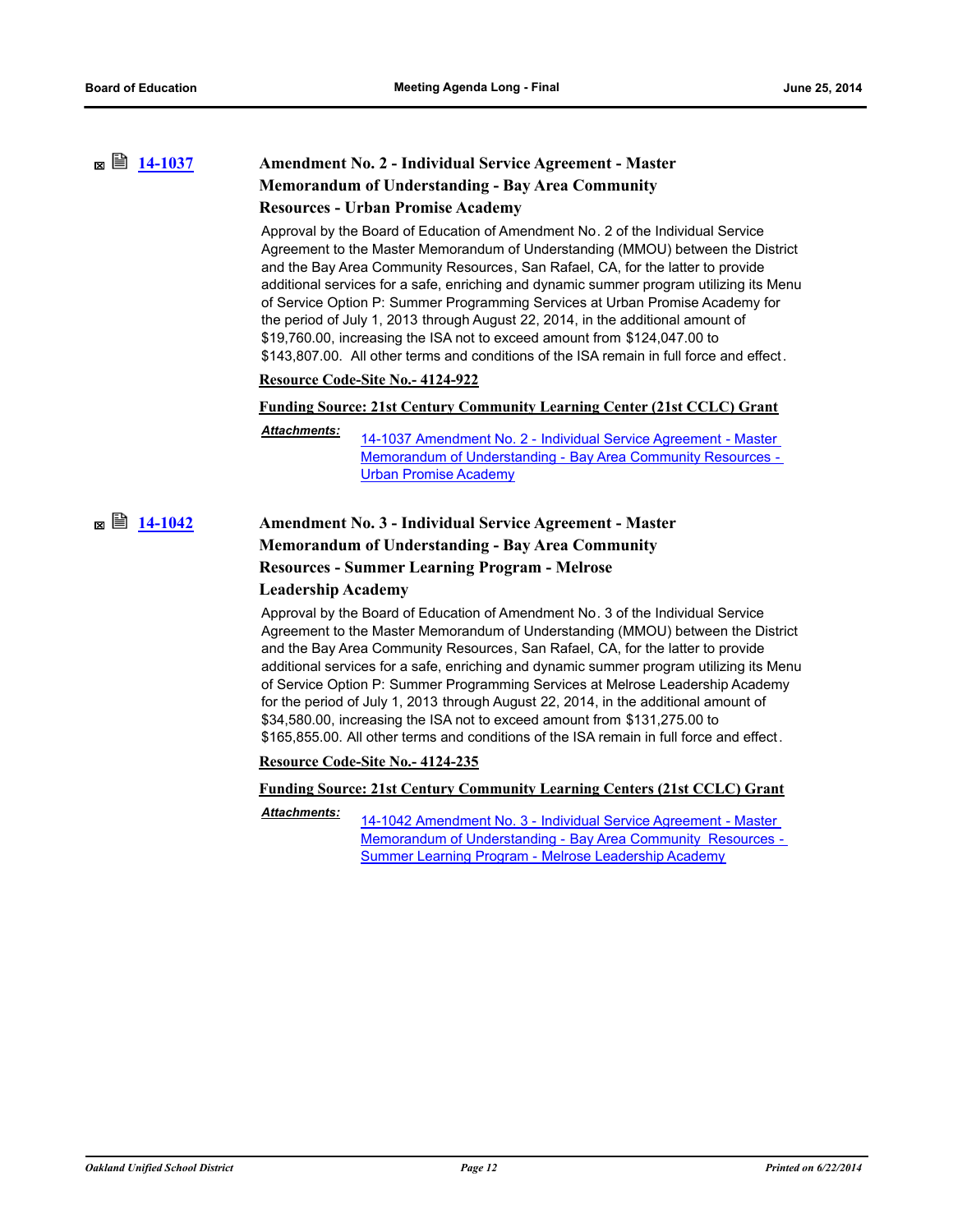## **[14-1053](http://ousd.legistar.com/gateway.aspx?m=l&id=/matter.aspx?key=32753) Professional Services Contract - Creation of Society - Tobacco Use Prevention and Education - Family, School, and Community Partnerships Department**

Ratification by the Board of Education of a Professional Services Contract between the District and Creation of Society, Fairfield, CA, for the latter to serve 2 secondary school sites to train students in tobacco free advocacy towards making a presentation to adults who make tobacco policy; train students to identify adult tobacco policy decision makers in their community and make a presentation to them to influence them to reduce community exposure to Big Tobacco products; instruct an 18 lesson curriculum approved by California Department of Education (CDE), on developing presentations for science of inquiry and developing measures to address their communities' tobacco prevention needs and related tasks, as described in the Scope of Work, incorporated herein by reference as though fully set forth, via the Family, School, and Community Partnerships Department, for the period of January 15, 2014 through June 13, 2014, in an amount not to exceed \$1,250.00.

### **Resource Code-Site No.- 6690-922**

#### **Funding Source: Tobacco Use Prevention and Education**

[14-1053 Professional Services Contract - Creation of Society - Tobacco](http://ousd.legistar.com/gateway.aspx?M=F&ID=76495.pdf)  Use Prevention and Education - Family, School, and Community Partnerships Department *Attachments:*

## **[14-1075](http://ousd.legistar.com/gateway.aspx?m=l&id=/matter.aspx?key=32775) Professional Services Contract - BJ Pediatrics - Health and Wellness - Family, School, and Community Partnerships Department**

Ratification by the Board of Education of a Professional Services Contract between the District and BJ Pediatrics, Alameda, CA, for the latter to review and approve the medical necessity of the recommended school based Occupational Therapy and Physical Therapy treatment services to be provided to eligible students , and the minimum standards of medical need for referrals for school based speech therapy treatment services for the period of March 28, 2014 through June 30, 2014, in an amount not to exceed \$5,000.00.

### **Resource Code-Site No.- 5640-922**

### **Funding Source: Medi-Cal Billing Option**

*Attachments:*

14-1075 Professional Services Contract - BJ Pediatrics - Health and [Wellness - Family, School, and Community Partnerships Department](http://ousd.legistar.com/gateway.aspx?M=F&ID=76505.pdf)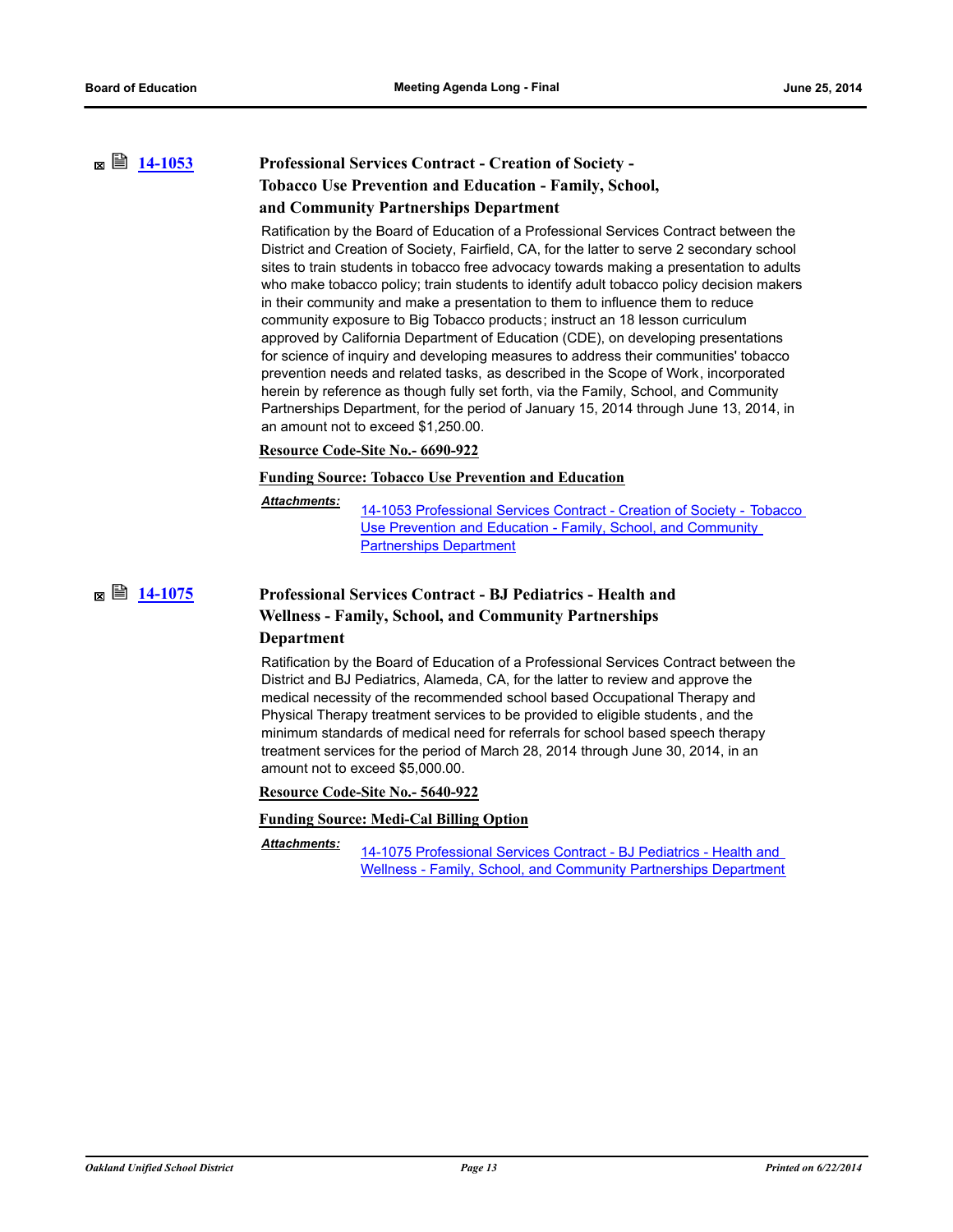| $\boxtimes$ 3 14-1076 | <b>Professional Services Contract - Adam Corona - Allendale</b>          |
|-----------------------|--------------------------------------------------------------------------|
|                       | <b>Elementary School</b>                                                 |
|                       | Ratification by the Board of Education of a Professional Services Contri |

pard of Education of a Professional Services Contract between the District and Adam Corona, Union City, CA, for the latter to work with at-risk boys in a group setting to develop improved social-emotional skills, as described in the Scope of Work, Incorporated herein by reference as though fully set forth, at Allendale Elementary School, for the period April 1, 2014 through June 12, 2014, in an amount not to exceed \$1,000.00.

#### **Resource Code-Site No.- 0000-101**

#### **Funding Source: General Purpose**

[14-1076 Professional Services Contract - Adam Corona - Allendale](http://ousd.legistar.com/gateway.aspx?M=F&ID=76506.pdf)  **Elementary School** *Attachments:*

**[14-1082](http://ousd.legistar.com/gateway.aspx?m=l&id=/matter.aspx?key=32782) Professional Services Contract - Earth Island Institute dba Bay Area Wilderness Training - After School Programs - Family, School, and Community Partnerships Department**

> Ratification by the Board of Education of a Professional Services Contract between the District and Earth Island Institute dba - Bay Area Wilderness Training (BAWT), Berkeley, CA, for the latter to provide workshops, training, support, and consulting services to District After School Program sites to develop an Outdoor Education Learning Community, for the period of March 1, 2014 through October 30, 2014, in an amount not to exceed \$10,000.00.

### **Resource Code-Site No.- 4124-922**

#### **Funding Source: 21st Century Community Learning Centers (21st CCLC) Grant**

*Attachments:*

[14-1082 Professional Services Contract - Earth Island Institute dba Bay](http://ousd.legistar.com/gateway.aspx?M=F&ID=76510.pdf)  Area Wilderness Training - After School Programs - Family, School, and Community Partnerships Department

## **2 [14-1086](http://ousd.legistar.com/gateway.aspx?m=l&id=/matter.aspx?key=32786) Amendment No. 2 - Memorandum of Understanding -**

## **Alternatives In Action - Summer Learning Program - Life Academy**

Approval by the Board of Education of Amendment No. 2 to the Memorandum of Understanding between the District and Alternatives in Action, Oakland, CA, for the latter to provide services in partnership with the regular summer school program to expand and enhance summer enrichment and support services for students; work collaboratively with the summer school to provide afternoon enrichment, physical activity, and support services, enabling students to participate in a full 6-hour, daily summer learning program at Life Academy for the period of July 1, 2013 through August 31, 2014, in the additional amount of \$24,700.00, increasing the MOU not to exceed amount from \$241,151.00 to \$265,851.00. All other terms and conditions of the MOU remain in full force and effect.

#### **Resource Code-Site No.- 4124-922**

**Funding Source: 21st Century Community Learning Centers (21st CCLC) Grant**

14-1086 Amendment No. 2 - Memorandum of Understanding - [Alternatives In Action - Summer Learning Program - Life Academy](http://ousd.legistar.com/gateway.aspx?M=F&ID=76464.pdf) *Attachments:*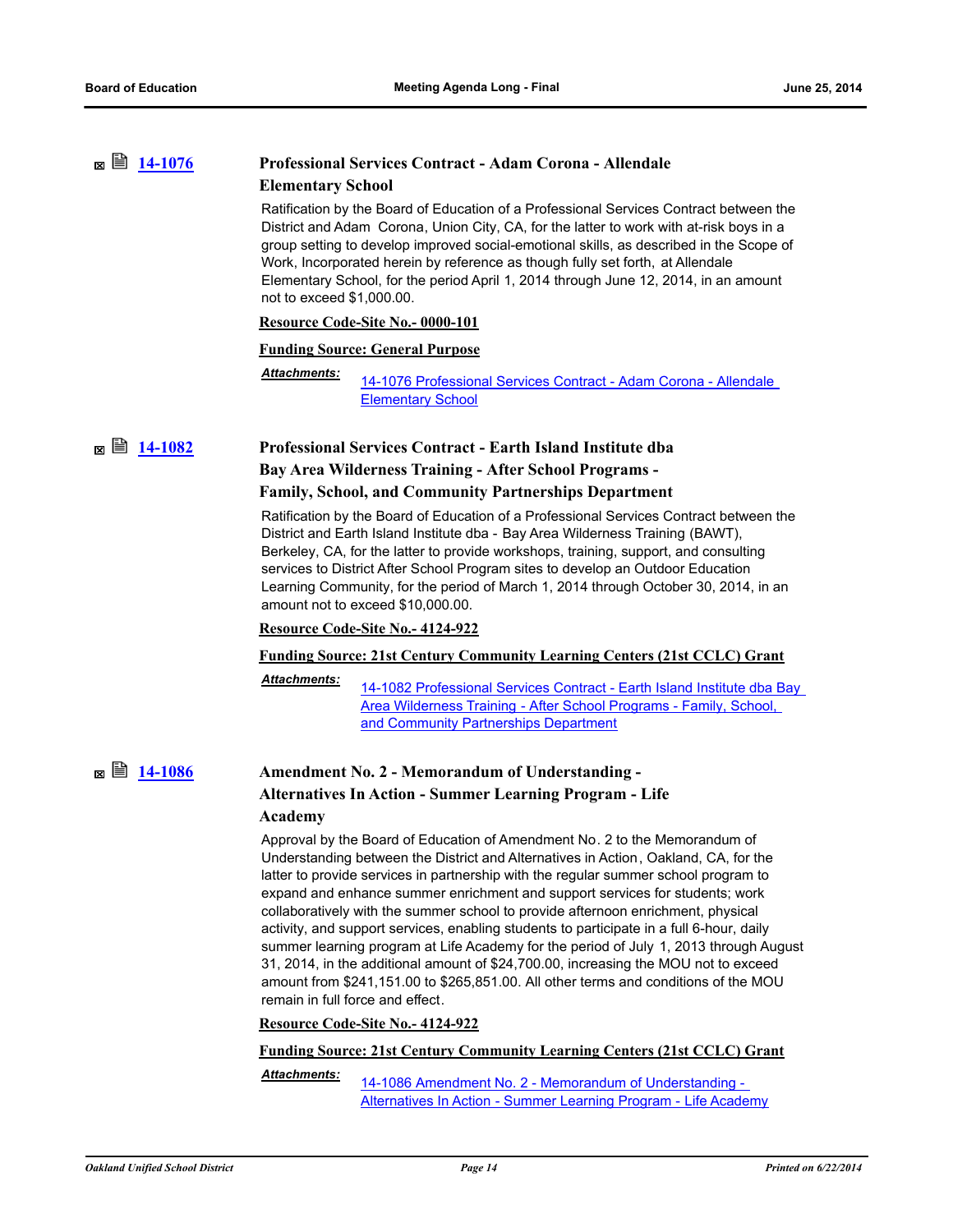## **[14-1088](http://ousd.legistar.com/gateway.aspx?m=l&id=/matter.aspx?key=32788) Amendment No. 2 - Memorandum of Understanding - East Bay Agency for Children - Summer Learning Programs - Family, School, and Community Partnerships Department**

Approval by the Board of Education of Amendment No. 2 to the Memorandum of Understanding between the District and East Bay Agency for Children, Oakland, CA, for the latter to provide services in partnership with the regular summer school program to expand and enhance summer enrichment and support services for students; work collaboratively with the summer school to provide afternoon enrichment, physical activity, and support services, enabling students to participate in a full 6-hour, daily summer learning program at East Oakland Pride for the period of July 1, 2013 through August 29, 2014, in the additional amount of \$29,640.00, increasing the MOU not to exceed amount from \$100,320.00 to \$129,960.00. All other terms and conditions of the MOU remain in full force and effect.

#### **Resource Code-Site No.- 4124-922**

#### **Funding Source: 21st Century Community Learning Centers (21st CCLC) Grant**

*Attachments:*

[14-1088 Amendment No. 2 - Memorandum of Understanding - East](http://ousd.legistar.com/gateway.aspx?M=F&ID=76654.pdf)  Bay Agency for Children - Summer Learning Programs - Family, School, and Community Partnerships Department

## **■ ■ [14-1102](http://ousd.legistar.com/gateway.aspx?m=l&id=/matter.aspx?key=32802) Professional Services Contract - Lincoln Child Center -Fred T. Korematsu Discovery Academy**

Ratification by the Board of Education of a Professional Services Contract between the District and Lincoln Child Center, Oakland, CA, for the latter to provide licensed or license eligible Master's level mental health professionals to conduct individual assessments and develop treatment plans with proscribed treatment interventions and provide therapeutic support throughout the day in the form of individual, group and crisis intervention; provide consultation and outreach to teachers and families and provide support toward positive school climate in areas of conflict resolution, social skills development and Restorative Justice at Korematsu Discovery Academy , for the period of December 10, 2013 through June 12, 2014, in an amount not to exceed \$10,000.00.

**Resource Code-Site No.- 0000-172**

#### **Funding Source: General Purpose Fund**

#### *Attachments:*

[14-1102 Professional Services Contract - Lincoln Child Center - Fred T.](http://ousd.legistar.com/gateway.aspx?M=F&ID=76518.pdf)  Korematsu Discovery Academy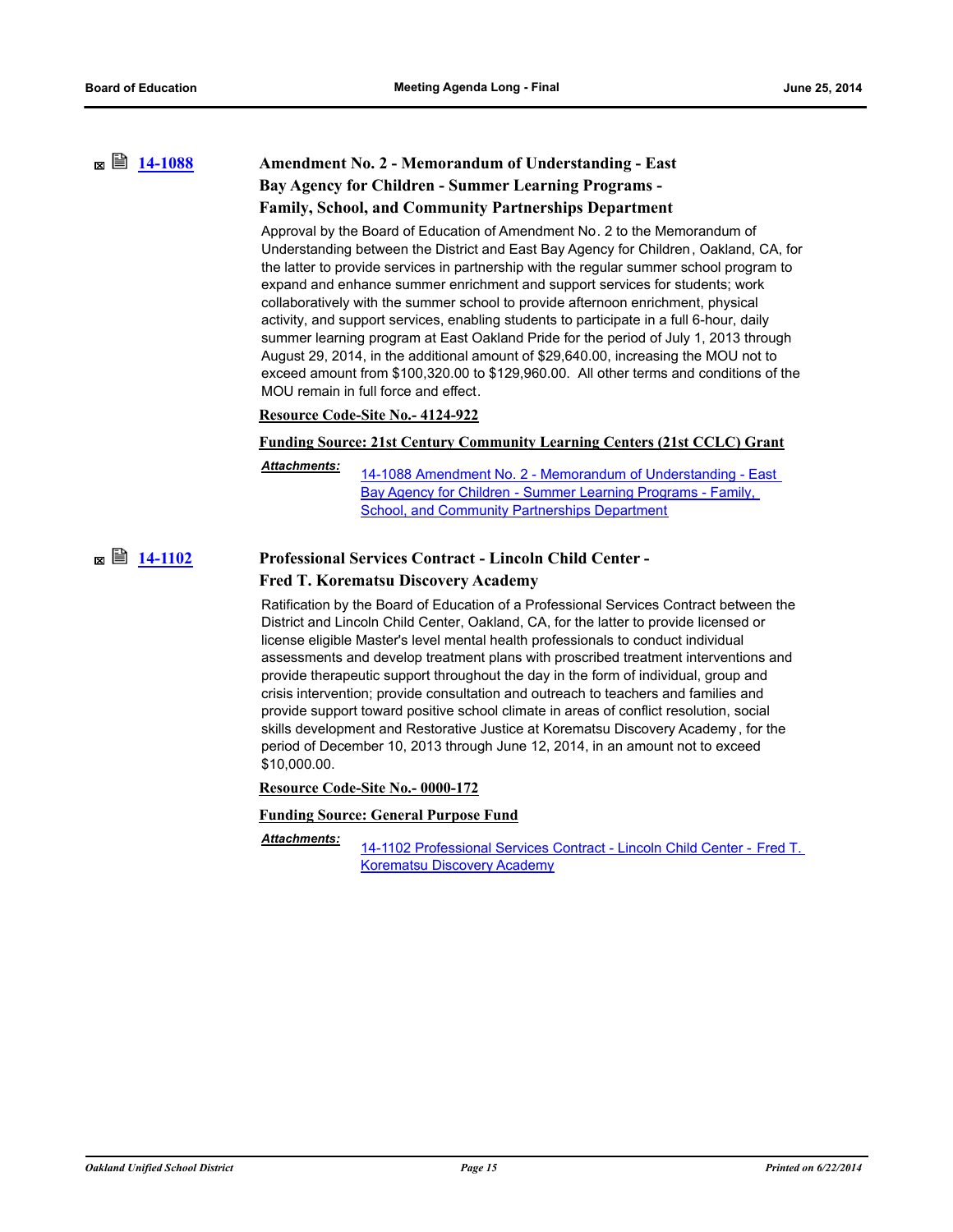## **■ ■ [14-1116](http://ousd.legistar.com/gateway.aspx?m=l&id=/matter.aspx?key=32816) Amendment No. 1 - Memorandum of Understanding -Youth Together - After School Programs - Skyline High School**

Approval by the Board of Education of Amendment No. 1 to the Memorandum of Understanding between the District and Youth Together, Oakland, CA, for the latter to provide services for a summer expanded learning program to continue developing and strengthening skills through an internship program for four consecutive weeks at a local college institution; high school parents will be engaged through a series of workshops to develop parents to support their children and school site such as navigating campus, comprehending A-G requirements, accessing ABI, and be provided with community resources to support their families at Skyline High School for the period of July 1, 2013 through August 31, 2014, in the additional amount of \$33,100.00, increasing the MOU not to exceed amount from \$194,272.00 to \$227,372.00. All other terms and conditions of the MOU remain in full force and effect.

### **Resource Code-Site No.- 4124-306**

### **Funding Source: 21st Century High School After School Safety and Enrichment for Teens (ASSETs) Grant**

[14-1116 Amendment No. 1 - Memorandum of Understanding - Youth](http://ousd.legistar.com/gateway.aspx?M=F&ID=76663.pdf)  Together - After School Programs - Skyline High School *Attachments:*

## **[14-1118](http://ousd.legistar.com/gateway.aspx?m=l&id=/matter.aspx?key=32818) Memorandum of Understanding - Alliance For A Healthier Generation - Healthy Schools Program - Health and Wellness - Family, School, and Community Partnerships**

#### **Department**

Approval by the Board of Education of a Memorandum of Understanding between the District and Alliance For A Healthier Generation, Washington, DC, for the latter to provide technical assistance to schools to improve nutrition, physical activity and staff wellness, recognize schools that meet the Healthy Schools Program Framework, broker local, state and national resources to support schools in implementing action plans, and provide support in aligning school policies and contracts to our beverage and snack food guidelines intended to provide access to healthier foods and beverages for the period of July 1, 2014 through June 30, 2015, at no cost to the District.

#### **Funding Source: No Fiscal Impact**

#### *Attachments:*

14-1118 Memorandum of Understanding - Alliance For A Healthier [Generation - Healthy Schools Program - Health and Wellness - Family,](http://ousd.legistar.com/gateway.aspx?M=F&ID=76666.pdf)  School, and Community Partnerships Department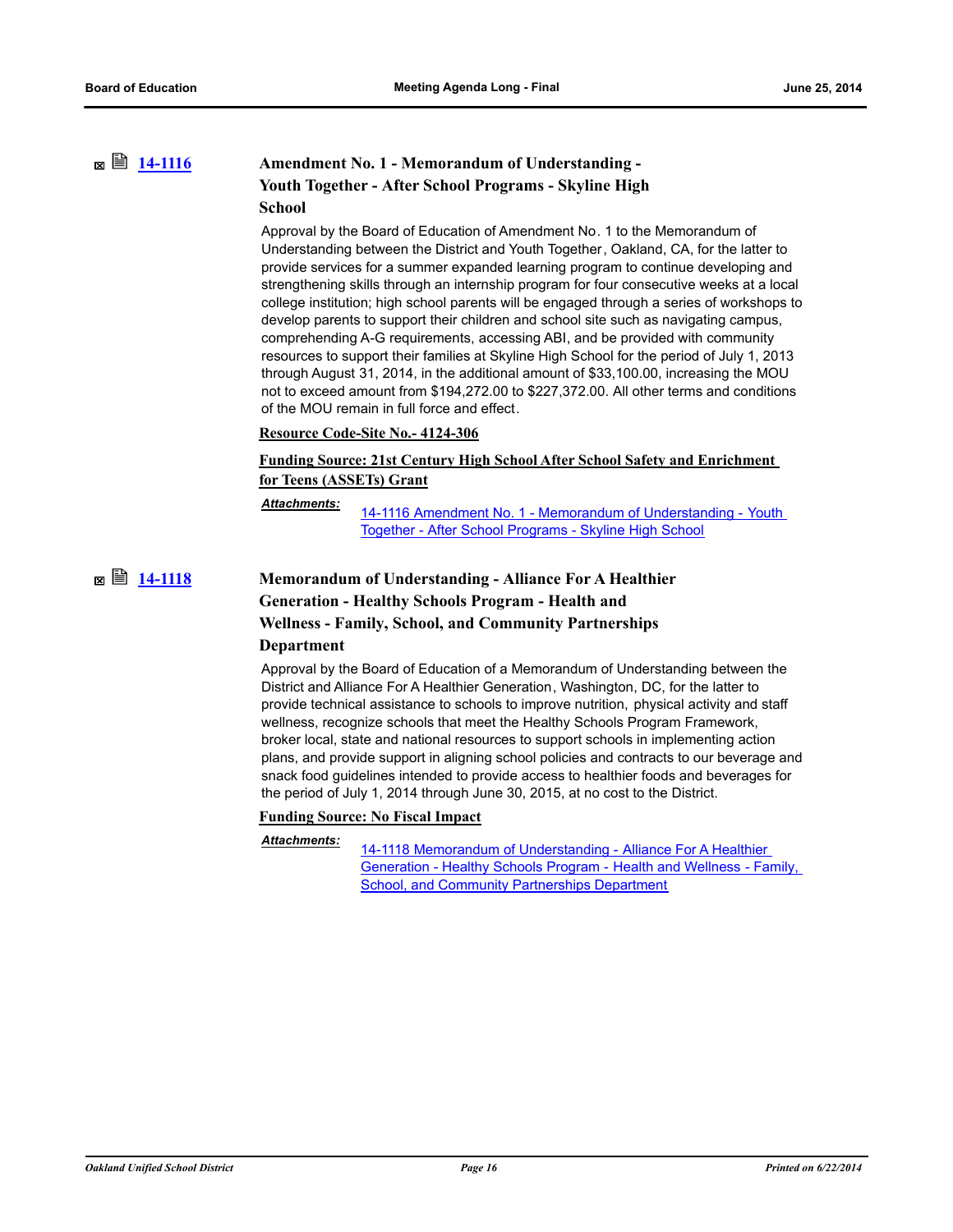## **[14-1122](http://ousd.legistar.com/gateway.aspx?m=l&id=/matter.aspx?key=32822) Amendment No. 2 - Memorandum of Understanding - Safe Passages - Summer Learning Program - Coliseum College Preparatory Academy**

Approval by the Board of Education of Amendment No. 2 to the Memorandum of Understanding between the District and Safe Passages, Oakland, CA, for the latter to provide services to work in partnership with the regular summer school program to expand and enhance summer enrichment and support services for students; work collaboratively with the summer program to provide afternoon enrichment, physical activity, and support services, enabling students to participate in a full 6-hour, daily summer learning program at Coliseum College Preparatory Academy, for the period of July 1, 2013 through August 31, 2014, in the additional amount of \$14,820.00, increasing the MOU not to exceed amount from \$113,235.42 to \$128,055.42. All other terms and conditions of the MOU remain in full force and effect.

#### **Resource Code-Site No.- 4124-922**

#### **Funding Source: 21st Century Community Learning Centers (21st CCLC) Grant**

*Attachments:*

14-1122 Amendment No. 2 - Memorandum of Understanding - Safe [Passages - Summer Learning Program - Coliseum College Preparatory](http://ousd.legistar.com/gateway.aspx?M=F&ID=76474.pdf)  Academy

## **[14-1123](http://ousd.legistar.com/gateway.aspx?m=l&id=/matter.aspx?key=32823) Amendment No. 2 - Memorandum of Understanding - Safe Passages - Summer Learning Program - United for Success Academy**

Approval by the Board of Education of Amendment No. 2 to the Memorandum of Understanding between the District and Safe Passages, Oakland, CA, for the latter to provide services to work in partnership with the regular summer school program to expand and enhance summer enrichment and support services for students; work collaboratively with the summer program to provide afternoon enrichment, physical activity, and support services, enabling students to participate in a full 6-hour, daily summer learning program at United for Success Academy for the period of July 1, 2013 through August 31, 2014, in the additional amount of \$14,820.00, increasing the MOU not to exceed amount from \$270,837.00 to \$285,657.00. All other terms and conditions of the MOU remain in full force and effect.

**Resource Code-Site No.- 4124-922**

**Funding Source: 21st Century Community Learning Centers (21st CCLC) Grant**

*Attachments:*

14-1123 Amendment No. 2 - Memorandum of Understanding - Safe [Passages - Summer Learning Program - United for Success Academy](http://ousd.legistar.com/gateway.aspx?M=F&ID=76670.pdf)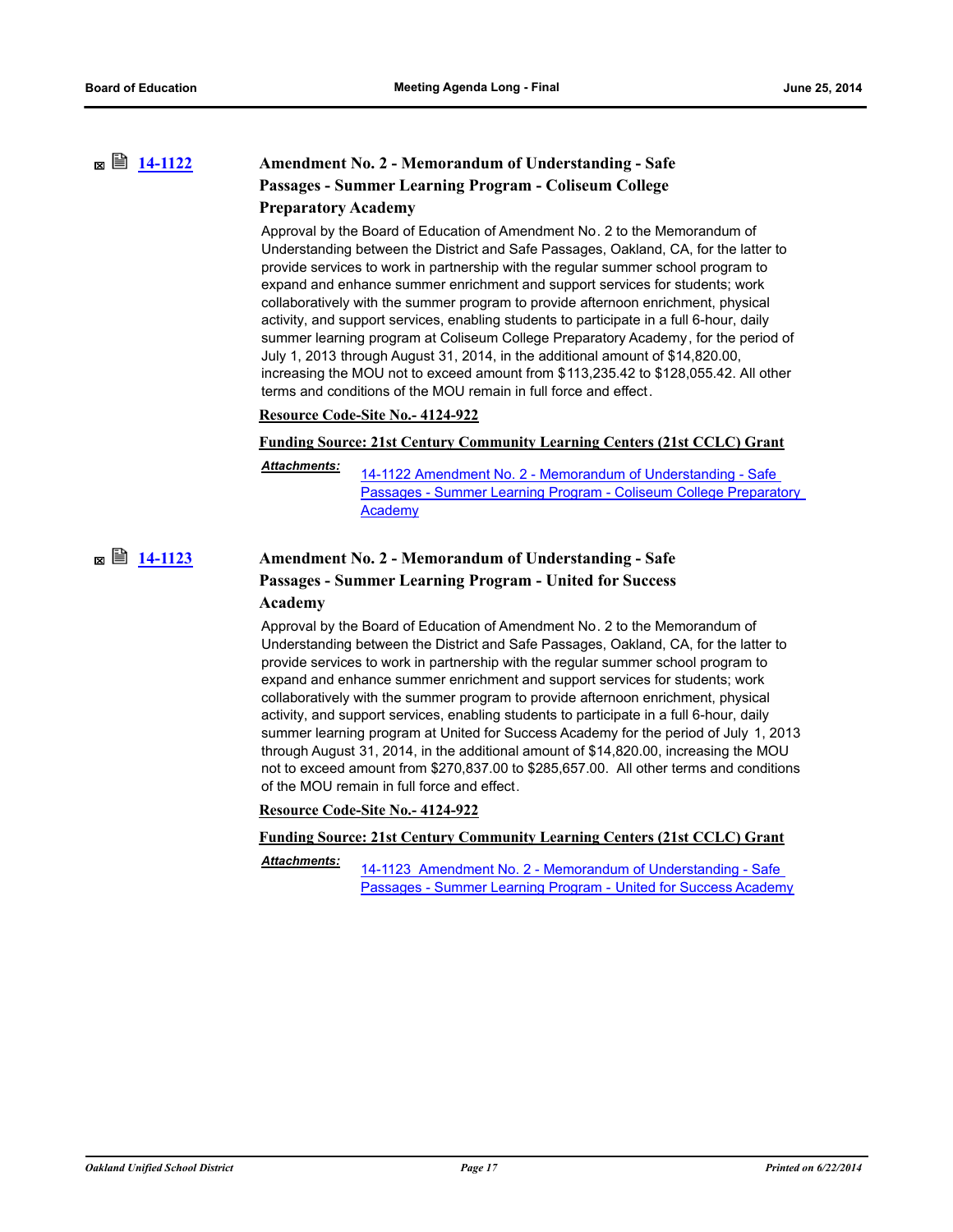## **[14-1124](http://ousd.legistar.com/gateway.aspx?m=l&id=/matter.aspx?key=32824) Amendment No. 1 - Memorandum of Understanding - Safe Passages - Summer Learning Program - Frick Middle School**

Approval by the Board of Education of Amendment No. 1 to the Memorandum of Understanding between the District and Safe Passages, Oakland, CA, for the latter to provide services to work in partnership with the regular summer school program to expand and enhance summer enrichment and support services for students; work collaboratively with the summer program to provide afternoon enrichment, physical activity, and support services, enabling students to participate in a full 6-hour, daily summer learning program at Frick Middle School, for the period of July 1, 2013 through August 31, 2014, in the additional amount of \$14,820.00, increasing the MOU not to exceed amount from \$107,109.00 to \$121,929.00. All other terms and conditions of the MOU remain in full force and effect.

#### **Resource Code-Site No.- 4124-922**

#### **Funding Source: 21st Century Community Learning Centers (21st CCLC) Grant**

*Attachments:*

[14-1124 Amendment No. 1 - Memorandum of Understanding - Safe](http://ousd.legistar.com/gateway.aspx?M=F&ID=76461.pdf)  Passages - Summer Learning Program - Frick Middle School

## **[14-1126](http://ousd.legistar.com/gateway.aspx?m=l&id=/matter.aspx?key=32826) Professional Services Contract - Community Initiatives - Behavioral Health Initiatives - Family, School, and Community Partnerships Department**

Ratification by the Board of Education of a Professional Services Contract between the District and Community Initiatives, San Francisco, CA, for the latter to provide a Restorative Justice for Oakland Program focused on facilitating youth leadership in Restorative Practices, as described in the Scope of Work, incorporated herein by reference as though fully set forth, via the Family, School and Community Partnerships Department, for the period March 1, 2014 through June 30, 2014 in an amount not to exceed \$57,500.00.

**Resource Code-Site No.- 0000-922**

### **Funding Source: General Purpose-Unrestricted**

[14-1126 Professional Services Contract - Community Initiatives -](http://ousd.legistar.com/gateway.aspx?M=F&ID=76521.pdf)  Behavioral Health Initiatives - Family, School, and Community Partnerships Department *Attachments:*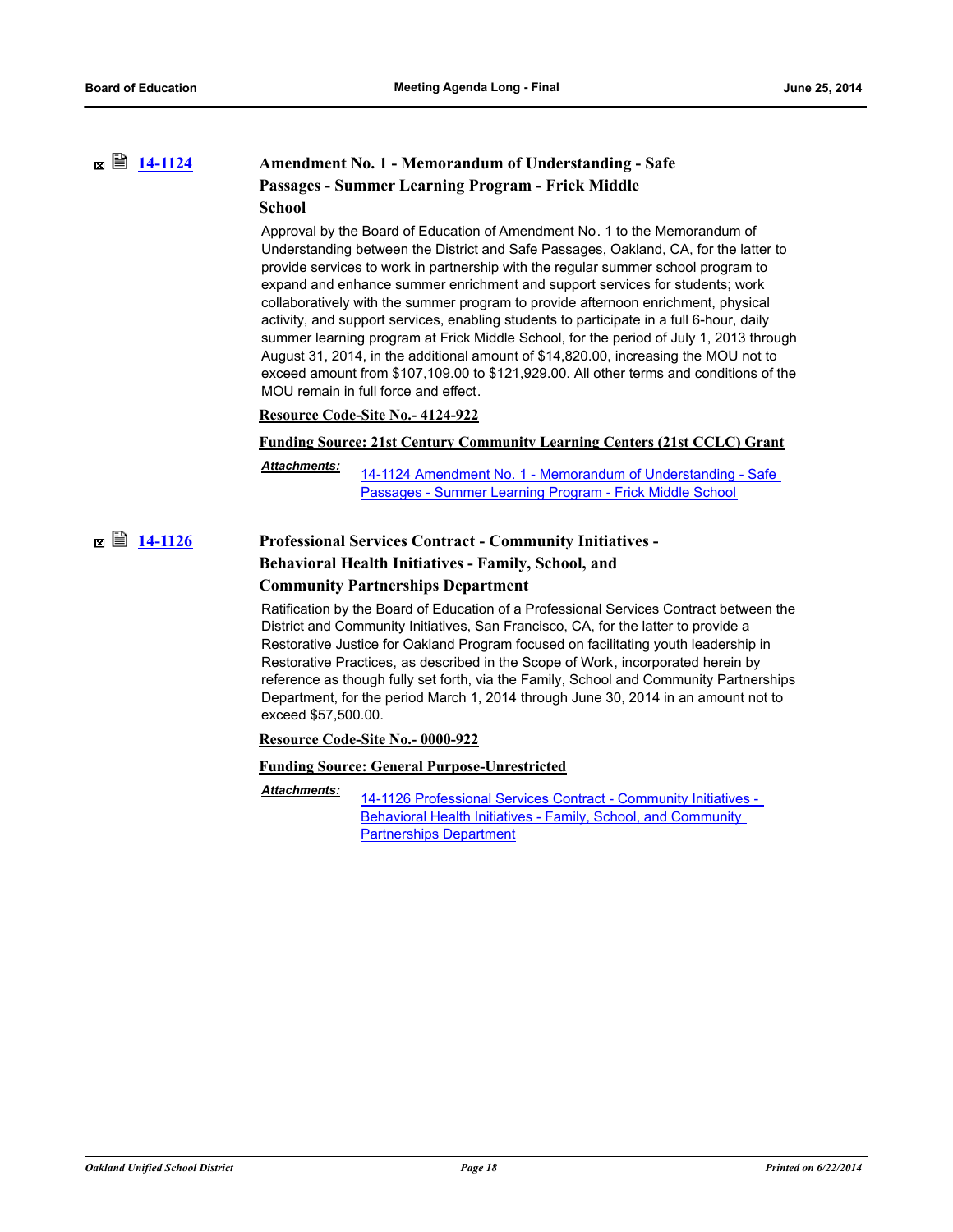## **[14-1128](http://ousd.legistar.com/gateway.aspx?m=l&id=/matter.aspx?key=32828) Professional Services Contract - Breakthrough Collaborative - Summer Learning Program - Claremont Middle School**

Ratification by the Board of Education of a Professional Services Contract between the District and Breakthrough Collaborative, San Francisco, CA, for the latter to provide at least 6 hours of daily summer academic support and enrichment to District students who are in need of summer services to counter summer learning loss, as described in the Scope of Work, incorporated herein by reference as though fully set forth, at Claremont Middle School for the period of June 16, 2014 through August 15, 2014, in an amount not to exceed \$22,620.00.

#### **Resource Code-Site No.- 4124-922**

#### **Funding Source: 21st Century Community Learning Centers (21st CCLC) Grant**

*Attachments:*

[14-1128 Professional Services Contract - Breakthrough Collaborative -](http://ousd.legistar.com/gateway.aspx?M=F&ID=76462.pdf)  Summer Learning Program - Claremont Middle School

## **■ ■ [14-1129](http://ousd.legistar.com/gateway.aspx?m=l&id=/matter.aspx?key=32829) Professional Services Contract - Destiny Arts Center -**

#### **Summer Learning Program - Peralta Elementary School**

Ratification by the Board of Education of a Professional Services Contract between the District and Destiny Arts Center, Oakland, CA, for the latter to work in partnership with the regular summer school program to expand and enhance summer enrichment and support services for students; work collaboratively with the summer school to provide afternoon enrichment, physical activity, and support services, enabling students to participate in a full 6-hour, daily summer learning program at Peralta Elementary School for the period of May 15, 2014 through August 15, 2014, in an amount not to exceed \$33,640.00.

#### **Resource Code-Site No.- 4124-922**

#### **Funding Source: 21st Century Community Learning Centers (21st CCLC) Grant**

*Attachments:*

[14-1129 Professional Services Contract - Destiny Arts Center -](http://ousd.legistar.com/gateway.aspx?M=F&ID=76672.pdf)  Summer Learning Program - Peralta Elementary School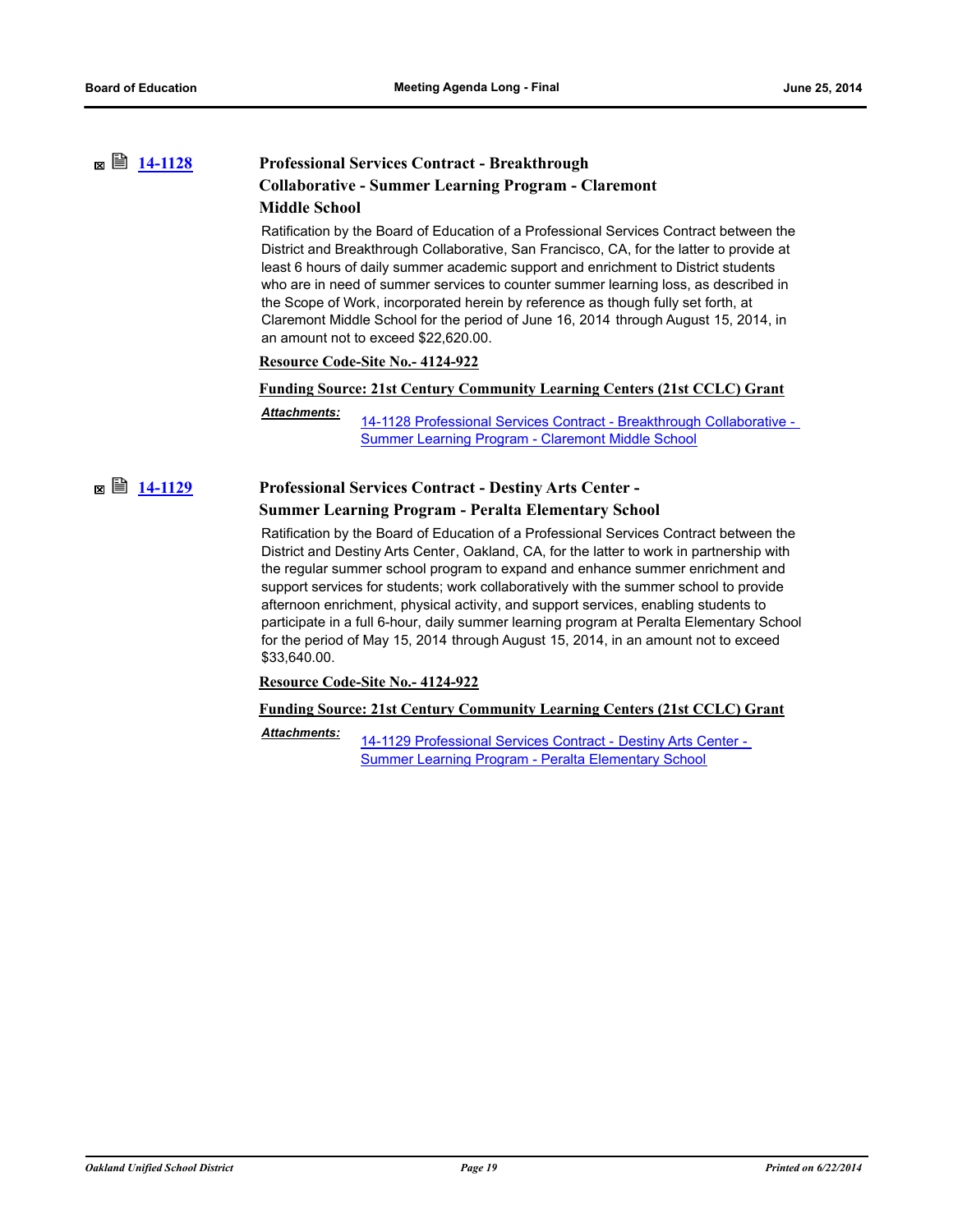## **[14-1132](http://ousd.legistar.com/gateway.aspx?m=l&id=/matter.aspx?key=32832) Professional Services Contract - East Oakland Youth Development Center - Summer Learning Program - Family, School, and Community Partnerships Department**

Ratification by the Board of Education of a Professional Services Contract between the District and East Oakland Youth Development Center, Oakland, CA, for the latter to work in partnership with the Title I morning summer school program in order to provide an additional three hours of afternoon enrichment, including STEM learning, physical activity, arts learning and other summer learning opportunities for students, as described in the Scope of Work, incorporated herein by reference as though fully set forth, via the Family, School, and Community Partnership Department, at Futures Elementary School and Roots International Academy for the period of May 15, 2014 through August 15, 2014, in an amount not to exceed \$31,850.00.

**Resource Code-Site No.- 4124-922**

#### **Funding Source: 21st Century Community Learning Centers (21st CCLC) Grant**

*Attachments:*

14-1132 Professional Services Contract - East Oakland Youth [Development Center - Summer Learning Program - Family, School,](http://ousd.legistar.com/gateway.aspx?M=F&ID=76478.pdf)  and Community Partnerships Department

## **[14-1183](http://ousd.legistar.com/gateway.aspx?m=l&id=/matter.aspx?key=32873) Professional Services Contract - Ultimate Training Unlimited - Health and Wellness - Family, School, and Community Resources Department**

Ratification by the Board of Education of a Professional Services Contract between the District and Ultimate Training Unlimited, San Leandro, CA, for the latter to provide training for students to become Peer Resource Members who can facilitate learning related to the negative aspects of the usage of cigarettes, alcohol and marijuana; develop a school-wide culture around positive school climate, school-wide project that provides knowledge to the entire student body; create classroom presentations to educate the student body, and will assist with CHKS as the Program Coordinator for the period of January 1, 2014 through June 15, 2014, in an amount not to exceed \$700.00.

**Resource Code-Site No.- 6690-922**

#### **Funding Source: TUPE Grade 6-12 Cohort**

[14-1183 Professional Services Contract - Ultimate Training Unlimited -](http://ousd.legistar.com/gateway.aspx?M=F&ID=76529.pdf)  Health and Wellness - Family, School, and Community Resources **Department** *Attachments:*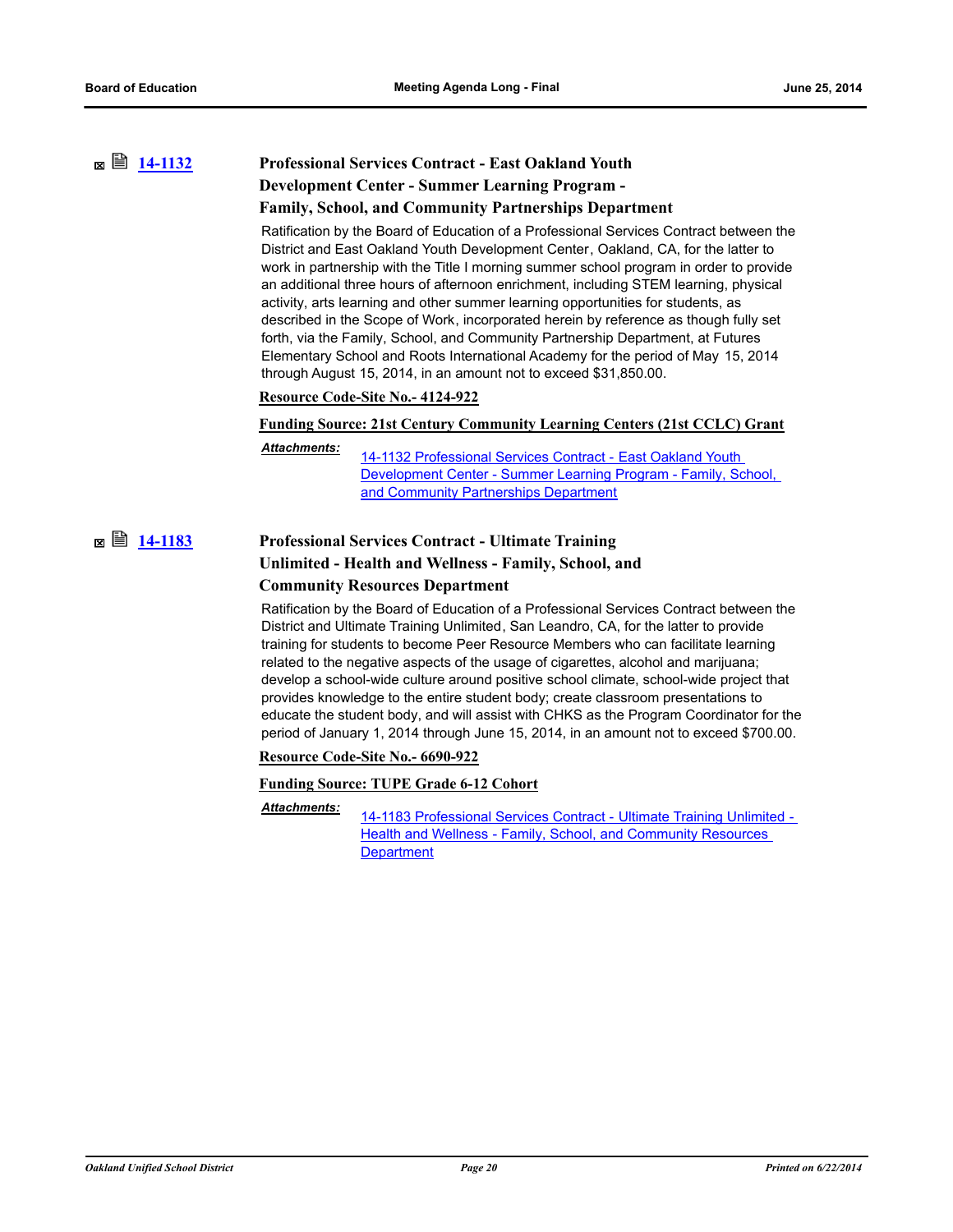## **[14-1184](http://ousd.legistar.com/gateway.aspx?m=l&id=/matter.aspx?key=32874) Professional Services Contract - Debra Koppman - Bret Harte Middle School**

Ratification by the Board of Education of a Professional Services Contract between the District and Debra Koppman, Oakland, CA, for the latter to provide teaching artist services to sixth grade student to create a mural aligning school values of respect, resilience, and hard work with sixth grade world history content; meet with three sixth grade ELA/history classes 2-4 times per week to design and create a mural on the side of classroom 309; provide art supplies and design the mural in collaboration with the cooperating teachers; student sessions will start in the classroom with planning process and gradually shift to painting on the side of the portable classroom; mural will cover approximately 75% of the side of the classroom and will be completed by the end of the school year at Bret Harte Middle School, for the period of April 1, 2014 through June 12, 2014, in an amount not to exceed \$6,700.00.

#### **Resource Code-Site No.- 0089-206**

#### **Funding Source: Measure G Parcel Tax**

*Attachments:*

[14-1184 Professional Services Contract - Debra Koppman - Bret Harte](http://ousd.legistar.com/gateway.aspx?M=F&ID=76530.pdf)  Middle School

## **[14-1186](http://ousd.legistar.com/gateway.aspx?m=l&id=/matter.aspx?key=32876) Professional Services Contract - Edventure More - Summer Learning Program - Family, School, and Community Partnerships Department**

Ratification by the Board of Education of a Professional Services Contract between the District and Edventure More, San Francisco, CA, for the latter to work in partnership with the regular summer school program to expand and enhance summer enrichment and support services for students. The contractor will work collaboratively with the summer school to provide afternoon enrichment, physical activity, and support services, enabling students to participate in a full 6-hour, daily summer learning program at Reach Academy for the period of May 15, 2014 through August 15, 2014, in an amount not to exceed \$29,640.00.

#### **Resource Code-Site No.- 4124-922**

#### **Funding Source: 21st Century Community Learning Centers (21st CCLC) Grant**

[14-1186 Professional Services Contract - Edventure More - Summer](http://ousd.legistar.com/gateway.aspx?M=F&ID=76674.pdf)  Learning Program - Family, School, and Community Partnerships **Department** *Attachments:*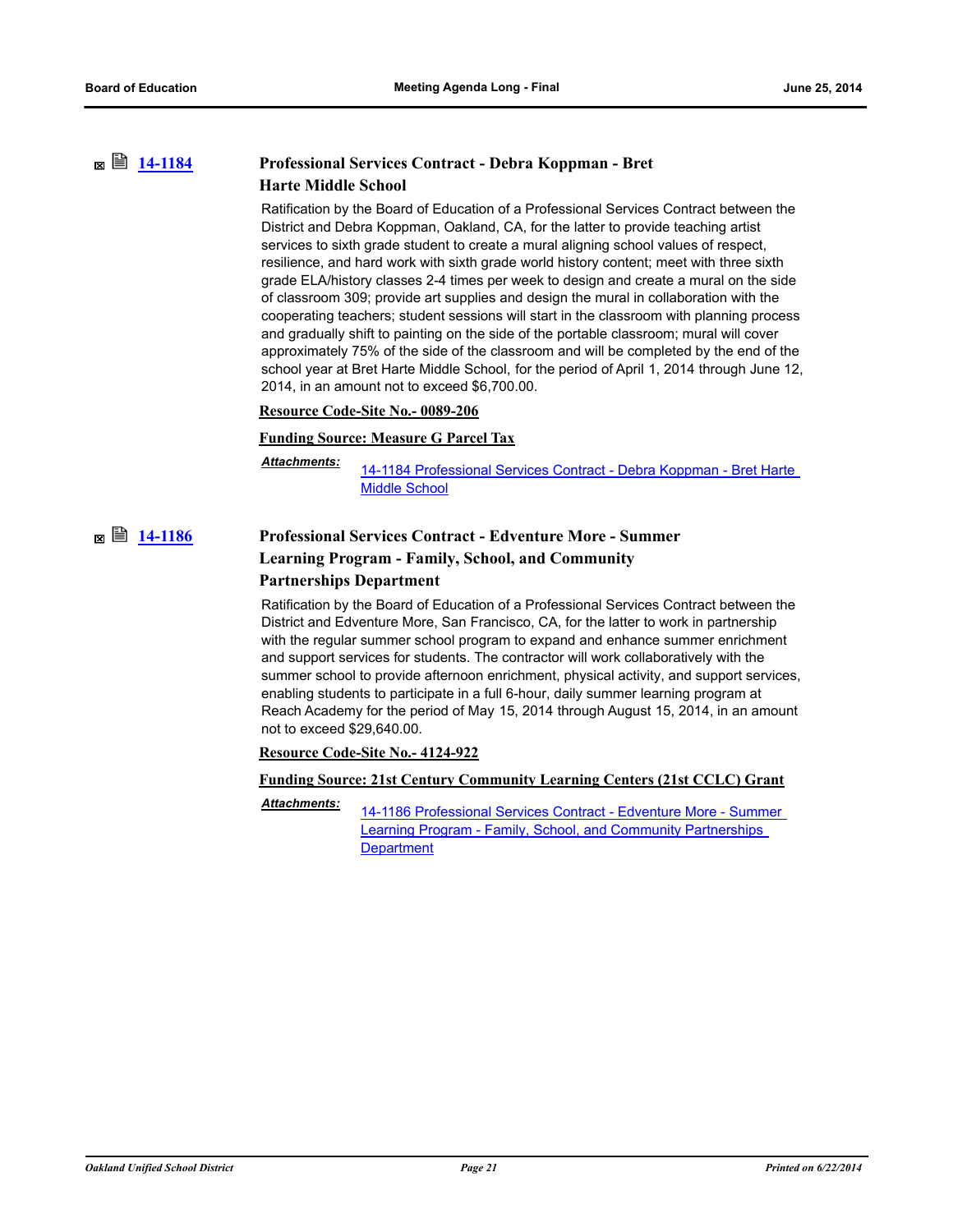## **[14-1187](http://ousd.legistar.com/gateway.aspx?m=l&id=/matter.aspx?key=32877) Professional Services Contract - Hero, Inc. - Garfield Elementary School**

Approval by the Board of Education of a Professional Services Contract between the District and Hero, Inc., Oakland, CA, for the latter to provide mentorship and support to students during recess; develop students mindsets and skills to increase their focus on academic performance; provide professional development to administration, classified and certificated staff on the use of games and activity to further enhance student social/emotional strategies to avoid conflict and resolve disputes; and provide related activities, all as described in the Scope of Work, Incorporated herein by reference as though fully set forth, at Garfield Elementary School, for the period August 26, 2013 through June 30, 2014, in an amount not exceeding \$28,000.00.

#### **Resource Code-Site No.- 0000-118**

#### **Funding Source: General Purpose**

*Attachments:*

[14-1187 Professional Services Contract - Hero, Inc. - Garfield](http://ousd.legistar.com/gateway.aspx?M=F&ID=76532.pdf)  Elementary School

## **■ ■ [14-1189](http://ousd.legistar.com/gateway.aspx?m=l&id=/matter.aspx?key=32879) Professional Services Contract - Reading Partners -**

### **International Community School (ICS)**

Ratification by the Board of Education of a Professional Services Contract between the District and Reading Partners, Oakland, CA, for the latter to provide a tutoring program for students 9 AM through 5 PM, Monday through Thursday and in collaboration with school leadership and school teaching staff, place a full time Site Coordinator for school site to allow for strong coordination and communication between Reading Partners Program and school staff, at International Community School (ICS), for the period April 10, 2014 through June 30, 2014, in an amount not to exceed \$12,500.00.

#### **Resource Code-Site No.- 7090-186**

### **Funding Source: Economic Impact Aid**

*Attachments:*

[14-1189 Professional Services Contract - Reading Partners -](http://ousd.legistar.com/gateway.aspx?M=F&ID=76534.pdf)  International Community School (ICS)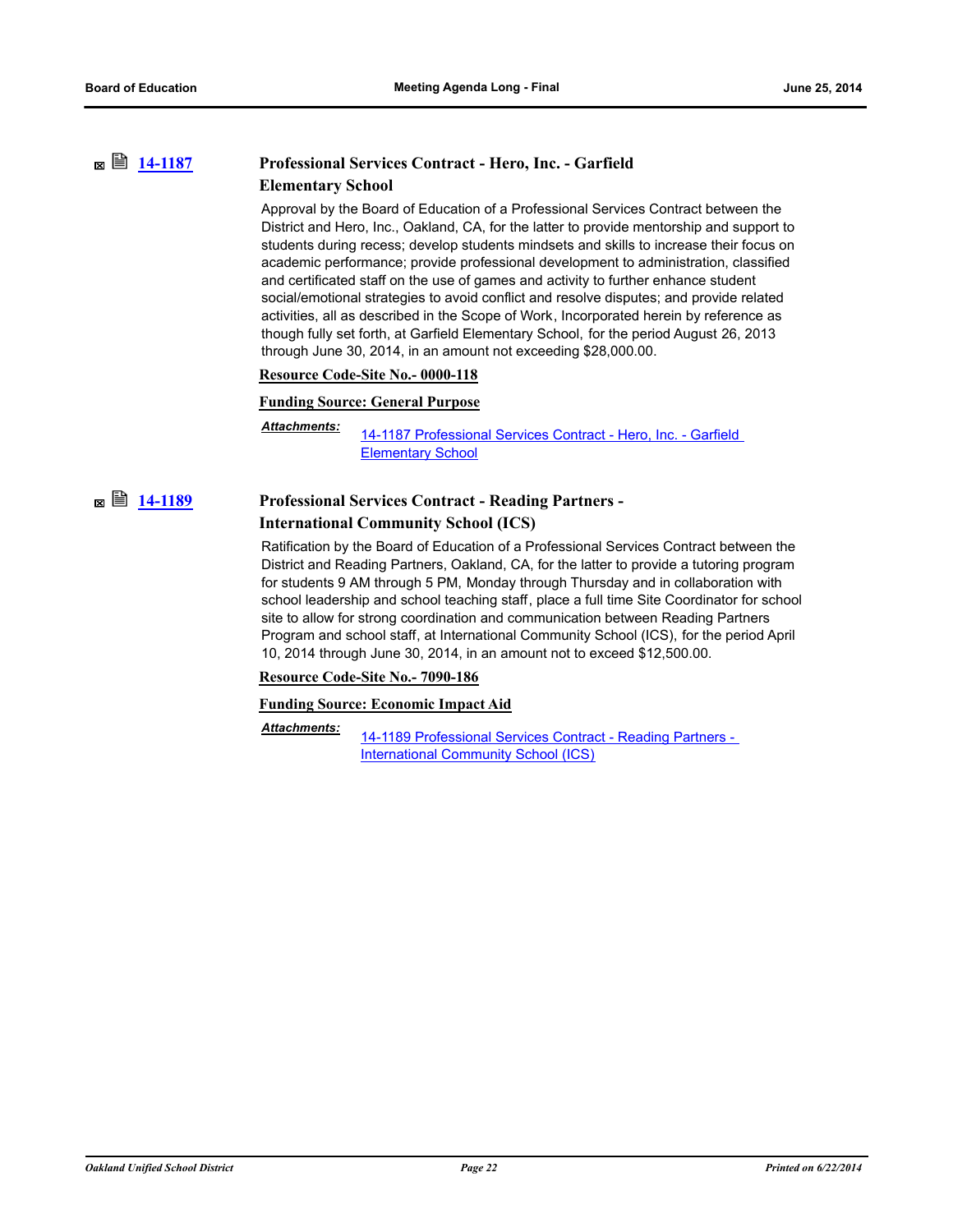## **2 [14-1190](http://ousd.legistar.com/gateway.aspx?m=l&id=/matter.aspx?key=32880) Amendment No. 1 - Memorandum of Understanding -Higher Ground Neighborhood Development Corporation - Allendale Elementary School**

Approval by the Board of Education of Amendment No. 1 to the Memorandum of Understanding between the District and Higher Ground Neighborhood Development Corporation, Oakland, CA, for the latter to provide service to work in partnership with the regular summer school program to expand and enhance summer enrichment and support services for students; work collaboratively with the summer school to provide afternoon enrichment, physical activity, and support services, enabling students to participate in a full 6-hour, daily summer learning program at Allendale Elementary School for the period of July 1, 2013 through August 31, 2014, in the amount of \$29,640.00, increasing the Agreement from \$93,343.00 to an additional amount not to exceed \$122,983.00. All terms and conditions of the MOU remain in full force and effect.

### **Resource Code-Site No.- 4124-922**

**Funding Source: 21st Century Community Learning Centers (21st CCLC) Grant**

*Attachments:*

[14-1190 Amendment No. 1 - Memorandum of Understanding - Higher](http://ousd.legistar.com/gateway.aspx?M=F&ID=76477.pdf)  Ground Neighborhood Development Corporation - Allendale Elementary School

## **■ ■ [14-1191](http://ousd.legistar.com/gateway.aspx?m=l&id=/matter.aspx?key=32881) Amendment No. 1 - Memorandum of Understanding -Oakland Leaf - Summer Learning Program - Bret Harte Middle School**

Approval by the Board of Education of Amendment No. 1 to the Memorandum of Understanding between the District and Oakland Leaf, Oakland, CA, for the latter to provide service to work in partnership with the regular summer school program to expand and enhance summer enrichment and support services for students; work collaboratively with the summer school to provide afternoon enrichment, physical activity, and support services, enabling students to participate in a full 6-hour, daily summer learning program at Bret Harte Middle School for the period of July 1, 2013 through August 31, 2014, in the additional amount of \$24,700.00, increasing the MOU not to exceed amount from \$197,961.00 to \$222,661.00. All other terms and conditions of the MOU remain in full force and effect.

#### **Resource Code-Site No.- 4124-922**

#### **Funding Source: 21st Century Community Learning Centers (21st CCLC) Grant**

*Attachments:*

[14-1191 Amendment No. 1 - Memorandum of Understanding - Oakland](http://ousd.legistar.com/gateway.aspx?M=F&ID=76676.pdf)  Leaf - Summer Learning Program - Bret Harte Middle School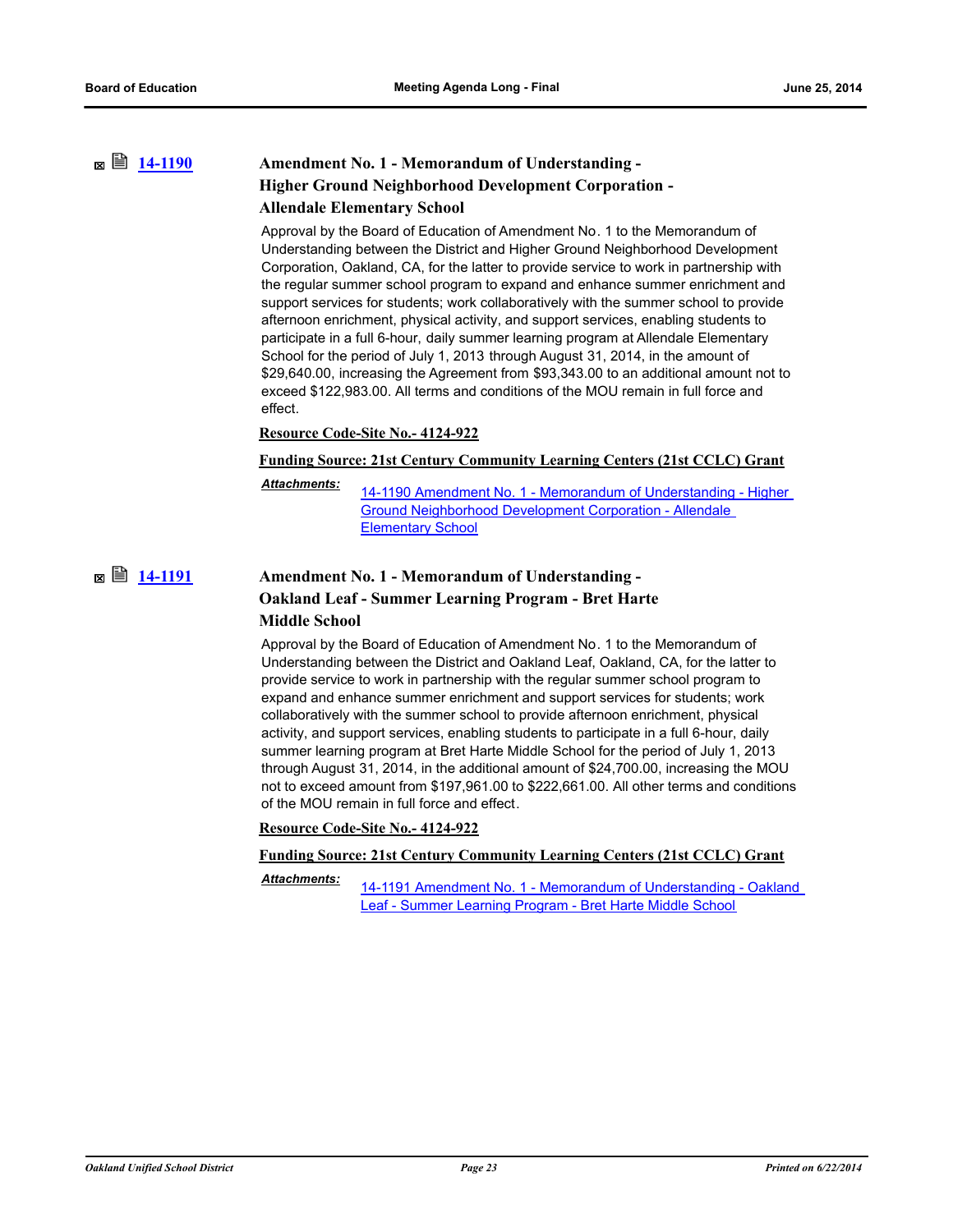## **[14-1192](http://ousd.legistar.com/gateway.aspx?m=l&id=/matter.aspx?key=32882) Professional Services Contract - Oakland Youth Chorus - Summer Learning Program - Westlake Middle School**

Approval by the Board of Education of a Professional Services Contract between the District and Oakland Youth Chorus, Oakland, CA, for the latter to provide at least 6 hours of daily summer academic support and enrichment to District students who are in need of summer services to counter summer learning loss, as described in the Scope of Work, incorporated herein by reference as though fully set forth at Westlake Middle School for the period of June 16, 2014 through August 15, 2014, in an amount not to exceed \$7,800.00.

#### **Resource Code-Site No.- 4124-922**

### **Funding Source: 21st Century Community Learning Centers (21st CCLC) Grant**

[14-1192 Professional Services Contract - Oakland Youth Chorus -](http://ousd.legistar.com/gateway.aspx?M=F&ID=76463.pdf)  Summer Learning Program - Westlake Middle School *Attachments:*

## **■ ■ [14-1201](http://ousd.legistar.com/gateway.aspx?m=l&id=/matter.aspx?key=32889) Professional Services Contract - Fernando Cruz - Dewey Academy**

Ratification by the Board of Education of a Professional Services Contract between the District and Fernando Cruz, Oakland, CA, for the latter to provide the following services: Build community agreements and support other relational approaches to prevent the need for discipline and create equitable conditions for learning; provide restorative and reparative alternatives to suspension including discipline practices that teach and heal; support re-entry for students returning from suspension, expulsion, and incarceration by assembling a team of caring adults (Administrator, Teacher, Office Support Staff, After School Program representative, parents, and youth); facilitated student leadership development as Restorative Justice facilitators and conflict mediators; facilitate family and community engagement through participatory involvement in site based restorative practices, and workshops, at Dewey Academy, for the period of April 11, 2014 through June 13, 2014, in an amount not to exceed \$2,980.75.

**Resource Code-Site No.- 0522-310**

#### **Funding Source: Targeted Instruction Improvement Grant (TIIG)**

[14-1201 Professional Services Contract - Fernando Cruz - Dewey](http://ousd.legistar.com/gateway.aspx?M=F&ID=76537.pdf)  Academy *Attachments:*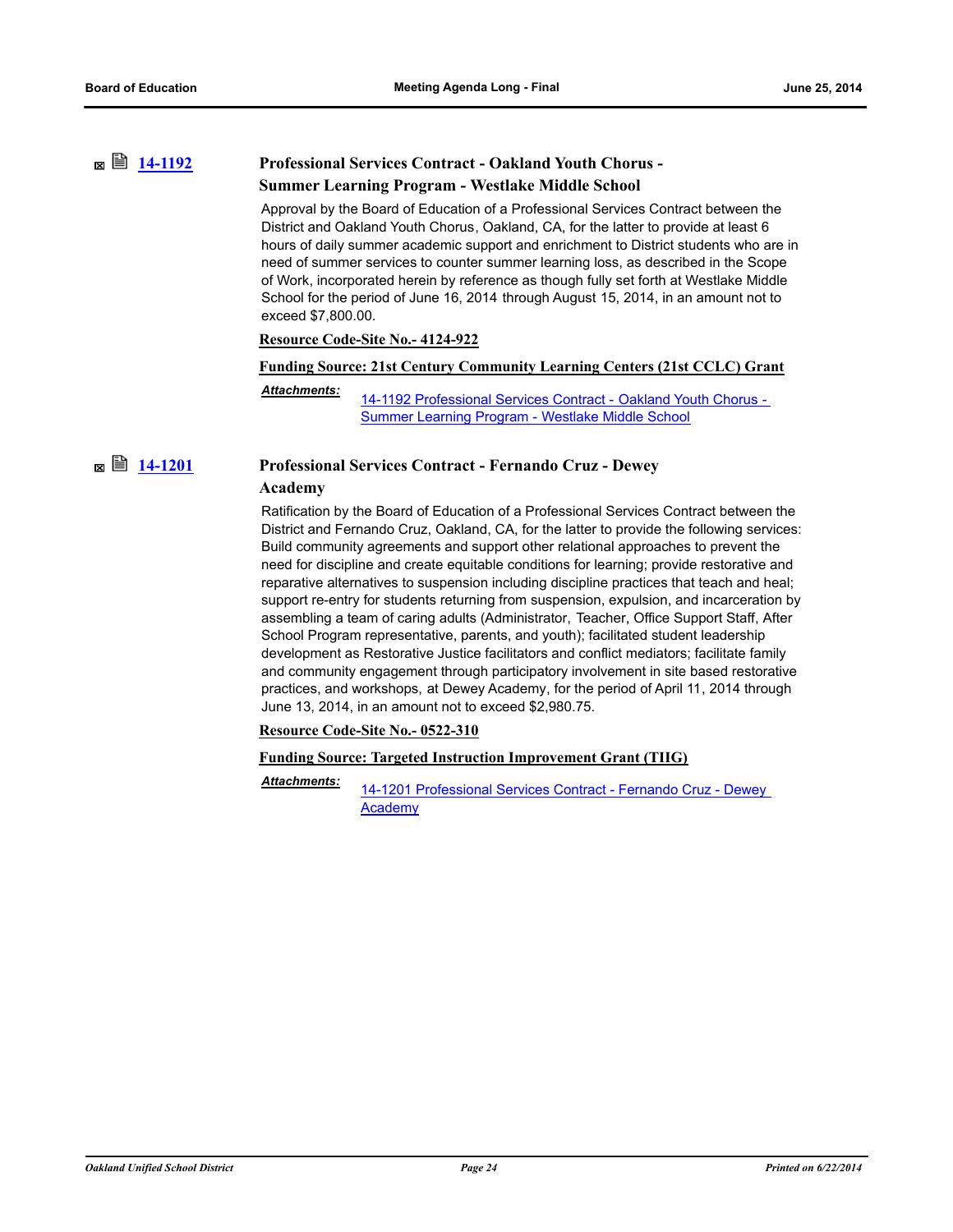## **[14-1214](http://ousd.legistar.com/gateway.aspx?m=l&id=/matter.aspx?key=32902) Professional Services Contract - Oakland Parks and Recreation - Summer Learning Program - Burckhalter Elementary School**

Approval by the Board of Education of a Professional Services Contract between the District and the Office of Parks and Recreation, Oakland, CA, for the latter to provide services to work in partnership with the regular summer school program to expand and enhance summer enrichment and support services for students; work collaboratively with the summer school to provide afternoon enrichment, physical activity, and support services, enabling students to participate in a full 6-hour, daily summer learning program at Burckhalter Elementary School for the period of May 15, 2014 through August 15, 2014, in an amount not to exceed \$29,640.00.

#### **Resource Code-Site No.- 4124-922**

#### **Funding Source: 21st Century Community Learning Centers (21st CCLC) Grant**

14-1214 Professional Services Contract - Oakland Parks and [Recreation - Summer Learning Program - Burckhalter Elementary](http://ousd.legistar.com/gateway.aspx?M=F&ID=76679.pdf)  **School** *Attachments:*

## **<b>■ [14-1215](http://ousd.legistar.com/gateway.aspx?m=l&id=/matter.aspx?key=32903) Professional Services Contract - Love, Learn, Success -Melrose Leadership Academy**

Ratification by the Board of Education of a Professional Services Contract between the District and Love, Learn, Success, Vallejo, CA, for the latter to provide 70 students additional Language Arts support 4 days a week during an extended day program to help struggling students improve their reading and writing skills.at Melrose Leadership Academy, for the period April 1, 2014 through June 30, 2014, in an amount not to exceed \$10,000.00.

#### **Resource Code-Site No.- 0000-235**

#### **Funding Source: General Purpose**

#### *Attachments:*

[14-1215 Professional Services Contract - Love, Learn, Success -](http://ousd.legistar.com/gateway.aspx?M=F&ID=76541.pdf)  Melrose Leadership Academy

## **[14-1216](http://ousd.legistar.com/gateway.aspx?m=l&id=/matter.aspx?key=32904) Professional Services Contract - Office of Parks and Recreation - Summer Learning Program - New Highland Academy**

Approval by the Board of Education of a Professional Services Contract between the District and the Office of Parks and Recreation, Oakland, CA, for the latter to provide services to work in partnership with the regular summer school program to expand and enhance summer enrichment and support services for students; work collaboratively with the summer school to provide afternoon enrichment, physical activity, and support services, enabling students to participate in a full 6-hour, daily summer learning program at New Highland Academy for the period of May 15, 2014 through August 15, 2014, in an amount not to exceed \$40,040.00.

#### **Resource Code-Site No.- 4124-922**

#### **Funding Source: 21st Century Community Learning Centers (21st CCLC) Grant**

14-1216 Professional Services Contract - Office of Parks and [Recreation - Summer Learning Program - New Highland Academy](http://ousd.legistar.com/gateway.aspx?M=F&ID=76690.pdf) *Attachments:*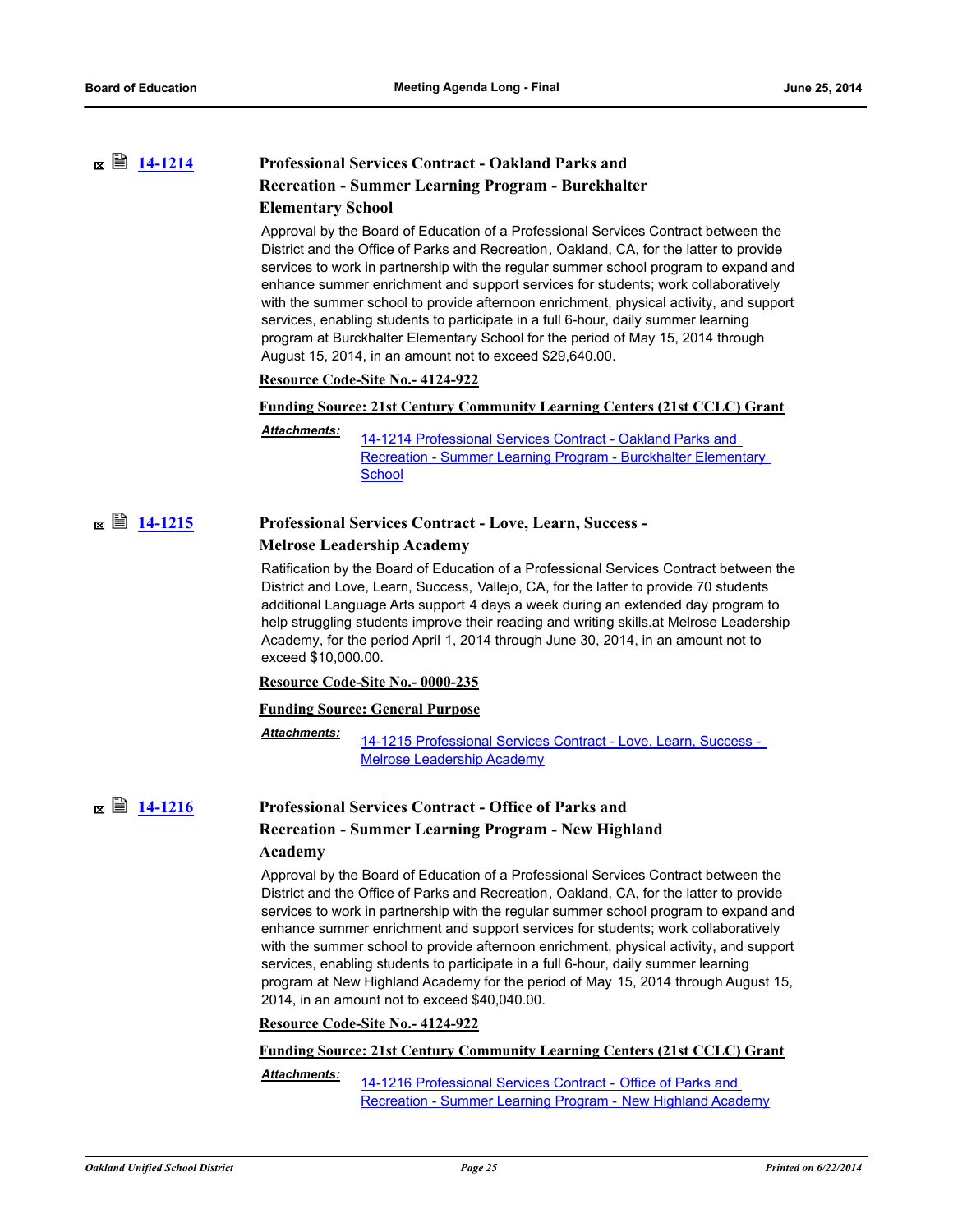## **[14-1259](http://ousd.legistar.com/gateway.aspx?m=l&id=/matter.aspx?key=32947) Professional Services Contract - Hilary Jackson - Kaiser Elementary School**

Ratification by the Board of Education of a Professional Services Contract between the District and Hilary Jackson, Oakland, CA, for the latter to provide services to help the classroom teacher ensure that all students are being pushed in their reading levels; lead reading groups for low readers and assist them in book selection; using SRI data, assist students in developing a summer reading program and acquiring public library cards; assist students to develop a summer reading list and assist families in developing a summer reading program at Kaiser Elementary School, for the period of May 19, 2014 through June 12, 2014, in an amount not to exceed \$4,800.00.

#### **Resource Code-Site No.- 0089-171**

### **Funding Source: Measure G Parcel Tax**

*Attachments:*

[14-1259 Professional Services Contract - Hilary Jackson - Kaiser](http://ousd.legistar.com/gateway.aspx?M=F&ID=76579.pdf)  **Elementary School** 

## **[14-1263](http://ousd.legistar.com/gateway.aspx?m=l&id=/matter.aspx?key=32951) Professional Services Contract - Bay Area Urban Debate Commission - After School Programs - Family, School, and Community Partnerships Department**

Ratification by the Board of Education of a Professional Services Contract between the District and Bay Area Urban Debate Commission, Oakland, CA, for the latter to provide services to organize debate league tournaments for students, provide ongoing training and support to teachers and volunteers to serve as debate coaches and mentors, and help recruit and motivate diverse students who will regularly participate in debate practices and tournaments; arrange debate activities to occur during after school program hours, at Fremont High School, via the Family, School and Community Partnerships Department, for the period of April 1, 2014 through June 30, 2014, in an amount not to exceed \$4,000.00.

**Resource Code-Site No.- 9011-922**

#### **Funding Source: Donations - After School**

14-1263 Professional Services Contract - Bay Area Urban Debate [Commission - After School Programs - Family, School, and Community](http://ousd.legistar.com/gateway.aspx?M=F&ID=76583.pdf)  Partnerships Department *Attachments:*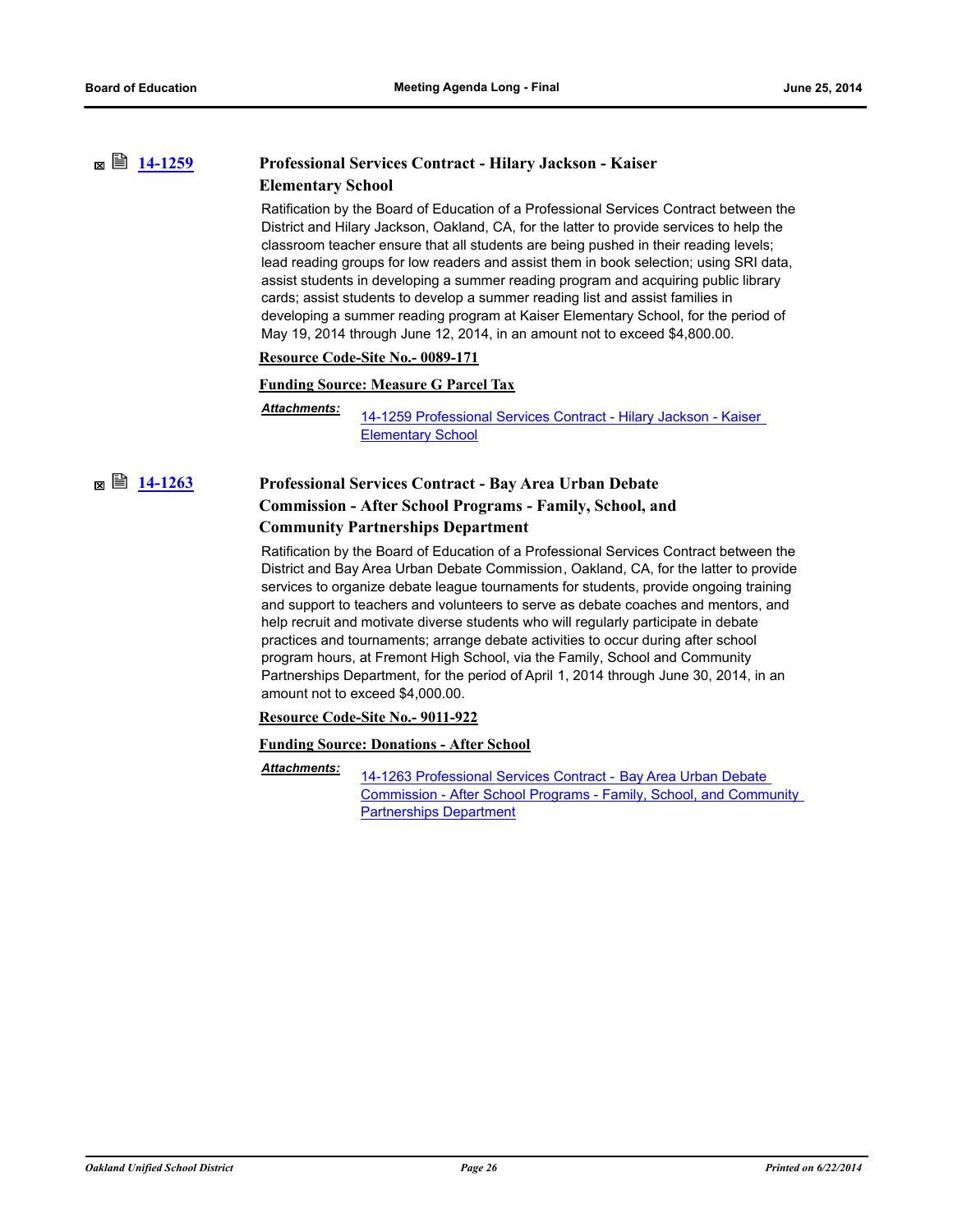## **[14-1277](http://ousd.legistar.com/gateway.aspx?m=l&id=/matter.aspx?key=32965) Professional Services Contract - Be The Change Consulting, LLC - Behavioral Health Initiatives - Family,**

# **School, and Community Partnerships Department**

Approval by the Board of Education of a Professional Services Contract between the District and Be The Change Consulting, LLC, Oakland , CA, for the latter to produce, package, and deliver a Restorative Justice Implementation Toolkit; provide consultation to ensure that materials are culturally responsive, visually appealing, and user friendly to introduce practical and effective Restorative Practices to Schools , as described in the Scope of Work, incorporated herein by reference as though fully set forth, via the Family, School and Community Partnership Department, for the period of March 1, 2014 to June 30, 2014, in an amount not to exceed \$60,000.00.

#### **Resource Code-Site No.- 0000-922**

#### **Funding Source: General Purpose-Unrestricted**

#### *Attachments:*

[14-1277 Professional Services Contract - Be The Change Consulting,](http://ousd.legistar.com/gateway.aspx?M=F&ID=76586.pdf)  LLC - Behavioral Health Initiatives - Family, School, and Community Partnerships Department

## **<b>■ [14-1281](http://ousd.legistar.com/gateway.aspx?m=l&id=/matter.aspx?key=32967) Professional Services Contract - Techbridge - After School Programs Office**

Ratification by the Board of Education of a Professional Services Contract between the District and Techbridge, Oakland, CA, for the latter to provide Curriculum development for 19 days of summer Science programming; planning and implementation of one full day summer science training for program staff, and one half day training for site coordinators (total of 9 hours of professional development for up to 25 participants per training); training materials and supplies and monthly planning meetings with District's After School Programs Office staff, via the Family, School, and Community Partnerships Department, for the period of April 15, 2014 through June 30, 2014, in an amount not to exceed \$5,520.00.

#### **Resource Code-Site No.- 4124-922**

#### **Funding Source: 21st Century Community Learning Centers (21st CCLC) Grant**

[14-1281 Professional Services Contract - Techbridge - After School](http://ousd.legistar.com/gateway.aspx?M=F&ID=76587.pdf)  Programs Office - Family, School and Community Partnership **Department** *Attachments:*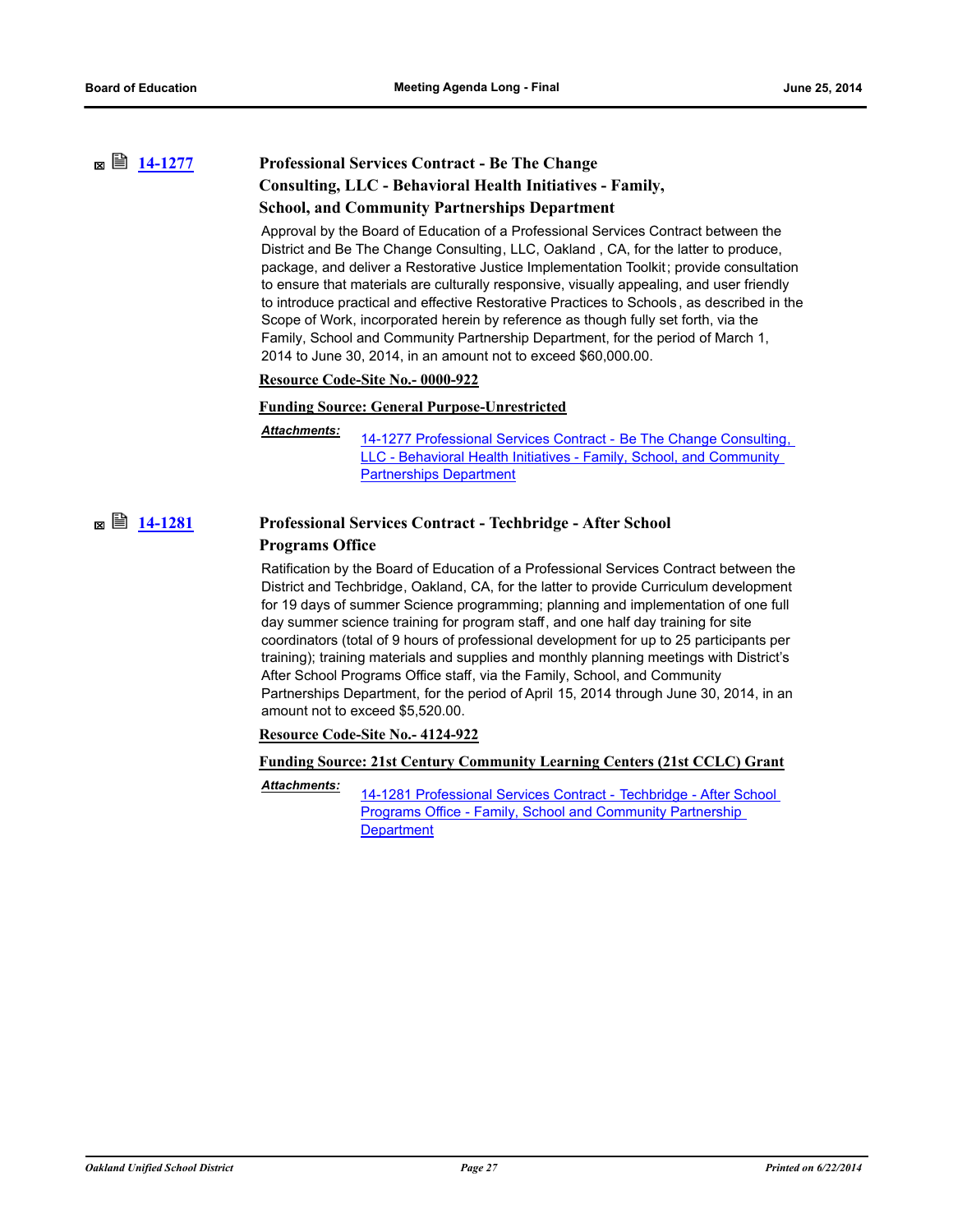## **[14-1287](http://ousd.legistar.com/gateway.aspx?m=l&id=/matter.aspx?key=32973) Professional Services Contract - Juan Quintana - Franklin Elementary School**

Ratification by the Board of Education of a Professional Services Contract between the District and Juan Quintana, Oakland, CA, for the latter to provide daily support groups and individual assistance to at risk students; continual contacts to parents of at risk students by phone or home visits, professional development (on-going) for the staff, in understanding the issues of K-5 at risk students and how these issues can be addressed during the school day; parent workshops in primary languages on how parents can improve student academic and social skills for the period of April 28, 2013 through October 18, 2013, in an amount not to exceed \$7,968.27.

#### **Resource Code-Site No.- 116-3010**

### **Funding Source: Title 1 - Basic Grant**

*Attachments:*

[14-1287 Professional Services Contract - Juan Quintana - Franklin](http://ousd.legistar.com/gateway.aspx?M=F&ID=76590.pdf)  Elementary School

## **[14-1289](http://ousd.legistar.com/gateway.aspx?m=l&id=/matter.aspx?key=32975) Professional Services Contract - Mosaic Project Laura Mendel - Laurel Elementary School**

Ratification by the Board of Education of a Professional Services Contract between the District and Mosaic Project, Oakland, CA, for the latter to provide, one or more components, as described herein, the Outdoor School, In School Student Support Regarding School Climate and Professional Development In Depth Support, as described in the Scope of Work, incorporated herein by reference as though fully set forth, at Laurel Elementary School, for the period May 12, 2014 through June 30, 2014, in an amount not to exceed \$25,900.00.

#### **Resource Code-Site No.- 0000-131**

#### **Funding Source: General Purpose**

*Attachments:*

[14-1289 Professional Services Contract - Mosaic Project Laura Mendel](http://ousd.legistar.com/gateway.aspx?M=F&ID=76592.pdf)  - Laurel Elementary School

## **<b>■ ■ [14-1291](http://ousd.legistar.com/gateway.aspx?m=l&id=/matter.aspx?key=32977) Professional Services Contract - Hero, Inc. - Horace Mann Elementary School**

Approval by the Board of Education of a Professional Services Contract between the District and Hero, Oakland, CA, for the latter to provide structured yard activity and youth development that coaches pride for at-risk youth providing the opportunity to use Physical Activity to develop SEL skills that will support positive behavior, as described in the Scope of Work, incorporated herein by reference as though fully set forth, at Horace Mann Elementary School, for the period August 26, 2013 through June 12, 2014, in an amount not to exceed \$2,000.00.

#### **Resource Code-Site No.- 0000-136**

**Funding Source: General Purpose**

[14-1291 Professional Services Contract - Hero, Inc. - Horace Mann](http://ousd.legistar.com/gateway.aspx?M=F&ID=76593.pdf)  Elementary School *Attachments:*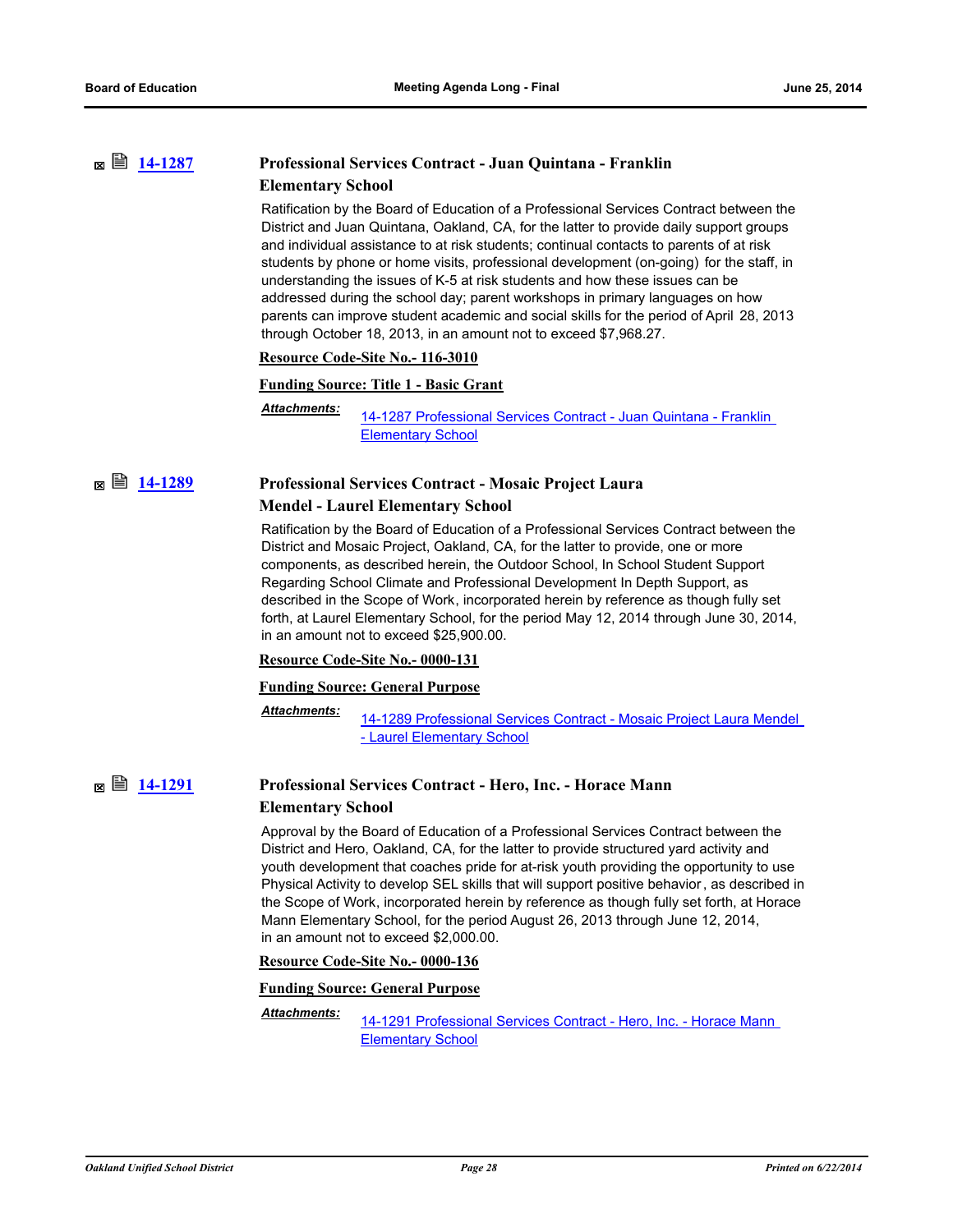## **[14-1292](http://ousd.legistar.com/gateway.aspx?m=l&id=/matter.aspx?key=32978) Professional Services Contract - San Francisco Study Center - Glenview Elementary School**

Ratification by the Board of Education of a Professional Services Contract between the District and San Francisco Study Center, San Francisco , CA, for the latter to provide A) Support of best practices with K-3 students; B) Pull out sessions focused on Direct instruction and practice - two weekly school-day groups serving 8-10 students from 4-5th; C) Focus groups and targeted training workshops with parents and school staff ; D) Collaboration with Glitter and Razz programming to ensure alignment of initiatives and establish opportunities for collaboration at the school; E) Consultancy with site administration to coordinate above activities and establish macro-level strategies to address student needs; F) On-going research to identify best, emerging and innovative practices for integration into consultancy activities and school's whole school development plan; G) Production of a report integrating a 2013-14 school year needs assessment and outline for a 2014-15 whole school development plan to support low performing students, addressing challenges and building on strengths and strategies identified through completion of activities A-F at Glenview Elementary School, for the period of April 1, 2014 through June 30, 2014, in an amount not to exceed \$10,000.00.

**Resource Code-Site No.- 3010-136**

#### **Funding Source: IASA - 1 Basic Grants Low Income**

*Attachments:*

[14-1292 Professional Services Contract - San Francisco Study Center -](http://ousd.legistar.com/gateway.aspx?M=F&ID=76594.pdf)  Glenview Elementary School

## **[14-1293](http://ousd.legistar.com/gateway.aspx?m=l&id=/matter.aspx?key=32979) Amendment No. 1, Professional Services Contract - David D. Gibson - Edna Brewer Middle School**

Ratification by the Board of Education of Amendment No. 1, Professional Services Contract between the District and David D. Gibson, for the latter to provide an additional 253 hours of service including working with staff to effectively implement Tiers I and II Restorative Justice, as described in the Scope of Work, incorporated herein by reference as though fully set forth, at Edna Brewer Middle School, in an additional amount not to exceed \$12,650.00, increasing the Contract not to exceed amount from \$31,230.00 to \$43,880.00, for the period November 8, 2013 through June 30, 2014.

#### **Resource Code-Site No.- 0000-210**

**Funding Source: General Purpose**

*Attachments:*

[14-1293 Amendment No. 1, Professional Services Contract - David D.](http://ousd.legistar.com/gateway.aspx?M=F&ID=76696.pdf)  Gibson - Edna Brewer Middle School

### **[14-1306](http://ousd.legistar.com/gateway.aspx?m=l&id=/matter.aspx?key=32986) Master Memorandum of Understanding - Bay Area Community Resources - 2014-2015 School Year**

Approval by the Board of Education of a Master Memorandum of Understanding (MOU) between District and Bay Area Community Resources, San Rafael, CA, for the latter to provide Arts, Recreation, Leadership and Family Literacy activities in its capacity as a Comprehensive After School Program Lead Agency at school sites to be determined , for the period of July 1, 2014 through August 21, 2015, in an amount not to exceed \$4,672,728.30, pursuant to the terms and conditions as specified in the MMOU.

*Attachments:*

[14-1306 Master Memorandum of Understanding - Bay Area Community](http://ousd.legistar.com/gateway.aspx?M=F&ID=76697.pdf)  Resources - 2014-2015 School Year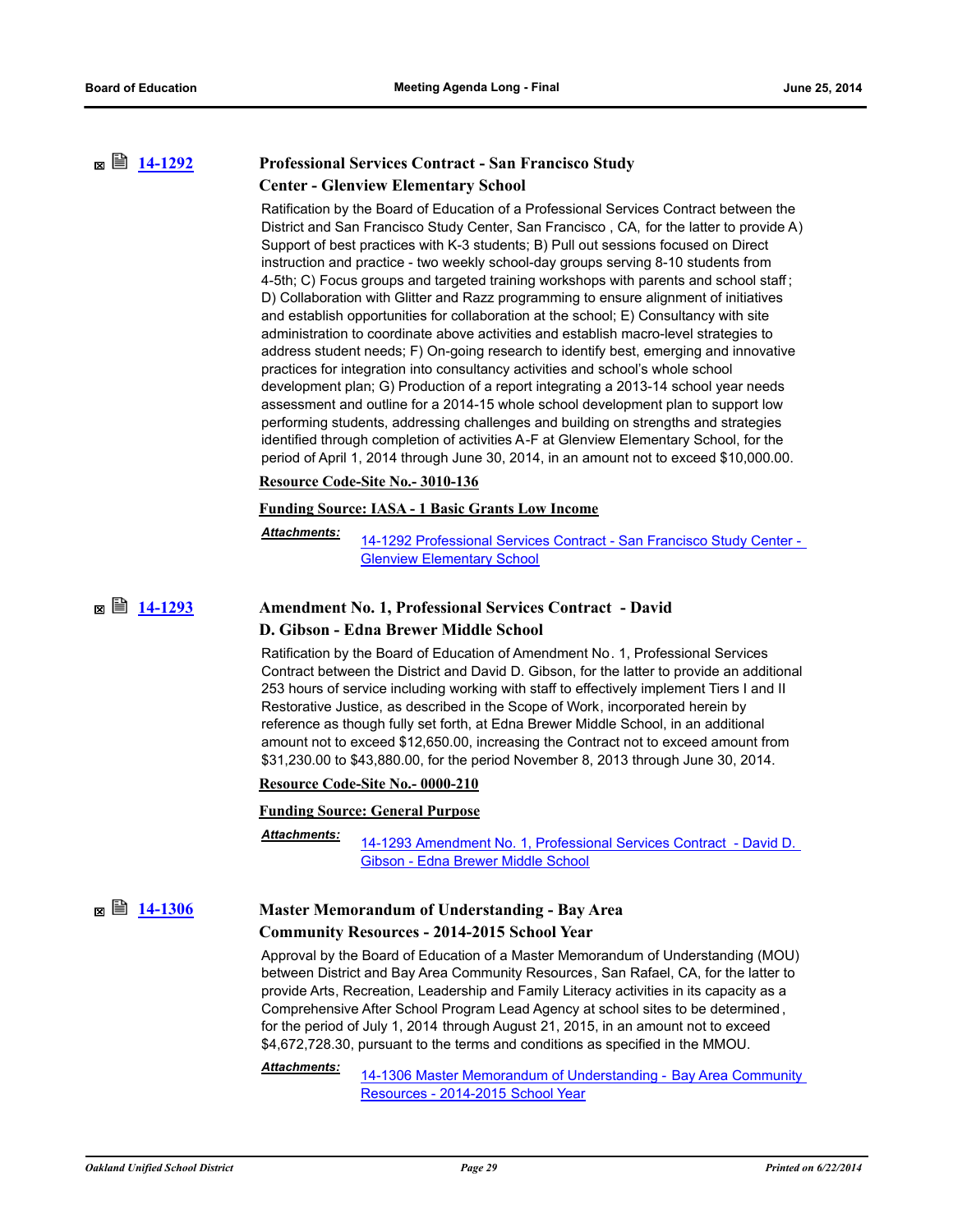| ■ 14-0944<br>×        | <b>Individual Service Agreement to Master Contract for</b><br>Tobinworld - Pupil 13-14-1005934-001 - Programs for<br><b>Exceptional Children</b>                                                                                                                                                                                                               |
|-----------------------|----------------------------------------------------------------------------------------------------------------------------------------------------------------------------------------------------------------------------------------------------------------------------------------------------------------------------------------------------------------|
|                       | Approval by the Board of Education of an Individual Service Agreement<br>between District and Tobinworld - Pupil 13-14-I005934-001 for services<br>specified herein for the period of July 1, 2013 through June 30, 2014 in an<br>amount not to exceed \$44,176.00 pursuant to terms and conditions of Master<br>Contract with Tobinworld.                     |
|                       | Resource Code-Site No.- 6500-975                                                                                                                                                                                                                                                                                                                               |
|                       | <b>Funding Source: Special Education</b>                                                                                                                                                                                                                                                                                                                       |
| ■ 14-0945<br>×        | <b>Individual Service Agreement to Master Contract for</b><br>Tobinworld - Pupil 13-14-1005934-002 - Programs for<br><b>Exceptional Children</b>                                                                                                                                                                                                               |
|                       | Approval by the Board of Education of an Individual Service Agreement<br>between District and Tobinworld - Pupil 13-14-I005934-002 for services<br>specified herein for the period of July 1, 2013 through June 30, 2014 in an<br>amount not to exceed \$41,370.00 pursuant to terms and conditions of Master<br>Contract with Tobinworld.                     |
|                       | Resource Code-Site No.- 6500-975                                                                                                                                                                                                                                                                                                                               |
|                       | <b>Funding Source: Special Education</b>                                                                                                                                                                                                                                                                                                                       |
| $\boxtimes$ ■ 14-0946 | <b>Individual Service Agreement to Master Contract for STE</b><br>Consultants, LLC - Pupil 13-14-1002400-002 - Programs<br>for Exceptional Children                                                                                                                                                                                                            |
|                       | Approval by the Board of Education of an Individual Service Agreement<br>between District and STE Consultants, LLC - Pupil 13-14-I002400-002 for<br>services specified herein for the period of July 1, 2013 through June 30, 2014 in<br>an amount not to exceed \$22,725.00 pursuant to terms and conditions of Master<br>Contract with STE Consultants, LLC. |
|                       | Resource Code-Site No.- 6500-975                                                                                                                                                                                                                                                                                                                               |
|                       | <b>Funding Source: Special Education</b>                                                                                                                                                                                                                                                                                                                       |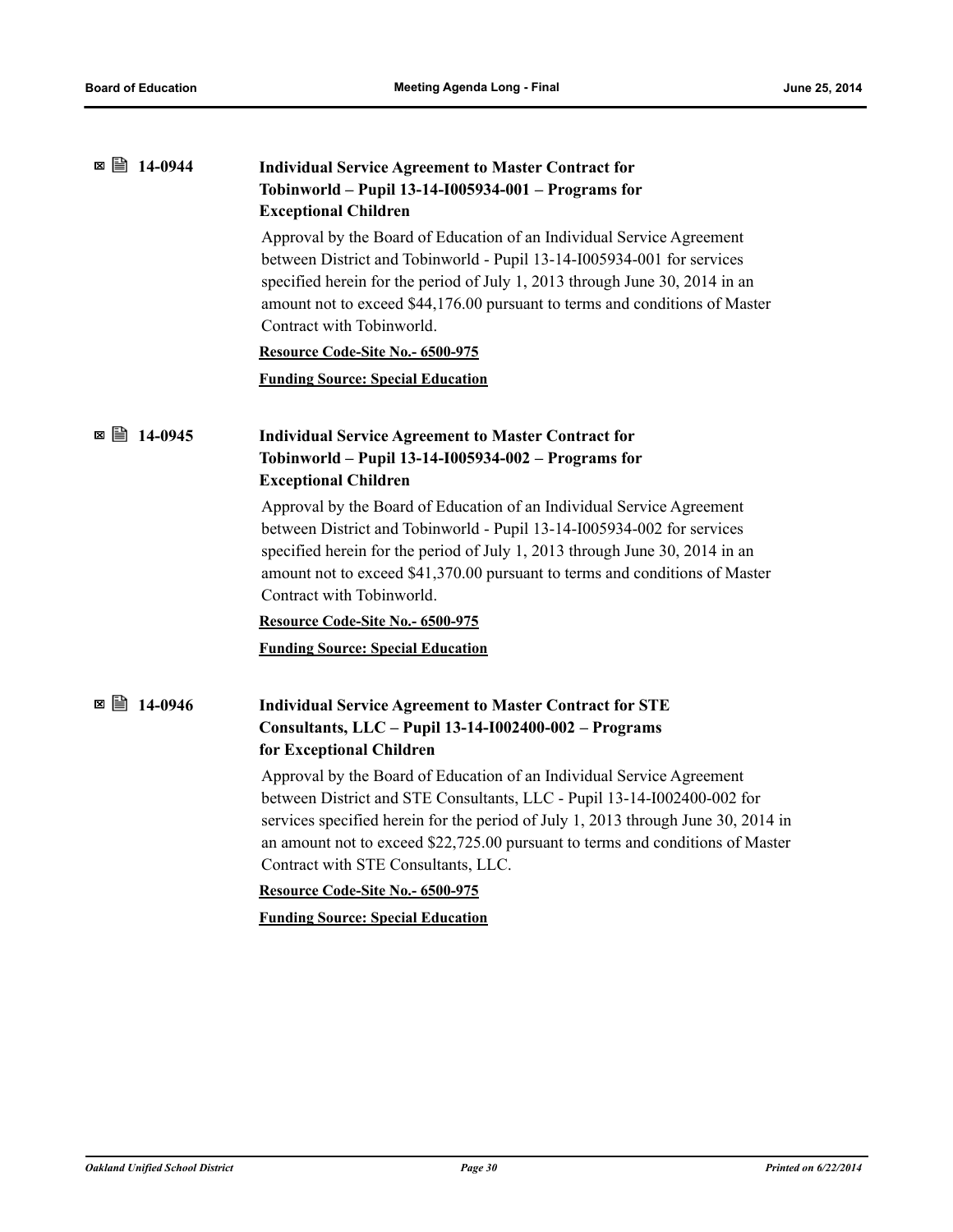|             | <b>Individual Service Agreement to Master Contract for STE</b><br>Consultants, LLC - Pupil 13-14-I002400-270111 -                                                                                                                                                                                                                                                     |
|-------------|-----------------------------------------------------------------------------------------------------------------------------------------------------------------------------------------------------------------------------------------------------------------------------------------------------------------------------------------------------------------------|
|             | <b>Programs for Exceptional Children</b>                                                                                                                                                                                                                                                                                                                              |
|             | Approval by the Board of Education of an Individual Service Agreement<br>between District and STE Consultants, LLC - Pupil 13-14-I002400-270111 for<br>services specified herein for the period of July 1, 2013 through June 30, 2014 in<br>an amount not to exceed \$59,010.00 pursuant to terms and conditions of Master<br>Contract with STE Consultants, LLC.     |
|             | Resource Code-Site No.- 6500-975                                                                                                                                                                                                                                                                                                                                      |
|             | <b>Funding Source: Special Education</b>                                                                                                                                                                                                                                                                                                                              |
| ⊠ ■ 14-0948 | <b>Individual Service Agreement to Master Contract for STE</b><br>Consultants, LLC - Pupil 13-14-I002400-7107443976 -<br><b>Programs for Exceptional Children</b>                                                                                                                                                                                                     |
|             | Approval by the Board of Education of an Individual Service Agreement<br>between District and STE Consultants, LLC - Pupil 13-14-I002400-7107443976<br>for services specified herein for the period of July 1, 2013 through June 30,<br>2014 in an amount not to exceed \$53,390.00 pursuant to terms and conditions of<br>Master Contract with STE Consultants, LLC. |
|             | Resource Code-Site No.- 6500-975                                                                                                                                                                                                                                                                                                                                      |
|             | <b>Funding Source: Special Education</b>                                                                                                                                                                                                                                                                                                                              |
| ⊠ ■ 14-0949 | <b>Individual Service Agreement to Master Contract for STE</b><br>Consultants, LLC - Pupil 13-14-1002400-003 - Programs<br>for Exceptional Children                                                                                                                                                                                                                   |
|             | Approval by the Board of Education of an Individual Service Agreement<br>between District and STE Consultants, LLC - Pupil 13-14-I002400-003 for<br>services specified herein for the period of July 1, 2013 through June 30, 2014 in<br>an amount not to exceed \$44,960.00 pursuant to terms and conditions of Master<br>Contract with STE Consultants, LLC.        |
|             | Resource Code-Site No.- 6500-975                                                                                                                                                                                                                                                                                                                                      |
|             | <b>Funding Source: Special Education</b>                                                                                                                                                                                                                                                                                                                              |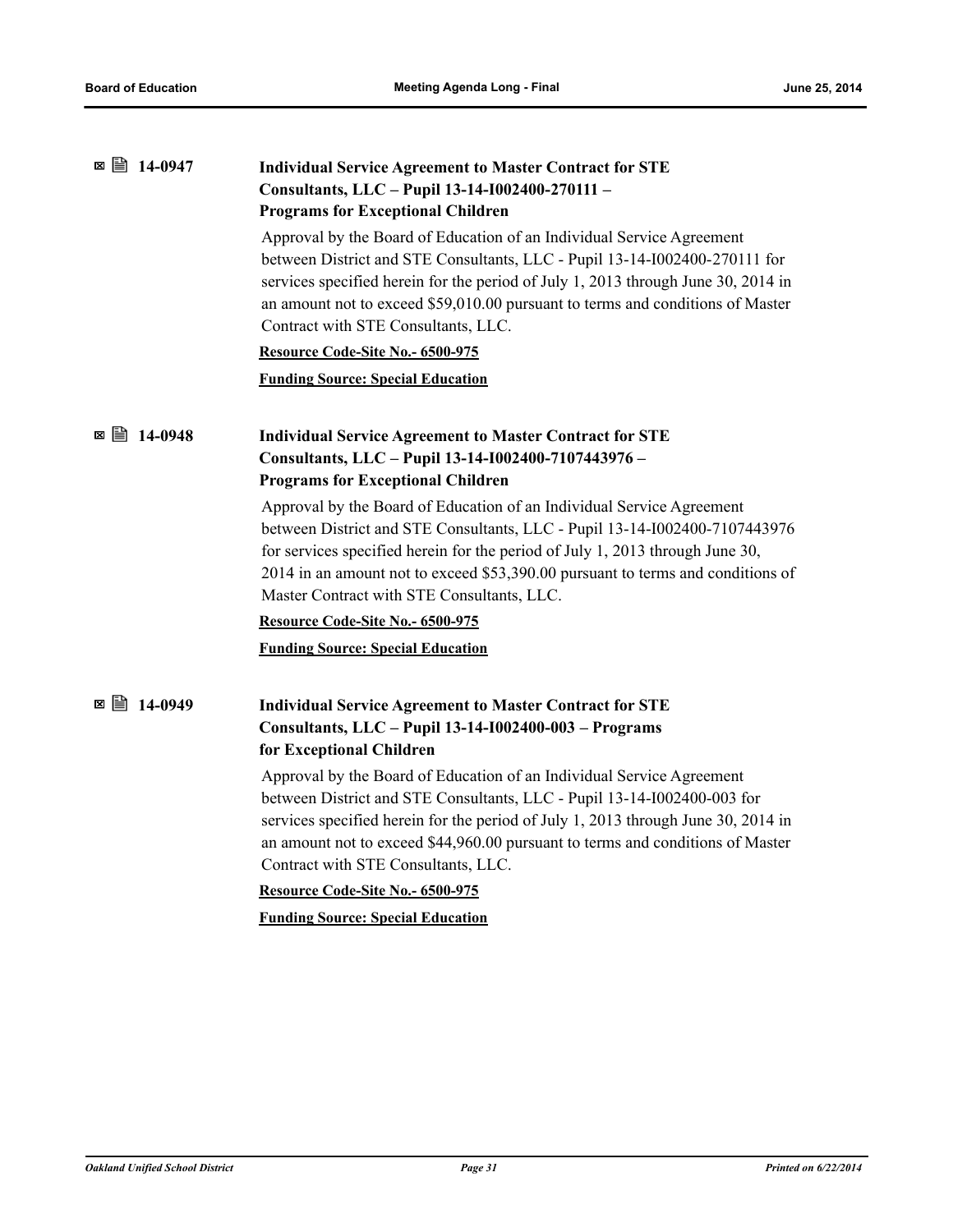| <b>Individual Service Agreement to Master Contract for STE</b><br>Consultants, LLC - Pupil 13-14-I002400-320605 -<br><b>Programs for Exceptional Children</b>                                                                                                                                                                                                                                                |
|--------------------------------------------------------------------------------------------------------------------------------------------------------------------------------------------------------------------------------------------------------------------------------------------------------------------------------------------------------------------------------------------------------------|
| Approval by the Board of Education of an Individual Service Agreement<br>between District and STE Consultants, LLC - Pupil 13-14-I002400-320605 for<br>services specified herein for the period of July 1, 2013 through June 30, 2014 in<br>an amount not to exceed \$59,010.00 pursuant to terms and conditions of Master<br>Contract with STE Consultants, LLC.                                            |
| Resource Code-Site No.- 6500-975                                                                                                                                                                                                                                                                                                                                                                             |
| <b>Funding Source: Special Education</b>                                                                                                                                                                                                                                                                                                                                                                     |
| <b>Individual Service Agreement to Master Contract for Stars</b><br>High School - Pupil 13-14-V011626-MARAR0428A -<br><b>Programs for Exceptional Children</b>                                                                                                                                                                                                                                               |
| Approval by the Board of Education of an Individual Service Agreement<br>between District and Stars High School - Pupil 13-14-V011626-MARAR0428A<br>for services specified herein for the period of February 13, 2014 through June<br>30, 2014 in an amount not to exceed \$11,840.00 pursuant to terms and<br>conditions of Master Contract with Stars High School.                                         |
| Resource Code-Site No.- 6500-975                                                                                                                                                                                                                                                                                                                                                                             |
| <b>Funding Source: Special Education</b>                                                                                                                                                                                                                                                                                                                                                                     |
| <b>Individual Service Agreement to Master Contract for</b><br>Raskob Learning Institute and Day School - Pupil<br>13-14-V004410-309850 - Programs for Exceptional<br><b>Children</b>                                                                                                                                                                                                                         |
| Approval by the Board of Education of an Individual Service Agreement<br>between District and Raskob Learning Institute and Day School - Pupil<br>13-14-V004410-309850 for services specified herein for the period of July 1,<br>2013 through June 30, 2014 in an amount not to exceed \$55,379.60 pursuant to<br>terms and conditions of Master Contract with Raskob Learning Institute and<br>Day School. |
| Resource Code-Site No.- 6500-975                                                                                                                                                                                                                                                                                                                                                                             |
| <b>Funding Source: Special Education</b>                                                                                                                                                                                                                                                                                                                                                                     |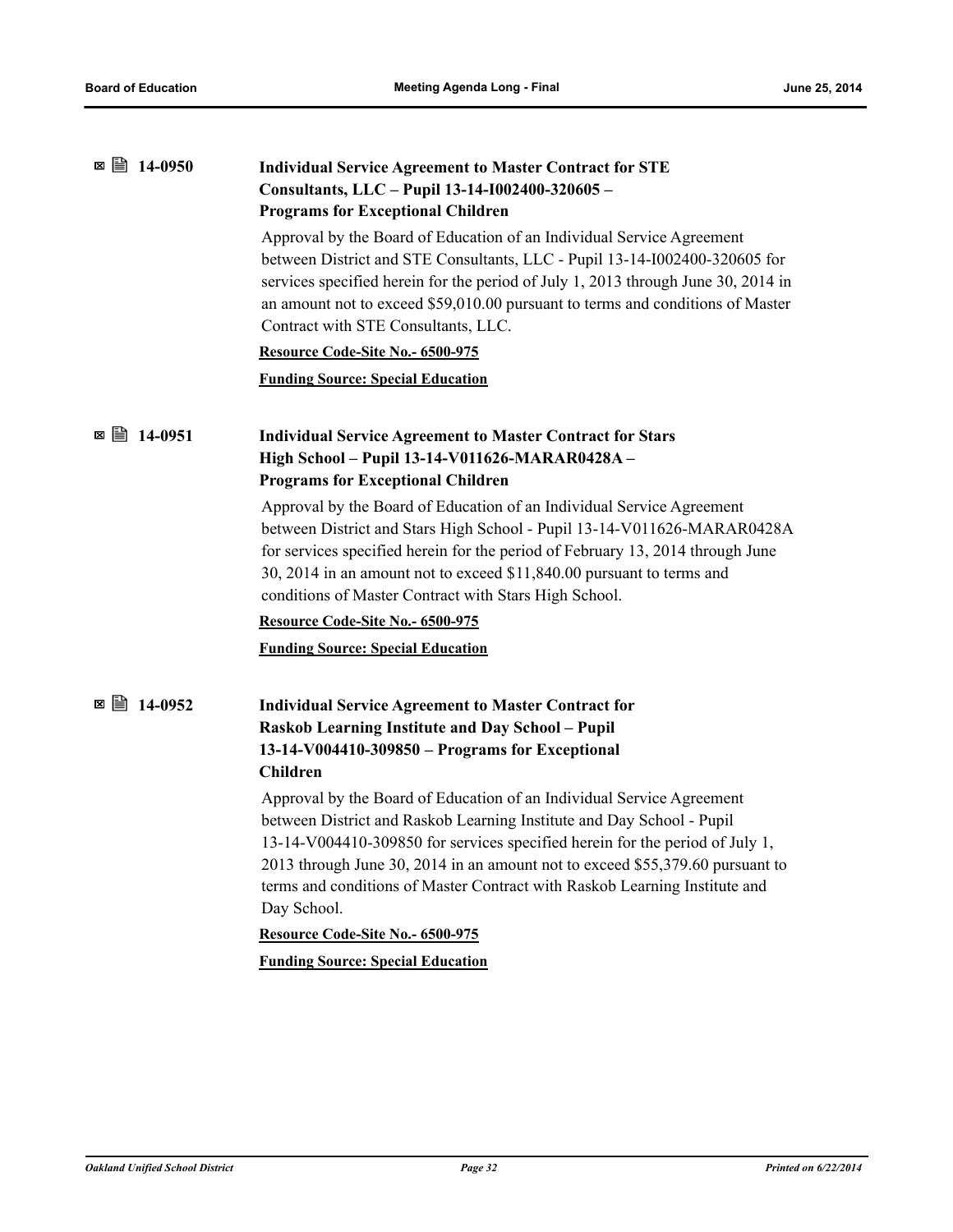| ■ 14-0955<br>$\boldsymbol{\mathsf{x}}$ | <b>Individual Service Agreement to Master Contract for</b><br>Raskob Learning Institute and Day School - Pupil                                                                                                                                                                                                                                                                                                                                                                                                                                                                          |
|----------------------------------------|-----------------------------------------------------------------------------------------------------------------------------------------------------------------------------------------------------------------------------------------------------------------------------------------------------------------------------------------------------------------------------------------------------------------------------------------------------------------------------------------------------------------------------------------------------------------------------------------|
|                                        | 13-14-V004410-306269 - Programs for Exceptional                                                                                                                                                                                                                                                                                                                                                                                                                                                                                                                                         |
|                                        | <b>Children</b>                                                                                                                                                                                                                                                                                                                                                                                                                                                                                                                                                                         |
|                                        | Approval by the Board of Education of an Individual Service Agreement<br>between District and Raskob Learning Institute and Day School - Pupil<br>13-14-V004410-306269 for services specified herein for the period of July 1,<br>2013 through June 30, 2014 in an amount not to exceed \$41,079.60 pursuant to<br>terms and conditions of Master Contract with Raskob Learning Institute and<br>Day School.                                                                                                                                                                            |
|                                        | Resource Code-Site No.- 6500-975                                                                                                                                                                                                                                                                                                                                                                                                                                                                                                                                                        |
|                                        | <b>Funding Source: Special Education</b>                                                                                                                                                                                                                                                                                                                                                                                                                                                                                                                                                |
| $\boxtimes$ ■ 14-1003                  | <b>Individual Service Agreement to Master Contract for</b><br><b>Maxim Healthcare Services, Inc.- Pupil</b><br>13-14-V052070-336882 - Programs for Exceptional<br><b>Children</b><br>Approval by the Board of Education of an Individual Service Agreement<br>between District and Maxim Healthcare Services, Inc.- Pupil<br>13-14-V052070-336882 for services specified herein for the period of January                                                                                                                                                                               |
|                                        | 13, 2014 through June 30, 2014 in an amount not to exceed \$47,125.00 pursuant<br>to terms and conditions of Master Contract with Maxim Healthcare Services,<br>Inc.                                                                                                                                                                                                                                                                                                                                                                                                                    |
|                                        | Resource Code-Site No.- 6500-975                                                                                                                                                                                                                                                                                                                                                                                                                                                                                                                                                        |
|                                        | <b>Funding Source: Special Education</b>                                                                                                                                                                                                                                                                                                                                                                                                                                                                                                                                                |
| ■ 14-1136<br>×                         | <b>Individual Service Agreement to Master Contract for</b><br>Maxim Healthcare Services, Inc.- Pupil 13-14-V052070-019<br>- Programs for Exceptional Children<br>Approval by the Board of Education of an Individual Service Agreement<br>between District and Maxim Healthcare Services, Inc.- Pupil<br>13-14-V052070-019 for services specified herein for the period of July 1, 2013<br>through June 30, 2014 in an amount not to exceed \$79,100.00 pursuant to terms<br>and conditions of Master Contract with Maxim Healthcare Services, Inc.<br>Resource Code-Site No.- 6500-975 |
|                                        | <b>Funding Source: Special Education</b>                                                                                                                                                                                                                                                                                                                                                                                                                                                                                                                                                |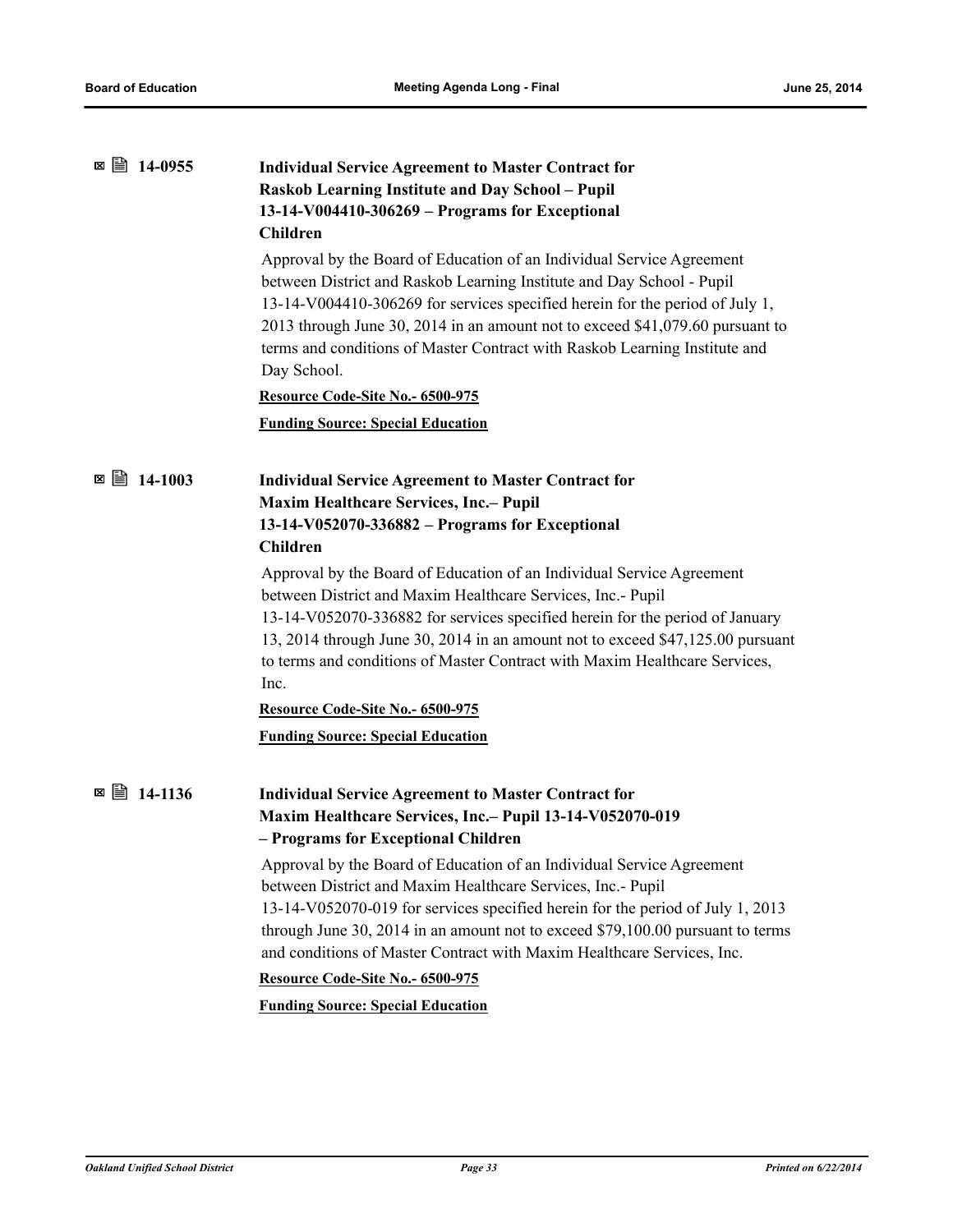|             | <b>Individual Service Agreement to Master Contract for</b>                    |
|-------------|-------------------------------------------------------------------------------|
|             | <b>Maxim Healthcare Services, Inc.- Pupil</b>                                 |
|             | 13-14-V052070-1122048033 - Programs for Exceptional                           |
|             | <b>Children</b>                                                               |
|             | Approval by the Board of Education of an Individual Service Agreement         |
|             | between District and Maxim Healthcare Services, Inc.- Pupil                   |
|             | 13-14-V052070-1122048033 for services specified herein for the period of      |
|             | November 1, 2013 through June 30, 2014 in an amount not to exceed \$8,250.00  |
|             | pursuant to terms and conditions of Master Contract with Maxim Healthcare     |
|             | Services, Inc.                                                                |
|             | Resource Code-Site No.- 6500-975                                              |
|             | <b>Funding Source: Special Education</b>                                      |
|             |                                                                               |
| ⊠ ■ 14-1138 | <b>Individual Service Agreement to Master Contract for</b>                    |
|             | <b>Maxim Healthcare Services, Inc.- Pupil</b>                                 |
|             | 13-14-V052070-335304 - Programs for Exceptional                               |
|             | <b>Children</b>                                                               |
|             | Approval by the Board of Education of an Individual Service Agreement         |
|             | between District and Maxim Healthcare Services, Inc.- Pupil                   |
|             | 13-14-V052070-335304 for services specified herein for the period of January  |
|             | 6, 2014 through June 30, 2014 in an amount not to exceed \$48,000.00 pursuant |
|             | to terms and conditions of Master Contract with Maxim Healthcare Services,    |
|             | Inc.                                                                          |
|             | Resource Code-Site No.- 6500-975                                              |
|             | <b>Funding Source: Special Education</b>                                      |
|             |                                                                               |
|             | <b>Individual Service Agreement to Master Contract for</b>                    |
|             | <b>Maxim Healthcare Services, Inc.- Pupil</b>                                 |
|             | 13-14-V052070-349907 - Programs for Exceptional                               |
|             | <b>Children</b>                                                               |
|             | Approval by the Board of Education of an Individual Service Agreement         |
|             | between District and Maxim Healthcare Services, Inc.- Pupil                   |
|             | 13-14-V052070-349907 for services specified herein for the period of          |
|             | December 16, 2013 through June 30, 2014 in an amount not to exceed            |
|             | \$33,000.00 pursuant to terms and conditions of Master Contract with Maxim    |
|             | Healthcare Services, Inc.                                                     |
|             | Resource Code-Site No.- 6500-975                                              |
|             | <b>Funding Source: Special Education</b>                                      |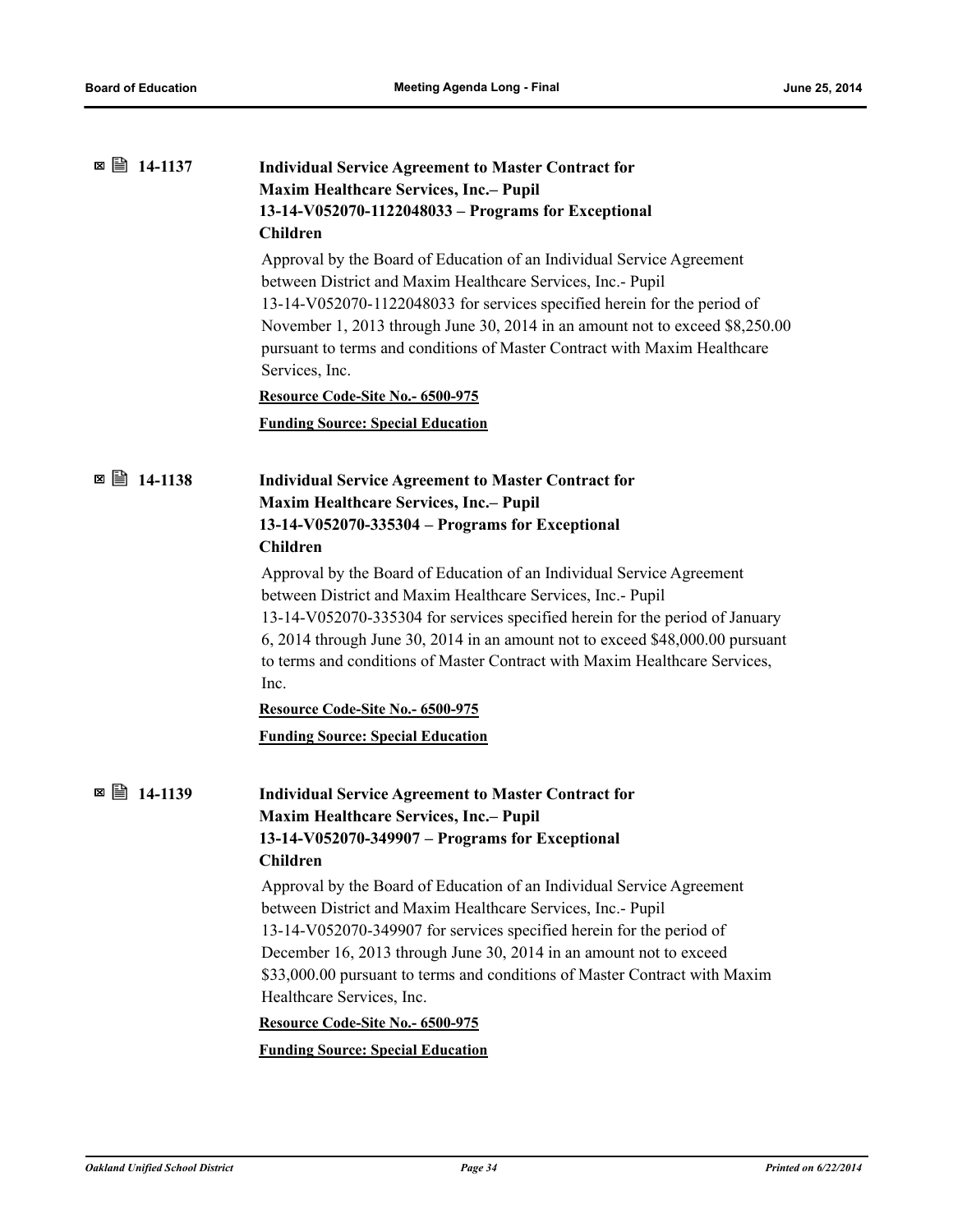| ⊠ ■ 14-1140    | <b>Individual Service Agreement to Master Contract for</b><br><b>Maxim Healthcare Services, Inc.- Pupil</b><br>13-14-V052070-306297 - Programs for Exceptional<br><b>Children</b><br>Approval by the Board of Education of an Individual Service Agreement<br>between District and Maxim Healthcare Services, Inc.- Pupil<br>13-14-V052070-306297 for services specified herein for the period of January<br>6, 2014 through June 30, 2014 in an amount not to exceed \$5,995.00.00<br>pursuant to terms and conditions of Master Contract with Maxim Healthcare<br>Services, Inc.<br>Resource Code-Site No.- 6500-975<br><b>Funding Source: Special Education</b> |
|----------------|--------------------------------------------------------------------------------------------------------------------------------------------------------------------------------------------------------------------------------------------------------------------------------------------------------------------------------------------------------------------------------------------------------------------------------------------------------------------------------------------------------------------------------------------------------------------------------------------------------------------------------------------------------------------|
|                |                                                                                                                                                                                                                                                                                                                                                                                                                                                                                                                                                                                                                                                                    |
| ■ 14-1141<br>× | <b>Individual Service Agreement to Master Contract for</b><br>Maxim Healthcare Services, Inc.- Pupil<br>13-14-V052070-241712 - Programs for Exceptional<br><b>Children</b><br>Approval by the Board of Education of an Individual Service Agreement<br>between District and Maxim Healthcare Services, Inc.- Pupil<br>13-14-V052070-241712 for services specified herein for the period of October<br>25, 2013 through June 30, 2014 in an amount not to exceed \$54,250.00.00<br>pursuant to terms and conditions of Master Contract with Maxim Healthcare<br>Services, Inc.                                                                                      |
|                | Resource Code-Site No.- 6500-975                                                                                                                                                                                                                                                                                                                                                                                                                                                                                                                                                                                                                                   |
|                | <b>Funding Source: Special Education</b>                                                                                                                                                                                                                                                                                                                                                                                                                                                                                                                                                                                                                           |
| ⊠ ■ 14-1142    | <b>Individual Service Agreement to Master Contract for Fred</b><br>Finch Youth Center - Pupil 13-14-V052905-361392 -<br><b>Programs for Exceptional Children</b><br>Approval by the Board of Education of an Individual Service Agreement<br>between District and Fred Finch Youth Center - Pupil 13-14-V052905-361392<br>for services specified herein for the period of July 1, 2013 through June 30,<br>2014 in an amount not to exceed \$39,100.00 pursuant to terms and conditions of<br>Master Contract with Fred Finch Youth Center.<br>Resource Code-Site No.- 6500-975                                                                                    |
|                | <b>Funding Source: Special Education</b>                                                                                                                                                                                                                                                                                                                                                                                                                                                                                                                                                                                                                           |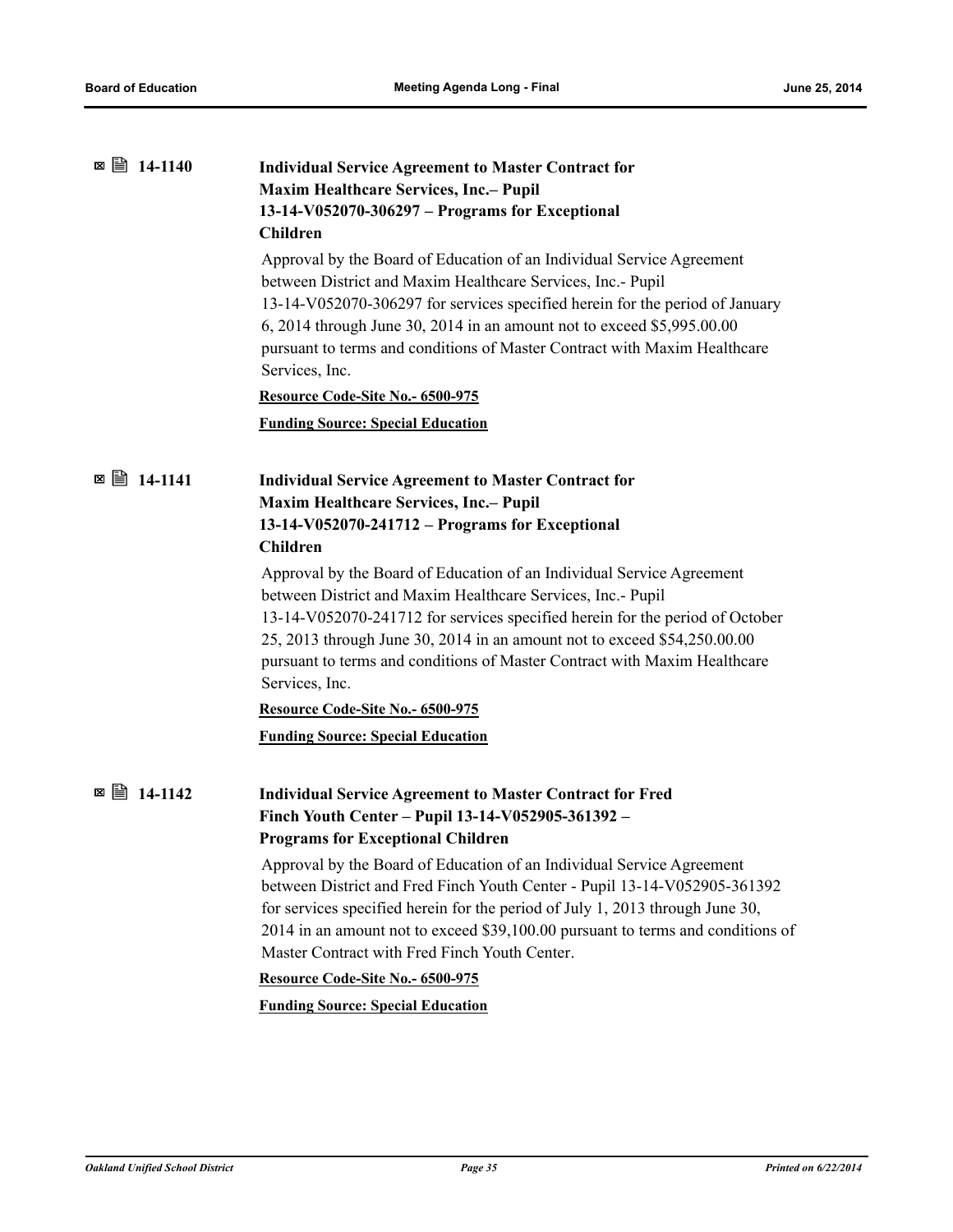| ■ ■ 14-1143 | <b>Individual Service Agreement to Master Contract for Via</b><br>Center - Pupil 13-14-V005521-212599 - Programs for<br><b>Exceptional Children</b>                                                                                                                                                                                                                     |
|-------------|-------------------------------------------------------------------------------------------------------------------------------------------------------------------------------------------------------------------------------------------------------------------------------------------------------------------------------------------------------------------------|
|             | Approval by the Board of Education of an Individual Service Agreement<br>between District and Via Center - Pupil 13-14-V005521-212599 for services<br>specified herein for the period of July 1, 2013 through June 30, 2014 in an<br>amount not to exceed \$53,714.00 pursuant to terms and conditions of Master<br>Contract with Via Center.                           |
|             | Resource Code-Site No.- 6500-975                                                                                                                                                                                                                                                                                                                                        |
|             | <b>Funding Source: Special Education</b>                                                                                                                                                                                                                                                                                                                                |
| ⊠ ■ 14-1144 | <b>Individual Service Agreement to Master Contract for</b><br>Lincoln Child Center - Pupil 13-14-I003181-242156 -<br><b>Programs for Exceptional Children</b>                                                                                                                                                                                                           |
|             | Approval by the Board of Education of an Individual Service Agreement<br>between District and Lincoln Child Center - Pupil 13-14-I003181-242156 for<br>services specified herein for the period of September 17, 2013 through June 30,<br>2014 in an amount not to exceed \$29,556.79 pursuant to terms and conditions of<br>Master Contract with Lincoln Child Center. |
|             | Resource Code-Site No.- 6500-975                                                                                                                                                                                                                                                                                                                                        |
|             | <b>Funding Source: Special Education</b>                                                                                                                                                                                                                                                                                                                                |
| ■ ■ 14-1146 | <b>Individual Service Agreement to Master Contract for</b><br>Bayhill High School - Pupil 13-14-1003940-010 - Programs<br>for Exceptional Children                                                                                                                                                                                                                      |
|             | Approval by the Board of Education of an Individual Service Agreement<br>between District and Bayhill High School - Pupil 13-14-I003940-010 for<br>services specified herein for the period of July 1, 2013 through June 30, 2014 in<br>an amount not to exceed \$31,230.00 pursuant to terms and conditions of Master<br>Contract with Bayhill High School.            |
|             | Resource Code-Site No.- 6500-975                                                                                                                                                                                                                                                                                                                                        |
|             | <b>Funding Source: Special Education</b>                                                                                                                                                                                                                                                                                                                                |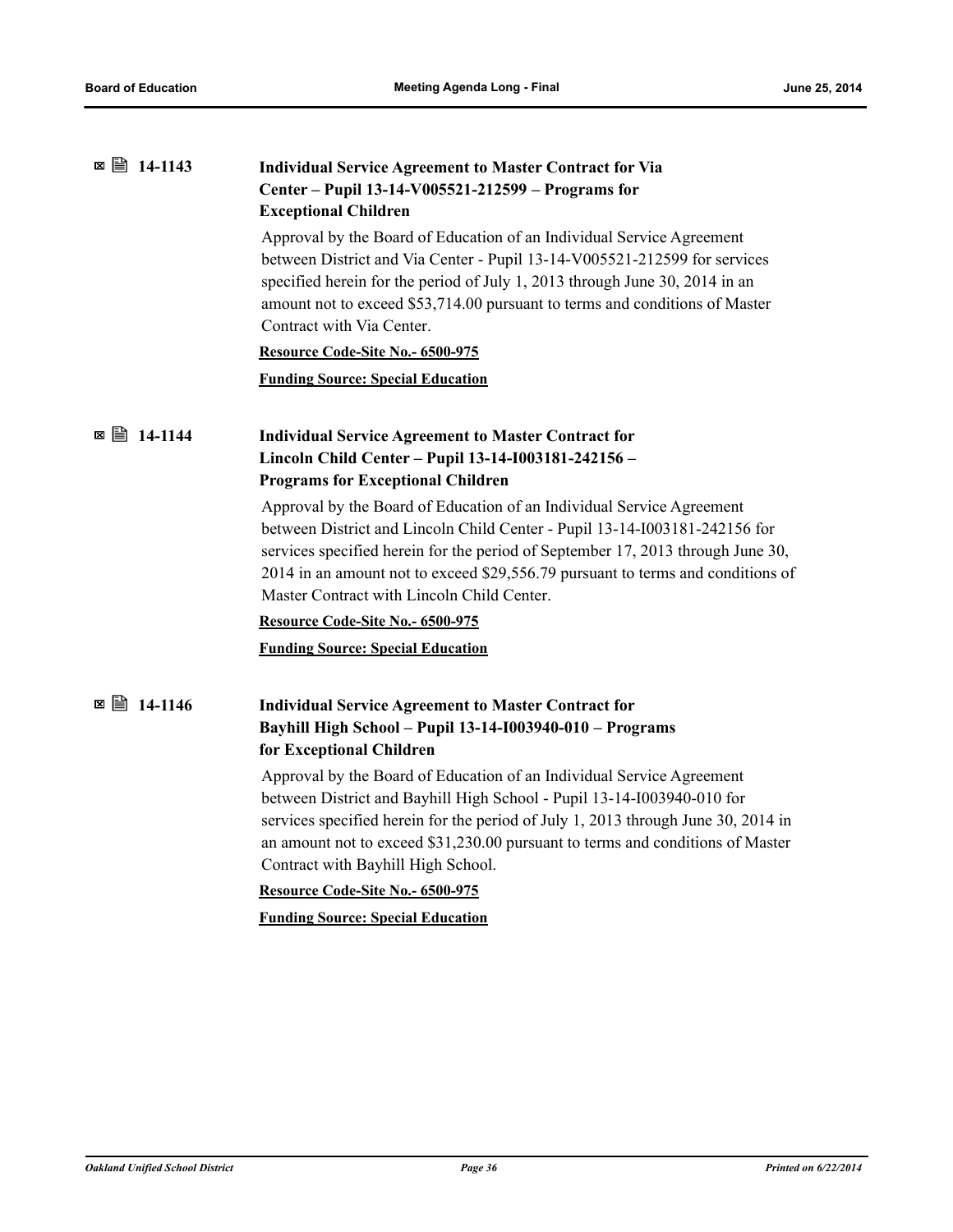|                | <b>Individual Service Agreement to Master Contract for</b><br>Bayhill High School - Pupil 13-14-1003940-009 - Programs<br>for Exceptional Children                                                                                                                                                                                                           |
|----------------|--------------------------------------------------------------------------------------------------------------------------------------------------------------------------------------------------------------------------------------------------------------------------------------------------------------------------------------------------------------|
|                | Approval by the Board of Education of an Individual Service Agreement<br>between District and Bayhill High School - Pupil 13-14-I003940-009 for<br>services specified herein for the period of July 1, 2013 through June 30, 2014 in<br>an amount not to exceed \$41,684.00 pursuant to terms and conditions of Master<br>Contract with Bayhill High School. |
|                | Resource Code-Site No.- 6500-975                                                                                                                                                                                                                                                                                                                             |
|                | <b>Funding Source: Special Education</b>                                                                                                                                                                                                                                                                                                                     |
| ⊠ ■ 14-1152    | <b>Individual Service Agreement to Master Contract for</b><br>Bayhill High School - Pupil 13-14-1003940-003 - Programs<br>for Exceptional Children                                                                                                                                                                                                           |
|                | Approval by the Board of Education of an Individual Service Agreement<br>between District and Bayhill High School - Pupil 13-14-I003940-003 for<br>services specified herein for the period of July 1, 2013 through June 30, 2014 in<br>an amount not to exceed \$30,780.00 pursuant to terms and conditions of Master<br>Contract with Bayhill High School. |
|                | Resource Code-Site No.- 6500-975                                                                                                                                                                                                                                                                                                                             |
|                | <b>Funding Source: Special Education</b>                                                                                                                                                                                                                                                                                                                     |
|                |                                                                                                                                                                                                                                                                                                                                                              |
| ■ 14-1155<br>⊠ | <b>Individual Service Agreement to Master Contract for</b>                                                                                                                                                                                                                                                                                                   |
|                | Bayhill High School - Pupil 13-14-1003940-002 - Programs<br>for Exceptional Children                                                                                                                                                                                                                                                                         |
|                | Approval by the Board of Education of an Individual Service Agreement<br>between District and Bayhill High School - Pupil 13-14-I003940-002 for<br>services specified herein for the period of July 1, 2013 through June 30, 2014 in<br>an amount not to exceed \$36,954.00 pursuant to terms and conditions of Master<br>Contract with Bayhill High School. |
|                | Resource Code-Site No.- 6500-975                                                                                                                                                                                                                                                                                                                             |
|                | <b>Funding Source: Special Education</b>                                                                                                                                                                                                                                                                                                                     |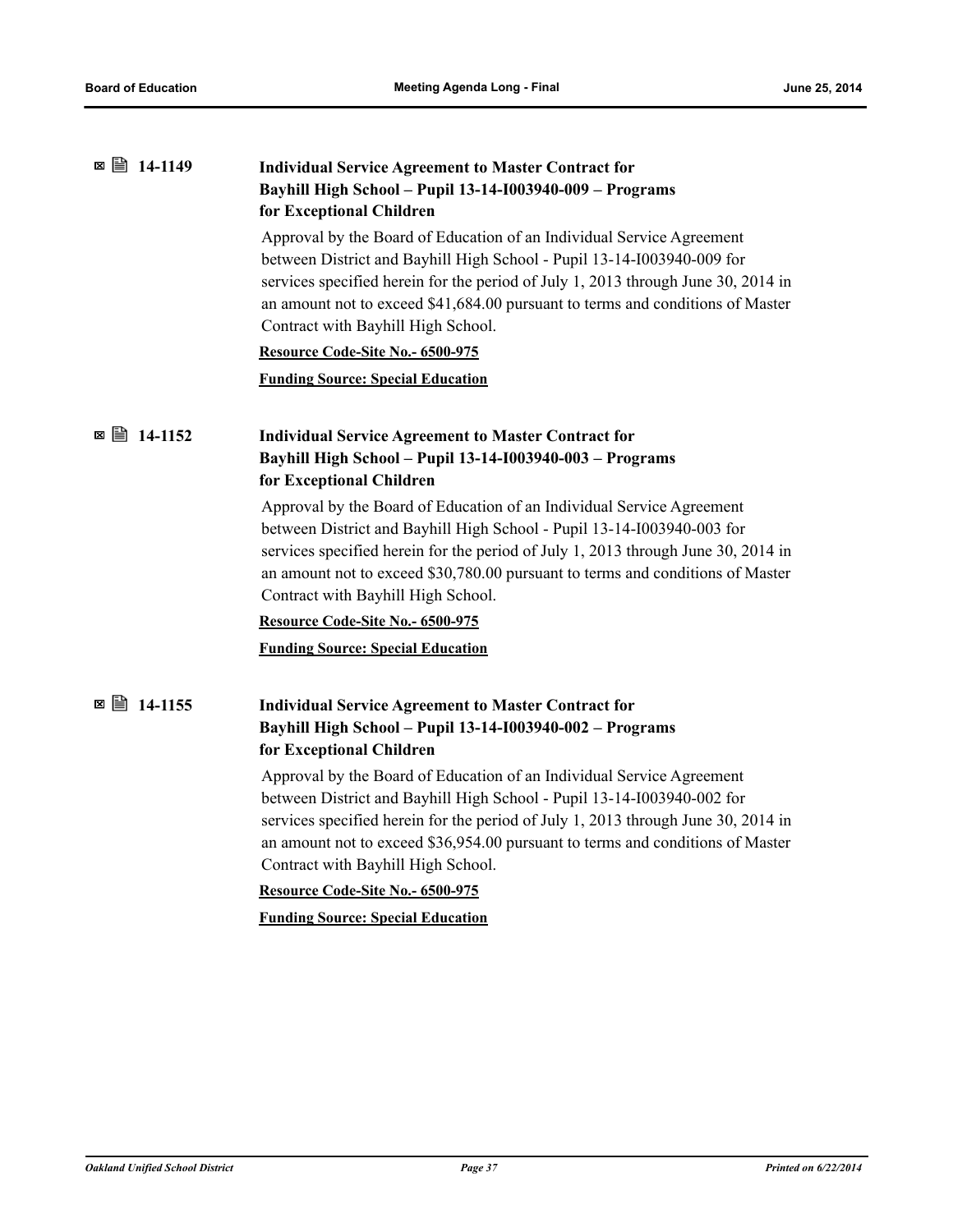| ⊠ ■ 14-1158    | <b>Individual Service Agreement to Master Contract for</b><br>Bayhill High School - Pupil 13-14-1003940-006 - Programs<br>for Exceptional Children                                                                                                                                                                                                                   |
|----------------|----------------------------------------------------------------------------------------------------------------------------------------------------------------------------------------------------------------------------------------------------------------------------------------------------------------------------------------------------------------------|
|                | Approval by the Board of Education of an Individual Service Agreement<br>between District and Bayhill High School - Pupil 13-14-I003940-006 for<br>services specified herein for the period of July 1, 2013 through June 30, 2014 in<br>an amount not to exceed \$45,507.50 pursuant to terms and conditions of Master<br>Contract with Bayhill High School.         |
|                | Resource Code-Site No.- 6500-975                                                                                                                                                                                                                                                                                                                                     |
|                | <b>Funding Source: Special Education</b>                                                                                                                                                                                                                                                                                                                             |
| ■ 14-1162<br>× | <b>Individual Service Agreement to Master Contract for Ed</b><br>Support Services - Pupil 13-14-V056374-352759 -<br><b>Programs for Exceptional Children</b>                                                                                                                                                                                                         |
|                | Approval by the Board of Education of an Individual Service Agreement<br>between District and Ed Support Services - Pupil 13-14-V056374-352759 for<br>services specified herein for the period of December 20, 2013 through June 30,<br>2014 in an amount not to exceed \$27,900.00 pursuant to terms and conditions of<br>Master Contract with Ed Support Services. |
|                | Resource Code-Site No.- 6500-975                                                                                                                                                                                                                                                                                                                                     |
|                | <b>Funding Source: Special Education</b>                                                                                                                                                                                                                                                                                                                             |
| ■ 14-1163<br>× | <b>Individual Service Agreement to Master Contract for</b><br>Spectrum Center, Inc. - Pupil 13-14-I004989-081 -<br><b>Programs for Exceptional Children</b>                                                                                                                                                                                                          |
|                | Approval by the Board of Education of an Individual Service Agreement<br>between District and Spectrum Center, Inc. - Pupil 13-14-I004989-081 for<br>services specified herein for the period of January 13, 2014 through June 30,<br>2014 in an amount not to exceed \$37,285.50 pursuant to terms and conditions of<br>Master Contract with Spectrum Center, Inc.  |
|                | Resource Code-Site No.- 6500-975                                                                                                                                                                                                                                                                                                                                     |
|                | <b>Funding Source: Special Education</b>                                                                                                                                                                                                                                                                                                                             |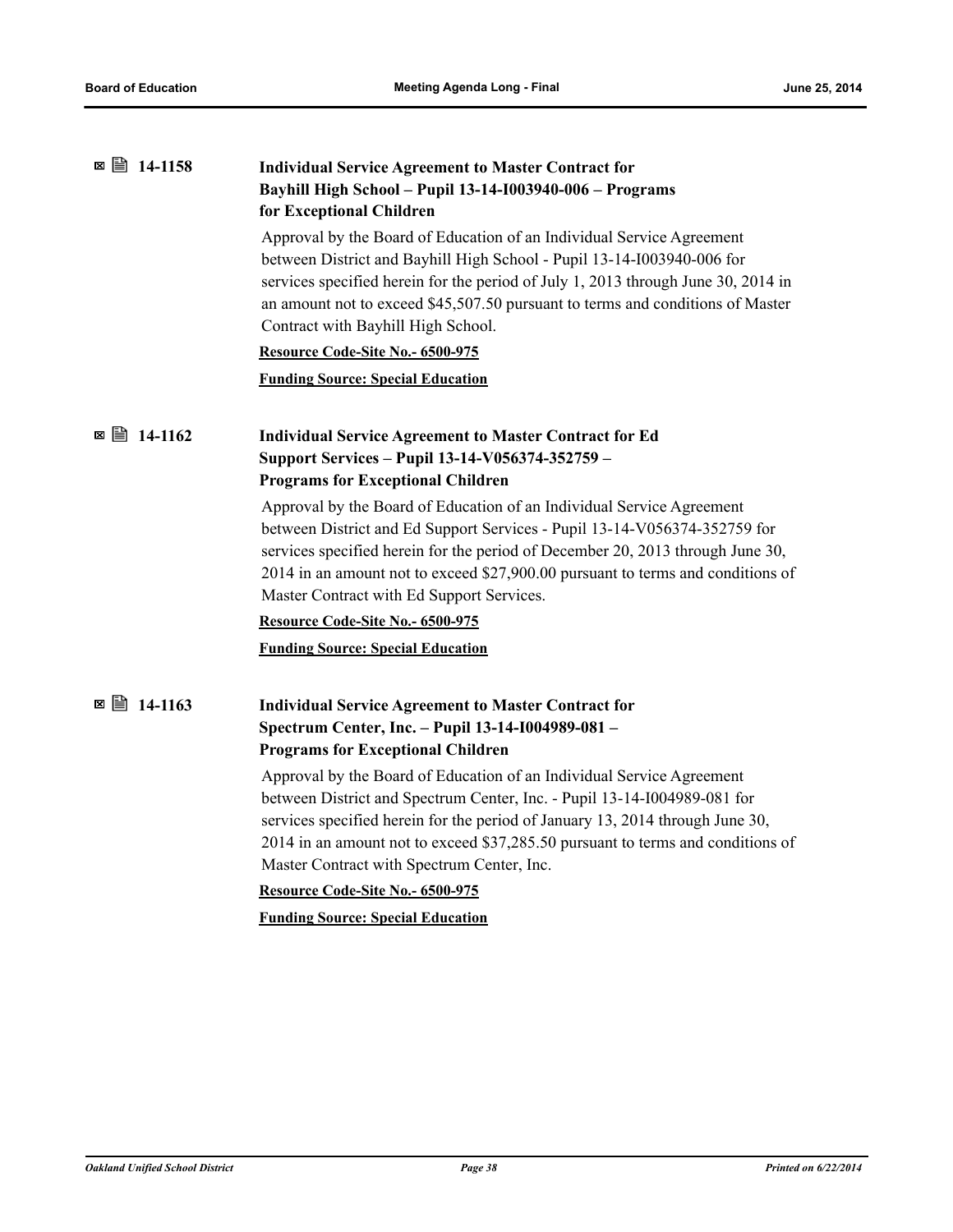| ■ ■ 14-1164 | <b>Individual Service Agreement to Master Contract for A</b><br>Better Chance School - Pupil 13-14-1012973-251292 -<br><b>Programs for Exceptional Children</b>                                                                                                                                                                                                                                                                |
|-------------|--------------------------------------------------------------------------------------------------------------------------------------------------------------------------------------------------------------------------------------------------------------------------------------------------------------------------------------------------------------------------------------------------------------------------------|
|             | Approval by the Board of Education of an Individual Service Agreement<br>between District and A Better Chance School - Pupil 13-14-I012973-251292 for<br>services specified herein for the period of July 1, 2013 through June 30, 2014 in<br>an amount not to exceed \$70,384.60 pursuant to terms and conditions of Master<br>Contract with A Better Chance School.                                                          |
|             | Resource Code-Site No.- 6500-975                                                                                                                                                                                                                                                                                                                                                                                               |
|             | <b>Funding Source: Special Education</b>                                                                                                                                                                                                                                                                                                                                                                                       |
| ⊠ ■ 14-1165 | <b>Individual Service Agreement to Master Contract for CEID</b><br>(Center for Early Intervention on Deafness) - Pupil<br>13-14-I003830-ALFAL118A - Programs for Exceptional<br><b>Children</b>                                                                                                                                                                                                                                |
|             | Approval by the Board of Education of an Individual Service Agreement<br>between District and CEID (Center for Early Intervention on Deafness) - Pupil<br>13-14-I003830-ALFAL118A for services specified herein for the period of July<br>1, 2013 through June 30, 2014 in an amount not to exceed \$1,722.00 pursuant<br>to terms and conditions of Master Contract with CEID (Center for Early<br>Intervention on Deafness). |
|             | Resource Code-Site No.- 6500-975                                                                                                                                                                                                                                                                                                                                                                                               |
|             | <b>Funding Source: Special Education</b>                                                                                                                                                                                                                                                                                                                                                                                       |
|             | <b>Individual Service Agreement to Master Contract for</b><br>Anova, Inc. - Pupil 13-14-I003833-349927 - Programs for<br><b>Exceptional Children</b>                                                                                                                                                                                                                                                                           |
|             | Approval by the Board of Education of an Individual Service Agreement<br>between District and Anova, Inc. - Pupil 13-14-I003833-349927 for services<br>specified herein for the period of July 1, 2013 through June 30, 2014 in an<br>amount not to exceed \$41,790.00 pursuant to terms and conditions of Master<br>Contract with Anova, Inc.                                                                                 |
|             | Resource Code-Site No.- 6500-975                                                                                                                                                                                                                                                                                                                                                                                               |
|             | <b>Funding Source: Special Education</b>                                                                                                                                                                                                                                                                                                                                                                                       |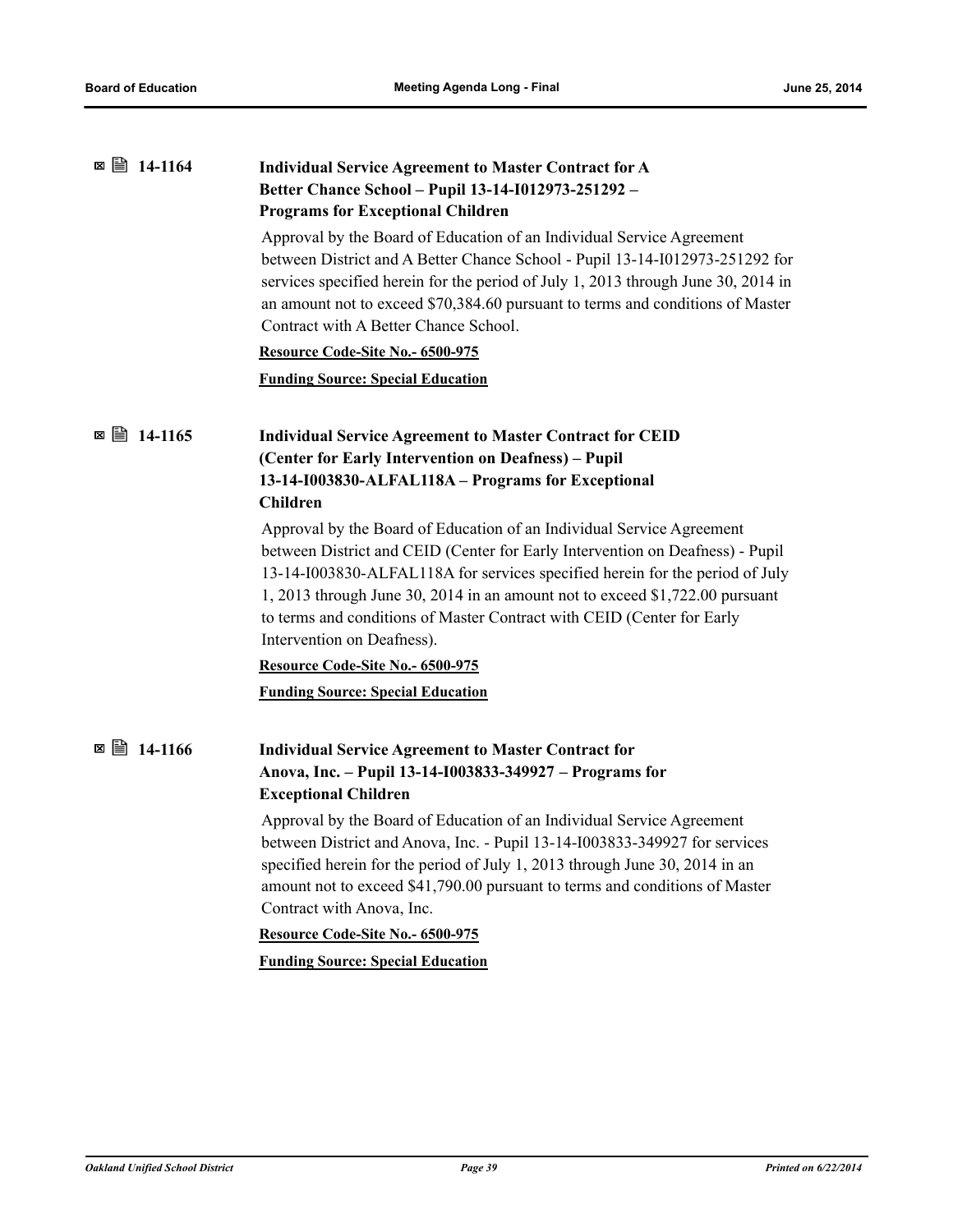| ■ 14-1167<br>$\boldsymbol{\mathsf{x}}$ | <b>Individual Service Agreement to Master Contract for</b><br>Center for Autism and Related Disorders, Inc. - Pupil                                                                                                                                                                                                                                                                                                              |
|----------------------------------------|----------------------------------------------------------------------------------------------------------------------------------------------------------------------------------------------------------------------------------------------------------------------------------------------------------------------------------------------------------------------------------------------------------------------------------|
|                                        | 13-14-1004718-329312 - Programs for Exceptional                                                                                                                                                                                                                                                                                                                                                                                  |
|                                        | <b>Children</b>                                                                                                                                                                                                                                                                                                                                                                                                                  |
|                                        | Approval by the Board of Education of an Individual Service Agreement<br>between District and Center for Autism and Related Disorders, Inc. - Pupil<br>13-14-I004718-329312 for services specified herein for the period of July 1,<br>2013 through June 30, 2014 in an amount not to exceed \$68,510.00 pursuant to<br>terms and conditions of Master Contract with Autism and Related Disorders,<br>Inc.                       |
|                                        | Resource Code-Site No.- 6500-975                                                                                                                                                                                                                                                                                                                                                                                                 |
|                                        | <b>Funding Source: Special Education</b>                                                                                                                                                                                                                                                                                                                                                                                         |
| $\boxtimes$ ■ 14-1170                  | <b>Individual Service Agreement to Master Contract for</b><br>Maxim Healthcare Services, Inc. - Pupil                                                                                                                                                                                                                                                                                                                            |
|                                        | 13-14-V052070-366181 - Programs for Exceptional                                                                                                                                                                                                                                                                                                                                                                                  |
|                                        | <b>Children</b>                                                                                                                                                                                                                                                                                                                                                                                                                  |
|                                        | Approval by the Board of Education of an Individual Service Agreement<br>between District and Maxim Healthcare Services, Inc. - Pupil<br>13-14-V052070-366181 for services specified herein for the period of February<br>17, 2014 through June 30, 2014 in an amount not to exceed \$11,475.00 pursuant<br>to terms and conditions of Master Contract with Maxim Healthcare Services,<br>Inc.                                   |
|                                        | Resource Code-Site No.- 6500-975                                                                                                                                                                                                                                                                                                                                                                                                 |
|                                        | <b>Funding Source: Special Education</b>                                                                                                                                                                                                                                                                                                                                                                                         |
| ■ 14-1171<br>×                         | <b>Individual Service Agreement to Master Contract for</b><br>Maxim Healthcare Services, Inc. - Pupil<br>13-14-V052070-360430 - Programs for Exceptional<br><b>Children</b>                                                                                                                                                                                                                                                      |
|                                        | Approval by the Board of Education of an Individual Service Agreement<br>between District and Maxim Healthcare Services, Inc. - Pupil<br>13-14-V052070-360430 for services specified herein for the period of January<br>6, 2014 through June 30, 2014 in an amount not to exceed \$15,000.00 pursuant<br>to terms and conditions of Master Contract with Maxim Healthcare Services,<br>Inc.<br>Resource Code-Site No.- 6500-975 |
|                                        | <b>Funding Source: Special Education</b>                                                                                                                                                                                                                                                                                                                                                                                         |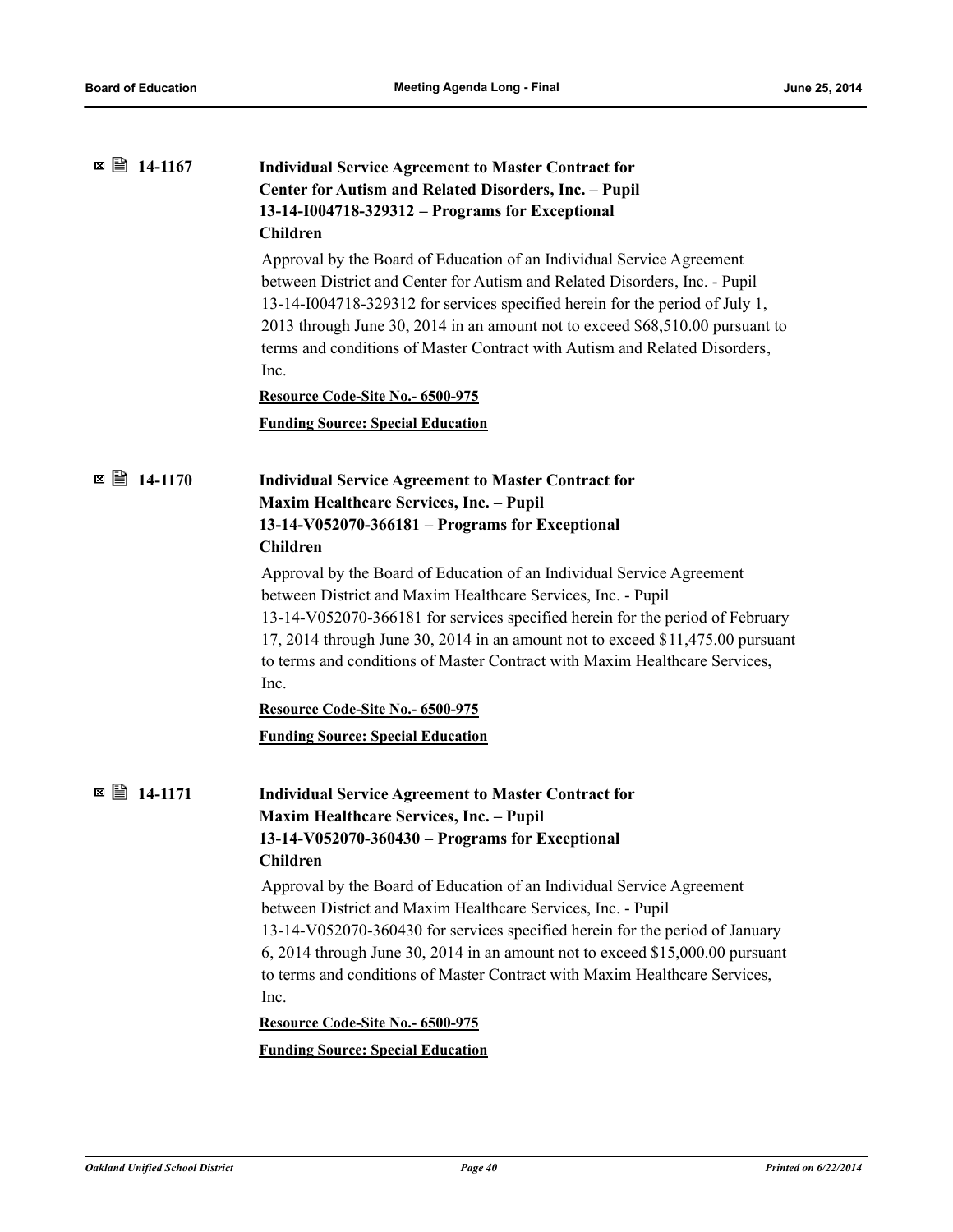|             | <b>Individual Service Agreement to Master Contract for</b>                    |
|-------------|-------------------------------------------------------------------------------|
|             | Maxim Healthcare Services, Inc. - Pupil                                       |
|             | 13-14-V052070-336855 - Programs for Exceptional                               |
|             | <b>Children</b>                                                               |
|             | Approval by the Board of Education of an Individual Service Agreement         |
|             | between District and Maxim Healthcare Services, Inc. - Pupil                  |
|             | 13-14-V052070-336855 for services specified herein for the period of February |
|             | 5, 2014 through June 30, 2014 in an amount not to exceed \$29,450.00 pursuant |
|             | to terms and conditions of Master Contract with Maxim Healthcare Services,    |
|             | Inc.                                                                          |
|             | Resource Code-Site No.- 6500-975                                              |
|             | <b>Funding Source: Special Education</b>                                      |
|             |                                                                               |
| ⊠ ■ 14-1174 | <b>Individual Service Agreement to Master Contract for</b>                    |
|             | <b>Maxim Healthcare Services, Inc. - Pupil</b>                                |
|             | 13-14-V052070-311203 - Programs for Exceptional                               |
|             | <b>Children</b>                                                               |
|             | Approval by the Board of Education of an Individual Service Agreement         |
|             | between District and Maxim Healthcare Services, Inc. - Pupil                  |
|             | 13-14-V052070-311203 for services specified herein for the period of          |
|             | November 1, 2013 through June 30, 2014 in an amount not to exceed             |
|             | \$10,250.00 pursuant to terms and conditions of Master Contract with Maxim    |
|             | Healthcare Services, Inc.                                                     |
|             | Resource Code-Site No.- 6500-975                                              |
|             | <b>Funding Source: Special Education</b>                                      |
|             |                                                                               |
|             | <b>Individual Service Agreement to Master Contract for</b>                    |
|             | <b>Maxim Healthcare Services, Inc. - Pupil</b>                                |
|             | 13-14-V052070-330182 - Programs for Exceptional                               |
|             | <b>Children</b>                                                               |
|             | Approval by the Board of Education of an Individual Service Agreement         |
|             | between District and Maxim Healthcare Services, Inc. - Pupil                  |
|             | 13-14-V052070-330182 for services specified herein for the period of March    |
|             | 20, 2014 through June 30, 2014 in an amount not to exceed \$3,300.00 pursuant |
|             | to terms and conditions of Master Contract with Maxim Healthcare Services,    |
|             | Inc.                                                                          |
|             | Resource Code-Site No.- 6500-975                                              |
|             | <b>Funding Source: Special Education</b>                                      |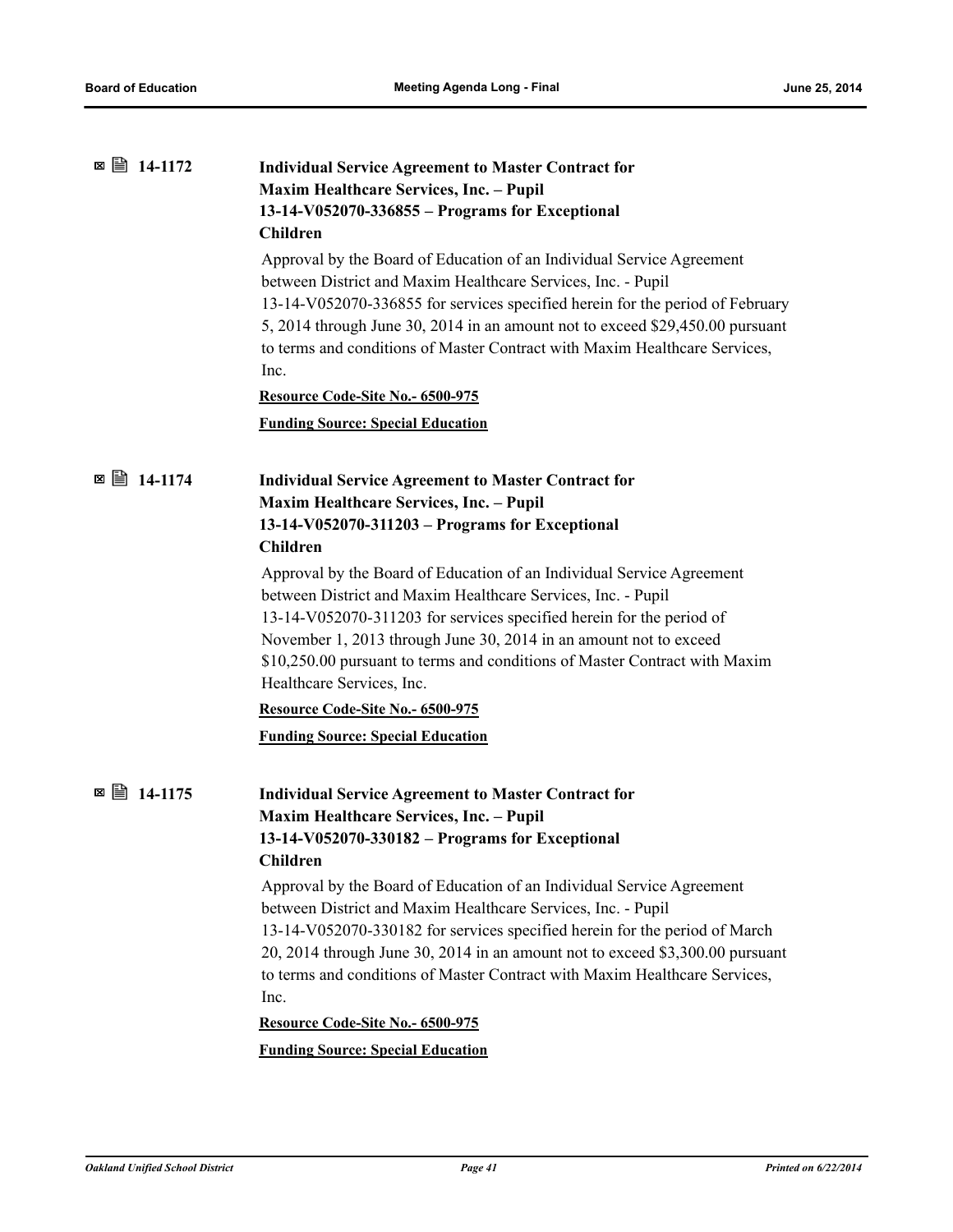**■ ■ [14-1195](http://ousd.legistar.com/gateway.aspx?m=l&id=/matter.aspx?key=32885) Professional Services Contract - Board of Trustees of the** 

|  | leland Stanford Junior University - Leadership,                                                                                                                                                                                                                                                                                                                                                                                                                                                                                                                                                                                                                                                                                                               |
|--|---------------------------------------------------------------------------------------------------------------------------------------------------------------------------------------------------------------------------------------------------------------------------------------------------------------------------------------------------------------------------------------------------------------------------------------------------------------------------------------------------------------------------------------------------------------------------------------------------------------------------------------------------------------------------------------------------------------------------------------------------------------|
|  | <b>Curriculum &amp; Instruction</b>                                                                                                                                                                                                                                                                                                                                                                                                                                                                                                                                                                                                                                                                                                                           |
|  | Approval by the Board of Education of a Professional Services Contract and Addendum<br>between the District and the Board of Trustees of the Leland Stanford Junior University,<br>Palo Alto, CA, for the latter to provide evaluation of District services to English<br>Language Learners in five principal areas: 1) Access to the Common Core and Next<br>Generation Science Standards; 2) Access to A-G Pathways; 3) Attention to social and<br>emotional learning; 4) Engagement of parental supports; 5) Language development.<br>Each area is broken down into three categories for purposes of analysis: 1) Practices;<br>2) Programs; 3) Policies, for the period January 1, 2014 through June 30, 2014 in an<br>amount not to exceed \$126,062.00. |
|  | <b>Funding Source: Core Waiver</b>                                                                                                                                                                                                                                                                                                                                                                                                                                                                                                                                                                                                                                                                                                                            |
|  | Attachments:<br>14-1195 Professional Services Contract - Board of Trustees of the<br>leland Stanford Junior University - Leadership, Curriculum & Instruction                                                                                                                                                                                                                                                                                                                                                                                                                                                                                                                                                                                                 |
|  | <b>Individual Service Agreement to Master Contract for</b>                                                                                                                                                                                                                                                                                                                                                                                                                                                                                                                                                                                                                                                                                                    |
|  | Professional Tutors of America, Inc. - Pupil                                                                                                                                                                                                                                                                                                                                                                                                                                                                                                                                                                                                                                                                                                                  |
|  | 13-14-I001829-024 – Programs for Exceptional Children                                                                                                                                                                                                                                                                                                                                                                                                                                                                                                                                                                                                                                                                                                         |
|  | Approval by the Board of Education of an Individual Service Agreement                                                                                                                                                                                                                                                                                                                                                                                                                                                                                                                                                                                                                                                                                         |
|  | between District and Professional Tutors of America, Inc. - Pupil                                                                                                                                                                                                                                                                                                                                                                                                                                                                                                                                                                                                                                                                                             |
|  | 13-14-I001829-024 for services specified herein for the period of December 6,                                                                                                                                                                                                                                                                                                                                                                                                                                                                                                                                                                                                                                                                                 |
|  | 2013 through June 30, 2014 in an amount not to exceed \$7,150.00 pursuant to                                                                                                                                                                                                                                                                                                                                                                                                                                                                                                                                                                                                                                                                                  |
|  | terms and conditions of Master Contract with Professional Tutors of America,                                                                                                                                                                                                                                                                                                                                                                                                                                                                                                                                                                                                                                                                                  |
|  | Inc.<br>Resource Code-Site No.- 6500-975                                                                                                                                                                                                                                                                                                                                                                                                                                                                                                                                                                                                                                                                                                                      |
|  |                                                                                                                                                                                                                                                                                                                                                                                                                                                                                                                                                                                                                                                                                                                                                               |
|  | <b>Funding Source: Special Education</b>                                                                                                                                                                                                                                                                                                                                                                                                                                                                                                                                                                                                                                                                                                                      |
|  | <b>Individual Service Agreement to Master Contract for</b>                                                                                                                                                                                                                                                                                                                                                                                                                                                                                                                                                                                                                                                                                                    |
|  | Professional Tutors of America, Inc. - Pupil                                                                                                                                                                                                                                                                                                                                                                                                                                                                                                                                                                                                                                                                                                                  |
|  | 13-14-I001829-025 – Programs for Exceptional Children                                                                                                                                                                                                                                                                                                                                                                                                                                                                                                                                                                                                                                                                                                         |
|  | Approval by the Board of Education of an Individual Service Agreement                                                                                                                                                                                                                                                                                                                                                                                                                                                                                                                                                                                                                                                                                         |
|  | between District and Professional Tutors of America, Inc. - Pupil                                                                                                                                                                                                                                                                                                                                                                                                                                                                                                                                                                                                                                                                                             |
|  | 13-14-I001829-025 for services specified herein for the period of December 19,                                                                                                                                                                                                                                                                                                                                                                                                                                                                                                                                                                                                                                                                                |
|  | 2013 through June 30, 2014 in an amount not to exceed \$3,250.00 pursuant to                                                                                                                                                                                                                                                                                                                                                                                                                                                                                                                                                                                                                                                                                  |
|  | terms and conditions of Master Contract with Professional Tutors of America,                                                                                                                                                                                                                                                                                                                                                                                                                                                                                                                                                                                                                                                                                  |
|  | Inc.                                                                                                                                                                                                                                                                                                                                                                                                                                                                                                                                                                                                                                                                                                                                                          |
|  | Resource Code-Site No.- 6500-975                                                                                                                                                                                                                                                                                                                                                                                                                                                                                                                                                                                                                                                                                                                              |

**Funding Source: Special Education**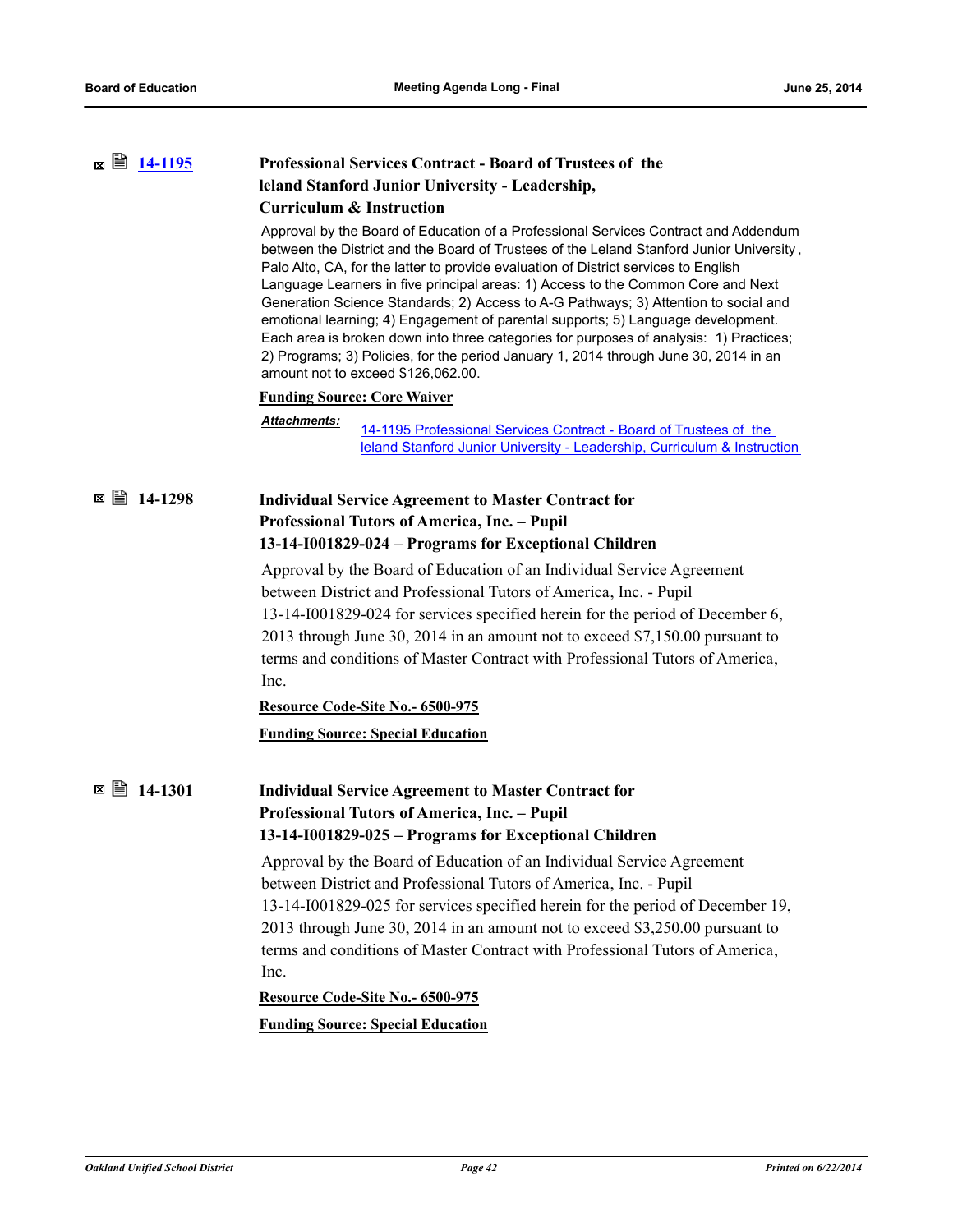| ⊠ ■ 14-1090 | Professional Services Contract - Aspiranet, dba Experience |
|-------------|------------------------------------------------------------|
|             | <b>Corps of San Francisco, - Emerson Elementary School</b> |

Ratification by the Board of Education of a Professional Services Contract between the District and Aspiranet, dba Experience Corps, San Francisco, CA, for the latter to provide a minimum of 200 hours of literacy tutoring and mentoring to targeted students in grades K-5th for a total minimum of 120 students at Emerson Elementary School, for the period of April 7, 2014 through 612 2014, in an amount not to exceed \$2,000.00.

#### **Resource Code-Site No.- 3010-115**

#### **Funding Source: IASA-Basic Grants Low Income**

[14-1090 Professional Services Contract - Aspiranet, dba Experience](http://ousd.legistar.com/gateway.aspx?M=F&ID=76512.pdf)  Corps of San Francisco, - Emerson Elementary School *Attachments:*

## **[14-1091](http://ousd.legistar.com/gateway.aspx?m=l&id=/matter.aspx?key=32791) Professional Services Contract - Reading Partners - Sankofa Academy**

Ratification by the Board of Education of a Professional Services Contract between the District and Reading Partners, Oakland, CA, for the latter in collaboration with school leadership and school teaching staff identify students based on school intervention planning needs; place full time Site Coordinator for school site to allow for strong coordination and communication between Reading Partners Program and school staff and recruit, hire, and train tutors to work with identified students, performing each foregoing component as listed in the Scope of Work, Incorporated herein by reference as though fully set forth, at Sankofa Academy, for the period March 3, 2014 through June 13, 2014, in an amount not to exceed \$20,000.00.

### **Resource Code-Site No.- 0522-191**

#### **Funding Source: Targeted Instructional Improvement (TIIG)**

[14-1091 Professional Services Contract - Reading Partners - Sankofa](http://ousd.legistar.com/gateway.aspx?M=F&ID=76513.pdf)  Academy *Attachments:*

# **[14-1092](http://ousd.legistar.com/gateway.aspx?m=l&id=/matter.aspx?key=32792) Professional Services Contract - Aspiranet dba as**

## **Experience Corps - Sankofa Academy**

Ratification by the Board of Education of a Professional Services Contract between the District and Aspiranet, dba Experience Corps, San Francisco, CA, for the latter to provide one-on-one and small group literacy tutoring and mentoring to approximately 140 targeted TK-7th grade students who are English Language Learners and/or are not performing at grade level benchmark at Sankofa Academy, for the period March 16, 2014 through June 2, 2014, in an amount not to exceed \$2,974.00.

#### **Resource Code-Site No.- 7090-191**

### **Funding Source: Economic Impact Aid**

[14-1092 Professional Services Contract - Aspiranet dba as Experience](http://ousd.legistar.com/gateway.aspx?M=F&ID=76514.pdf)  *Attachments:*

Corps - Sankofa Academy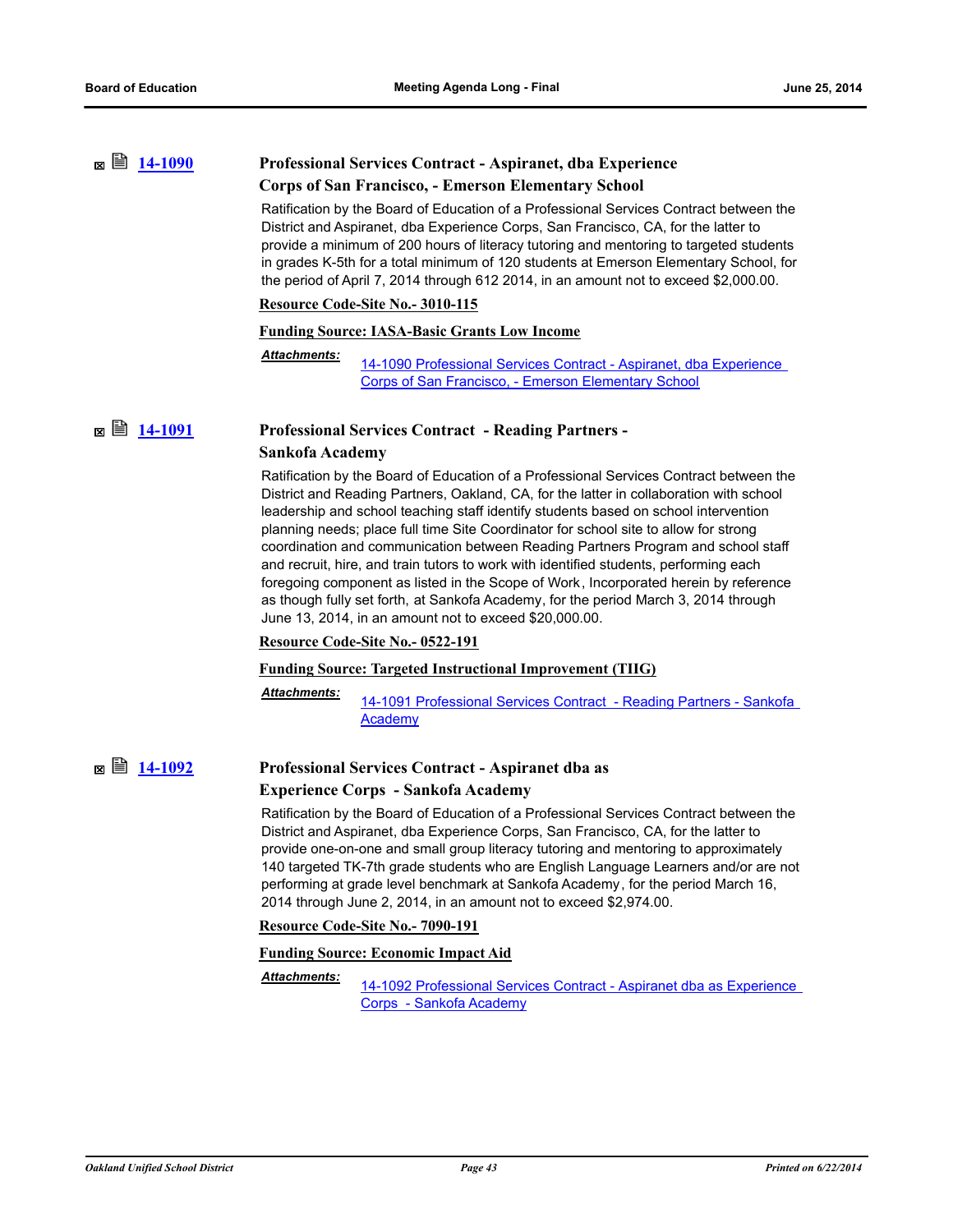## **[14-1093](http://ousd.legistar.com/gateway.aspx?m=l&id=/matter.aspx?key=32793) Professional Services Contract - Aspiranet dba Experience Academy - Sankofa Academy**

Ratification by the Board of Education of a Professional Services Contract between the District and Aspiranet, dba Experience Corps, San Francisco, CA, for the latter to provide one-on-one and small group literacy tutoring and mentoring to approximately 140 targeted TK-7th grade students who are English Language Learners and/or are not performing at grade level benchmark at Sankofa Academy, for the period January 1, 2014 through March 14, 2014, in an amount not to exceed \$3,534.80.

#### **Resource Code-Site No.- 7091-191**

#### **Funding Source: Economic Impact and LEP**

[14-1093 Professional Services Contract - Aspiranet dba Experience](http://ousd.legistar.com/gateway.aspx?M=F&ID=76515.pdf)  Academy - Sankofa Academy *Attachments:*

## **[14-1094](http://ousd.legistar.com/gateway.aspx?m=l&id=/matter.aspx?key=32794) Professional Serivces Contract - The Princeton Review - Montclair Elementary School**

Ratification by the Board of Education of a Professional Services Contract between the District and The Princeton Review, Berkeley, CA, for the latter to provide two hours per week of ELA intervention for students in grades 1 - 4 for a total of 24 hours of intervention at Montclair Elementary School, for the period April 21, 2014 through June 6, 2014, in an amount not to exceed \$32,000.00.

**Resource Code-Site No.- 0000-143**

#### **Funding Source: General Purpose Unrestricted**

*Attachments:*

[14-1094 Professional Serivces Contract - The Princeton Review -](http://ousd.legistar.com/gateway.aspx?M=F&ID=76516.pdf)  Montclair Elementary School

## **[14-1095](http://ousd.legistar.com/gateway.aspx?m=l&id=/matter.aspx?key=32795) Professional Services Contract - Hero, Inc. - Sankofa**

### **Academy**

Approval by the Board of Education of a Professional Services Contract between the District and Hero, Inc., Oakland, CA, for the latter to support the improvement of students' behaviors, skills, attitudes towards learning, and overall school climate; develop and implement an organized set of activities designed to improve behavior, self-esteem and leadership skills, as described in the Scope of Work, incorporated herein by reference as though fully set forth, for the period of April 30, 2014 and June 13, 2014, in an amount not to exceed \$5,000.00.

**Resource Code-Site No.- 0000-191**

#### **Funding Source: General Purpose Unrestricted**

*Attachments:*

[14-1095 Professional Services Contract - Hero, Inc. - Sankofa](http://ousd.legistar.com/gateway.aspx?M=F&ID=76517.pdf)  Academy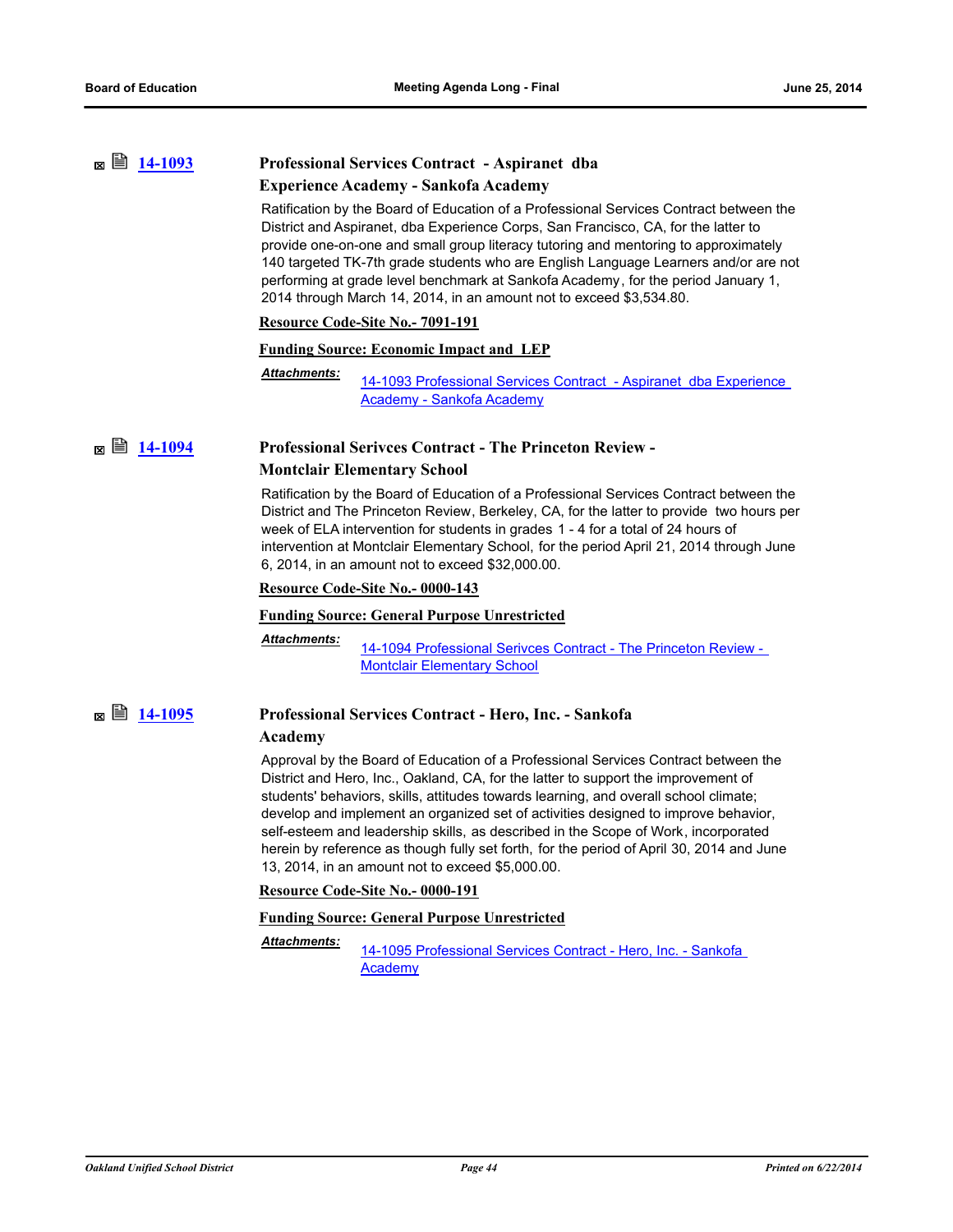## **■ ■ [14-1243](http://ousd.legistar.com/gateway.aspx?m=l&id=/matter.aspx?key=32931) Professional Services Contract - Kathleen McNulty -Sequoia Elementary School**

Ratification by the Board of Education of a Professional Services Contract between the District and Kathleen McNulty, Oakland, CA, for the latter to provide media training for all students, as described in the Scope of Work, incorporated herein by reference as though fully set forth, at Sequoia Elementary School, for the period February 26, 2014 through June 12, 2014, in an amount not to exceed \$5,270.00.

#### **Resource Code-Site No.- 9011-151**

#### **Funding Source: PTA Donations**

[14-1243 Professional Services Contract - Kathleen McNulty - Sequoia](http://ousd.legistar.com/gateway.aspx?M=F&ID=76560.pdf)  Elementary School *Attachments:*

## **<u>■ ■ [14-1246](http://ousd.legistar.com/gateway.aspx?m=l&id=/matter.aspx?key=32934)</u> Professional Services Contract - Ayodele Kinchen -EnCompass Academy**

Ratification by the Board of Education of a Professional Services Contract between the District and Ayodele Kinchen, El Sobrante, CA, for the latter to develop and coordinate an arts-based Mentoring and Leadership Development program, develop culturally-based Rite of Passage programs integrating the arts, teach African dance and support the Mind Body Connection activities; support student mentoring and leadership development through arts-based program development and implementation and produce an arts and culturally-based Rites of passage Program for African American and Latino students Grades 4-5, teach African dance, support the Mind Body Connection Program implementation weekly for all 1st-3rd graders and launch Student Leadership Program at EnCompass Academy, for the period April 1, 2014 through June 12, 2014, in an amount not to exceed \$8,149.00.

#### **Resource Code-Site No.- 0089-181**

#### **Funding Source: 0089-Measure G Parcel Tax**

*Attachments:*

[14-1246 Professional Services Contract - Ayodele Kinchen -](http://ousd.legistar.com/gateway.aspx?M=F&ID=76564.pdf)  EnCompass Academy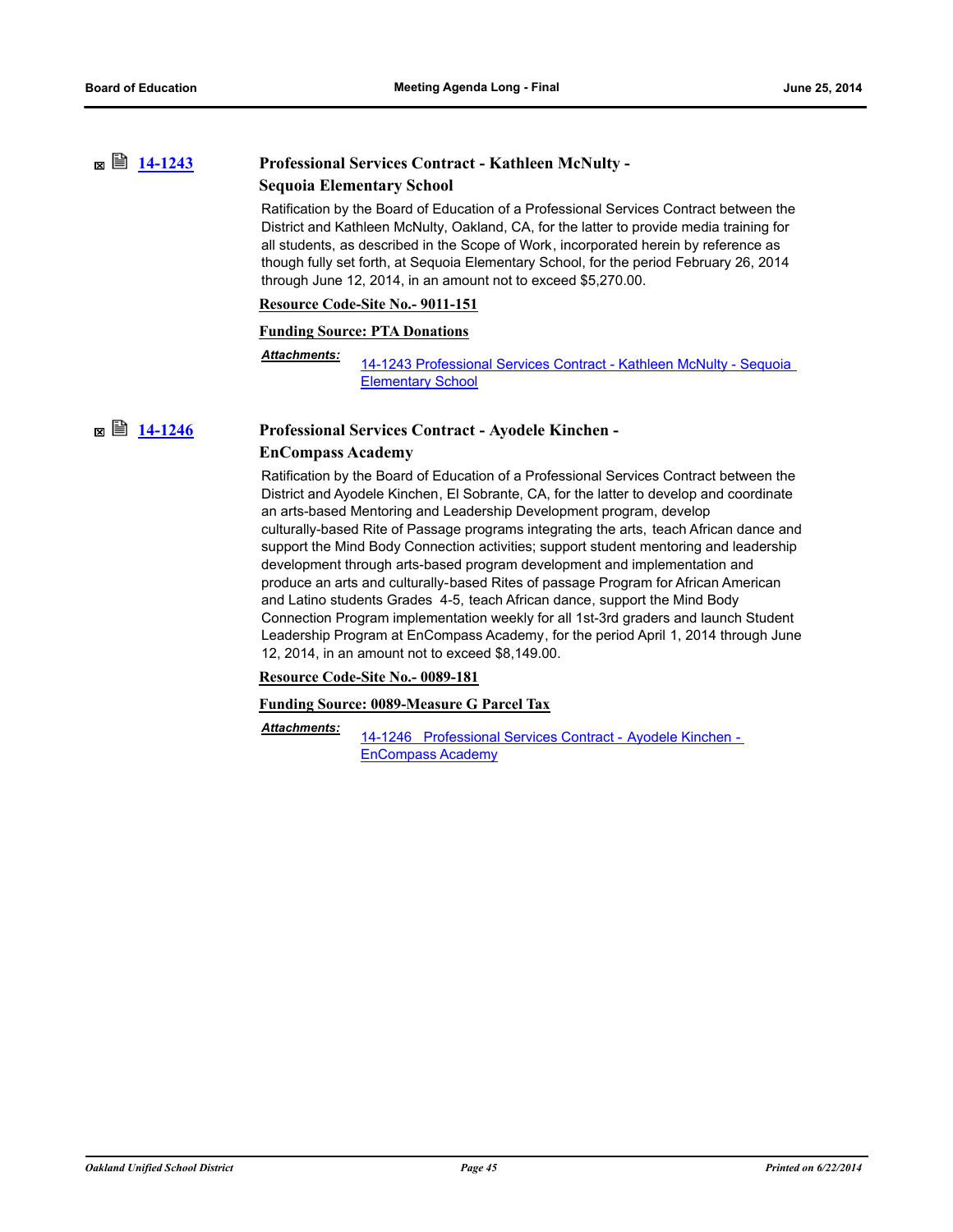## **<b>■** [14-1249](http://ousd.legistar.com/gateway.aspx?m=l&id=/matter.aspx?key=32937) **Professional Services Contract - Cooperative Adventures -Montclair Elementary School**

Ratification by the Board of Education of a Professional Services Contract between the District and Cooperative Adventures, Sausalito, CA, for the latter to provide a person who will spend between 2 and 2 1/2 hours in each of 21 general education classes presenting concepts centered in social emotional learning, facilitating discussion about the concept and culminating in a physical challenge with the students to provide hands on experience with the concept; directly work with students, spending an additional 1-2 hours with the classroom teacher outside of the classroom debriefing the experience, suggesting follow up activities for the teacher to do with the class and providing professional development to the teacher 1:1 about social emotional learning, teamwork and relationship building; as adjunct, work with the faculty as a whole, furthering understanding of the concepts at the adult level, enhancing ability to work together as a team and providing a common language for us to use across the school with all stakeholders at Montclair Elementary School, for the period of October 9, 2013 through December 12, 2013, in an amount not to exceed \$6,800.00.

#### **Resource Code-Site No.- 0000-143**

#### **Funding Source: General Purpose-Unrestricted**

*Attachments:*

[14-1249 Professional Services Contract - Cooperative Adventures -](http://ousd.legistar.com/gateway.aspx?M=F&ID=76567.pdf)  Montclair Elementary School

## **■ ■ [14-1251](http://ousd.legistar.com/gateway.aspx?m=l&id=/matter.aspx?key=32939) Professional Services Contract - Moving Forward Education - Brookfield Elementary School**

Ratification by the Board of Education of a Professional Services Contract between the District and Moving Forward Education, Emeryville, CA, for the latter to provide a trained and experienced SEL Coordinator, dedicated to supporting the most critical social, emotional, and academic needs of the school community, with deliverables, as described in the Scope of Work, incorporated herein by reference as though fully set forth, at Brookfield Elementary School, for the period of October 10, 2013 through December 20, 2013, in an amount not to exceed \$8,000.00.

#### **Resource Code-Site No.- 3010-103**

### **Funding Source: 3010-Title 1**

*Attachments:*

[14-1251 Professional Services Contract - Moving Forward Education -](http://ousd.legistar.com/gateway.aspx?M=F&ID=76571.pdf)  Brookfield Elementary School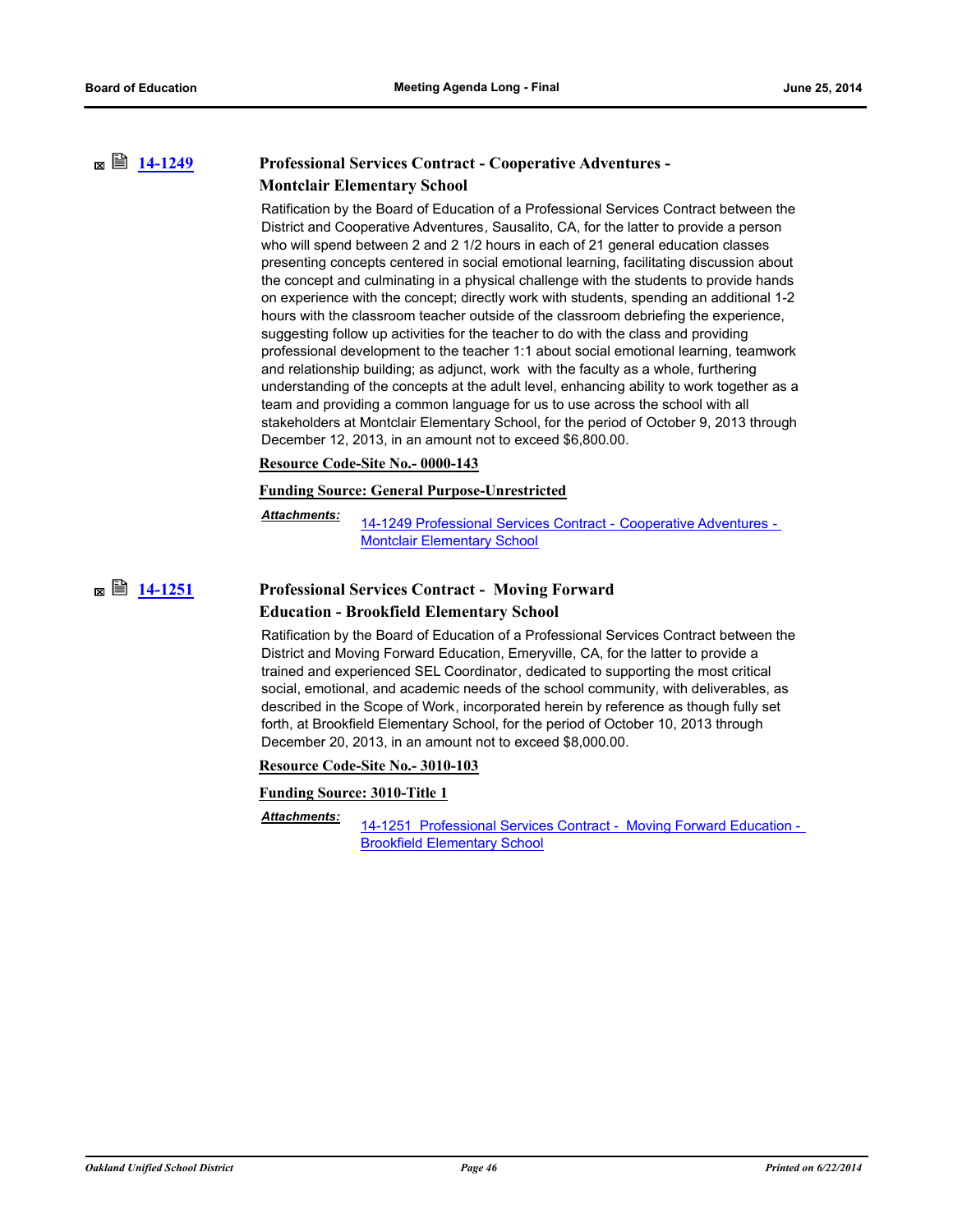## **[14-1255](http://ousd.legistar.com/gateway.aspx?m=l&id=/matter.aspx?key=32943) Professional Services Contract - Higher Ground Neighborhood Development Corp. - Brookfield Elementary School**

Approval by the Board of Education of a Professional Services Contract between the District and Higher Ground Neighborhood Development Corp, Oakland, CA, for the latter to provide its Development Recess(DR) Program, as described in the Scope of Work and the Board Memo, incorporated herein by reference as though fully set forth, at Brookfield Elementary School, for the period of October 10, 2013 through June 13, 2014, in an amount not to exceed \$26,000.00.

#### **Resource Code-Site No.- 3010-103**

#### **Funding Source: 3010-Title 1**

[14-1255 Professional Services Contract - Higher Ground Neighborhood](http://ousd.legistar.com/gateway.aspx?M=F&ID=76576.pdf)  Development Corp. - Brookfield Elementary School *Attachments:*

## **■ ■ [14-1267](http://ousd.legistar.com/gateway.aspx?m=l&id=/matter.aspx?key=32955) Grant Agreement - City of Oakland - Leadership, Curriculum & Instruction, Linked Learning**

Approval by the Education of Grant Agreement between the District and City of Oakland accepting \$112,500.00, in Oakland Fund for Children and Youth funding, for stipends for high school students in the Exploring College and Career Options Program, for the period July 1, 2013 through June 30, 2015, pursuant to the terms and conditions thereof.

#### **Funding Source: City of Oakland**

```
Attachments:
```
[14-1267 Grant Agreement - City of Oakland - Leadership, Curriculum](http://ousd.legistar.com/gateway.aspx?M=F&ID=76747.pdf)  & Instruction, Linked Learning

## **■ ■ [14-1285](http://ousd.legistar.com/gateway.aspx?m=l&id=/matter.aspx?key=32971) Professional Services Contract - Seneca Center - Elmhurst Community Preparatory School**

Approval by the Board of Education of a Professional Services Contract between the District and Seneca Center, Oakland, CA, for the latter to provide: The clinician will provide school-wide and classroom-wide consultation and support at Tier 1, including overseeing implementation of an advisory curriculum as a Tier 1 SEL intervention, facilitate small-group intervention and Tier 2, and case manage students with existing Tier 3 providers to determine the effectiveness on intensive support. Data collection and progress monitoring analysis is conduced routinely and shared with stakeholders in an effort to aid decision-making at Elmhurst Community Preparatory School, for the period September 2, 2013 through June 13, 2014 in an amount not to exceed \$40,000.00.

### **Resource Code-Site No.- 3010-221**

#### **Funding Source: 3010-Title 1**

[14-1285 Professional Services Contract - Seneca Center - Elmhurst](http://ousd.legistar.com/gateway.aspx?M=F&ID=76589.pdf)  Community Preparatory School *Attachments:*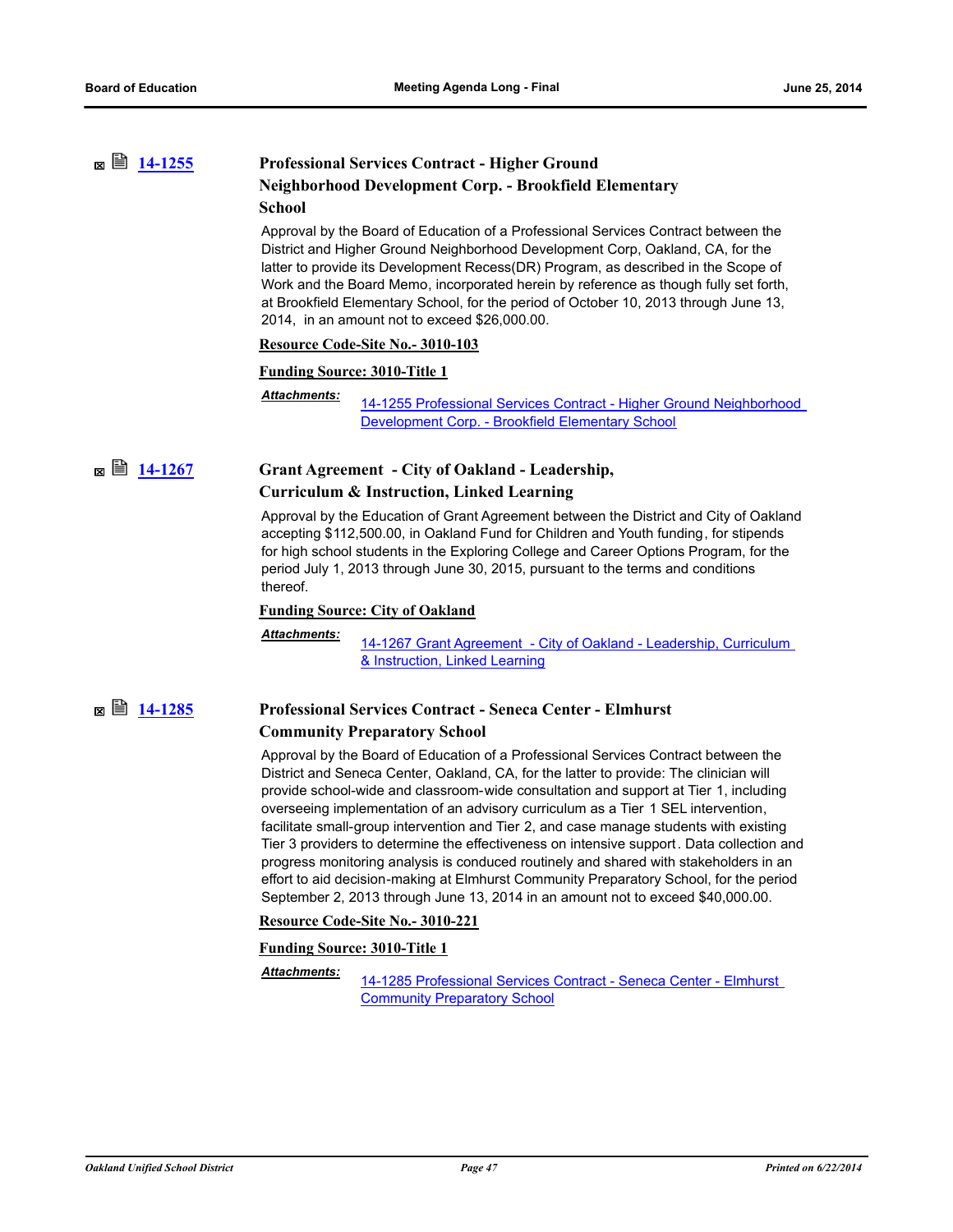## **[14-1322](http://ousd.legistar.com/gateway.aspx?m=l&id=/matter.aspx?key=33002) Amendment No. 1 - Professional Services Agreement - Higher Ground - Rise Academy**

Approval by the Board of Education of Amendment No. 1, Professional Services Contract between the District and Higher Ground Neighborhood Development Corporation, Oakland, CA, for the latter to provide an additional 685 hours of ongoing translation services for non-bilingual teachers, outreach to families to increase participation of ELL families at school events, i.e., Data Night, Family Literacy Night ELAC, SSC Meetings and Parent-Teacher conferences; focus on increasing passing caregivers access to resources for their children's education as well as organizing volunteers; hold Kinder orientation meetings and to home visits to share activities and strategies to support Kinder students' academic and behavioral successes in Kinder and work with passing guidance to increase Kinder students attendance rates as well as their dissipation of volunteer opportunities on school site, at RISE Elementary School, at an additional cost not to exceed \$13,700.00, increasing the Contract not to exceed amount from \$10,000.00 to \$23,700.00. All other terms and conditions of the Contract remain in full force and effect.

#### **Resource Code-Site No.- 0000-192**

#### **Funding Source: General Purpose**

*Attachments:*

[14-1322 Amendment No. 1 - Professional Services Agreement - Higher](http://ousd.legistar.com/gateway.aspx?M=F&ID=76744.pdf)  Ground - Rise Academy

## **[14-1421](http://ousd.legistar.com/gateway.aspx?m=l&id=/matter.aspx?key=33101) Professional Services Contract - Oakland Schools Foundation - Urban Promise Academy**

Approval by the Board of Education of a Professional Services Contract between the District and Oakland Schools Foundation, Oakland, CA, for the latter to support Urban Promise Academy students in attending and participating in the Student Spaceflight Experiments Program (SSEP), by and between the National Center for Earth and Space Science Education (NCESSE), as described in the Scope of Work, Incorporated herein by reference as though fully set forth, for the period of May 25, 2014, through June 4, 2014 in an amount not to exceed \$10,000.00.

### **Resource Code-Site No.- 3010-236**

#### **Funding Source: CORE Waiver - Research Grant**

*Attachments:*

[14-1421 Professional Services Contract - Oakland Schools Foundation](http://ousd.legistar.com/gateway.aspx?M=F&ID=76714.pdf)  - Urban Promise Academy

**■ ■ [14-1433](http://ousd.legistar.com/gateway.aspx?m=l&id=/matter.aspx?key=33109) Agreement - Adventure Time - Afterschool Enrichment** 

Approval by the Board of Education of the Agreement with Tuller Corporation dba Adventure Time to provide parent paid, fee-based before and after school care programs and administrative oversight for the afterschool enrichment programs at Hillcrest, Montclair, Thornhill, Chabot, and Kaiser Elementary Schools in the District for Fiscal Year 2014-15, subject to further extensions for four additional years.

#### **Funding Source: Client Fees**

[14-1433 Agreement - Adventure Time - Afterschool Enrichment](http://ousd.legistar.com/gateway.aspx?M=F&ID=76772.pdf) *Attachments:*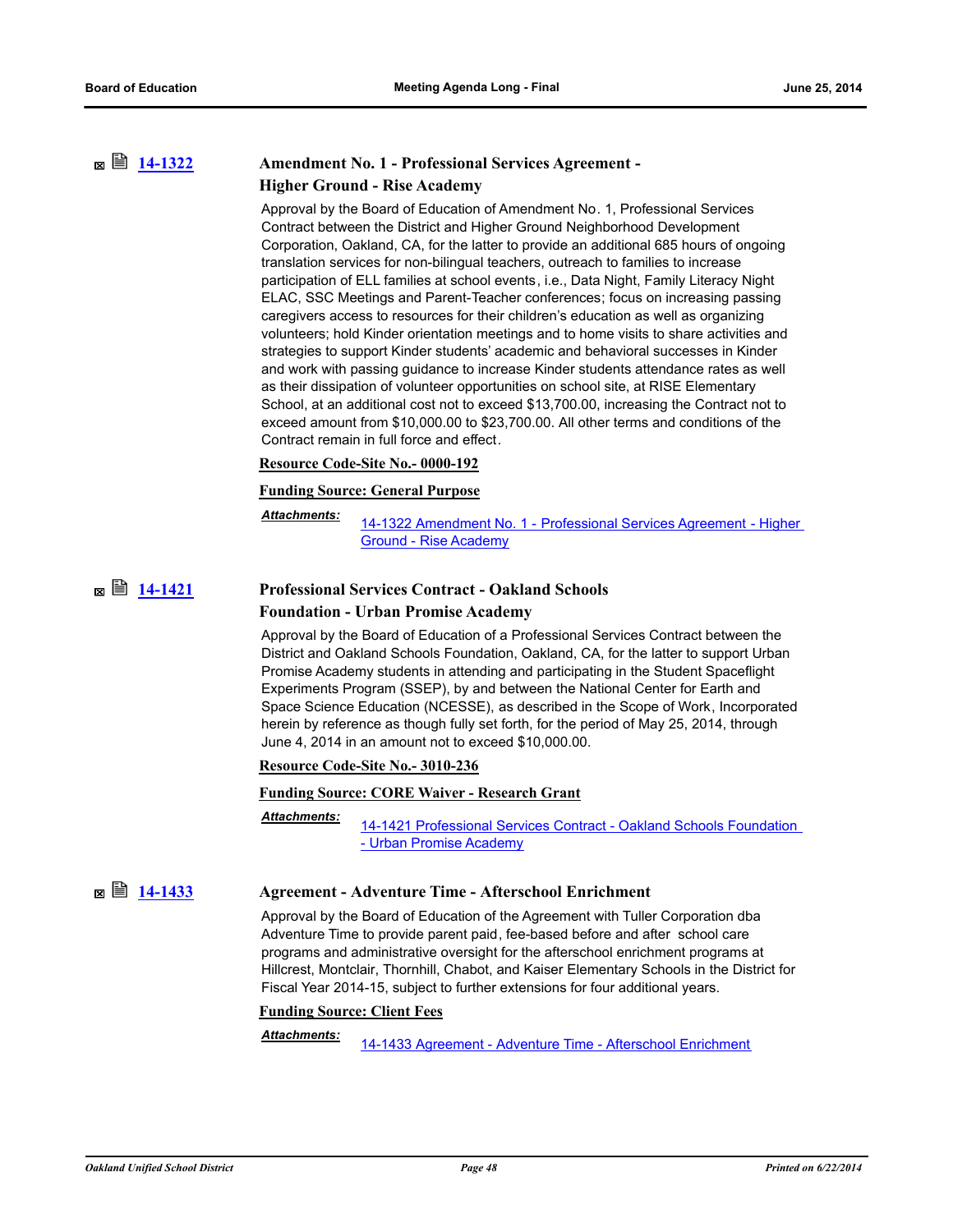#### **Finance and Human Resources Matter(s)**

## **[14-0055](http://ousd.legistar.com/gateway.aspx?m=l&id=/matter.aspx?key=31767) Collective Bargaining Agreement - District and California School Employees Association (CSEA) Oakland 1 - July 1, 2013 - June 30, 2016**

Approval by Board of Education of Tentative Agreement between the District and California School Employees Association (CSEA) Oakland 1, representing School Police Officers for the period of July 1, 2013 through June 30, 2016.

#### **Resource Code-Site No.- 0000-994**

#### **Funding Source: General Purpose**

14-0055 Collective Bargaining Agreement - District and California [School Employees Association \(CSEA\) Oakland 1 - July 1, 2013 - June](http://ousd.legistar.com/gateway.aspx?M=F&ID=76752.pdf)  30, 2016 *Attachments:*

## **■ ■ [14-0593](http://ousd.legistar.com/gateway.aspx?m=l&id=/matter.aspx?key=32298)** Independent Contractor Agreement for the Provision of **Transportation Services - Friendly Transportation, Inc. - Programs for Exceptional Children**

Approval by the Board of Education of an Independent Contractor Agreement for the Provision of Transportation Services between District and Friendly Transportation , Inc., Oakland, CA, for the latter to provide transportation services for certain students (primarily Special Education pupils) of the District to and from school according to schedule and/or other transportation services as requested by the District, as described in said Agreement, incorporated herein by reference as though fully set forth, for the time period of July 1, 2013 through June 30, 2015, in an amount not to exceed \$200,000.00.

**Resource Code-Site No.- 7230-975**

#### **Funding Source: Special Education**

14-0593 Independent Contractor Agreement for the Provision of [Transportation Services - Friendly Transportation, Inc. - Programs for](http://ousd.legistar.com/gateway.aspx?M=F&ID=76698.pdf)  Exceptional Children *Attachments:*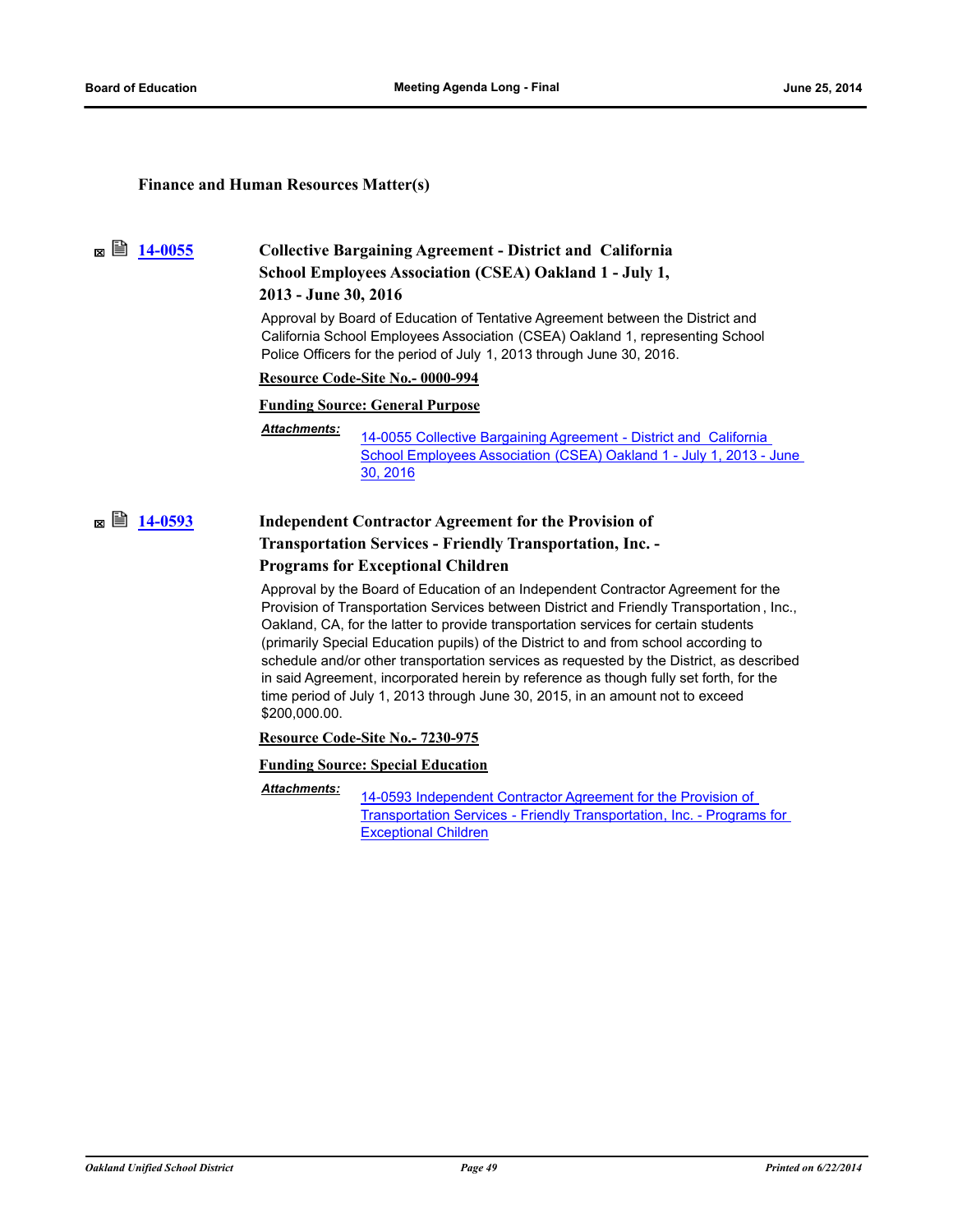## **[14-0866](http://ousd.legistar.com/gateway.aspx?m=l&id=/matter.aspx?key=32568) Professional Services Contract - The Forum for Youth Investment - After School Programs - Family, School, Community Partnerships Department**

Ratification by the Board of Education of a Professional Services Contract between the District and The Forum for Youth Investment, Washington, DC, for the latter to provide two separate sessions for a custom Youth Program Quality Assessment (YPQA) Introduction Workshop for the After School Program site coordinators , academic liaisons, and agency directors with the Oakland Unified School District Quality Improvement Project for the term November 5, 2013 through November 29, 2013, in an amount not to exceed \$6,000.00.

#### **Resource Code-Site No.- 9170-922**

#### **Funding Source: Y & H Soda Foundation Heroes Funding**

*Attachments:*

14-0866 Professional Services Contract - The Forum for Youth [Investment - After School Programs - Family, School, Community](http://ousd.legistar.com/gateway.aspx?M=F&ID=76720.pdf)  Partnerships Department

**<b>■ [14-1011](http://ousd.legistar.com/gateway.aspx?m=l&id=/matter.aspx?key=32711) Amendment No. 3 - Professional Service Contract -Strategies of Success - Programs for Exceptional Children**

> Approval by the Board of Education of Amendment No. 3 to the Professional Service Contract between District and Strategies of Success, Firebaugh, CA, for the latter to provide completion of process to comply with State compliance reports/District data, monitor implementation of recommendations for current Board policies and District/SELPA procedures regarding special education compliance issues; implement recommendations regarding accountability procedures and processes, to include data analysis and systems review; assist in completing review of SELPA plan and identification of areas for revision; complete review and identification of areas for enhancement of current special education programs; completion of action plan for enhancing current programs with identified priority areas for the period of January 22, 2014 through June 27, 2014, in an additional amount not to exceed \$79,800.00, increasing the Contract not to exceed amount from \$173,750.00 to \$253,550.00. All other terms and conditions of the Contract remain in full force and effect .

**Resource Code-Site No.- 0000-903**

#### **Funding Source: Special Education**

#### *Attachments:*

[14-1011 Amendment No. 3 - Professional Service Contract - Strategies](http://ousd.legistar.com/gateway.aspx?M=F&ID=76699.pdf)  of Success - Programs for Exceptional Children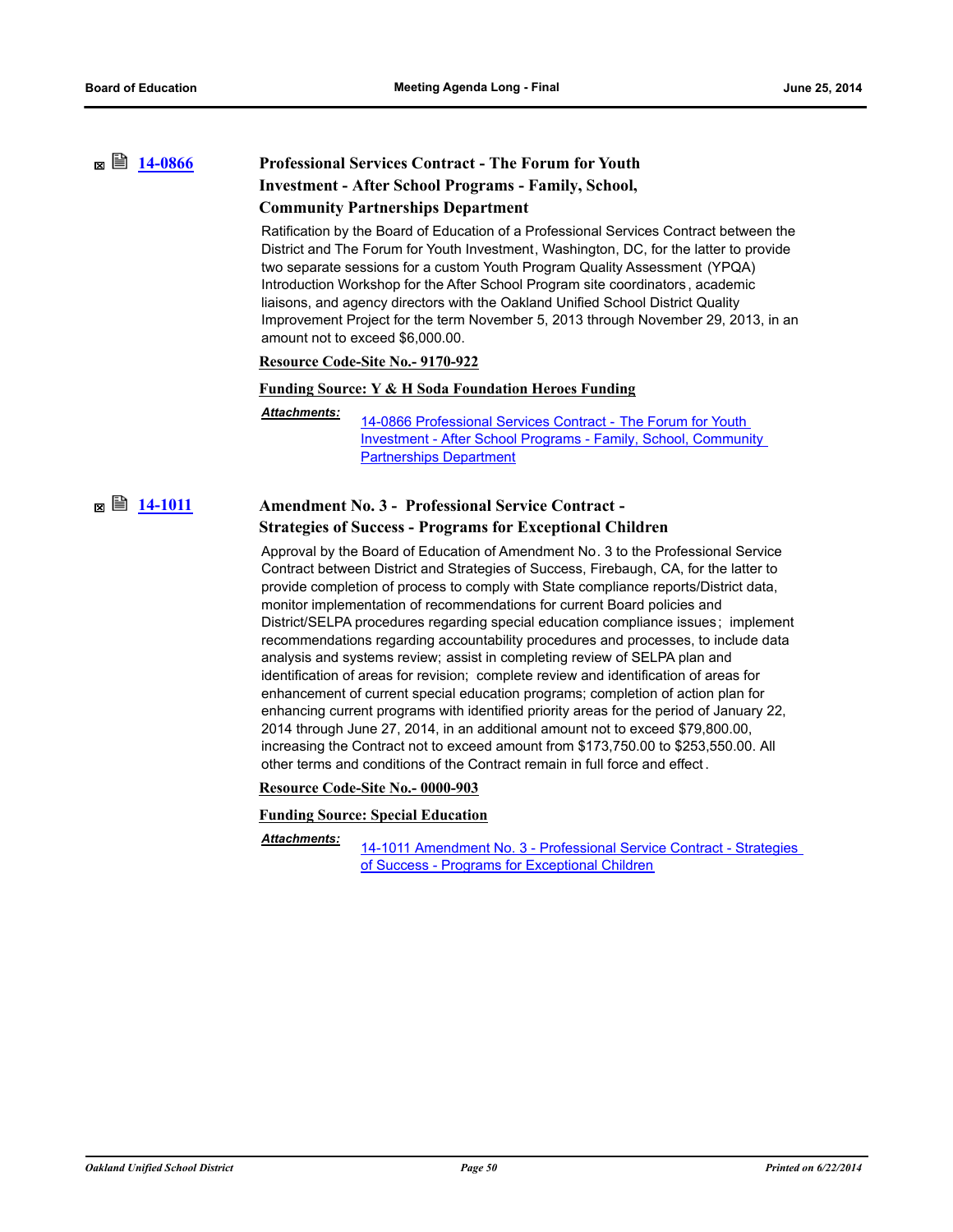## **[14-1049](http://ousd.legistar.com/gateway.aspx?m=l&id=/matter.aspx?key=32749) Professional Services Contract - Byron Huey - Adult and Career Education - Family, School, and Community Partnerships Department**

Ratification by the Board of Education of a Professional Services Contract between the District and Byron Huey, Oakland, CA, for the latter to provide the following services: 1. Provide support to Oakland Adult in using the ASAP attendance software.

Summarizing fiscal year data, cleanup, data integrity review for the attendance system; 2. Provide general support and technical assistance in accountability and assessment related to the Workforce Investment Act, Title II, 231 Federal grant-review grant application requirements, grant award, install data "alerts" to ensure all cycle reporting dates are met. Review reports and backup documentation files;

3. Provide training and support in using the electronic CASAS eTesting software-verify all updates that are pending, confirm that all current fiscal year data reporting requirements are in the testing system;

4. Provide training; and support in the use of the Tops Enterprise testing and accountability software, review data; integrity reporting system, cleanup, and review summary reports to be submitted to the State;

5. Work with staff to develop strategies to improve the integrity of the data ;.

6. Provide training on how to generate reports to meet state and federal accountability deadlines, quarterly reports and data submissions;

7. Provide training on how to import and export data between the three databases: ASAP attendance database, eTesting database, and the Tops Enterprise testing database; assist with collection of core performance data (follow-up with students) confirm payment points.

8. Provide support on data required for programs-: Family Literacy, GED 2014, and special projects.

through the Family, School, and Community Partnerships Department, for the term May 15, 2014 through June 30, 2014 at a cost not to exceed \$3,960.00.

#### **Resource Code-Site No.- 9198-400**

#### **Funding Source: Brain Fitness-Adult Education**

#### *Attachments:*

[14-1049 Professional Services Contract - Byron Huey - Adult and](http://ousd.legistar.com/gateway.aspx?M=F&ID=76491.pdf)  Career Education - Family, School, and Community Partnerships **Department** 

## **[14-1050](http://ousd.legistar.com/gateway.aspx?m=l&id=/matter.aspx?key=32750) Professional Services Contract - ETR Associates - Health and Wellness - Family, School, and Community Partnerships Department**

Ratification by the Board of Education of a Professional Services Contract between the District and ETR Associates, Scotts Valley, CA, for the latter to provide planning and/or facilitation of four meetings to develop and shape content of Health & Wellness Communication Document, as well as write and design the final product, as described in the Scope of Work, incorporated herein by reference as though fully set forth, for the period of April 1, 2014 through June 30, 2014, in an amount not to exceed \$9,983.94.

**Resource Code-Site No.- 9206-922**

## **Funding Source: Alameda County Public Health - Health and Wellness**

[14-1050 Professional Services Contract - ETR Associates - Health and](http://ousd.legistar.com/gateway.aspx?M=F&ID=76492.pdf)  Wellness - Family, School, and Community Partnerships Department *Attachments:*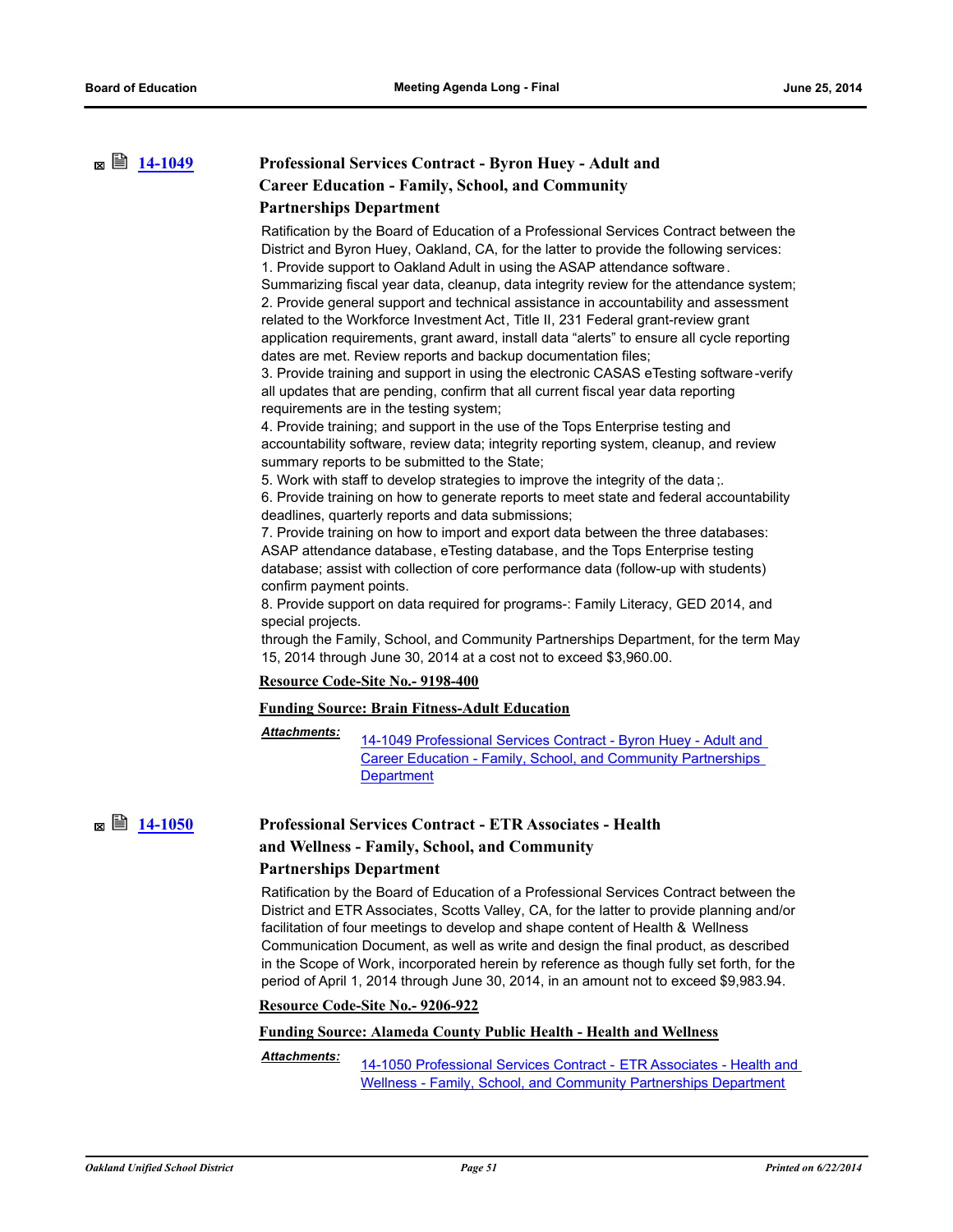## **[14-1051](http://ousd.legistar.com/gateway.aspx?m=l&id=/matter.aspx?key=32751) Professional Services Contract - Be The Change Consulting, LLC - Redwood Heights Elementary School**

Ratification by the Board of Education of a Professional Services Contract between the District and Be the Change Consulting, LLC, Oakland , CA, for the latter to provide its Building Intentional Communities Training Model through examination of current behavior policies and replace punitive practices with restorative ones; support teachers to integrate social-emotional-learning and teaching practices to blend relational learning with common core development, as described in the Scope of Work, incorporated herein by reference as though fully set forth, at Redwood Heights Elementary School, for the period of April 23, 2014 through June 13, 2014, in an amount not to exceed \$6,500.00.

#### **Resource Code-Site No.- 9011-148, 0000-148**

#### **Funding Source: Donations and General Purchase Funds**

*Attachments:*

[14-1051 Professional Services Contract - Be The Change Consulting,](http://ousd.legistar.com/gateway.aspx?M=F&ID=76493.pdf)  LLC - Redwood Heights Elementary School

**[14-1052](http://ousd.legistar.com/gateway.aspx?m=l&id=/matter.aspx?key=32752) Professional Services Contract - Suzanne Pegas -** 

# **Behavioral Health Initiatives - Family, School, and Community Partnerships Department**

Ratification by the Board of Education of a Professional Services Contract between the District and Suzanne Pegas, Oakland, CA, for the latter to provide direct on-site services for the Roosevelt Middle School RJ program by supporting teachers in the classroom as they implement restorative circles and have restorative conversations with students; train all adults working at the school site in restorative practices; train and support RJ Youth leaders to conduct restorative circles to respond to harm or conflict and support the school site in creating a safe, healthy and supportive school environment; prep and facilitate restorative family group conference circles for more serious offenses; collect data and provide monthly reports of collected data to District Program Manager and provide conflict resolution with the broader school community and work with administrators to use a restorative discipline matrix at Roosevelt Middle School, via the Family, School and Community Partnerships Department, for the period of April 1, 2014 through June 30, 2014, in an amount not to exceed \$11,200.00..

#### **Resource Code-Site No.- 0000-922**

#### **Funding Source: General Purpose Funds**

*Attachments:*

[14-1052 Professional Services Contract - Suzanne Pegas - Behavioral](http://ousd.legistar.com/gateway.aspx?M=F&ID=76494.pdf)  Health Initiatives - Family, School, and Community Partnerships **Department**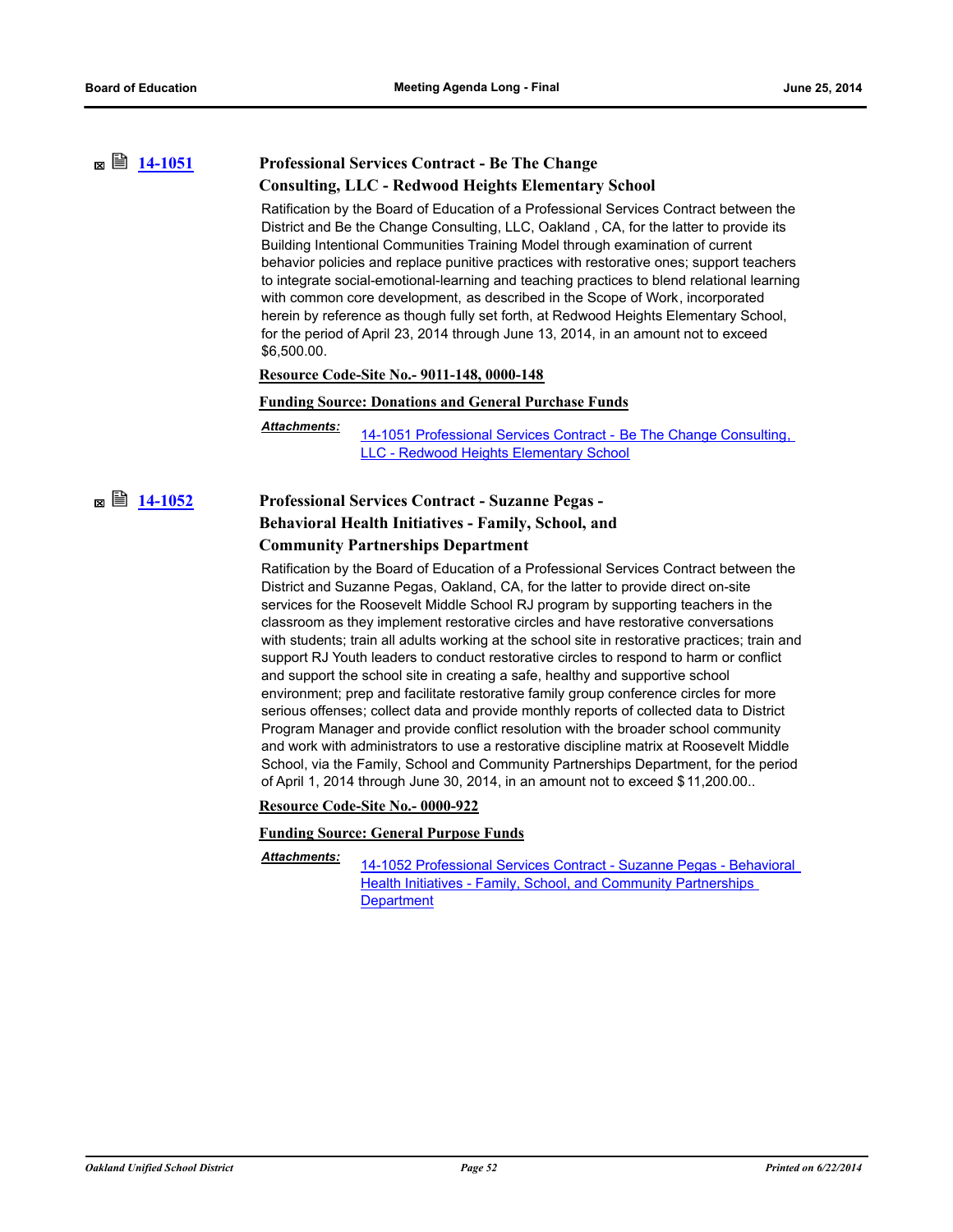## **[14-1054](http://ousd.legistar.com/gateway.aspx?m=l&id=/matter.aspx?key=32754) Professional Services Contract - Development Without Limits West - After School Programs - Family, School, and Community Partnerships Department**

Ratification by the Board of Education of a Professional Services Contract between the District and Development Without Limits West, Oakland, CA, for the latter to provide Professional Development and Technical Assistance to District's after school programs to help programs better serve and meet the needs of English Learners, as described in this Scope of Work, Incorporated herein by reference as though. Fully set forth, via the Family, School, and Community Partnerships Department, for the period of February 28, 2014 through June 30, 2014, in an amount not to exceed \$8,750.00.

#### **Resource Code-Site No.- 9249-922**

#### **Funding Source: After School Lit PD**

*Attachments:*

[14-1054 Professional Services Contract - Development Without Limits](http://ousd.legistar.com/gateway.aspx?M=F&ID=76496.pdf)  West - After School Programs - Family, School, and Community Partnerships Department

## **■ ■ [14-1057](http://ousd.legistar.com/gateway.aspx?m=l&id=/matter.aspx?key=32757) Professional Services Contract - Cooperative Adventures -Crocker Highlands Elementary School**

Ratification by the Board of Education of a Professional Services Contract between the District and Cooperative Adventures, Sausalito, CA, for the latter to provide teachers with methods for improving class climate, student cooperation, and student behavior Crocker Highlands Elementary School, for the period of February 19, 2014 through April 30, 2014, in an amount not to exceed \$3,700.00.

#### **Resource Code-Site No.- 9011-111**

#### **Funding Source: Donations**

*Attachments:*

[14-1057 Professional Services Contract - Cooperative Adventures -](http://ousd.legistar.com/gateway.aspx?M=F&ID=76498.pdf)  Crocker Highlands Elementary School

# **[14-1059](http://ousd.legistar.com/gateway.aspx?m=l&id=/matter.aspx?key=32759) Professional Services Contract - Community Initiatives - Health Services - Family, School, and Community**

#### **Partnerships Department**

Ratification by the Board of Education of a Professional Services Contract between the District and Community Initiatives, San Francisco, CA, for the latter to provide staff member to work with students on the production process of the 504 webinar to ensure compliance with the Office of Civil Rights; provide mandatory Section 504 training for site 504 coordinators annually; work with two students 5 Hours for Preproduction, 10 Hours for Voice over Recording, 25 Hours for editing and Voice over synchronizing, and 10 Hours of post-production encoding file preparation, for the Family, School, and Community Partnerships Department, for the period of May 5, 2014 through June 30, 2014, in an amount not to exceed \$4,000.00.

**Resource Code-Site No.- 0000-968**

#### **Funding Source: General Purpose Funds**

### *Attachments:*

[14-1059 Professional Services Contract - Community Initiatives -](http://ousd.legistar.com/gateway.aspx?M=F&ID=76499.pdf)  Health Services - Family, School, and Community Partnerships **Department**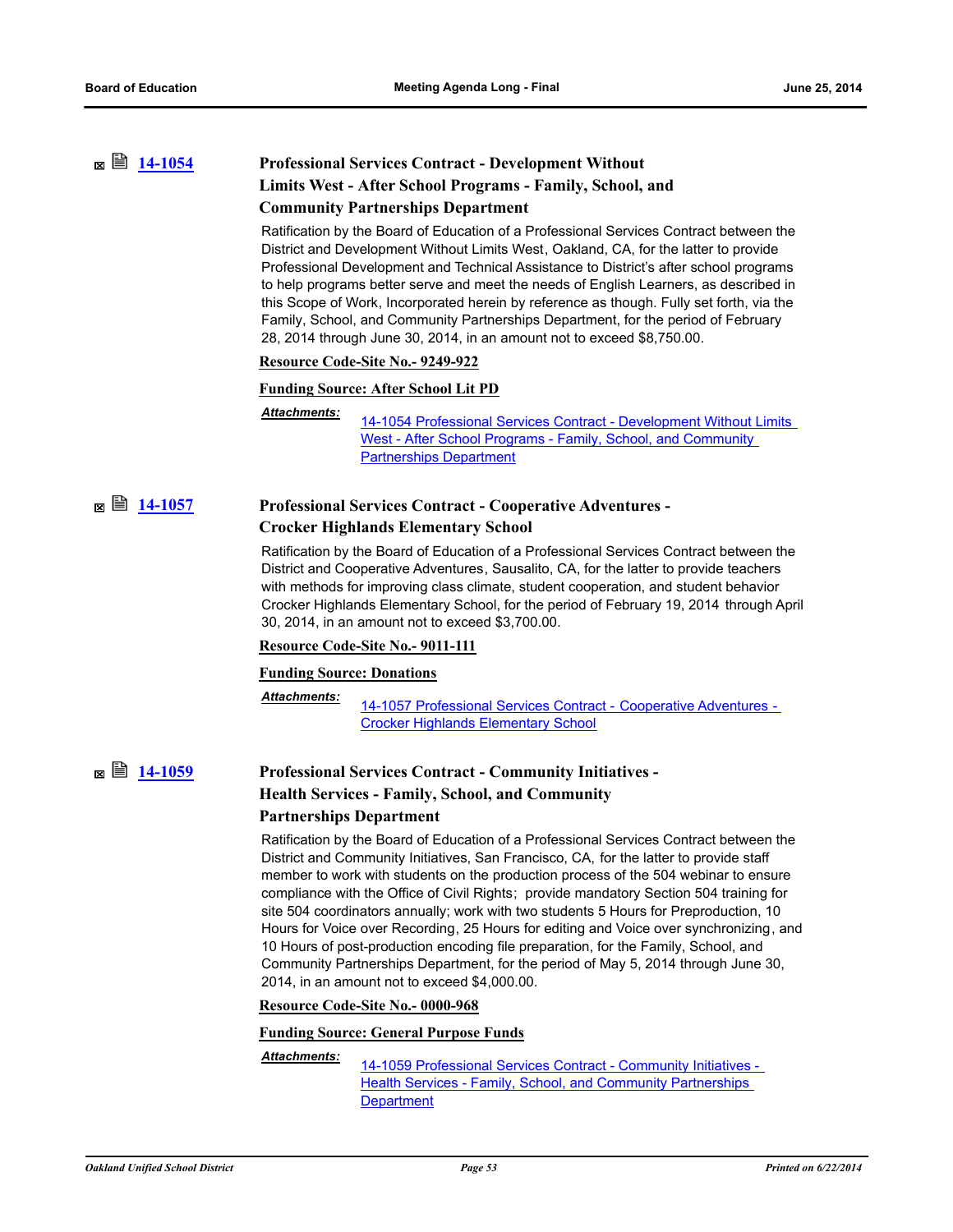## **[14-1063](http://ousd.legistar.com/gateway.aspx?m=l&id=/matter.aspx?key=32763) Professional Services Contract - Principles of Educational Reconstruction Foundation - McClymonds High School**

Ratification by the Board of Education of a Professional Services Contract between the District and Principles of Educational Reconstruction Foundation, Hayward, CA, for the latter to provide a staffer to provide instructional support for McClymonds ' teachers by leading or assisting the Principal with professional development activities; assistance in completing site deliverables; assistance in furthering the instructional capacity of teaching staff by completing classroom observations with the Principal ; advising the Principal about possible resources and alternative actions to improve the school's educational programs; assistance in addressing instructional and administrative issues that arise during the school year; assistance in the process of school and student scheduling at McClymonds High School, for the period of December 2, 2013 through June 30, 2014, in an amount not to exceed \$10,000.00.

#### **Resource Code-Site No.- 0000-303**

#### **Funding Source: General Purpose**

*Attachments:*

[14-1063 Professional Services Contract - Principles of Educational](http://ousd.legistar.com/gateway.aspx?M=F&ID=76500.pdf)  Reconstruction Foundation - McClymonds High School

| $\boxtimes$ $\cong$ 14-1068 | <b>Professional Services Contract - New Teacher Center -</b> |
|-----------------------------|--------------------------------------------------------------|
|                             | Loadership Curriculum & Instruction Linked Loarning          |

#### **Leadership, Curriculum & Instruction, Linked Learning**

Ratification by the Board of Education of a Professional Services Contract between the District and the New Teacher Center, Santa Cruz, CA, for the latter to expand their current work with OUSD Linked Learning Pathway Teams to teach pathway teams of teachers the skills, knowledge, and behaviors the will promote professional collaborative inquiry that is focused on student learning, as described in the Scope of Work, incorporated herein by reference as though fully set forth, via the LCI Department, for the period May 12, 2014 through June 30, 2014, in an amount not to exceed \$20,200.00.

#### **Funding Source: Vocational & Applied Secondary & Adult**

[14-1068 Professional Services Contract - New Teacher Center -](http://ousd.legistar.com/gateway.aspx?M=F&ID=76700.pdf)  Leadership, Curriculum & Instruction, Linked Learning *Attachments:*

EN.

## **[14-1070](http://ousd.legistar.com/gateway.aspx?m=l&id=/matter.aspx?key=32770) Professional Services Contract - The Buck Institute - Leadership, Curriculum & Instruction, Linked Learning**

Ratification by the Board of Education of a Professional Services Contract between the District and The Buck Institute, Novato, CA for the latter to provide expertise and strategic leadership in project based learning design and implementation of OUSD career academies and pathways teams participating in the 2013 linked summer learning institute, via the LCI Department, for the period May 12, 2014 through June 30, 2014, in an amount not to exceed \$26,000.00.

#### **Funding Source: Linked Learning**

[14-1070 Professional Services Contract - The Buck Institute -](http://ousd.legistar.com/gateway.aspx?M=F&ID=76701.pdf)  Leadership, Curriculum & Instruction, Linked Learning *Attachments:*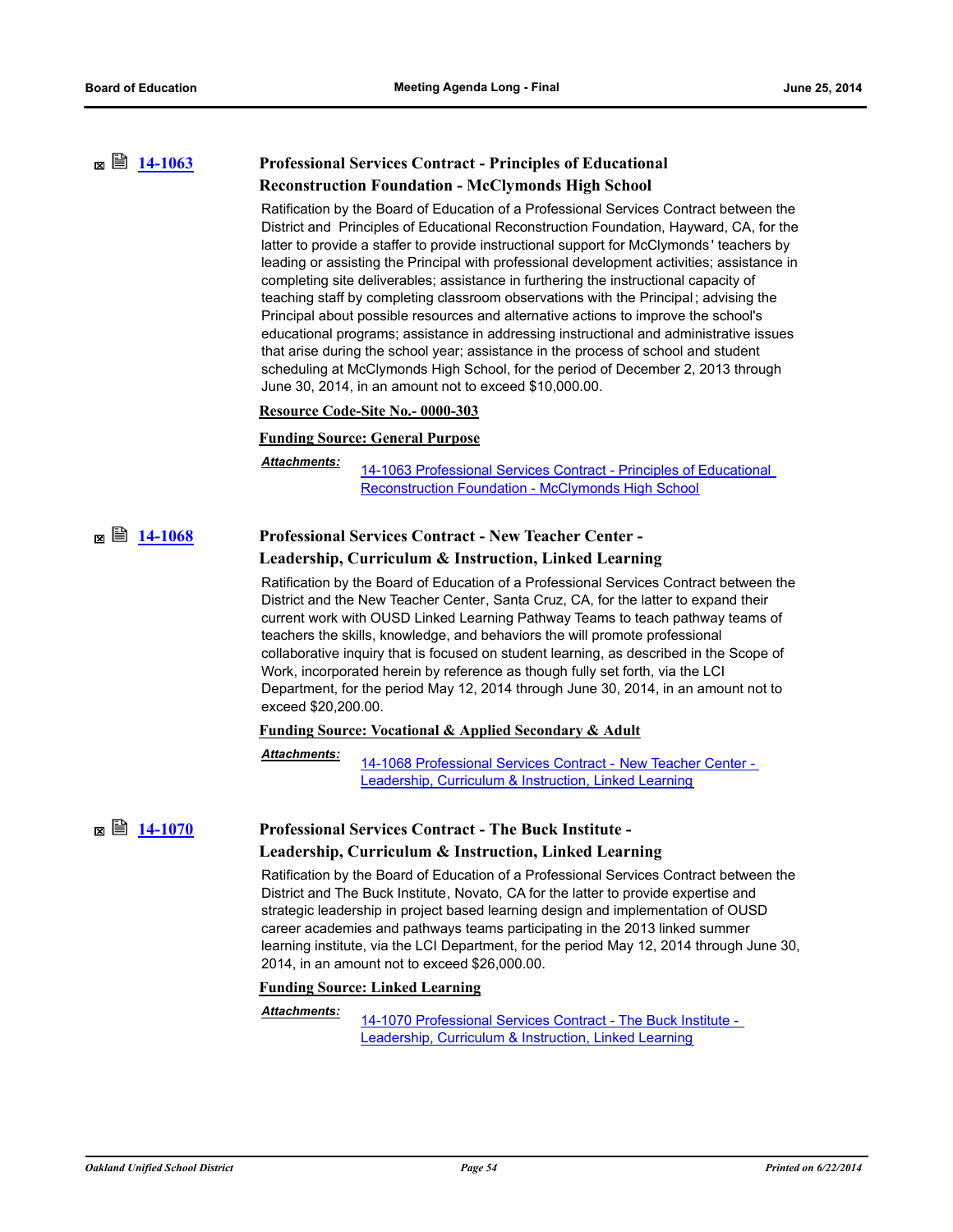## **[14-1071](http://ousd.legistar.com/gateway.aspx?m=l&id=/matter.aspx?key=32771) Professional Services Contract - The Regents of UC Berkeley - Leadership, Curriculum & Instruction, Linked Learning**

Approval by the Board of Education of Professional Services Contract between the District and The Regents of University of California via Berkeley, Berkeley, CA, for the latter's College and Career Academy Support Network (CCASN) staff to consult with the principals at Skyline, McClymonds, Fremont and Oakland High Schools on developing master schedules to support Linked Learning academies and pathways, for the term May 12, 2014 through June 30, 2014 in an amount not to exceed \$55,000.00.

### **Resource Code-Site No.- 5825-909**

**Funding Source: Linked Learning**

[14-1071 Professional Services Contract - The Regents of UC Berkeley](http://ousd.legistar.com/gateway.aspx?M=F&ID=76727.pdf)  - Leadership, Curriculum & Instruction, Linked Learning *Attachments:*

# **[14-1072](http://ousd.legistar.com/gateway.aspx?m=l&id=/matter.aspx?key=32772) Amendment No. 1 Professional Services Contract - ConnectEd - Leadership, Curriculum & Instruction,**

### **Linked Learning**

Ratification by the Board of Education of Amendment No. 1, Professional Services Contract between the District and Connect Ed, Berkeley, CA, for the latter to provide 634 hours of professional development for pathway teacher teams, as described in the Scope of Work, incorporated herein by reference as though fully set forth, at an additional cost not to exceed \$50,000.00, increasing the Contract not to exceed amount from \$13,400.00 to \$63,400.00, for the period March 3, 2014 through June 30, 2014. All other terms and conditions of the Contract remain in full force and effect .

#### **Resource Code-Site No.- 9135-909**

#### **Funding Source: Linked Learning**

*Attachments:*

14-1072 Amendment No. 1 Professional Services Contract - [ConnectEd - Leadership, Curriculum & Instruction, Linked Learning](http://ousd.legistar.com/gateway.aspx?M=F&ID=76731.pdf)

## **[14-1073](http://ousd.legistar.com/gateway.aspx?m=l&id=/matter.aspx?key=32773) Professional Services Contract - Critical Juncture, LLC - Health and Wellness - Family, School, and Community Partnerships Department**

Ratification by the Board of Education of a Professional Services Contract between the District and Critical Juncture, LLC, Mill Valley, CA, for the latter to provide services to 1) build the CHKS database, including cross-walking questions and creating a master key; and 2) create a web interface to visualize the data; provide technical assistance and website hosting, for Health's Services, via the Family, School, and Community Partnerships Department, for the period of March 18, 2014 through June 30, 2014, in an amount not to exceed \$25,000.00.

**Resource Code-Site No.- 0522-922, 0000-922**

**Funding Source: Targeted Instructional Improvements and General** 

## **Purpose-Unrestricted**

### *Attachments:*

14-1073 Professional Services Contract - Critical Juncture, LLC - **Health and Wellness - Family, School, and Community Partnerships Department**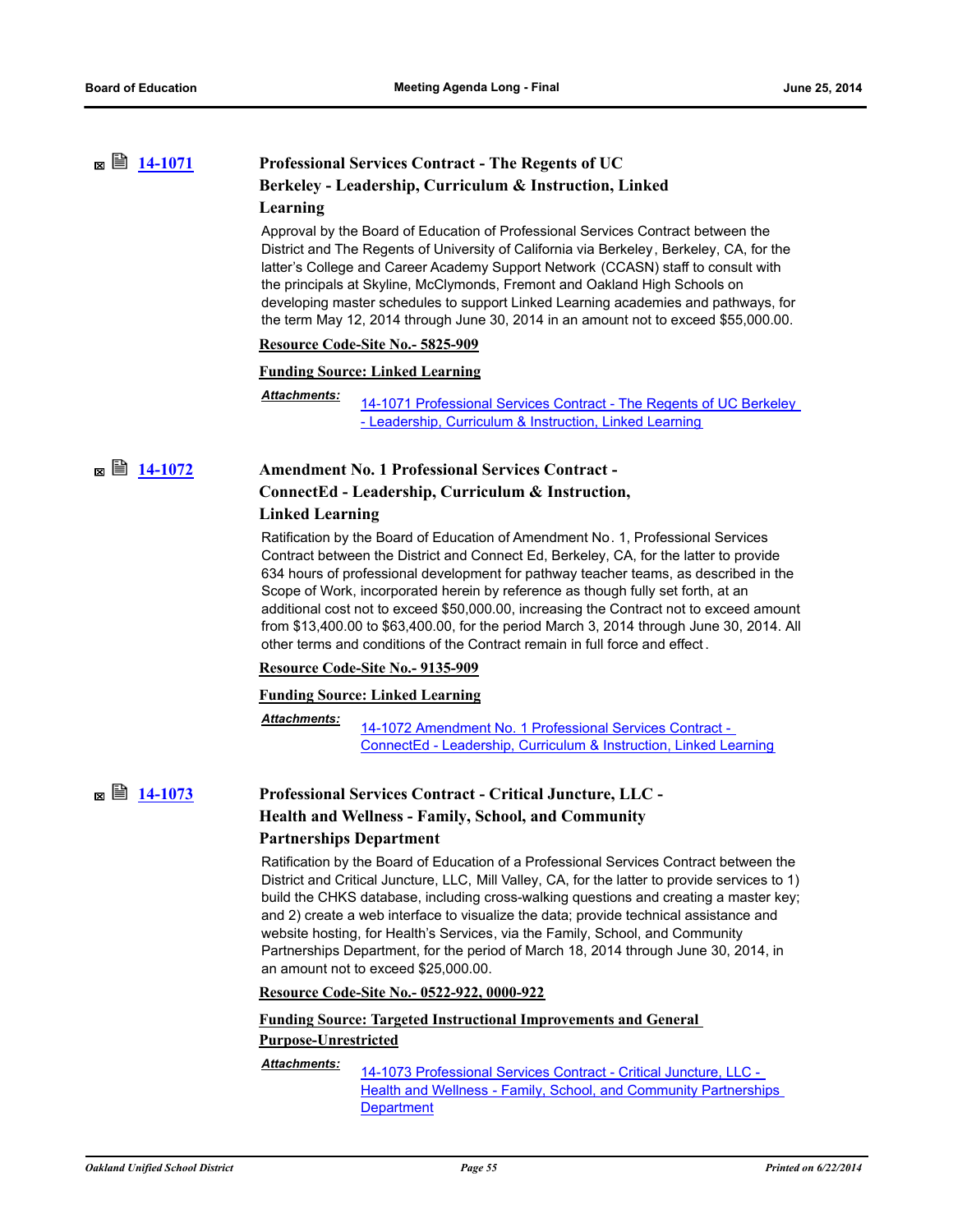## **[14-1074](http://ousd.legistar.com/gateway.aspx?m=l&id=/matter.aspx?key=32774) Professional Services Contract - Data in Action, LLC - Behavioral Health Initiatives - Family, School, and Community Partnerships Department**

Ratification by the Board of Education of a Professional Services Contract between the District and Data In Action, LLC, Oakland, CA, for the latter to provide services for a comprehensive evaluation of the Whole School Restorative Justice (RJ) and Peer RJ programs including designing the evaluation plan, developing and administering data collection tools such as focus groups with key stakeholders, in-depth semi-structured interviews with youth, coordinators etc,, and implementation survey by school; conduct analysis and provide detailed evaluation report with recommendations for improvement and expansion of program; develop at least 2 peer-reviewed manuscripts for publication to ensure lessons learned and evidence gained from RJ program in District is shared towards developing best practices model and with other practitioners and policy makers nationally; and assist in development of one research grant to continue to support and fund RJ evaluation work and development, via Behavioral Health Initiatives, Family, School, Community Partnerships Department, for the period of March 1, 2014 through June 30, 2014, in an amount not to exceed \$80,000.00.

### **Resource Code-Site No.- 0000-922**

#### **Funding Source: General Purpose-Unrestricted**

[14-1074 Professional Services Contract - Data in Action, LLC -](http://ousd.legistar.com/gateway.aspx?M=F&ID=76503.pdf)  Behavioral Health Initiatives - Family, School, and Community Partnerships Department *Attachments:*

## **<b>■ [14-1080](http://ousd.legistar.com/gateway.aspx?m=l&id=/matter.aspx?key=32780) Professional Services Contract - Nurtured Being - Family, School, and Community Partnerships Department**

Ratification by the Board of Education of a Professional Services Contract between the District and Nurtured Being, El Cerrito, CA, for the latter to provide 44 classes at International Community School, Rusdale, and Oakland High Schools staff (and OHS students) weekly yoga classes that will include physical posturing to correct common workplace misalignments, breathing and centering exercises, and mindfulness practices and introduce staff to a rejuvenative, physically-rooted outlet for stress release and stress management techniques, for the period of February 19, 2014 through June 13, 2014, in an amount not to exceed \$1,250.00.

#### **Resource Code-Site No.- 9225-922**

#### **Funding Source: Kaiser Health and Wellness**

*Attachments:*

[14-1080 Professional Services Contract - Nurtured Being - Family,](http://ousd.legistar.com/gateway.aspx?M=F&ID=76507.pdf)  School, and Community Partnerships Department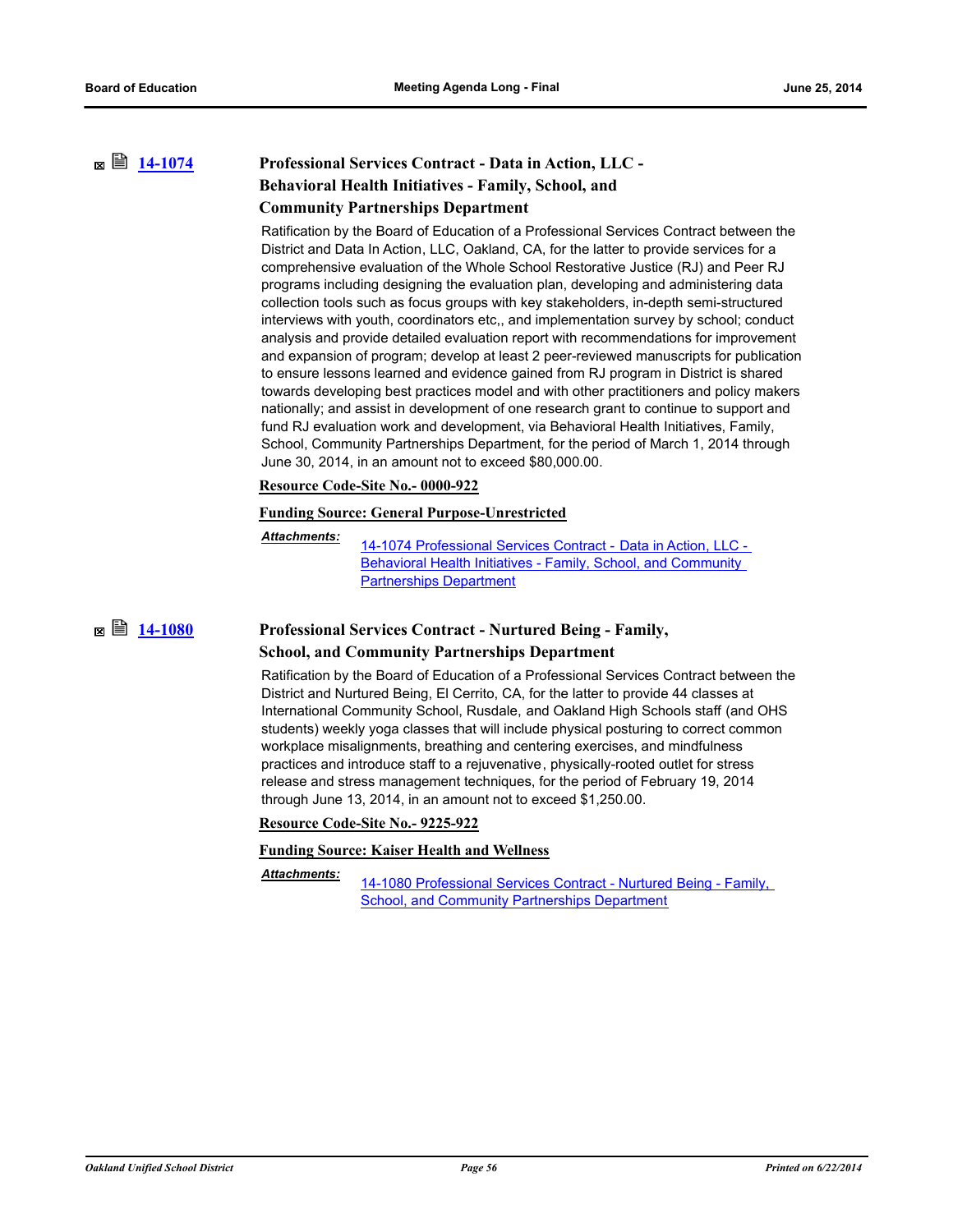## **<b>■ [14-1081](http://ousd.legistar.com/gateway.aspx?m=l&id=/matter.aspx?key=32781) Professional Services Contract - Folger Graphics, Inc. -Student Assignment Office - Family, School, and Community Partnerships Department**

Ratification by the Board of Education of a Professional Services Contract between the District and Folger Graphics, Inc., Hayward, CA, for the latter to provide printed 10x2 Back to School Banners for each site in District, per the list supplied by the Student Assignment Office; Sort banners and Ship banners to each District site and to the Family, School and Community Partnerships Department, for the period of April 25, 2014 through June 30, 2014, in an amount not to exceed \$9,900.00.

### **Resource Code-Site No.- 0506-922, 0000-922**

## **Funding Source: Tier 3-AdultEd Apportionment and General Purpose-Unrestricted**

#### *Attachments:*

[14-1081 Professional Services Contract - Folger Graphics, Inc. -](http://ousd.legistar.com/gateway.aspx?M=F&ID=76508.pdf)  Student Assignment Office - Family, School, and Community Partnerships Department

## **■ ■ [14-1089](http://ousd.legistar.com/gateway.aspx?m=l&id=/matter.aspx?key=32789) Professional Services Contract - Mills College - Leadership, Curriculum & Instruction**

#### Approval by the Board of Education of a Professional Services Contract between the District and Mills College, Oakland, CA, for the latter to provide its Mills Teacher Scholars Program, of the Mills College School of Education, an innovative teacher professional learning program that will provides tools and support to teams of K-12 of District teachers, guiding them to change their instruction to more effectively address their students' learning needs, as described in the Scope of Work, incorporated herein by reference as though fully set forth, for the period of May 16, 2014 through June 30, 2014, in an amount not to exceed \$66,900.00.

#### **Resource Code-Site No.- 909**

#### **Funding Source: Improving America's Schools Act - Basic Grants Low Income**

[14-1089 Professional Services Contract - Mills College - Leadership,](http://ousd.legistar.com/gateway.aspx?M=F&ID=76511.pdf)  Curriculum & Instruction *Attachments:*

# **■ ■ [14-1117](http://ousd.legistar.com/gateway.aspx?m=l&id=/matter.aspx?key=32817) Professional Services Contract - Jennifer Beck Consulting -**

#### **Nutritional Services**

Ratification by the Board of Education of a Professional Services Contract between the District and Jennifer Beck Consulting, Alameda, CA, for the latter to provide to the District's Nutrition Department a fundraising strategy and raising funds for Nutrition Programs such as  $\cdot \Box$ School-based Produce Markets,  $\cdot \Box$ Harvest of the Month,

• $\Box$ California Thursdays,• $\Box$ Elevating the Lunch Lady, • $\Box$ Professional Development, •Capacity Building (staffing)\*and •Instructional Farm (long-term strategizing) for the period of March 26, 2014 through March 26, 2015, in an amount not to exceed \$7,395.00.

#### **Resource Code-Site No.- 5310-991**

### **Funding Source: Child Nutrition School**

[14-1117 Professional Services Contract - Jennifer Beck Consulting -](http://ousd.legistar.com/gateway.aspx?M=F&ID=76519.pdf)  Nutritional Services *Attachments:*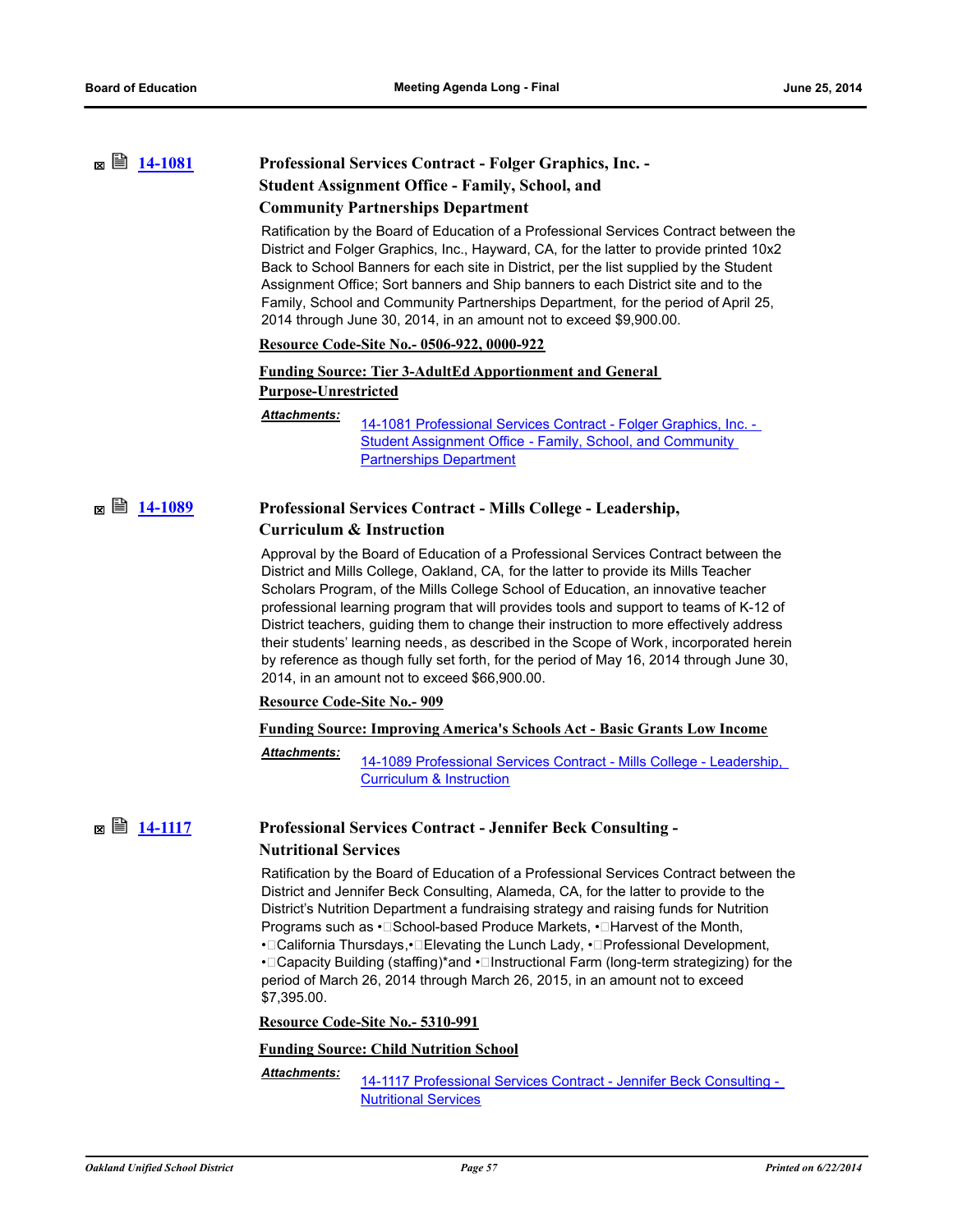## **<b>■ [14-1125](http://ousd.legistar.com/gateway.aspx?m=l&id=/matter.aspx?key=32825) Professional Services Contract - Norman Bailiff - Ralph J. Bunch High School**

Ratification by the Board of Education of a Professional Services Contract between the District and Norman Bailiff, Oakland, CA, for the latter to advise the Principal about the management of the school's financial resources in a way that supports the achievement of the school's instructional goals; advise the Principal about alternative solutions to the difficult managerial issues that she confronts in administering the school ; inform the Principal about a wide range of District policies and procedures pertinent to the decisions she must make; at the Principal's request, take the lead in planning and carrying out complex projects that require extensive knowledge of a number of specialized areas like computer technology, the effective use of space in Linked Learning classrooms, and appropriate sources of extramural funding (including donations and grants) at Ralph J. Bunche High School, for the period of April 20, 2014 through June 30, 2014, in an amount not to exceed \$7,500.00.

### **Resource Code-Site No.- 0519-309**

#### **Funding Source: Pupil Retention Block Grant**

[14-1125 Professional Services Contract - Norman Bailiff - Ralph J.](http://ousd.legistar.com/gateway.aspx?M=F&ID=76520.pdf)  Bunch High School *Attachments:*

## **■ ■ [14-1176](http://ousd.legistar.com/gateway.aspx?m=l&id=/matter.aspx?key=32866) Professional Services Contract - Niroga Institute - Health and Wellness - Family, School, and Community Partnerships Department**

Ratification by the Board of Education of a Professional Services Contract between the District and Niroga Institute, Oakland, CA, for the latter to provide a 6-hour course named Transformative Life Skills, a multi-modality intervention integrating Mindful Yoga, Breathing Techniques and Meditation, for up to 50 District staff from three schools - Oakland High, Garfield Elementary, and Acorn Woodland Elementary, focusing on self-care, as described in the Scope of Work, Incorporated herein by reference as though fully set forth via the Family, Schools and Community Partnerships Department, for the period of February 3, 2014 through May 30, 2014, in an amount not to exceed \$15,000.00.

**Resource Code-Site No.- 9225-922, 0000-922**

#### **Funding Source: Kaiser Health & Wellness and General Purpose Funds**

#### *Attachments:*

[14-1176 Professional Services Contract - Niroga Institute - Health and](http://ousd.legistar.com/gateway.aspx?M=F&ID=76522.pdf)  Wellness - Family, School, and Community Partnerships Department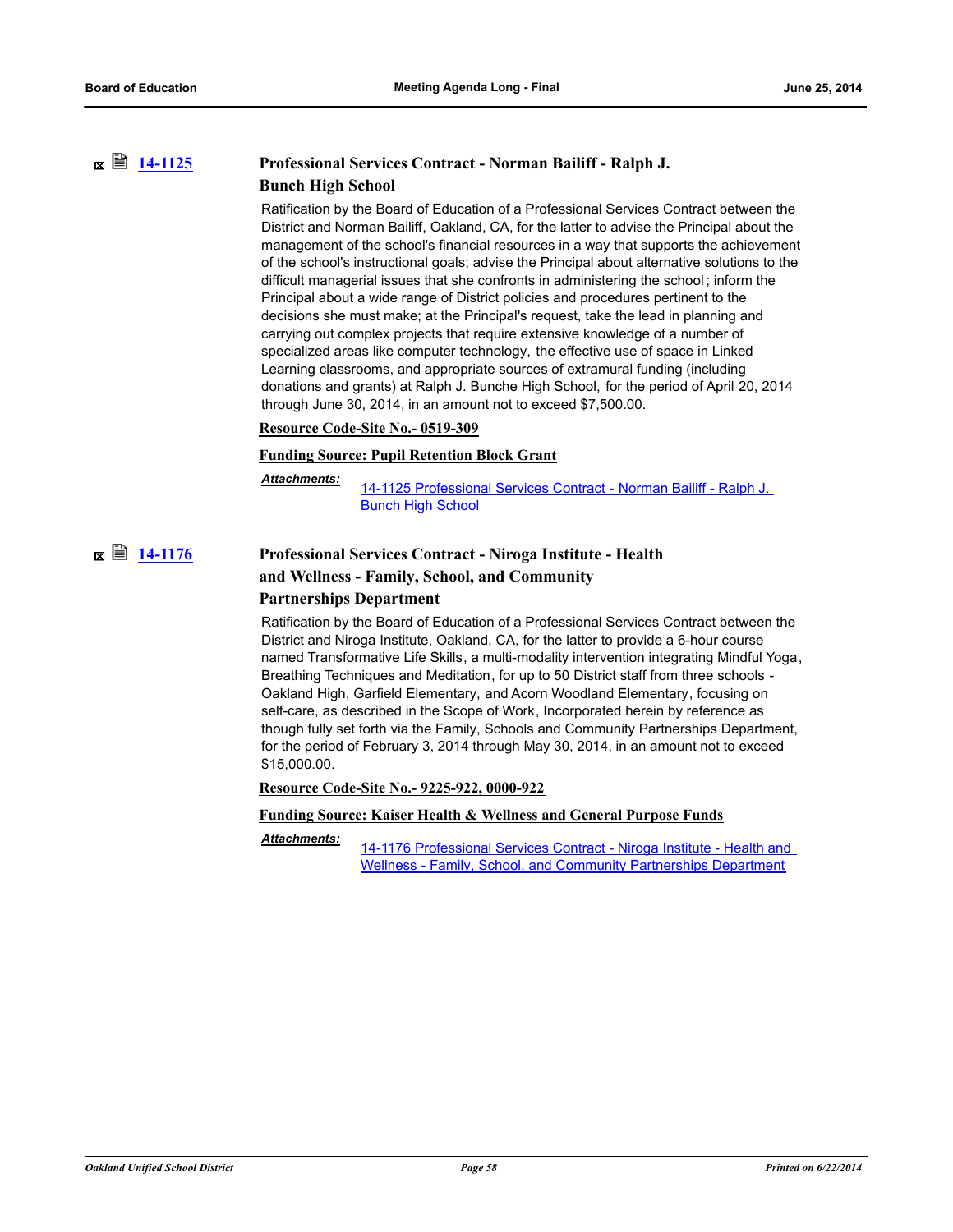## **[14-1177](http://ousd.legistar.com/gateway.aspx?m=l&id=/matter.aspx?key=32867) Professional Services Contract - Matthew Clarke - Community Partnerships - Family, School, and Community Partnerships Department**

Ratification by the Board of Education of a Professional Services Contract between the District and Matthew Clarke, Mill Valley, CA, for the latter to provide services to complete filming for community schools video by capturing additional background footage at school sites, done in collaboration with the Community Partnerships Office and school site staff, for the period of February 24, 2014 through June 30, 2014, in an amount not to exceed \$2,000.00.

#### **Resource Code-Site No.- 9225-92**

#### **Funding Source: Kaiser Health and Wellness**

[14-1177 Professional Services Contract - Matthew Clarke - Community](http://ousd.legistar.com/gateway.aspx?M=F&ID=76523.pdf)  Partnerships - Family, School, and Community Partnerships **Department** *Attachments:*

## **[14-1178](http://ousd.legistar.com/gateway.aspx?m=l&id=/matter.aspx?key=32868) Professional Services Contract - Peter Mummert - Summer Learning Programs - Family, School, and Community Partnerships Department**

Ratification by the Board of Education of a Professional Services Contract between the District and Peter Mummert, San Francisco, CA, for the latter to provide technical support assistance for maintaining the ongoing operational setup of the Summer Programs by managing the large volume of data required to establish the district summer programs, data processing and steps required to establish and modify the school's summer program for processing by Fiscal, HR and Payroll, via the Family, School, Community Partnerships Department, for the period of January 2, 2014 through June 30, 2014, in an amount not to exceed \$20,100.00.

**Resource Code-Site No.- 3010-922**

#### **Funding Source: IASA-I Basic Grants**

[14-1178 Professional Services Contract - Peter Mummert - Summer](http://ousd.legistar.com/gateway.aspx?M=F&ID=76524.pdf)  Learning Programs - Family, School, and Community Partnerships **Department** *Attachments:*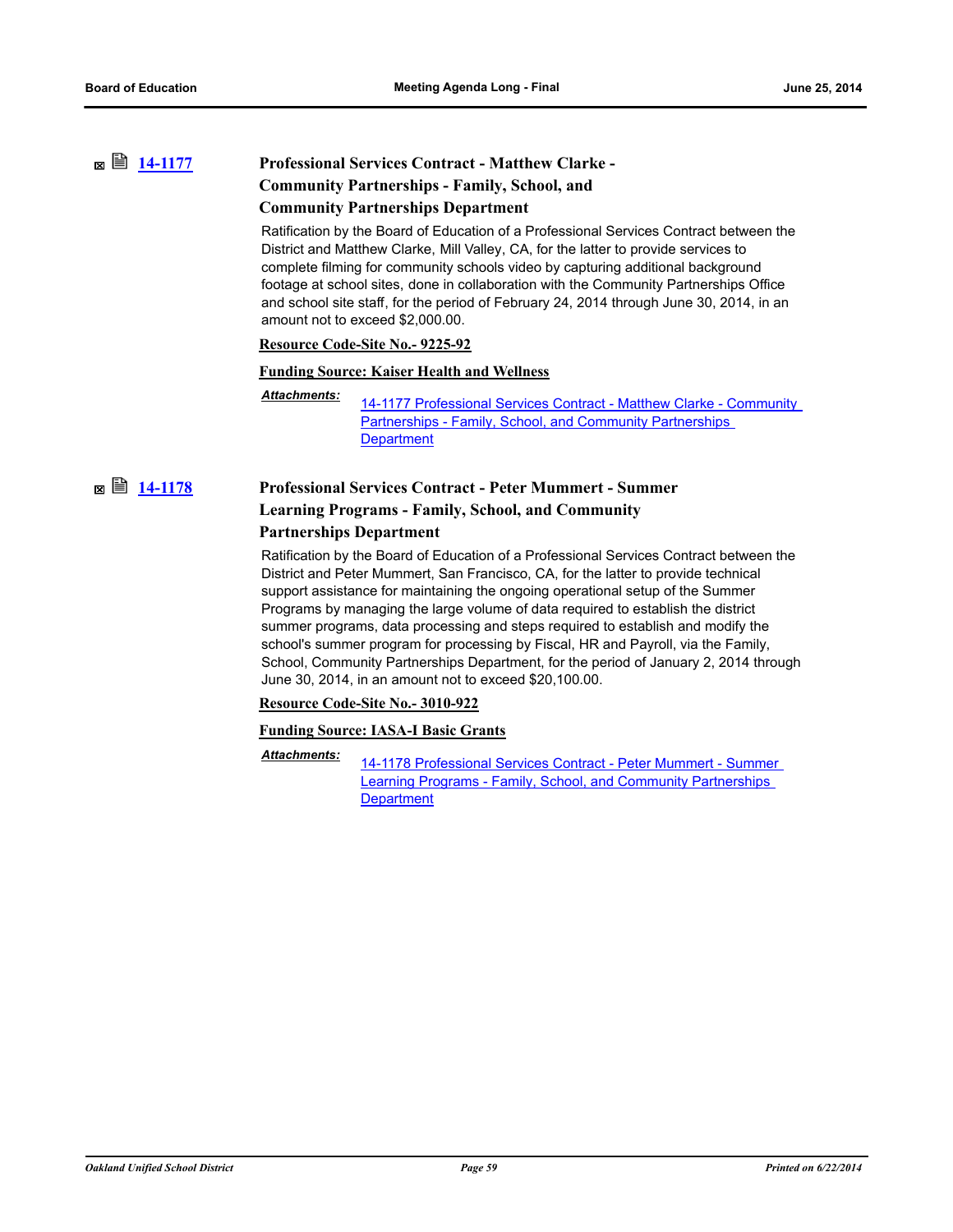## **[14-1179](http://ousd.legistar.com/gateway.aspx?m=l&id=/matter.aspx?key=32869) Professional Services Contract - Brooklyn Williams - Family, School, and Community Partnerships Department**

Ratification by the Board of Education of a Professional Services Contract between the District and Brooklyn Williams, Oakland, CA, for the latter to provide services to co-construct with classroom teachers and administrators Pre-K through Grade 12 developmentally appropriate and culturally relevant Social Emotional Learning (SEL) Standards and Indicators; facilitate high school youth focus feedback group to provide input on SEL Standards, via the Family, School, Community Partnerships Department, for the period of January 13, 2014 through May 16, 2014, in an amount not to exceed \$361.44.

#### **Resource Code-Site No.- 9011-922**

#### **Funding Source: Donations**

#### *Attachments:*

[14-1179 Professional Services Contract - Brooklyn Williams - Family,](http://ousd.legistar.com/gateway.aspx?M=F&ID=76525.pdf)  School, and Community Partnerships Department

## **[14-1180](http://ousd.legistar.com/gateway.aspx?m=l&id=/matter.aspx?key=32870) Professional Services Contract - Ramasses Head - Fremont High School**

Ratification by the Board of Education of a Professional Services Contract between the District and Ramasses Head, Oakland, CA, for the latter to provide the Media Academy with professional development throughout second semester, enabling the academy's video production teacher to in turn offer students instruction using the most up -to-date video editing software and editing techniques; specific professional development centering on Final Cut Pro X at Fremont High School, for the period of February 24, 2014 through June 30, 2014, in an amount not to exceed \$4,000.00.

#### **Resource Code-Site No.- 7220-302**

#### **Funding Source: Partnership Academy Instruction**

*Attachments:*

[14-1180 Professional Services Contract - Ramasses Head - Fremont](http://ousd.legistar.com/gateway.aspx?M=F&ID=76526.pdf)  High School

## **■ ■ [14-1181](http://ousd.legistar.com/gateway.aspx?m=l&id=/matter.aspx?key=32871) Professional Services Contract - Alembic Analytics LLC -Human Resources Department**

Ratification by the Board of Education of a Professional Services Contract between the District and Alembic Analytics LLC, Oakland, CA, for the latter to construct a historical annualized IFAS database that will improve HR's ability to analyze longitudinal data , and perform the related services, as described in the Scope of Work, incorporated herein by reference as though fully set forth, for the Human Resources and Support Department, for the period of December 10, 2013 through June 30, 2014, in an amount not to exceed \$7,000.00.

**Resource Code-Site No.- 4035-944**

#### **Funding Source: Title II**

[14-1181 Professional Services Contract - Alembic Analytics LLC -](http://ousd.legistar.com/gateway.aspx?M=F&ID=76527.pdf)  Human Resources Department *Attachments:*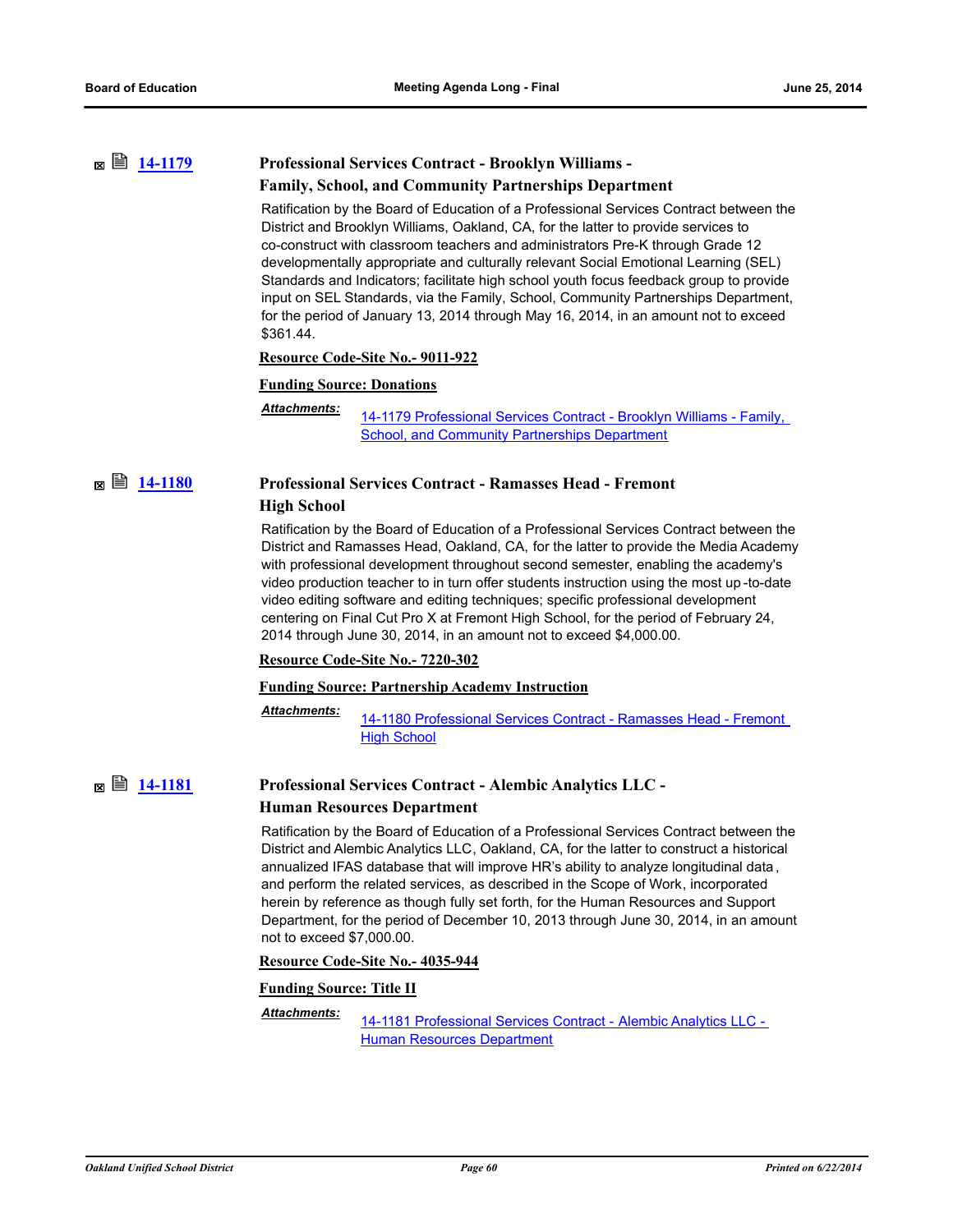## **<b>■ [14-1182](http://ousd.legistar.com/gateway.aspx?m=l&id=/matter.aspx?key=32872) Professional Services Contract - Syntex Global -Translation Services - Family, School, and Community Partnerships Department**

Ratification by the Board of Education of a Professional Services Contract between the District and Syntex Global, Berkeley, CA, for the latter to provide support to the Translation Services Department for translation services for parental notifications to enable greater participation in their child's education, via the Family, School, and Community Partnerships Department, for the period of March 24, 2014 through June 30, 2014, in an amount not to exceed \$25,000.00.

#### **Resource Code-Site No.- 3010-922**

#### **Funding Source: IASA-I Basic Grants**

[14-1182 Professional Services Contract - Syntex Global - Translation](http://ousd.legistar.com/gateway.aspx?M=F&ID=76528.pdf)  Services - Family, School, and Community Partnerships Department *Attachments:*

# **<b>■ ■ [14-1185](http://ousd.legistar.com/gateway.aspx?m=l&id=/matter.aspx?key=32875) Professional Services Contract - Shahara Godfrey - Health and Wellness - Family, School, and Community**

### **Partnerships Department**

Ratification by the Board of Education of a Professional Services Contract between the District and Shahara Godfrey, Vacaville, CA, for the latter to offer a 6 hour course called Introduction to Mindfulness, over a 6 weeks period, for one hour serving up to 50 participants, covering how to reduce stress, increase copings skills and cumulative empathy for oneself and others, learning the science behind mindfulness and building up a personal mindfulness practice, via the Family, School, and Community Partnerships Department, for the period of February 19, 2014 through April 30, 2014, in an amount not to exceed \$2,200.00.

#### **Resource Code-Site No.- 9225-922**

#### **Funding Source: Kaiser Health and Wellness**

[14-1185 Professional Services Contract - Shahara Godfrey - Health](http://ousd.legistar.com/gateway.aspx?M=F&ID=76531.pdf)  and Wellness - Family, School, and Community Partnerships **Department** *Attachments:*

## **■ ■ [14-1188](http://ousd.legistar.com/gateway.aspx?m=l&id=/matter.aspx?key=32878) Professional Services Contract - Lincoln Child Center -Laurel Elementary School**

Ratification by the Board of Education of a Professional Services Contract between the District and Lincoln Childcare Center, for the latter to provide counseling services to students experiencing trauma and multiple factors that contribute to behavior issues; support teachers with coaching and consultation in effective behavioral interventions , as well as coordinate the COST team and SST process .and handle caseload to work with in supporting appropriate school behavior, peaceful conflict resolution and the development of social emotional skills for at Laurel Elementary School, for the period September 2, 2013 through June 13, 2014, in an amount not to exceed \$10,000.00.

#### **Resource Code-Site No.- 0000-131**

### **Funding Source: General Purpose**

[14-1188 Professional Services Contract - Lincoln Child Center - Laurel](http://ousd.legistar.com/gateway.aspx?M=F&ID=76533.pdf)  Elementary School *Attachments:*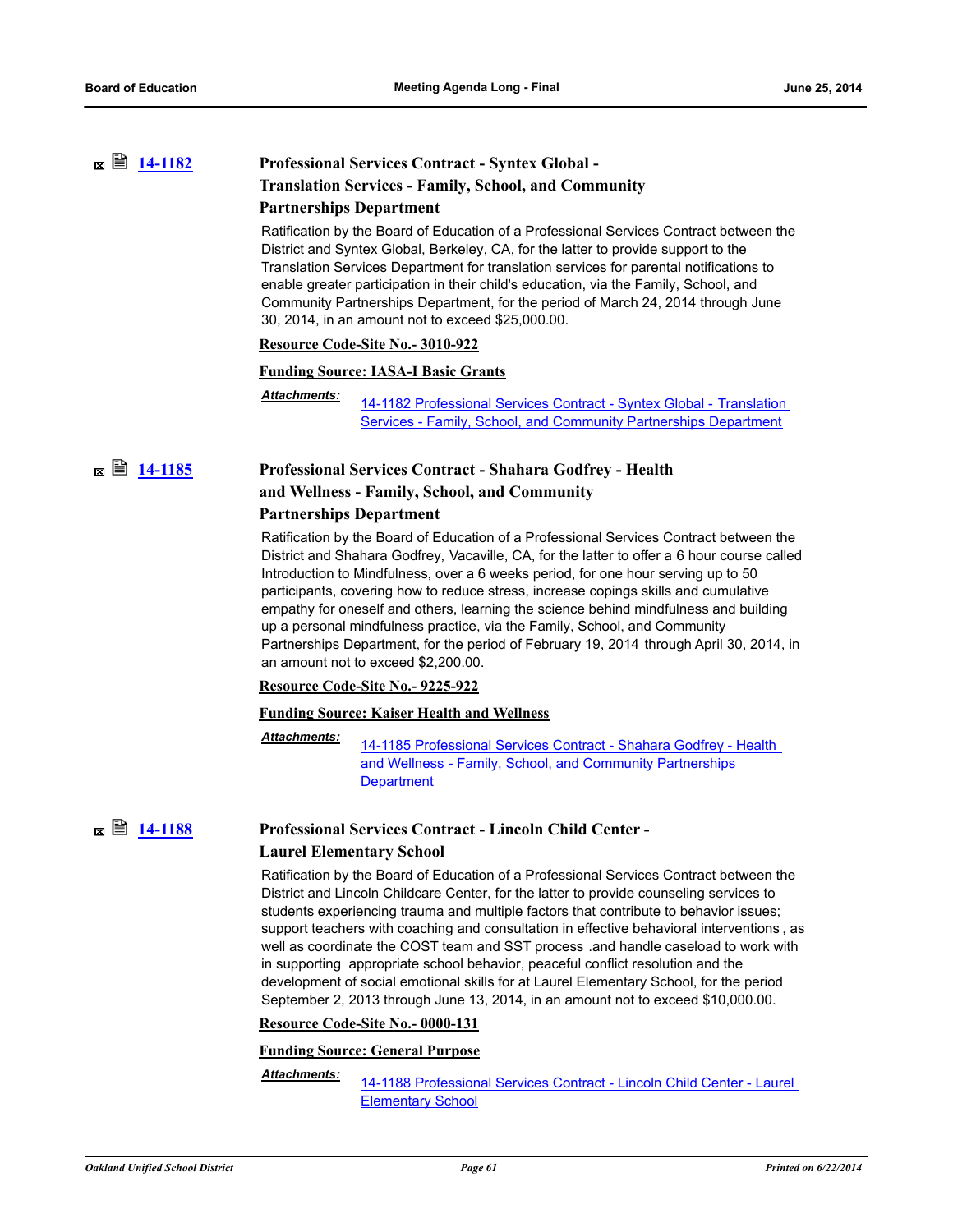## **[14-1196](http://ousd.legistar.com/gateway.aspx?m=l&id=/matter.aspx?key=32886) Professional Services Contract - Patrice Clark - St. Vincent School**

Ratification by the Board of Education of a Professional Services Contract between District and Patrice Clark, Oakland, CA, for the latter to provide 100 hours of supplemental Title I instructional services for eligible and identified private school students, focus on instruction that improves student academic achievement in the target areas of English Language Arts, Reading, and Mathematics; utilize the standards-based instructional program which includes a variety of effective instructional strategies and techniques, and provide other services described in the Scope of Work, incorporated herein by reference as though fully set forth, at St. Vincent School, for the period April 28, 2014 through June 30, 2014, in an amount not to exceed \$4,500.00.

#### **Resource Code-Site No.- 3010 - 740**

#### **Funding Source: Title IA**

#### *Attachments:*

[14-1196 Professional Services Contract - Patrice Clark - St. Vincent](http://ousd.legistar.com/gateway.aspx?M=F&ID=76730.pdf)  **School** 

## **[14-1199](http://ousd.legistar.com/gateway.aspx?m=l&id=/matter.aspx?key=32887) Professional Services Contract - Crisis Prevention Institute**

#### **- Programs for Exceptional Children**

Ratification by the Board of Education of a Professional Services Contract between the District and Crisis Prevention Institute, Inc., Milwaukee, WI, for the latter to provide Programs for Exceptional Children over two sessions, with 24 hours of Instructor Certification, for the period September 10, 2013 through December 13, 2013, in an amount not to exceed \$50,000.00.

### **Resource Code-Site No.- 3310-975**

## **Funding Source: Specail Education**

*Attachments:*

[14-1199 Professional Services Contract - Crisis Prevention Institute -](http://ousd.legistar.com/gateway.aspx?M=F&ID=76535.pdf)  Programs for Exceptional Children

# **■ ■ [14-1200](http://ousd.legistar.com/gateway.aspx?m=l&id=/matter.aspx?key=32888) Professional Services Contract - Norman Bailiff -**

#### **McClymonds High School**

Ratification by the Board of Education of a Professional Services Contract between the District and Norman Bailiff, Oakland, CA, for the latter to provide the following services: (1) advise the principal about the management of the school's financial resources in a way that supports the achievement of the school's instructional goals, (2) advise the principal about alternative solutions to the difficult managerial issues she confronts , (3) inform the Principal about a wide range of District policies and procedures pertinent to the decisions she must make in managing her school, and (4) at the Principal's request, take the lead in planning and carrying out complex projects that require extensive knowledge of a number of specialized areas, like computer technology, the effective use of space in Linked Learning classrooms, and appropriate sources of extramural funding (including donations and grants) at McClymonds High School, for the period of December 2, 2013 through June 30, 2014, in an amount not to exceed \$33,705.00.

#### **Resource Code-Site No.- 0000-303**

#### **Funding Source: General Purpose**

*Attachments:*

[14-1200 Professional Services Contract - Norman Bailiff - McClymonds](http://ousd.legistar.com/gateway.aspx?M=F&ID=76536.pdf)  High School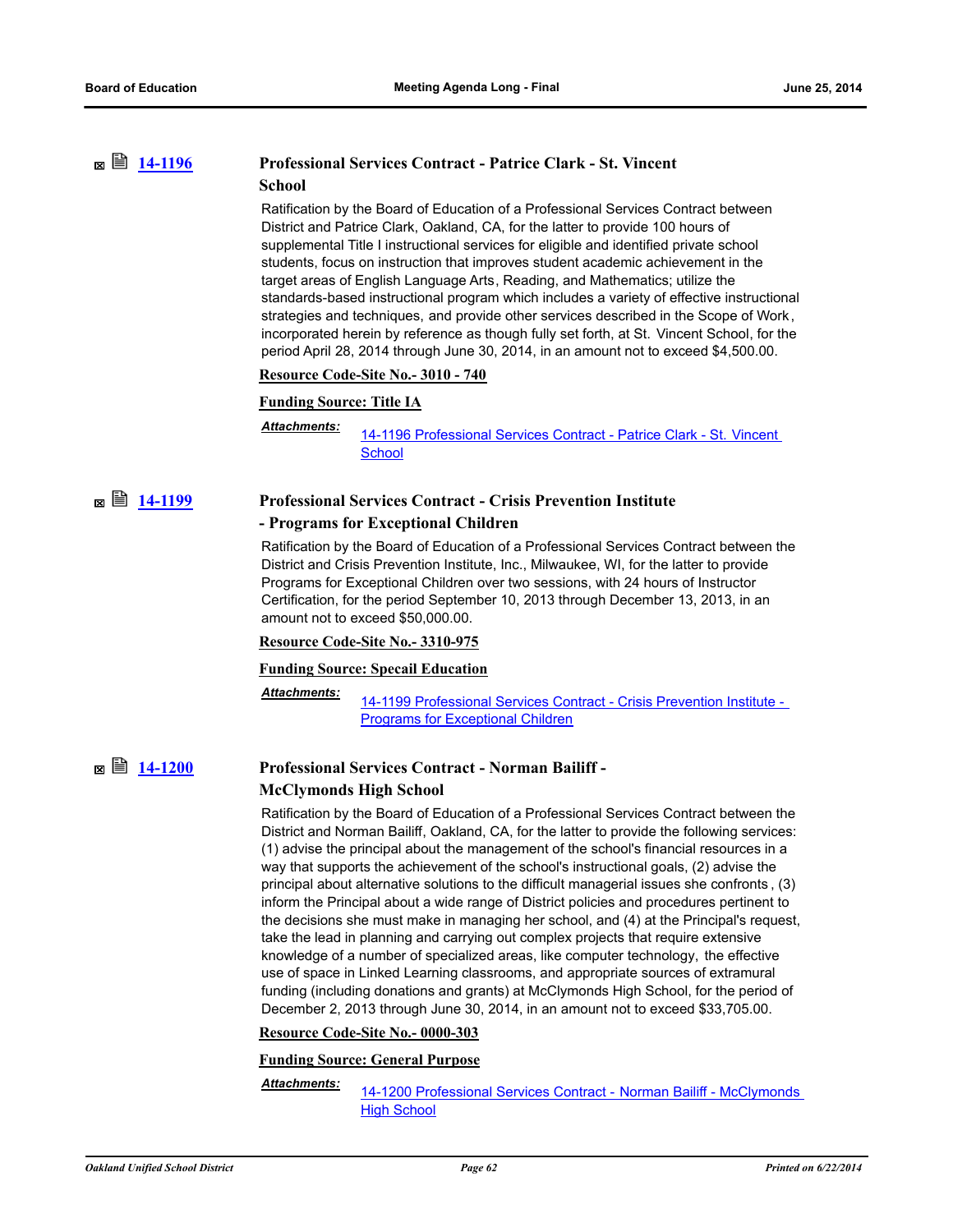## **[14-1202](http://ousd.legistar.com/gateway.aspx?m=l&id=/matter.aspx?key=32890) Professional Services Contract - Wright Institute - Life Academy**

Ratification by the Board of Education of a Professional Services Contract between the District and Wright Institute, Berkeley, CA, for the latter to place six (6) graduate student clinicians and a site supervisor at site to provide a maximum of 36 hours per week of clinical services to the school community and provide intensive intervention to students, providing services and performing tasks, as described in the Scope of Work, incorporated herein by reference as though fully set forth, at Life Academy, for the period of October 30, 2013 through June 30, 2014, in an amount not to exceed \$18,000.00.

### **Resource Code-Site No.- 3010-335**

#### **Funding Source: IASA-I Basic Grants Low Income**

[14-1202 Professional Services Contract - Wright Institute - Life](http://ousd.legistar.com/gateway.aspx?M=F&ID=76538.pdf)  Academy *Attachments:*

## **■ ■ [14-1204](http://ousd.legistar.com/gateway.aspx?m=l&id=/matter.aspx?key=32892) Professional Services Contract - Seneca Center -Community Day School**

Approval by the Board of Education of a Professional Services Contract between the District and Seneca Center, Oakland, CA, for the latter to provide case management services to expelled students and their families; integrated mental health assistance in the classroom milieu through provision of Mental Health Assistants ; mental health therapy including individual, group, and family therapy; clinical and program supervision for direct services to Community Day School and students; and attendance at school staff meetings, student conferences, and collaborative team meetings, for students and families of Community Day School and Barack Obama Academy, for the period of March 3, 2014 through June 30, 2014, in an amount not to exceed \$11,580.00.

#### **Resource Code-Site No.- 0000-333**

#### **Funding Source: General Purpose**

[14-1204 Professional Services Contract - Seneca Center - Community](http://ousd.legistar.com/gateway.aspx?M=F&ID=76539.pdf)  Day School *Attachments:*

## **■ ■ [14-1213](http://ousd.legistar.com/gateway.aspx?m=l&id=/matter.aspx?key=32901) Professional Services Contract - Sherry Hu -Communications Department**

Ratification by the Board of Education of a Professional Services Contract between the District and Sherry Hu, Oakland, CA, for the latter to provide ONews.me, an outlet for sharing positive stories of Oakland students; provide vital production oversight, script writing and editorial management helping to aggregate and share original stories video, and print for, by and about Oakland students via ONews; air the video stories on KDOL; and work with Regional Occupational Program, for the period of May 1, 2014 through June 30, 2014, in an amount not to exceed \$60,000.00.

#### **Resource Code-Site No.- 0522-958**

#### **Funding Source: Targeted Instru Improvements**

[14-1213 Professional Services Contract - Sherry Hu - Communications](http://ousd.legistar.com/gateway.aspx?M=F&ID=76540.pdf)  **Department** *Attachments:*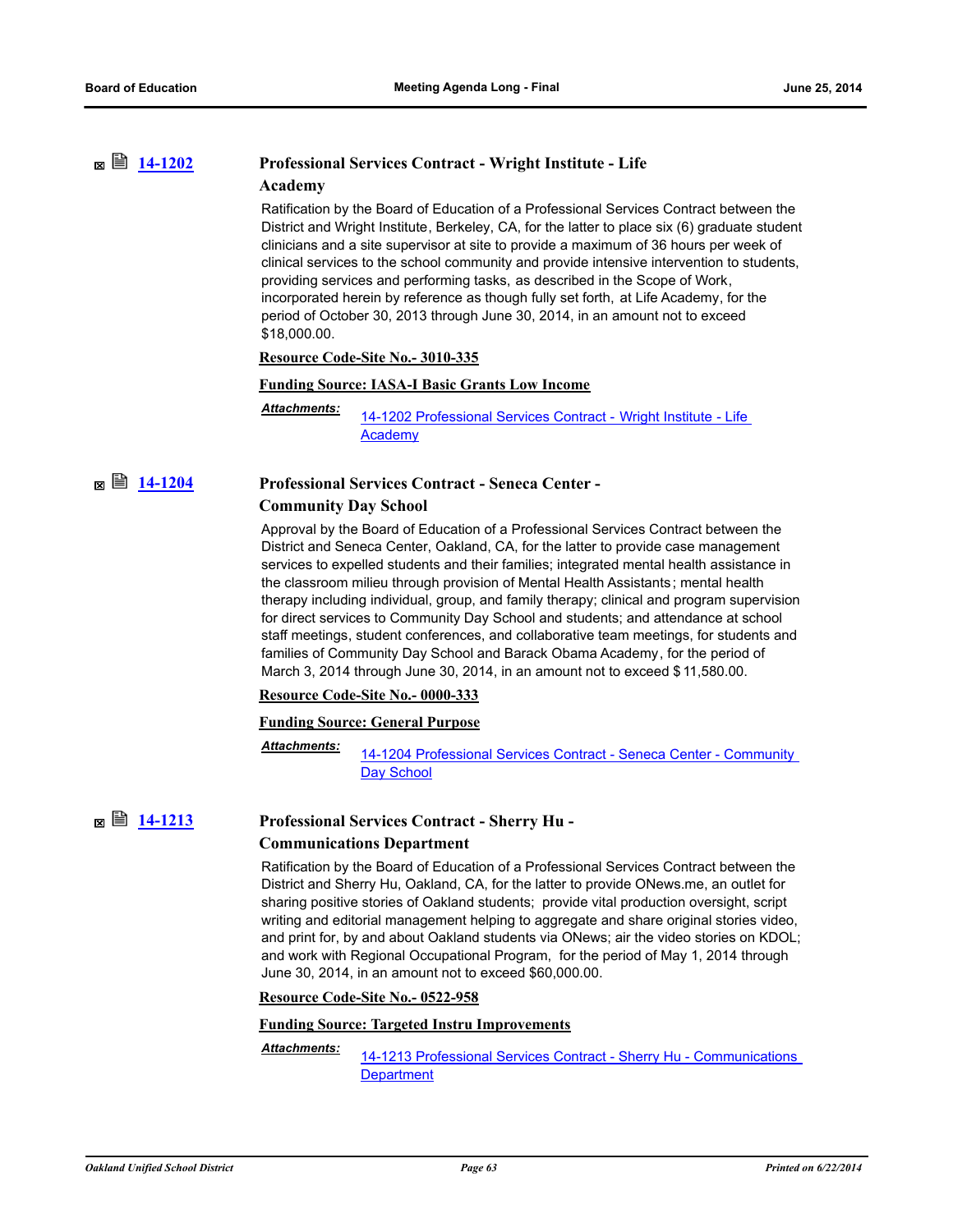## **[14-1217](http://ousd.legistar.com/gateway.aspx?m=l&id=/matter.aspx?key=32905) Professional Services Contract - East Bay Agency for Children - Health and Wellness - Family, School, and Community Partnerships Department**

Approval by the Board of Education of a Professional Services Contract between the District and East Bay Agency for Children, Oakland, CA, for the latter to provide coordination of the daily operations and ongoing development of the Central Family Resource Center supports and services, including oversight of the Health Insurance Enrollment Initiative and provision of outreach materials and linkages of services to families as needed, incorporated herein by reference as though fully set forth, for the period of July 1, 2014 through June 30, 2015, in an not to exceed \$65,165.00.

#### **Resource Code-Site No.- 9248-922**

#### **Funding Source: CFRC Health Ins. Enrollment**

*Attachments:*

[14-1217 Professional Services Contract - East Bay Agency for Children](http://ousd.legistar.com/gateway.aspx?M=F&ID=76569.pdf)  - Health and Wellness - Family, School, and Community Partnerships **Department** 

## **<b>■ [14-1423](http://ousd.legistar.com/gateway.aspx?m=l&id=/matter.aspx?key=33103) District Technology Plan - July 1, 2014 - June 30, 2018**

Approval by the Board of Education of the Oakland Unified School District Technology Plan for the period of July 1, 2014 through June 30, 2018.

#### [14-1423 Presentation - District Technology Plan - July 1, 2014 - June](http://ousd.legistar.com/gateway.aspx?M=F&ID=76332.pptx)  30, 2018 *Attachments:*

[14-1423 District Technology Plan - July 1, 2014 - June 30, 2018](http://ousd.legistar.com/gateway.aspx?M=F&ID=76333.pdf)

## **[14-1224](http://ousd.legistar.com/gateway.aspx?m=l&id=/matter.aspx?key=32912) Professional Services Contract - Community Initiatives - Fremont High School**

Ratification by the Board of Education of a Professional Services Contract between the District and Community Initiatives, San Francisco, CA, for the latter, through its fiscal sponsorship of Media Enterprise Alliance, provide industry professionals in the video field who will provide professional development to Media Academy's video production teacher; through Media professionals assist Media Academy video production teacher with lessons that use the latest industry software, including Final Cut Pro X, Adobe Photoshop, Apple Motion and After Effects and assist video production teacher in developing film production lessons and with computer/camera maintenance and software installation in the Media Academy at Fremont High School, for the period of May 12, 2014 through June 30, 2014, in an amount not to exceed \$11,000.00.

**Resource Code-Site No.- 7220-302**

#### **Funding Source: Partnership Academy**

[14-1224 Professional Services Contract - Community Initiatives -](http://ousd.legistar.com/gateway.aspx?M=F&ID=76542.pdf)  Fremont High School *Attachments:*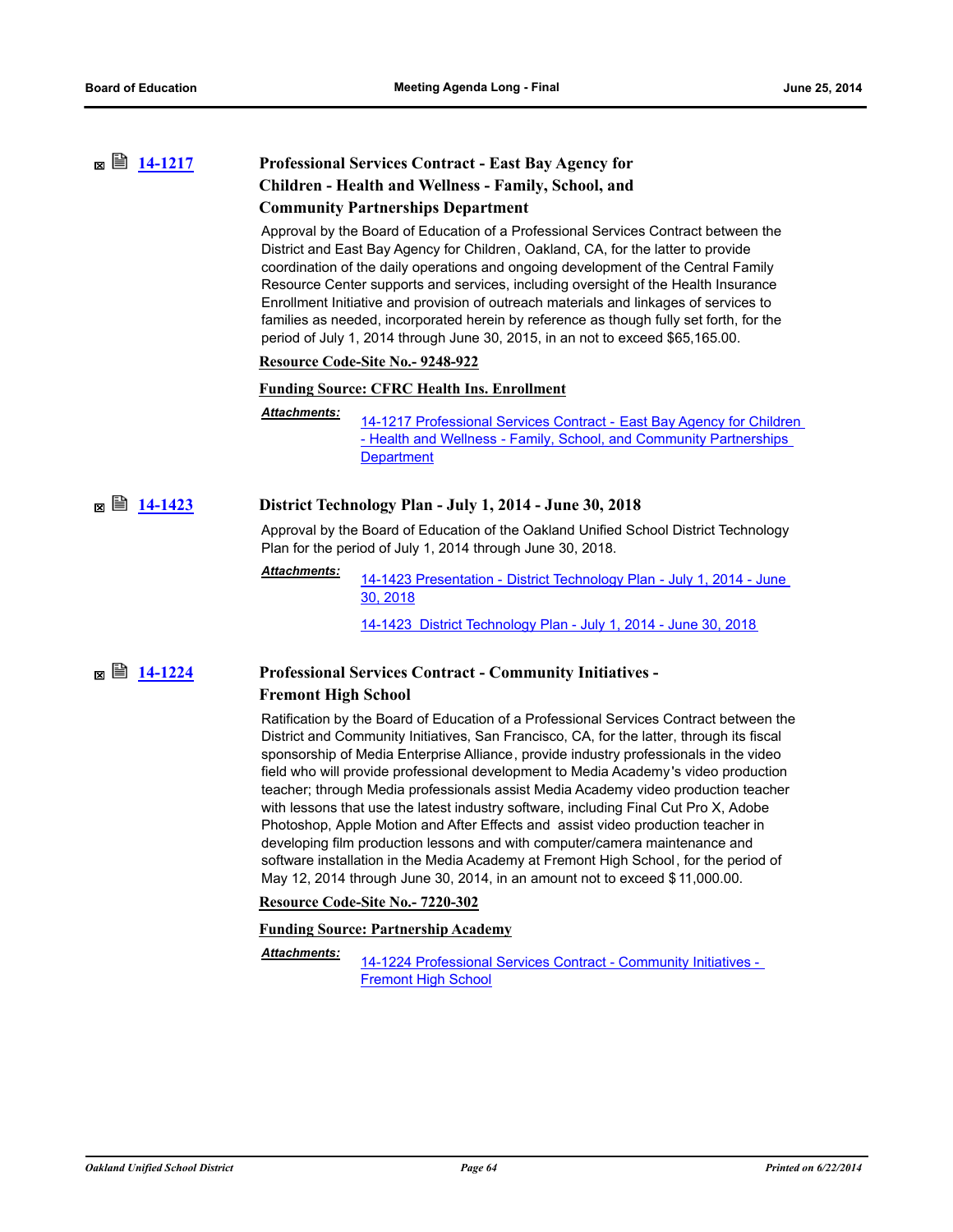## **[14-1225](http://ousd.legistar.com/gateway.aspx?m=l&id=/matter.aspx?key=32913) Professional Services Contract - Vajra Watson - African American Male Achievement Initiative - Family, School,**

#### **and Community Partnerships Department**

Ratification by the Board of Education of a Professional Services Contract between the District and Vajra Watson, Davis, CA, for the latter to provide Impact Report building on data already collected over the duration of the program, create a Manhood Development Program Impact Report for multiple audiences, including executive summaries for funders, teachers/educators, parents, and a Portrait of African-American Male Achievement to conduct a study of AAMA over the last 4 years and the ways the group has helped shift the culture of achievement and expectations for Black youth, address structural racism, and navigate the politics of urban school district reform, telling the overarching story that can inform other districts across the country interested in creating systems, structures, and spaces for African American student success, for the period of May 1, 2014 through June 30, 2014, in an amount not to exceed \$40,500.00.

#### **Resource Code-Site No.- 9156-922**

### **Funding Source: W. K. Kellogg Foundation**

14-1225 Professional Services Contract - Vajra Watson - African [American Male Achievement Initiative - Family, School, and Community](http://ousd.legistar.com/gateway.aspx?M=F&ID=76543.pdf)  Partnerships Department *Attachments:*

# **[14-1226](http://ousd.legistar.com/gateway.aspx?m=l&id=/matter.aspx?key=32914) Professional Services Contract - Jeanne McGee - Health and Wellness - Family, School, and Community**

### **Partnerships Department**

Ratification by the Board of Education of a Professional Services Contract between the District and Jeanne McGee, Vancouver, WA, for the latter to provide 80 hours to Family, School and Community Partnerships staff to review, edit and/or write the annual Health & Wellness Guide and communication documents related to the revised Wellness Policy, via the Family, School and Community Partnerships Department, for the period of May 15, 2014 through June 30, 2014, in an amount not to exceed \$6,000.00.

**Resource Code-Site No.- 9206-922, 9017-922**

#### **Funding Source: Alameda County Public Health and Bechtel**

[14-1226 Professional Services Contract - Jeanne McGee - Health and](http://ousd.legistar.com/gateway.aspx?M=F&ID=76544.pdf)  Wellness - Family, School, and Community Partnerships Department *Attachments:*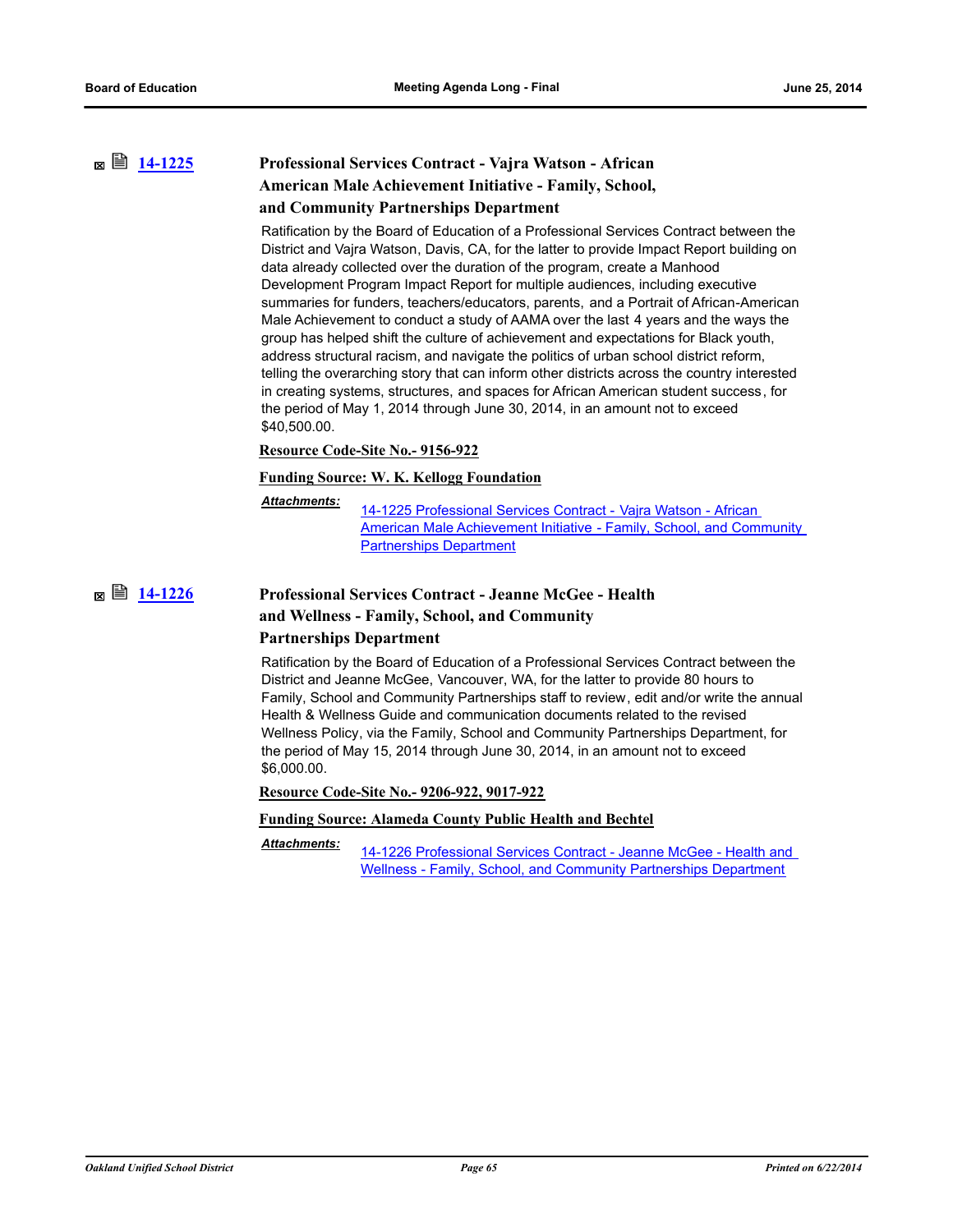# **[14-1227](http://ousd.legistar.com/gateway.aspx?m=l&id=/matter.aspx?key=32915) Professional Services Contract - Community Initiatives -**

### **Family, School, and Community Partnerships Department**

Ratification by the Board of Education of a Professional Services Contract between the District and Community Initiatives, San Francisco, CA, for the latter to provide production services and completion of two videos , one 5-8 minute video highlighting our overall approach to middle school education, differentiates OUSD in a positive manner from other districts; one 8-10 minute documentary video on history of KDOL TV discussing the station's history, the different education programs, alumni success stories and new studio and education program, via the Family, School, and Community Partnerships Department, for the period of May 1, 2014 through June 30, 2014, in an amount not to exceed \$20,000.00.

**Resource Code-Site No.- 0522-922, 0000-922**

**Funding Source: General Purpose-Unrestricted and Targeted Instr Improvement**

*Attachments:*

[14-1227 Professional Services Contract - Community Initiatives -](http://ousd.legistar.com/gateway.aspx?M=F&ID=76545.pdf)  Family, School, and Community Partnerships Department

## **[14-1228](http://ousd.legistar.com/gateway.aspx?m=l&id=/matter.aspx?key=32916) Professional Services Contract - The Forum for Youth Investment - After School Program - Family, School, and Community Partnerships Department**

Ratification by the Board of Education of a Professional Services Contract between the District and The Forum for Youth Investment, Washington, DC, for the latter to provide kickoff workshop to introduce the elements of the quality improvement system , review timelines, expectations, etc; External Assessments completed in Fall 2014 by reliable External Assessors; Site staff attends the PQA Basics training and completes a team-based program self-assessment; Sites participate in a 1-day Planning with Data workshop, continue planning on-site with teams, and develop program improvement plans; Youth Work Methods Summit for staff and manager delivered by local trainers that have attended the Youth Work Methods Training of Trainers Workshop. Selected workshops are identified by improvement plans. Staff and managers plan and deliver new instructional practices; Site managers attend the Quality Instructional Coaching workshop and are trained to provide instructional coaching for staff , which includes providing observation and feedback (instructional coaching) using the relevant PQA items as a standard for skill-building practice; Site managers are supported by technical assistance coaches to implement the quality improvement practices, via the Family, School and Community Partnerships Department, for the period of May 30, 2014 through October 31, 2014, in an amount not to exceed \$20,650.00.

#### **Resource Code-Site No.- 9170-922, 9011-922**

#### **Funding Source: Y & H Soda Foundation Heroes and Donations**

*Attachments:*

14-1228 Professional Services Contract - The Forum for Youth [Investment - After School Program - Family, School, and Community](http://ousd.legistar.com/gateway.aspx?M=F&ID=76546.pdf)  Partnerships Department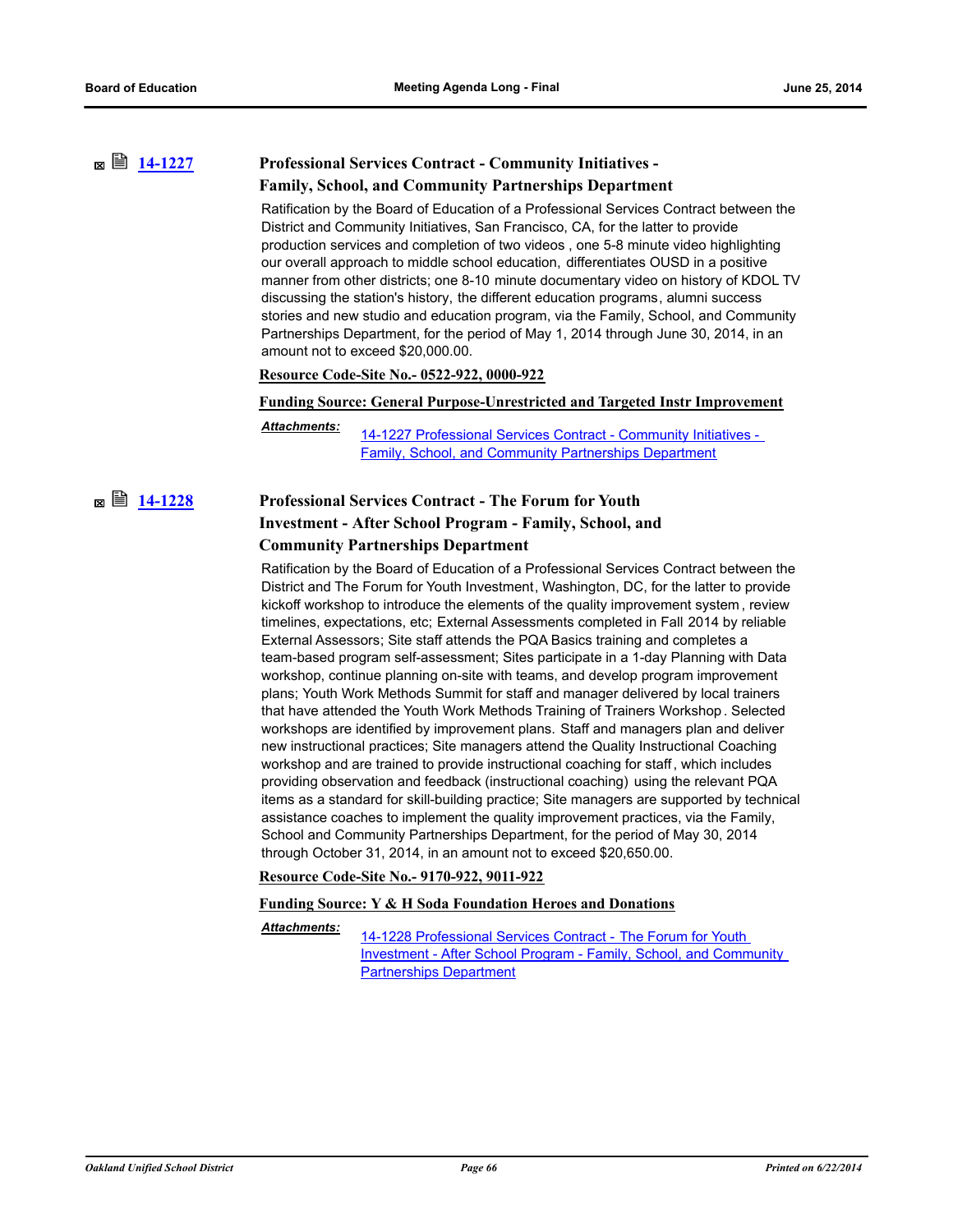# **[14-1229](http://ousd.legistar.com/gateway.aspx?m=l&id=/matter.aspx?key=32917) Professional Services Contract - Amber Bundy-Davis - Behavioral Health Initiatives - Family, School, and**

### **Community Partnerships Department** Ratification by the Board of Education of a Professional Services Contract between the District and Amber Bundy-Davis, Oakland, CA, for the latter to provide mental health counseling services including crisis intervention; parent and teacher consultation including assisting with behavior management plans; individual and small group counseling, parent outreach and education, and case management, via the Family, School and Community Partnerships Department, in an amount not to exceed \$500.00, for the period of September 2, 2013 through June 30, 2014, in an amount not to exceed

#### **Resource Code-Site No.- 9206-922**

#### **Funding Source: Alameda County Public Health**

#### *Attachments:*

\$500.00.

[14-1229 Professional Services Contract - Amber Bundy-Davis -](http://ousd.legistar.com/gateway.aspx?M=F&ID=76547.pdf)  Behavioral Health Initiatives - Family, School, and Community Partnerships Department

## **[14-1230](http://ousd.legistar.com/gateway.aspx?m=l&id=/matter.aspx?key=32918) Professional Sevices Contract - Community Alliance with Family Farmers - Nutrition Services**

Ratification by the Board of Education of a Professional Services Contract between the District and Community Alliance with Family Farmers, Davis, CA, for the latter to provide technical assistance and outreach to appropriate growers and producers, and facilitate product through the supply chain in order to meet the district's objectives on local sourcing for the CA Thursdays program, create farmer trading cards for the local producers featured in the CA Thursdays menu entrees, and work with the District to design and lead monthly 'Food Rules' trainings for District foodservice staff , as described in the Scope of Work, incorporated herein by reference as though fully set forth, for the Nutrition Services Department, for the period of March 1, 2014 through June 30, 2014, in an amount not to exceed \$7,500.00.

#### **Resource Code-Site No.- 5842-991**

#### **Funding Source: USDA Farm to School**

[14-1230 Professional Sevices Contract - Community Alliance with](http://ousd.legistar.com/gateway.aspx?M=F&ID=76548.pdf)  Family Farmers - Nutrition Services *Attachments:*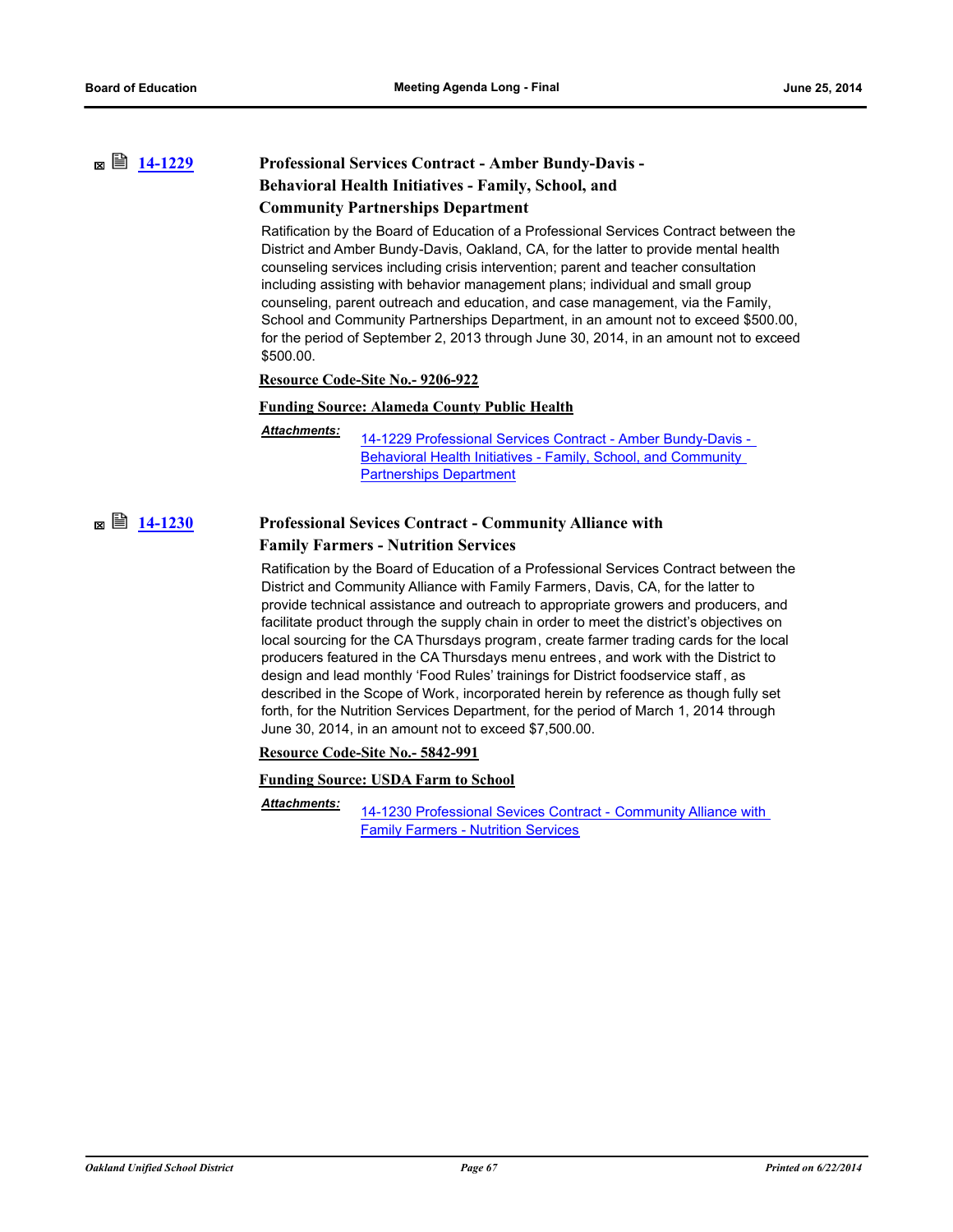| $\boxtimes$ $\cong$ 14-1234 | <b>Professional Services Contract - Poonam Rama -</b> |
|-----------------------------|-------------------------------------------------------|
|                             | Behavioral Health Initiative - Family, School, and    |
|                             | <b>Community Partnerships Department</b>              |

Ratification by the Board of Education of a Professional Services Contract between the District and Poonam Rama, Oakland, CA, for the latter to provide provide mental health counseling services including crisis intervention; parent and teacher consultation including assisting with behavior management plans; individual and small group counseling, parent outreach and education, and case management., via the Family, School and Community Partnerships Department, for the period of September 2, 2013 through June 30, 2014, in an amount not to exceed \$500.00.

#### **Resource Code-Site No.- 9206-922**

#### **Funding Source: Alameda County Public Health**

[14-1234 Professional Services Contract - Poonam Rama - Behavioral](http://ousd.legistar.com/gateway.aspx?M=F&ID=76553.pdf)  Health Initiative - Family, School, and Community Partnerships **Department** *Attachments:*

## **<b>■ [14-1235](http://ousd.legistar.com/gateway.aspx?m=l&id=/matter.aspx?key=32923) Personnel Report 0013-0013 - June 25, 2014**

Approval by the Board of Education of Personnel Report 0013-0013.

[14-1235 Personnel Report 0013-0013 - June 25, 2014](http://ousd.legistar.com/gateway.aspx?M=F&ID=76771.pdf) *Attachments:*

## **■ ■ [14-1236](http://ousd.legistar.com/gateway.aspx?m=l&id=/matter.aspx?key=32924) Professional Services Contract - Adrienne Miller -Behavioral Health Initiatives - Family, School, and Community Partnerships Department**

for the latter to provide mental health counseling services including crisis intervention; parent and teacher consultation including assisting with behavior management plans; individual and small group counseling, parent outreach and education, and case management, via the Family, School and Community Partnerships Department, for the period for September 2, 2013 through June 30, 2014, in an amount not to exceed \$500.00.

**Resource Code-Site No.- 9206-922**

#### **Funding Source: Alameda County Public Health**

[14-1236 Professional Services Contract - Adrienne Miller - Behavioral](http://ousd.legistar.com/gateway.aspx?M=F&ID=76554.pdf)  Health Initiatives - Family, School, and Community Partnerships **Department** *Attachments:*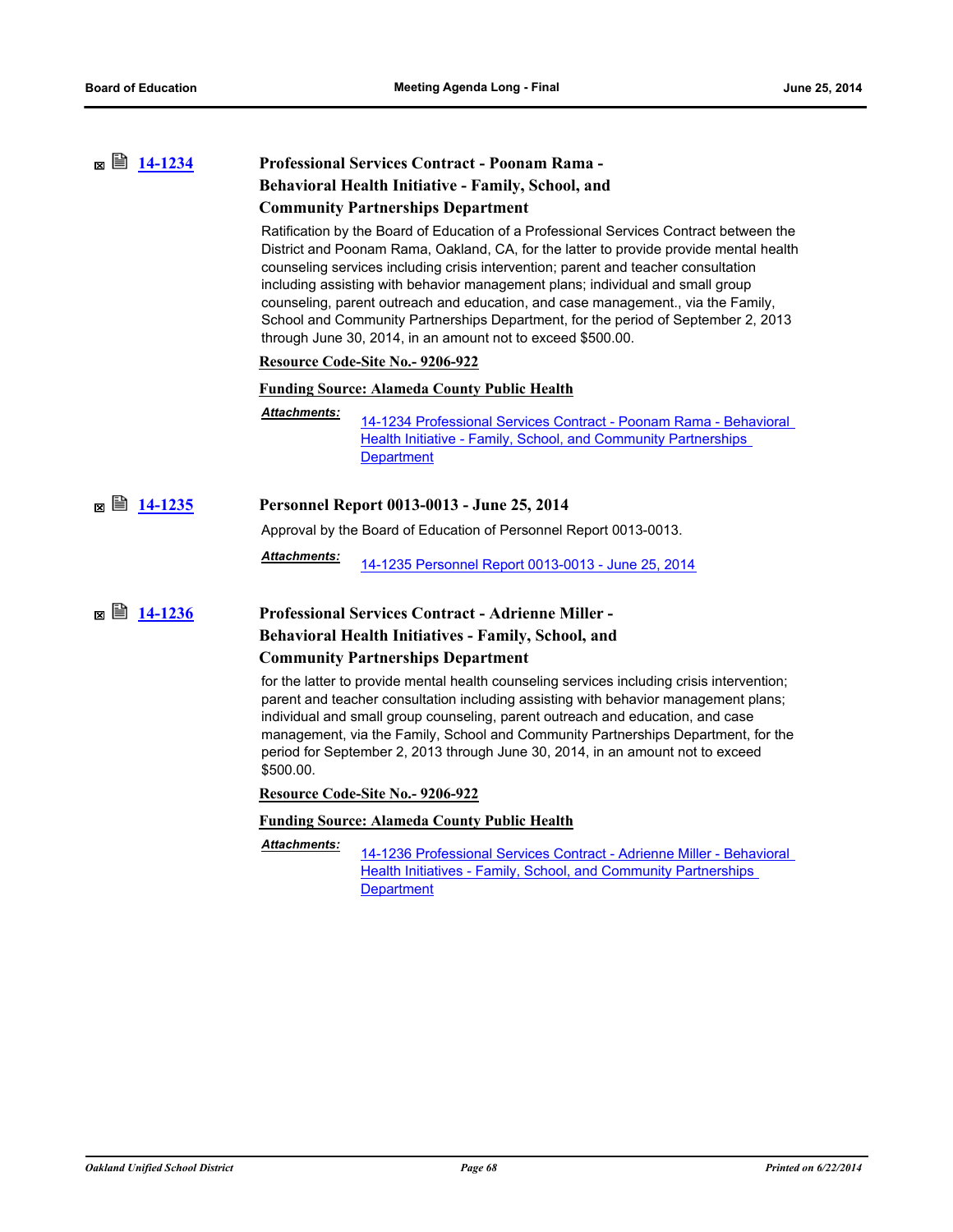# **[14-1237](http://ousd.legistar.com/gateway.aspx?m=l&id=/matter.aspx?key=32925) Professional Services Contract - Gustavo Madrigal - Behavioral Health Initiatives - Family, School, and**

#### **Community Partnerships Department**

Ratification by the Board of Education of a Professional Services Contract between the District and Gustavo Madrigal, Hayward, CA, for the latter to provide mental health counseling services including crisis intervention; parent and teacher consultation including assisting with behavior management plans; individual and small group counseling, parent outreach and education, and case management, via the Family, School and Community Partnerships Department, for the period for September 2, 2013 through June 30, 2014, in an amount not to exceed \$500.00.

#### **Resource Code-Site No.- 9206-922**

#### **Funding Source: Alameda County Public Health**

*Attachments:*

14-1237 Professional Services Contract - Gustavo Madrigal - [Behavioral Health Initiatives - Family, School, and Community](http://ousd.legistar.com/gateway.aspx?M=F&ID=76555.pdf)  Partnerships Department

## **[14-1239](http://ousd.legistar.com/gateway.aspx?m=l&id=/matter.aspx?key=32927) Professional Services Contract - Serom Kim - Behavioral Health Initiatives - Family, School, and Community Partnerships Department**

Ratification by the Board of Education of a Professional Services Contract between the District and Serom Kim, San Ramon, CA, for the latter to provide mental health counseling services including crisis intervention; parent and teacher consultation including assisting with behavior management plans; individual and small group counseling, parent outreach and education, and case management, via the Family, School and Community Partnerships Department, for the period for September 2, 2013 through June 30, 2014, in an amount not to exceed \$500.00.

#### **Resource Code-Site No.- 9206-922**

#### **Funding Source: Alameda County Public Health**

[14-1239 Professional Services Contract - Serom Kim - Behavioral](http://ousd.legistar.com/gateway.aspx?M=F&ID=76556.pdf)  Health Initiatives - Family, School, and Community Partnerships **Department** *Attachments:*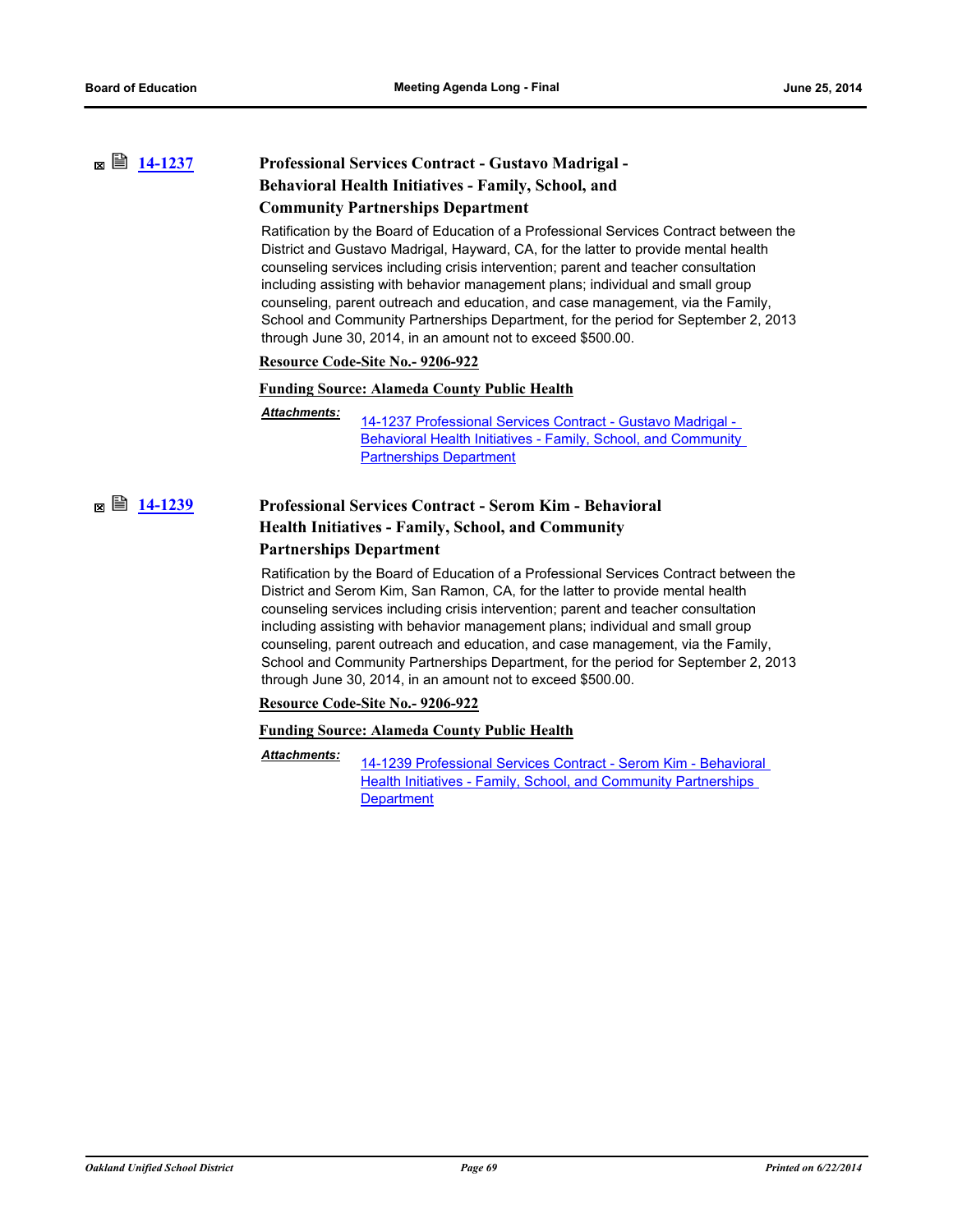## **[14-1240](http://ousd.legistar.com/gateway.aspx?m=l&id=/matter.aspx?key=32928) Professional Services Contract - Dy'Easha Simpson - Behavioral Health Initiatives - Family, School, and**

#### **Community Partnerships Department**

Ratification by the Board of Education of a Professional Services Contract between the District and Dy'Easha Simpson, Hayward, CA, for the latter to provide mental health counseling services including crisis intervention; parent and teacher consultation including assisting with behavior management plans; individual and small group counseling, parent outreach and education, and case management, via the Family, School and Community Partnerships Department, for the period for September 2, 2013 through June 30, 2014, in an amount not to exceed \$500.00.

#### **Resource Code-Site No.- 9206-922**

#### **Funding Source: Alameda County Public Health**

#### *Attachments:*

[14-1240 Professional Services Contract - Dy'Easha Simpson -](http://ousd.legistar.com/gateway.aspx?M=F&ID=76557.pdf)  Behavioral Health Initiatives - Family, School, and Community Partnerships Department

**<b>■ [14-1241](http://ousd.legistar.com/gateway.aspx?m=l&id=/matter.aspx?key=32929) Professional Services Contract - Kelisha LaGrone -Behavioral Health Initiatives - Family, School, and** 

#### **Community Partnerships Department**

Ratification by the Board of Education of a Professional Services Contract between the District and Kelisha LaGrone, San Ramon, CA, for the latter to provide mental health counseling services including crisis intervention; parent and teacher consultation including assisting with behavior management plans; individual and small group counseling, parent outreach and education, and case management, via the Family, School and Community Partnerships Department, for the period for September 2, 2013 through June 30, 2014, in an amount not to exceed \$500.00.

#### **Resource Code-Site No.- 9206-922**

#### **Funding Source: Alameda County Public Health**

[14-1241 Professional Services Contract - Kelisha LaGrone - Behavioral](http://ousd.legistar.com/gateway.aspx?M=F&ID=76558.pdf)  Health Initiatives - Family, School, and Community Partnerships **Department** *Attachments:*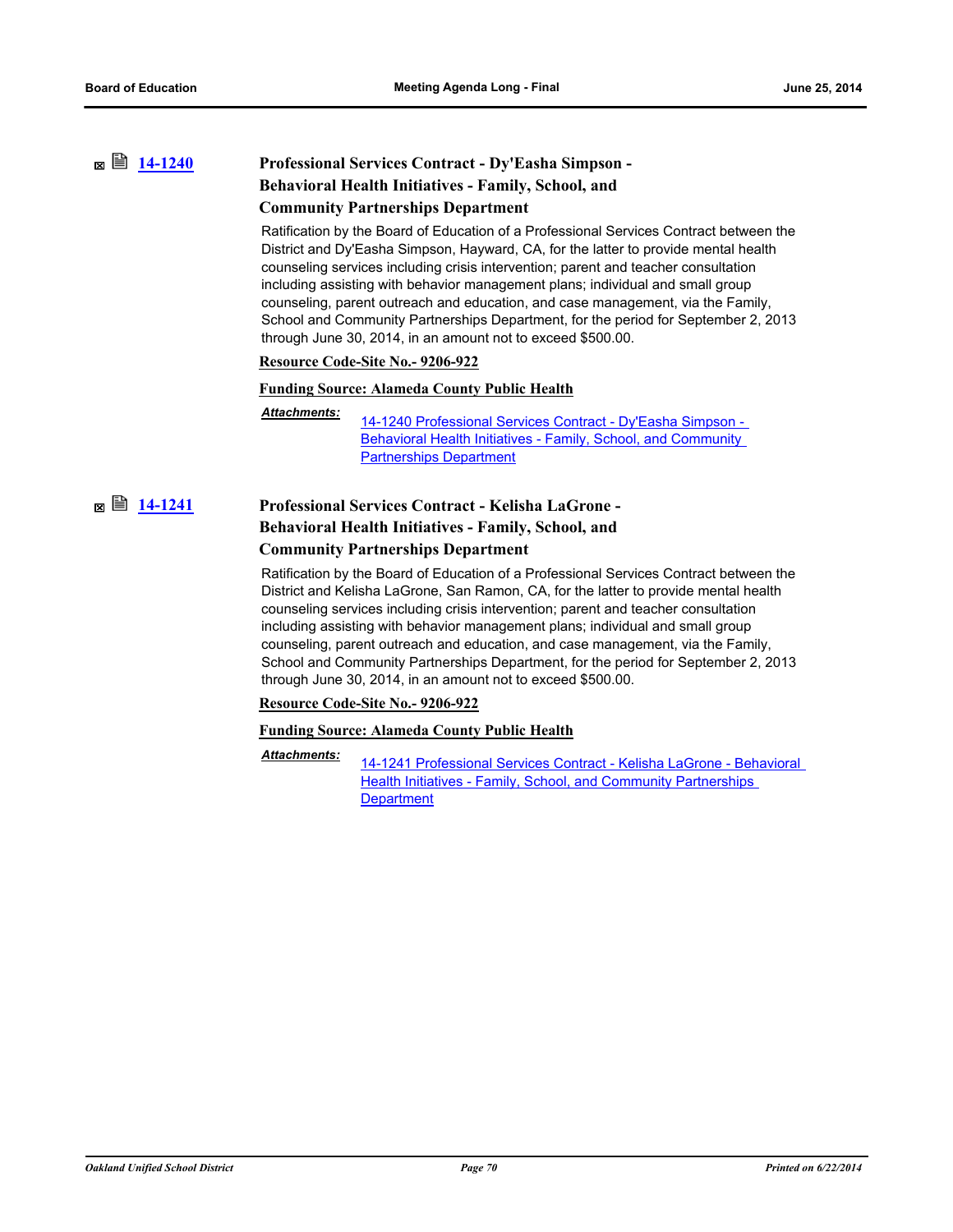## **[14-1242](http://ousd.legistar.com/gateway.aspx?m=l&id=/matter.aspx?key=32930) Professional Services Contract - Kim Anh Le - Behavioral Health Initiatives - Family, School, and Community Partnerships Department**

Ratification by the Board of Education of a Professional Services Contract between the District and Kim Anh Le, Oakland, CA, for the latter to provide mental health counseling services including crisis intervention; parent and teacher consultation including assisting with behavior management plans; individual and small group counseling, parent outreach and education, and case management, via the Family, School and Community Partnerships Department, for the period for September 2, 2013 through June 30, 2014, in an amount not to exceed \$500.00.

#### **Resource Code-Site No.- 9206-922**

#### **Funding Source: Alameda County Public Health**

#### *Attachments:*

[14-1242 Professional Services Contract - Kim Anh Le - Behavioral](http://ousd.legistar.com/gateway.aspx?M=F&ID=76559.pdf)  Health Initiatives - Family, School, and Community Partnerships **Department** 

**■ ■ [14-1244](http://ousd.legistar.com/gateway.aspx?m=l&id=/matter.aspx?key=32932) Professional Services Contract - Jacquelyn McGowen -**

## **Behavioral Health Initiatives - Family, School, and**

#### **Community Partnerships Department**

Ratification by the Board of Education of a Professional Services Contract between the District and Jacquelyn McGowen, San Leandro, CA, for the latter to provide mental health counseling services including crisis intervention; parent and teacher consultation including assisting with behavior management plans; individual and small group counseling, parent outreach and education, and case management, via the Family, School and Community Partnerships Department, for the period for September 2, 2013 through June 30, 2014, in an amount not to exceed \$500.00.

**Resource Code-Site No.- 9206-922**

#### **Funding Source: Alameda County Public Health**

[14-1244 Professional Services Contract - Jacquelyn McGowen -](http://ousd.legistar.com/gateway.aspx?M=F&ID=76561.pdf)  Behavioral Health Initiatives - Family, School, and Community Partnerships Department *Attachments:*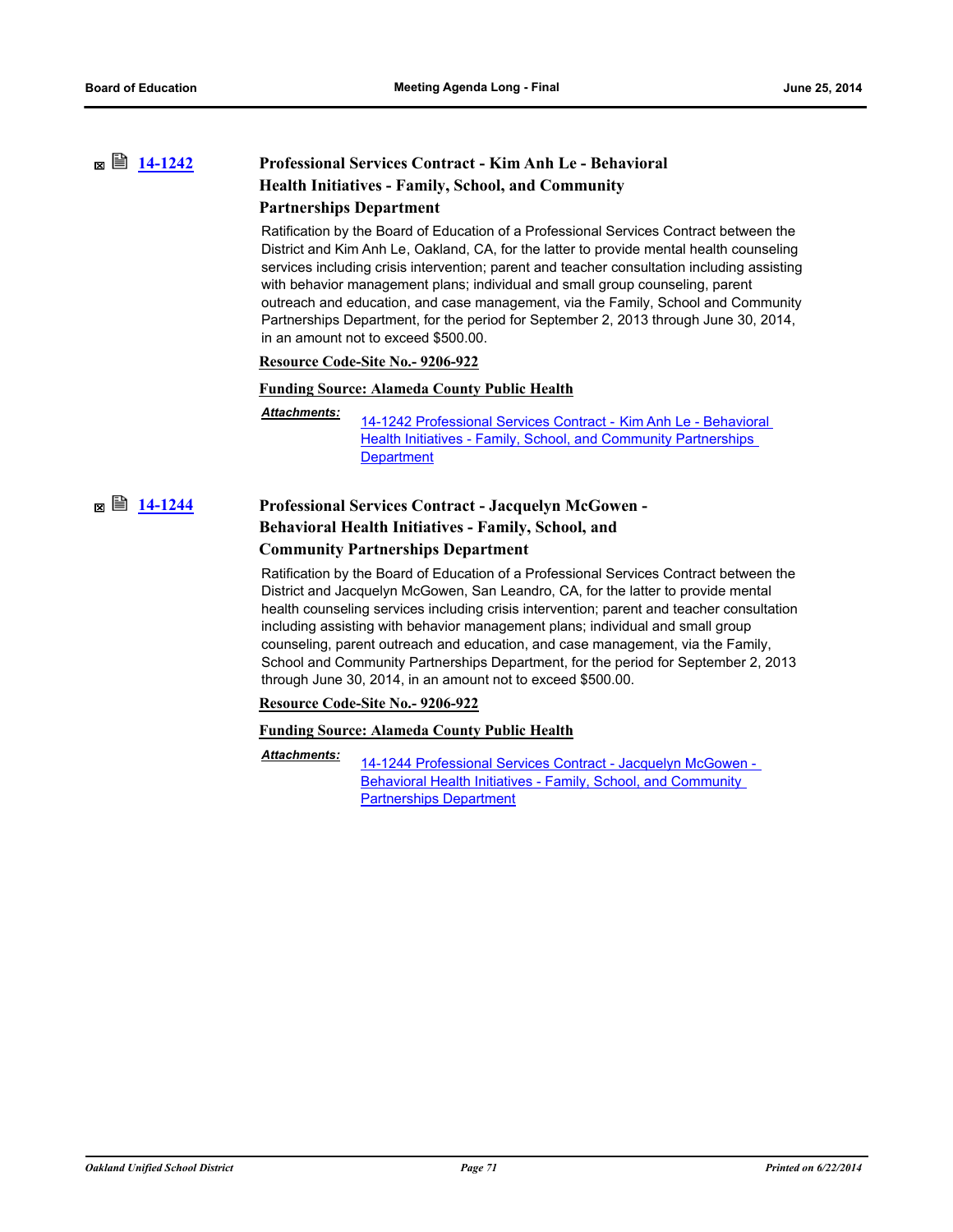# **[14-1245](http://ousd.legistar.com/gateway.aspx?m=l&id=/matter.aspx?key=32933) Professional Services Contract - Leila Abu-Hijleh - Behavioral Health Initiatives - Family, School, and**

#### **Community Partnerships Department**

Ratification by the Board of Education of a Professional Services Contract between the District and Leila Abu-Hijleh, Oakland, CA, for the latter to provide mental health counseling services including crisis intervention; parent and teacher consultation including assisting with behavior management plans; individual and small group counseling, parent outreach and education, and case management, via the Family, School and Community Partnerships Department, for the period for September 2, 2013 through June 30, 2014, in an amount not to exceed \$500.00.

#### **Resource Code-Site No.- 9206-922**

#### **Funding Source: Alameda County Public Health**

*Attachments:*

[14-1245 Professional Services Contract - Leila Abu-Hijleh - Behavioral](http://ousd.legistar.com/gateway.aspx?M=F&ID=76563.pdf)  Health Initiatives - Family, School, and Community Partnerships **Department** 

## **■ ■ [14-1256](http://ousd.legistar.com/gateway.aspx?m=l&id=/matter.aspx?key=32944) Professional Services Contract - Camille Jackson Carroll -**

#### **Kaiser Elementary School**

Ratification by the Board of Education of a Professional Services Contract between the District and Camille Jackson Carroll, Oakland, CA, for the latter to provide services to help the classroom teacher ensure that all students are being pushed in their reading levels; lead reading groups for low readers and assist them in book selection; use SRI data to assist classroom teacher with the level reading in the library; assist students in developing a summer reading program and acquiring public library cards; and assist students to develop a summer reading list and assist families in developing a summer reading program at Kaiser Elementary School, for the period of May 19, 2014 through June 12, 2014, in an amount not to exceed \$3,200.00.

### **Resource Code-Site No.- 0089-171**

#### **Funding Source: Measure G Parcel Tax**

[14-1256 Professional Services Contract - Camille Jackson Carroll -](http://ousd.legistar.com/gateway.aspx?M=F&ID=76577.pdf)  Kaiser Elementary School *Attachments:*

### **[14-1260](http://ousd.legistar.com/gateway.aspx?m=l&id=/matter.aspx?key=32948) Professional Services Contract - Mari Izumikawa - Nutritional Services**

Ratification by the Board of Education of a Professional Services Contract between the District and Mari Izumikawa, San Francisco, CA, for the latter to provide data analysis and research on OUSD Nutrition Services California Thursdays Procurement Project, including acquisition, merging, reporting, and visual presentation, for the period of June 1, 2014 through June 30, 2015, in an amount not to exceed \$9,999.90.

#### **Resource Code-Site No.- 5842-991**

#### **Funding Source: USDA Farm to School**

## *Attachments:*

[14-1260 Professional Services Contract - Mari Izumikawa - Nutritional](http://ousd.legistar.com/gateway.aspx?M=F&ID=76580.pdf)  **Services**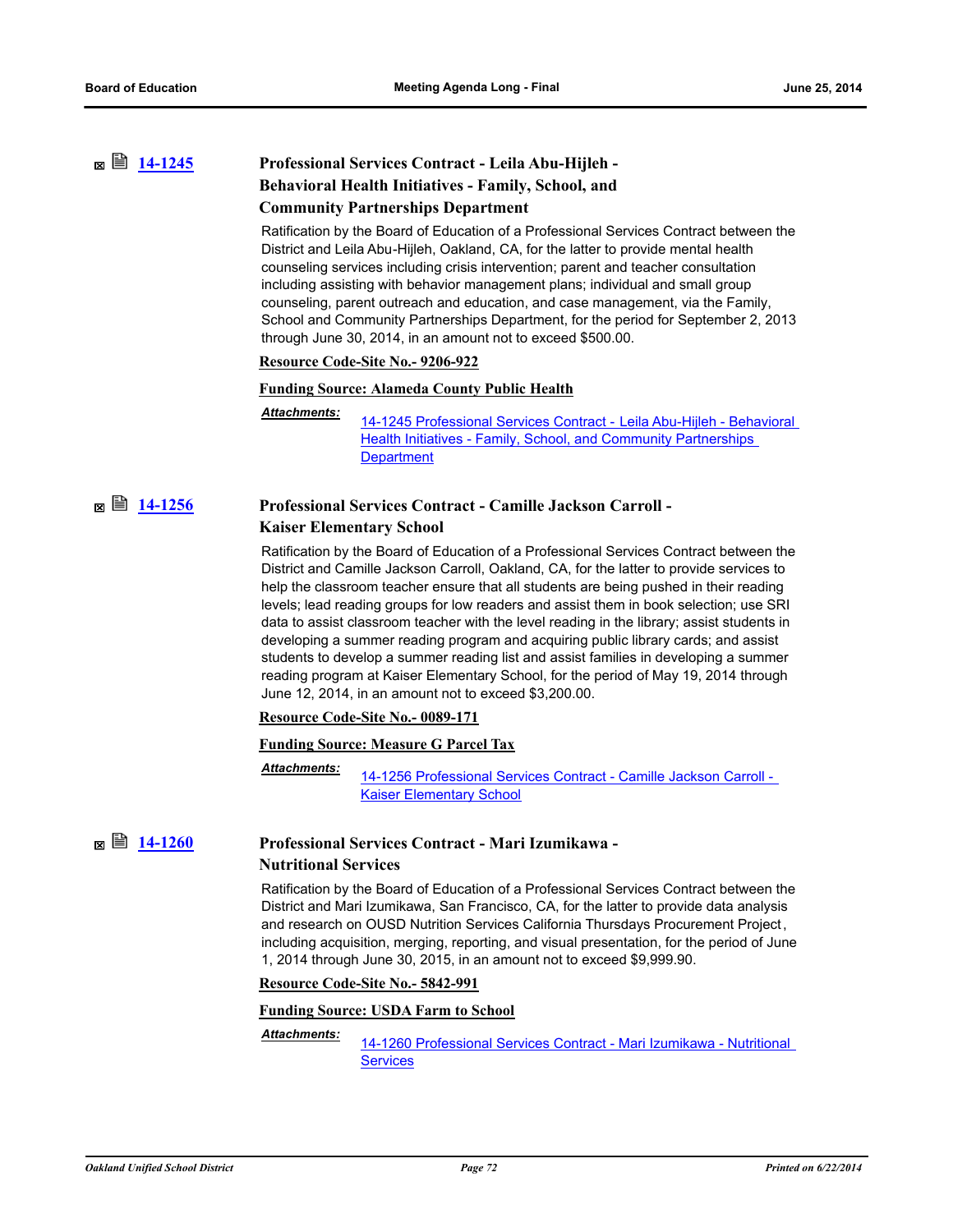# **[14-1261](http://ousd.legistar.com/gateway.aspx?m=l&id=/matter.aspx?key=32949) Professional Services Contract - Arewa Mohamed - Behavioral Health Initiatives - Family, School, and**

### **Copmmunity Partnerships Department**

Ratification by the Board of Education of a Professional Services Contract between the District and Arewa Mohamed, Oakland, CA, for the latter to provide mental health counseling services including crisis intervention; parent and teacher consultation including assisting with behavior management plans; individual and small group counseling, parent outreach and education, and case management, via the Family, School and Community Partnerships Department, for the period for September 2, 2013 through June 30, 2014, in an amount not to exceed \$500.00.

### **Resource Code-Site No.- 9206-922**

### **Funding Source: Alameda County Parcel Tax**

### *Attachments:*

14-1261 Professional Services Contract - Arewa Mohamed - Behavioral Health Initiatives - Family, School, and Copmmunity Partnerships Department

**■ ■ [14-1262](http://ousd.legistar.com/gateway.aspx?m=l&id=/matter.aspx?key=32950) Professional Services Contract - Natalie Woods -Behavioral Health Initiatives - Family, School, and Community Partnerships Department**

> Ratification by the Board of Education of a Professional Services Contract between the District and Natalie Woods, Alameda, CA, for the latter to provide mental health counseling services including crisis intervention; parent and teacher consultation including assisting with behavior management plans; individual and small group counseling, parent outreach and education, and case management, via the Family, School and Community Partnerships Department, for the period for September 2, 2013 through June 30, 2014, in an amount not to exceed \$500.00.

### **Resource Code-Site No.- 9206-922**

### **Funding Source: Alameda County Public Health**

[14-1262 Professional Services Contract - Natalie Woods - Behavioral](http://ousd.legistar.com/gateway.aspx?M=F&ID=76582.pdf)  Health Initiatives - Family, School, and Community Partnerships **Department** *Attachments:*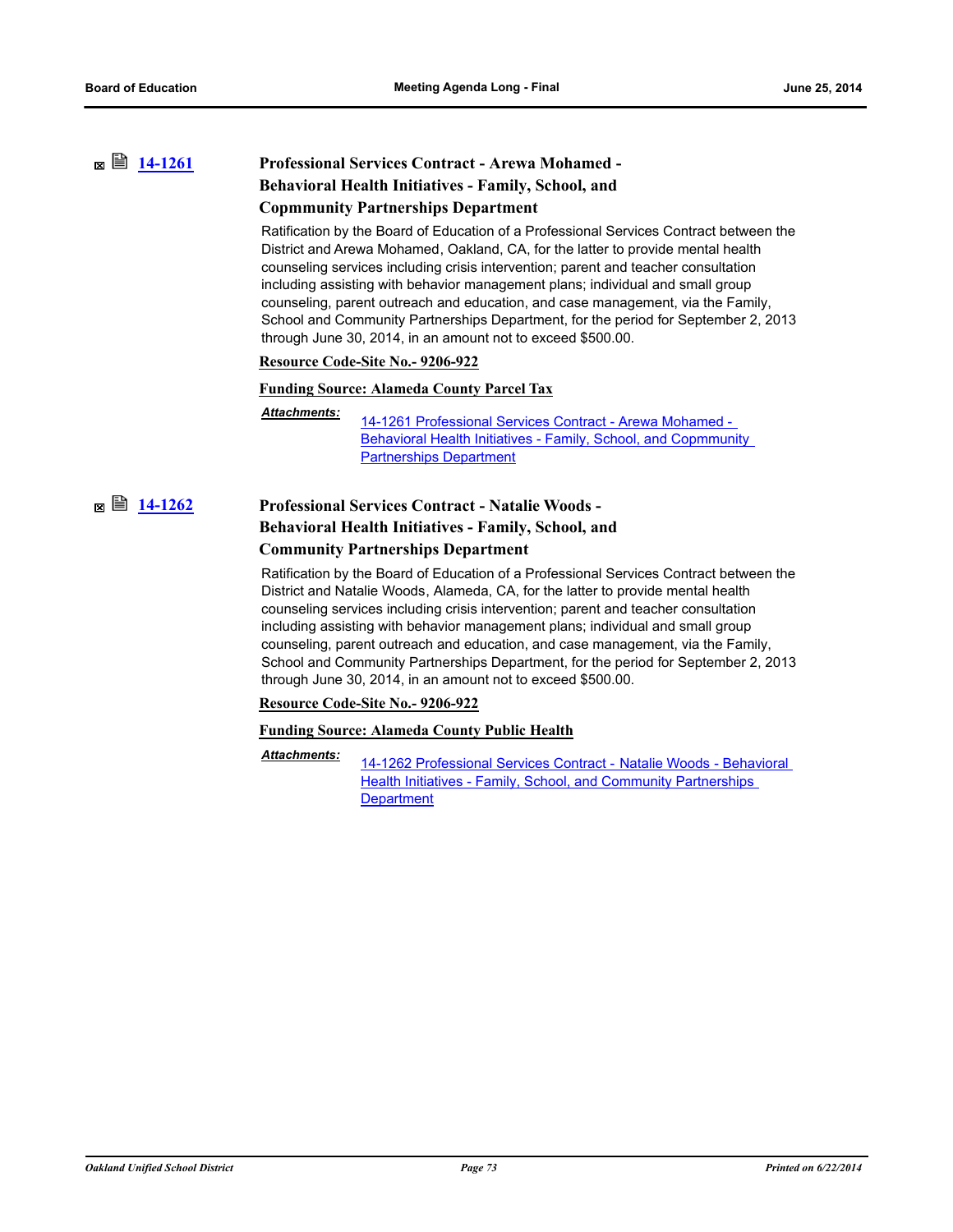# **[14-1264](http://ousd.legistar.com/gateway.aspx?m=l&id=/matter.aspx?key=32952) Professional Services Contract - Ashley Harrinauth - Behavioral Health Initiatives - Family, School, and**

### **Community Partnerships Department**

Ratification by the Board of Education of a Professional Services Contract between the District and Ashley Harrinauth, Fairfield, CA, for the latter to provide mental health counseling services including crisis intervention; parent and teacher consultation including assisting with behavior management plans; individual and small group counseling, parent outreach and education, and case management, via the Family, School and Community Partnerships Department, for the period for September 2, 2013 through June 30, 2014, in an amount not to exceed \$500.00.

### **Resource Code-Site No.- 9206-922**

### **Funding Source: Alameda County Public Health**

*Attachments:*

14-1264 Professional Services Contract - Ashley Harrinauth - [Behavioral Health Initiatives - Family, School, and Community](http://ousd.legistar.com/gateway.aspx?M=F&ID=76584.pdf)  Partnerships Department

# **[14-1265](http://ousd.legistar.com/gateway.aspx?m=l&id=/matter.aspx?key=32953) Professional Services Contract - Shani Stewart - Behavioral Health Initiatives - Family, School, and Community Partnerships Department**

Ratification by the Board of Education of a Professional Services Contract between the District and Shani Stewart, San Leandro , CA, for the latter to provide mental health counseling services including crisis intervention; parent and teacher consultation including assisting with behavior management plans; individual and small group counseling, parent outreach and education, and case management, via the Family, School and Community Partnerships Department, for the period for September 2, 2013 through June 30, 2014, in an amount not to exceed \$500.00.

### **Resource Code-Site No.- 9206-922**

### **Funding Source: Alameda County Public Health**

[14-1265 Professional Services Contract - Shani Stewart - Behavioral](http://ousd.legistar.com/gateway.aspx?M=F&ID=76585.pdf)  Health Initiatives - Family, School, and Community Partnerships **Department** *Attachments:*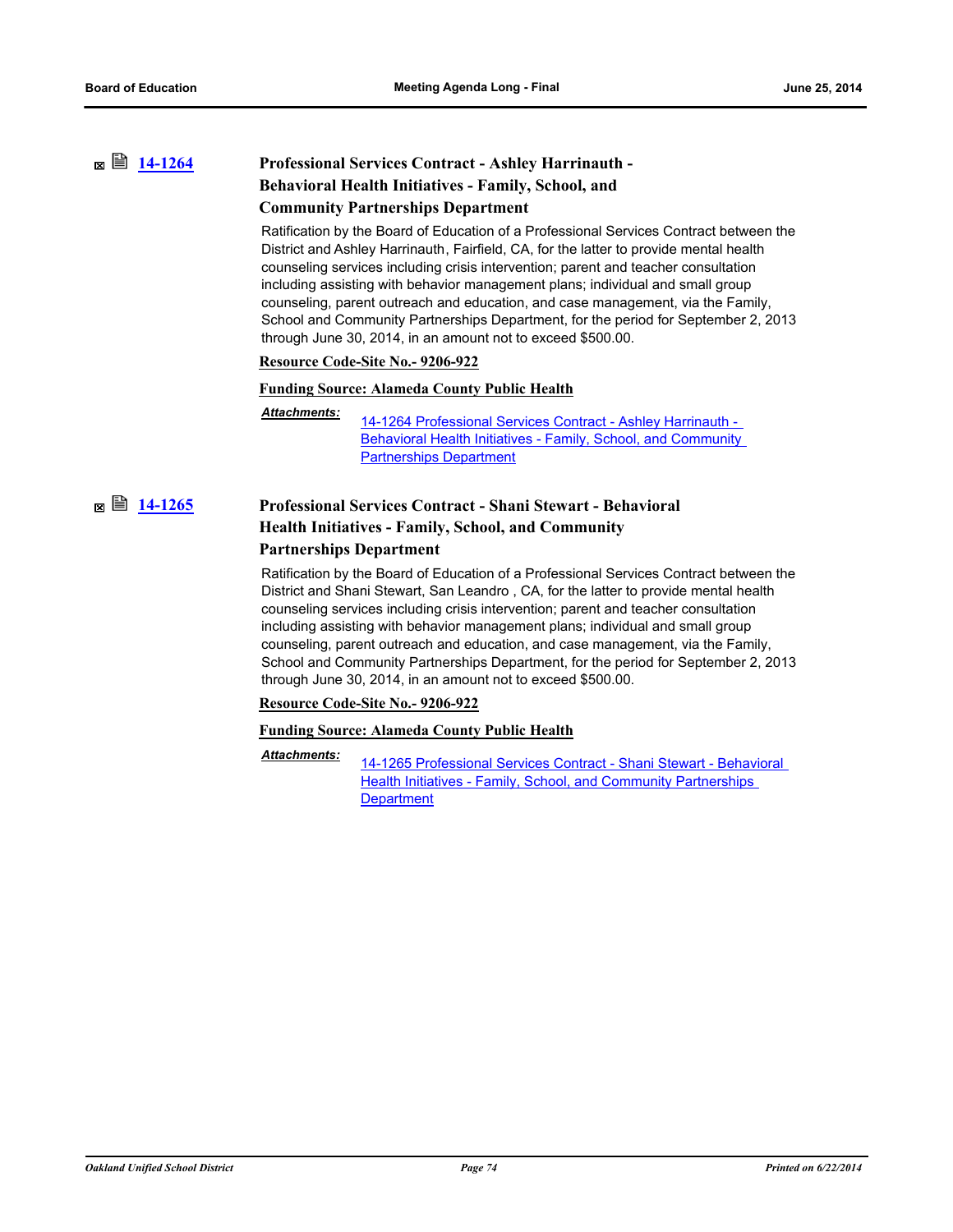# **[14-1268](http://ousd.legistar.com/gateway.aspx?m=l&id=/matter.aspx?key=32956) Professional Services Contract - Veritam, Incorporated - Health and Wellness - Family, School, and Community Partnerships Department**

Approval by the Board of Education of the Professional Services Contract between the District and Veritam, Incorporated, Sacramento, CA, for the latter to provide an online data collection and management system for the Medical Administrative Activities (MAA) and Local Education Agency (LEA) billing options programs as well as training and administrative support for the Family, School and Community Partnerships Department which oversees the billing, as described in the Scope of Work, incorporated herein by reference as though fully set forth, for the period of July 1, 2014 through November 30, 2014, in an amount not to exceed \$35,000.00.

### **Resource Code-Site No.- 0000-922**

### **Funding Source: General Purpose Fund**

*Attachments:*

14-1268 Professional Services Contract - Veritam, Incorporated - [Health and Wellness - Family, School, and Community Partnerships](http://ousd.legistar.com/gateway.aspx?M=F&ID=76568.pdf)  **Department** 

# **[14-1280](http://ousd.legistar.com/gateway.aspx?m=l&id=/matter.aspx?key=32966) Amendment No. 1, Independent Contracted Agreement for the Provision of Transportation Services - American Logistics Company, LLC - Programs for Exceptional Children**

Approval by the Board of Education of Amendment No. 1, Independent Contracted Agreement for the Provision of Transportation Services between District and American Logistics, LLC, Santa Ana, CA, extending the term of the Agreement from July 20, 2012 through July 20, 2013 to July 20, 2014, in the amount of \$200,000.00. All other terms and conditions of the Agreement remain in full force and effect.

### **Resource Code-Site No.- 7230-995**

### **Funding Source: Special Education**

*Attachments:*

[14-1280 Amendment No. 1, Independent Contracted Agreement for the](http://ousd.legistar.com/gateway.aspx?M=F&ID=76702.pdf)  Provision of Transportation Services - American Logistics Company, LLC - Programs for Exceptional Children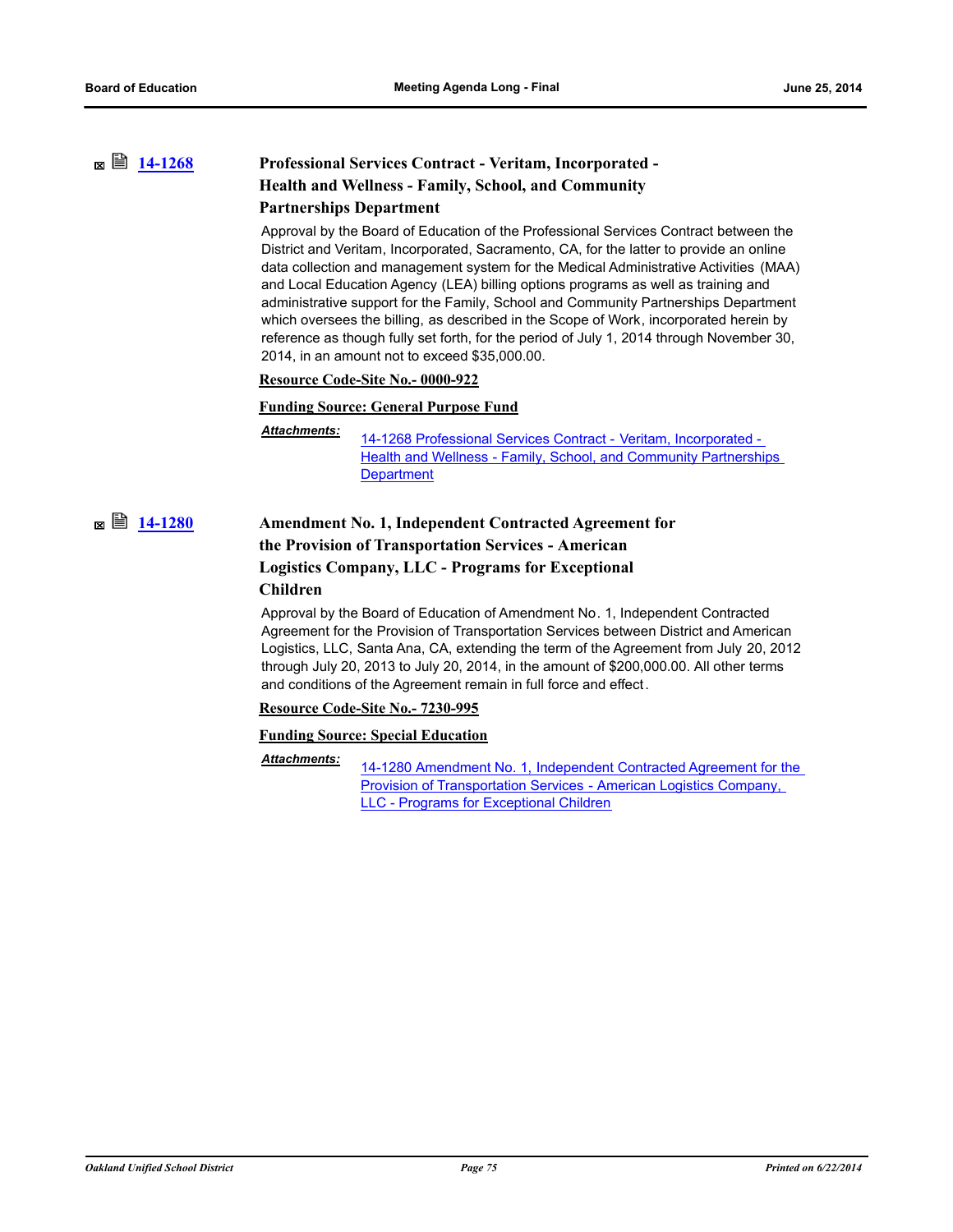# **[14-1283](http://ousd.legistar.com/gateway.aspx?m=l&id=/matter.aspx?key=32969) Amendment No. 1 - Professional Services Contract - Peter Mummert - State and Federal**

Ratification by the Board of Education of Amendment No. 1, Professional Services Contract between District and Peter Mummert, San Francisco, CA, for the latter to provide 71 additional hours of working with the State and Federal Department to develop and main tools to track, monitor, analyze, and report data; summarize public, non-public and central sites to better inform decision making related to both internal and external departmental processes and procedures; collect and input data for public and non-public as part of the preparation for a multitude of reporting requirements; develop macros, spreadsheets and presentations documents as requested by State and Federal Director and coordinators for individual projects including budget development, program improvement, school accountability report card and private school management, for the period of August 12, 2013 through June 30, 20104, in an additional amount not to exceed \$4,970.00, increasing the Contract not to exceed amount from \$49,980.00 to \$54,950.00.

### **Resource Code-Site No.- 3010-950**

### **Funding Source: Title IA**

[14-1283 Amendment No. 1 - Professional Services Contract - Peter](http://ousd.legistar.com/gateway.aspx?M=F&ID=76562.pdf)  Mummert - State and Federal *Attachments:*

**■ ■ [14-1284](http://ousd.legistar.com/gateway.aspx?m=l&id=/matter.aspx?key=32970) Professional Services Contract - SEEDS Community** 

## **Resolution Center - After School Programs - Family,**

### **School, and Community Partnerships Department**

Ratification by the Board of Education of a Professional Services Contract between the District and SEEDS Community Resolution Center, Berkeley, CA, for the latter to develop content for half day team retreats based on identified team needs; facilitate half-day meetings with the After School Program team members during which facilitators will model restorative practices and support team development, via the Family, School and Community Partnerships Department, for the period of May 30, 2014 through June 30, 2014, in an amount not to exceed \$1,800.00.

### **Resource Code-Site No.- 4124-922, 7091-922**

### **Funding Source: 21st Century Community Learning Centers (21st CCLC) Grant and EIA/LEP-Support Staff**

### *Attachments:*

14-1284 Professional Services Contract - SEEDS Community [Resolution Center - After School Programs - Family, School, and](http://ousd.legistar.com/gateway.aspx?M=F&ID=76588.pdf)  Community Partnerships Department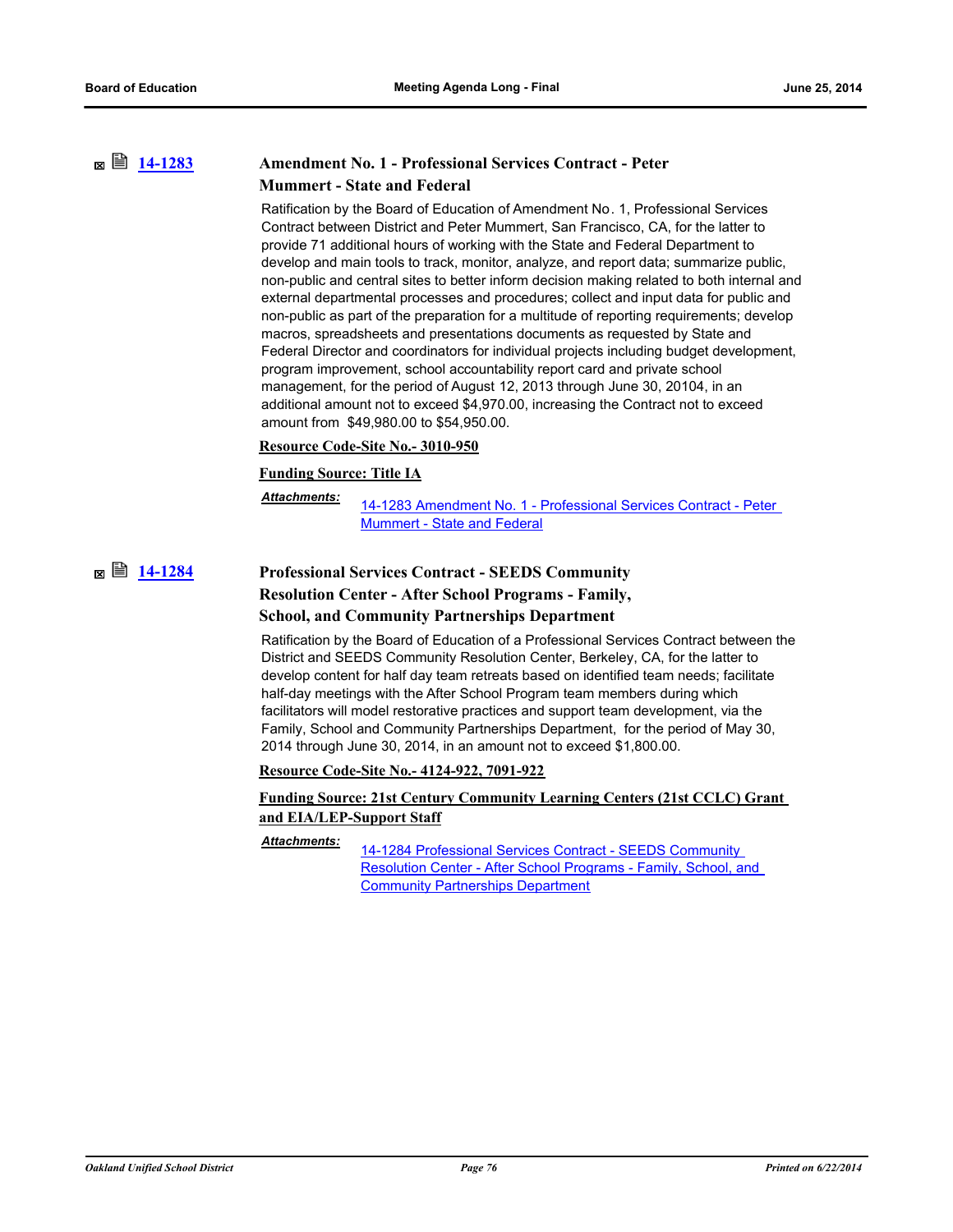# **[14-1288](http://ousd.legistar.com/gateway.aspx?m=l&id=/matter.aspx?key=32974) Professional Services Contract - John LeCavelier Expeditionary Learning - Manzanita SEED Elementary School**

Ratification by the Board of Education of a Professional Services Contract between the District and Expeditionary Learning, New York, NY, for the latter to partner with school to implement a comprehensive school design model in the areas of curriculum, instruction, culture and character, assessment and leadership; provide coaching, professional development and support to the teachers, including development of common-core based expedition units in English and Spanish for all Grades; track and measure EL's success using district data, i.e, attendance data, suspensions data and state and local testing measures and use the California Healthy Kids Survey to gauge success of EL, as described in the Scope of Work, incorporated herein by reference as though fully set forth, at Manzanita SEED Elementary School, for the period of September 1, 2013 through August 31, 2014, in an amount not to exceed \$12,000.00.

### **Resource Code-Site No.- 7090-175**

### **Funding Source: Economic Impact Aid**

*Attachments:*

[14-1288 Contract - John LeCavelier Expeditionary Learning -](http://ousd.legistar.com/gateway.aspx?M=F&ID=76591.pdf)  Manzanita SEED

**■ ■ [14-1308](http://ousd.legistar.com/gateway.aspx?m=l&id=/matter.aspx?key=32988) Professional Services Contract - Kern Corporation -Family Engagement Support Services - Family, School, and Community Partnerships Department**

> Approval by the Board of Education of a Professional Services Contract between the District and Kern Corporation, San Francisco, CA, for the latter to provide written translation for all Core Waiver materials that will be distributed to all OUSD school sites in Arabic, Spanish, Vietnamese, Cambodian, and Chinese (Traditional) during the Common Core workshops for the period of March 15, 2014 through June 30, 2014, in an amount not to exceed \$50,000.00.

### **Resource Code-Site No.- 3010-922**

### **Funding Source: Core Waiver**

[14-1308 Professional Services Contract - Kern Corporation - Family](http://ousd.legistar.com/gateway.aspx?M=F&ID=76774.pdf)  Engagement Support Services - Family, School, and Community Partnerships Department *Attachments:*

# **■ ■ [14-1320](http://ousd.legistar.com/gateway.aspx?m=l&id=/matter.aspx?key=33000) Amendment III to Agreement - Sue Piper - Oakland Unified School District**

Ratification by Board of Education of Amendment No. III , Agreement Between District and Sue Piper, for the latter to continue to serve as a Communications Consultant for the District, extending the term of Agreement from October 8, 2013 through June 30, 2014 to June 30, 2015. All other terms and conditions of the Agreement remain in full force and effect.

### **Resource Code-Site No.- 0000-999**

### **Funding Source: Geneal Purpose**

[14-1320 Amendment III to Agreement - Sue Piper - Oakland Unified](http://ousd.legistar.com/gateway.aspx?M=F&ID=76412.pdf)  School District *Attachments:*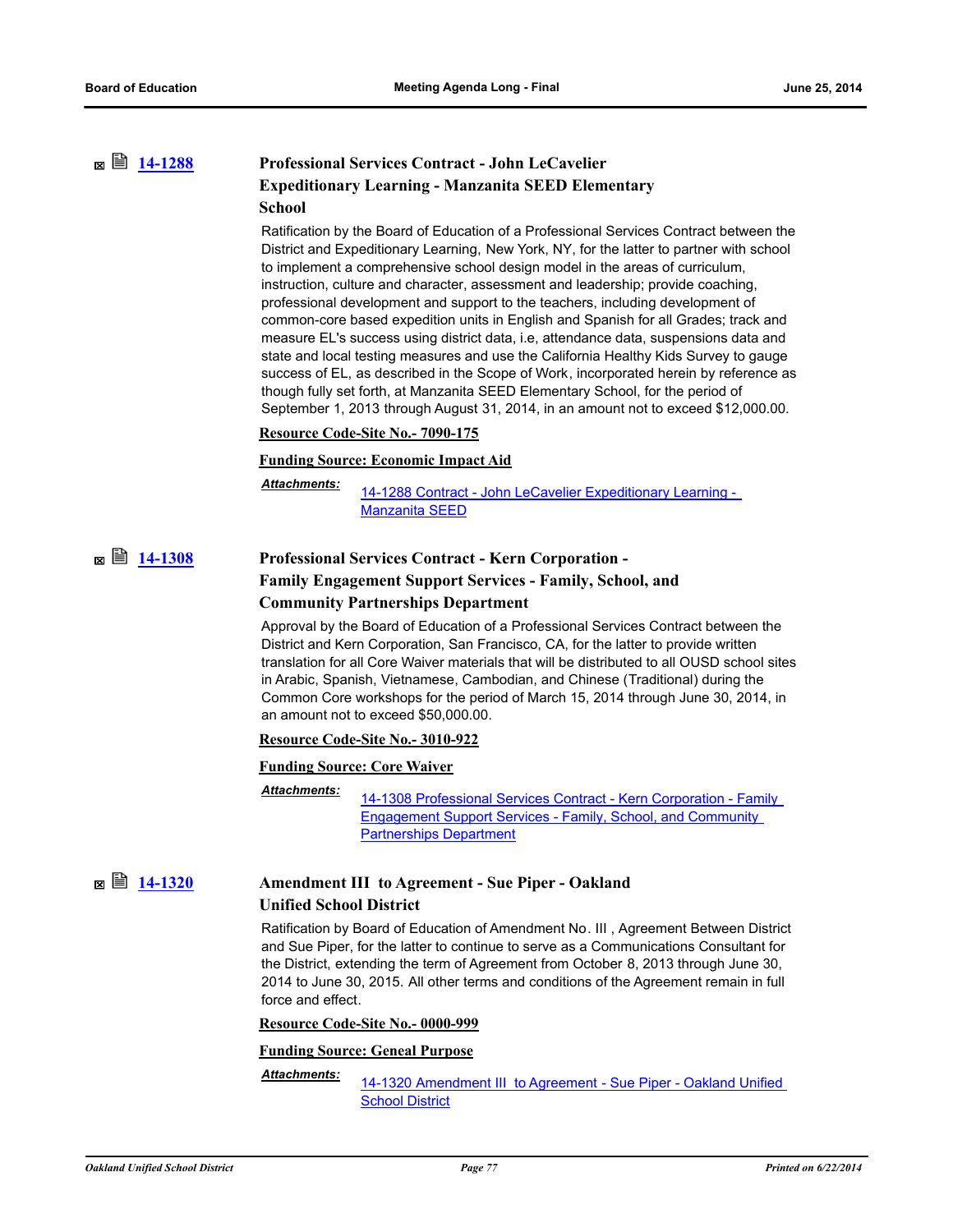# **[14-1424](http://ousd.legistar.com/gateway.aspx?m=l&id=/matter.aspx?key=33104) E-Rate 14 – Purchase Order – Digital Design Communications – Classroom WAPS and Related Materials**

Approval by the Board of Education of Purchase Order with Digital Design Communications, Oakland, CA, for the latter to provide an additional 594 Wireless Access Points (WAPs) for classrooms, additional bandwidth and other related materials named in vendor Invoice No. "OUSD-ERATE-14-CO1-001 AMENDED" (February 1, 2014) for named E-Rate 14 Group 1 and Group 2 schools, incorporated herein by reference as though fully set forth, in the amount of \$827,588.00.

### **Resource Code-Site No.- 9350-986**

### **Funding Source: Measure J**

[14-1424 E-Rate 14 – Purchase Order – Digital Design Communications](http://ousd.legistar.com/gateway.aspx?M=F&ID=76489.pdf)  – Classroom WAPS and Related Materials *Attachments:*

# **■ ■ [14-1426](http://ousd.legistar.com/gateway.aspx?m=l&id=/matter.aspx?key=33106) Amendment No. 1, Memorandum of Understanding - The Housing Authority of the City of Oakland - Research, Data**

### **& Assessment**

Approval by the Board of Education of Amendment No. 1, Memorandum of Understanding between the District and the Oakland Housing Authority , Oakland, CA, continuing an existing relationship providing for the sharing of data that facilitates the identification of children and families served by both parties, by extending the term of July 1, 2012 through June 30, 2014 to June 30, 2016. All other terms and conditions of the MOU remain in full force and effect.

### *Attachments:*

[14-1426 Memorandum of Understanding - The Housing Authority of the](http://ousd.legistar.com/gateway.aspx?M=F&ID=76411.pdf)  City of Oakland - Research, Data & Assessment

# **■ ■ [14-1434](http://ousd.legistar.com/gateway.aspx?m=l&id=/matter.aspx?key=33110) Amendment No. 1, Memorandum of Understanding and Engagement Policy - Burke, Williams & Sorensen, LLP - General Counsel**

Approval by Board of Education of Amendment No. 1, Memorandum of Understanding and Engagement Policy with Burke Williams & Sorensen LLP, Oakland, CA, extending the term of the MOUEP from October 1, 2011 through June 30, 2014 to June 30, 2017, to represent the District in charter school and additional legal matters. All other terms and conditions of the MOUEP remain in full force and effect.

### **Resource Code-Site No.- 0000-946**

### **Funding Source: General Purpose**

### *Attachments:*

14-1434 Amendment No. 1, Memorandum of Understanding and [Engagement Policy - Burke, Williams & Sorensen, LLP - General](http://ousd.legistar.com/gateway.aspx?M=F&ID=76416.pdf)  **Counsel**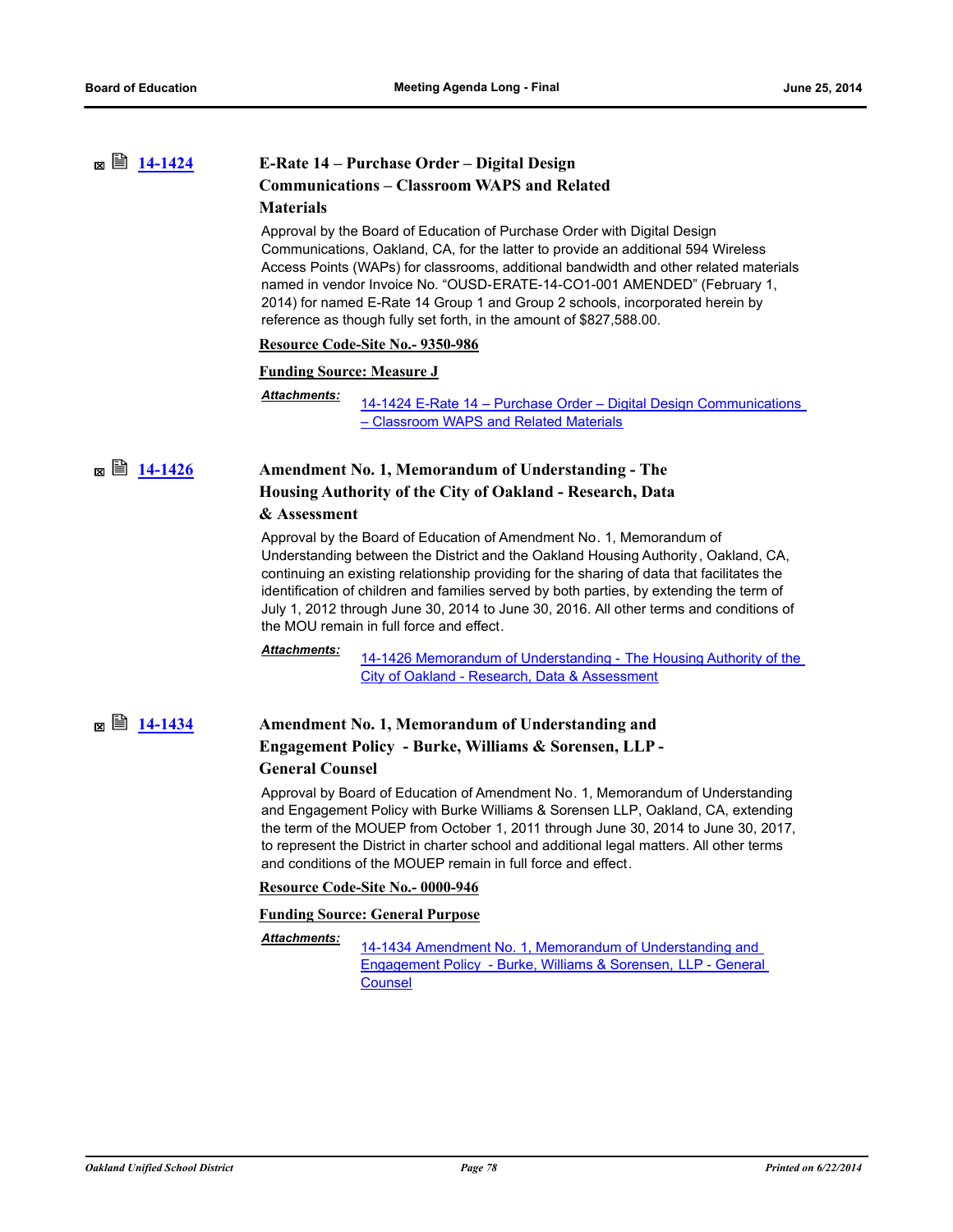# **[14-1444](http://ousd.legistar.com/gateway.aspx?m=l&id=/matter.aspx?key=33120) Neutral Fact-Finder Services Engagement Letter - Claudia Viera - Oakland Unified School District**

Ratification by the Board of Education of the Neutral Fact-Finder Services Engagement Letter with Claudia Viera, Oakland, CA, an attorney, mediator, and investigator to conduct an investigation of the incidents at Oakland High School, as delineated in Services Retained and Scope, incorporated herein by reference as though fully set forth, at the hourly rate of \$200 per hour, not to exceed \$15,000.00.

### **Resource Code-Site No.- 0000-946**

### **Funding Source: General Purpose**

[14-1444 Neutral Fact-Finder Services Engagement Letter - Claudia](http://ousd.legistar.com/gateway.aspx?M=F&ID=76408.pdf)  Viera - Oakland Unified School District *Attachments:*

## **[14-1446](http://ousd.legistar.com/gateway.aspx?m=l&id=/matter.aspx?key=33122) Amendment No. 1, Memorandum of Understanding and Engagement Policy - Dannis Woliver Kelly - General Counsel**

Approval of Amendment No. 1 to Memorandum of Understanding and Engagement Policy with Dannis Woliver Kelley, revising maximum hourly billing rate for attorney and paralegal without change in maximum annual cost and extending the term of the MOUEP from September 15, 2012 through June 30, 2014 to June 30, 2017, to represent the District in labor negotiations and additional legal matters. All other terms and conditions of the MOUEP remain in full force and effect.

### **Resource Code-Site No.- 0000-946**

### **Funding Source: General Purpose**

*Attachments:*

[14-1446 Amendment No. 1, Memorandum of Understanding and](http://ousd.legistar.com/gateway.aspx?M=F&ID=76414.pdf)  Engagement Policy - Dannis Woliver Kelly - General Counsel

## **[14-1447](http://ousd.legistar.com/gateway.aspx?m=l&id=/matter.aspx?key=33123) Amendment No. 1, Memorandum of Understanding and Engagement Policy - Edrington Schirmer & Murphy, LLP**

### **- General Counsel**

Approval by Board of Education of Amendment No. 1 to Memorandum of Understanding and Engagement Policy with Edrington, Schirmer & Murphy, LLP, Pleasant Hill, CA, extending the term of the MOUEP from March 1, 2011 through June 30, 2014 to June 30, 2017. All other terms and conditions of the MOUEP remain in full force and effect.

**Resource Code-Site No.- 0000-946**

### **Funding Source: General Purpose**

14-1447 Amendment No. 1, Memorandum of Understanding and [Engagement Policy - Edrington Schirmer & Murphy, LLP - General](http://ousd.legistar.com/gateway.aspx?M=F&ID=76417.pdf)  **Counsel** *Attachments:*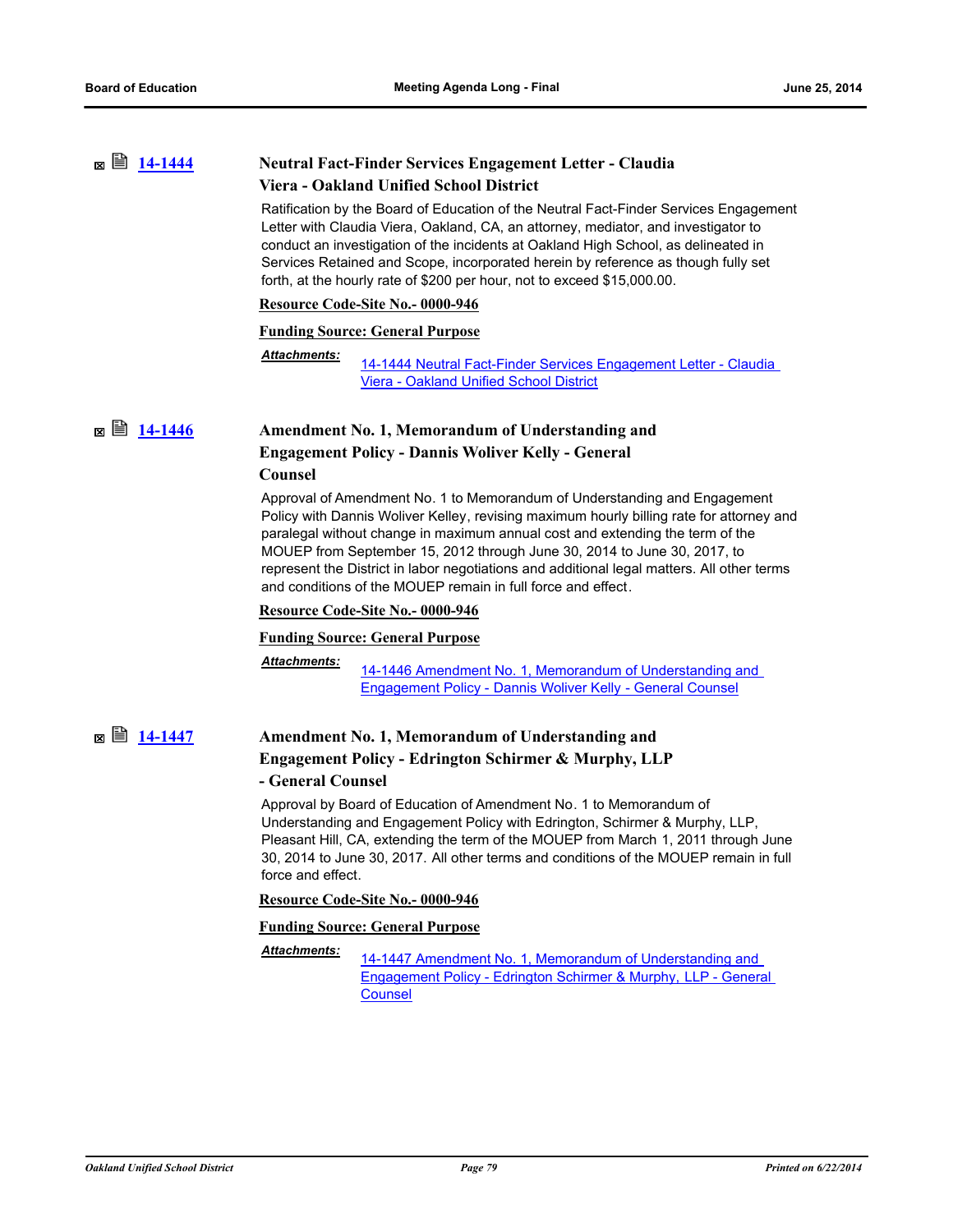| 閶<br>14-1470<br>冈 | Amendment No. 1 to Memorandum of Understanding and<br><b>Engagement Policy - Njelita Law Offices - General Counsel</b><br>Approval by the Board of Education of Amendment No. 1, Memorandum of<br>Understanding and Engagement Policy between District and Njelita Law Offices,<br>Oakland, CA, extending the term of the MOUEP from July 1, 2012 through June 30,<br>2014 to June 30, 2017, providing legal services to the District on various legal matters.<br>All other terms and conditions of the MOUEP remain in full force and effect. |  |
|-------------------|-------------------------------------------------------------------------------------------------------------------------------------------------------------------------------------------------------------------------------------------------------------------------------------------------------------------------------------------------------------------------------------------------------------------------------------------------------------------------------------------------------------------------------------------------|--|
|                   | Resource Code-Site No.- 0000-946<br><b>Funding Source: General Purpose</b>                                                                                                                                                                                                                                                                                                                                                                                                                                                                      |  |
|                   | <b>Attachments:</b><br>14-1470 Amendment No. 1 to Memorandum of Understanding and<br><b>Engagement Policy - Njelita Law Offices - General Counsel</b>                                                                                                                                                                                                                                                                                                                                                                                           |  |
| 閶<br>14-1474<br>冈 | Letter Contract - Durham School Services - Extended Year<br>- Special Education Transportation Services                                                                                                                                                                                                                                                                                                                                                                                                                                         |  |
|                   | Approval by the Board of Education of the Letter Contract, aka Amendment No. 2,<br>between the District and Durham School Services, Warrenville, II, for the latter to<br>provide special education transportation services for students in special education for<br>the Extended School Year from June 23, 2014-July 18, 2014 in an amount not to<br>exceed \$700,000.00.                                                                                                                                                                      |  |
|                   | Resource Code-Site No.- 7240-975                                                                                                                                                                                                                                                                                                                                                                                                                                                                                                                |  |
|                   | <b>Funding Source: Special Education</b>                                                                                                                                                                                                                                                                                                                                                                                                                                                                                                        |  |
|                   | <b>Attachments:</b><br>14-1474 Letter Contract - Durham School Services - Extended Year -<br><b>Special Education Transportation Services</b>                                                                                                                                                                                                                                                                                                                                                                                                   |  |
| 閶<br>14-1267<br>м | <b>Grant Agreement - City of Oakland - Leadership,</b>                                                                                                                                                                                                                                                                                                                                                                                                                                                                                          |  |
|                   | <b>Curriculum &amp; Instruction, Linked Learning</b>                                                                                                                                                                                                                                                                                                                                                                                                                                                                                            |  |
|                   | Approval by the Education of Grant Agreement between the District and City of Oakland                                                                                                                                                                                                                                                                                                                                                                                                                                                           |  |

accepting \$112,500.00, in Oakland Fund for Children and Youth funding, for stipends for high school students in the Exploring College and Career Options Program, for the period July 1, 2013 through June 30, 2015, pursuant to the terms and conditions thereof.

**Funding Source: City of Oakland**

*Attachments:*

14-1267 Grant Agreement - City of Oakland - Leadership, Curriculum & Instruction, Linked Learning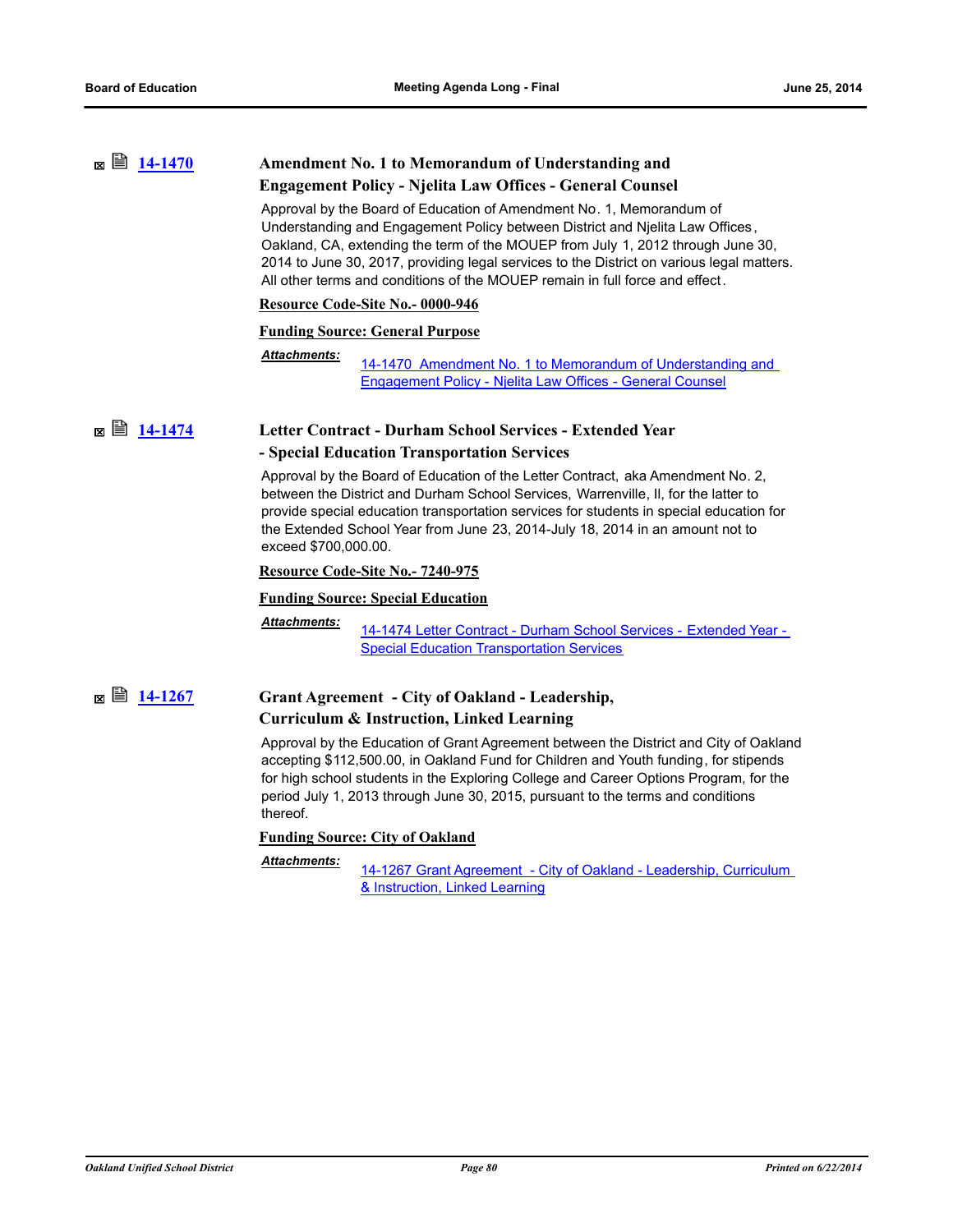# **[14-1392](http://ousd.legistar.com/gateway.aspx?m=l&id=/matter.aspx?key=33072) Amendment No. 4 - Grant Agreement - Corporation for National and Community Service - AmeriCorps VISTAs -**

# **Family, School, and Community Partnerships Department**

Acceptance by Board of Education of Grant Award (Year 3 Funding, Grant Agreement No. 12VSPCA003, Amendment No. 0, CFDA No. 94.013) from the Corporation for National and Community Service, Philadelphia, PA, in the amount of \$12,000.00, to assist District in carrying out an anti-poverty AmeriCorps VISTA Program, i.e., management of volunteers/mentors for the District's Community Schools Project, via the Family, School and Community Partnerships Department, for the period February 23, 2014 through March 7, 2015, pursuant to the terms and conditions thereof.

14-1392 Amendment No. 4 - Grant Agreement - Corporation for [National and Community Service - AmeriCorps VISTAs - Family,](http://ousd.legistar.com/gateway.aspx?M=F&ID=76743.pdf)  School, and Community Partnerships Department *Attachments:*

# **■ ■ [14-1067](http://ousd.legistar.com/gateway.aspx?m=l&id=/matter.aspx?key=32767) Professional Services Contract - Mills College - New Highland Academy**

Ratification by the Board of Education of a Professional Services Contract between the District and Mills College, Oakland, CA, for the latter to provide to the Mills Teachers Scholars Program by (1 )leading nine monthly inquiry sessions; supporting teacher scholar leaders' facilitation of nine-monthly sessions;(2) leading two all-day optional Saturday sessions; (3) providing classroom data collection support for each school-site teacher scholar, including classroom observation and post-observation discussions; (4) engaging in on-going communications with teacher scholars, linking them with current research in the field and suggesting new classroom data sources for their inquiries; (5) providing presentation preparation support to share new understanding with school and district staff; (6) monthly coaching and consultation with school-site principal about development of their teachers' inquiry work; (7) convening three, 5-hour meetings with teacher scholar leaders to support school site facilitation, at New Highland Academy, for the period of October 1, 2013 through June 12, 2014, in an amount not to exceed \$16,000.00.

**Resource Code-Site No.- 9234-125**

**Funding Source: Cowell Grant-Inst. Imp.**

[14-1067 Professional Services Contract - Mills College - New Highland](http://ousd.legistar.com/gateway.aspx?M=F&ID=76501.pdf)  - Academy *Attachments:*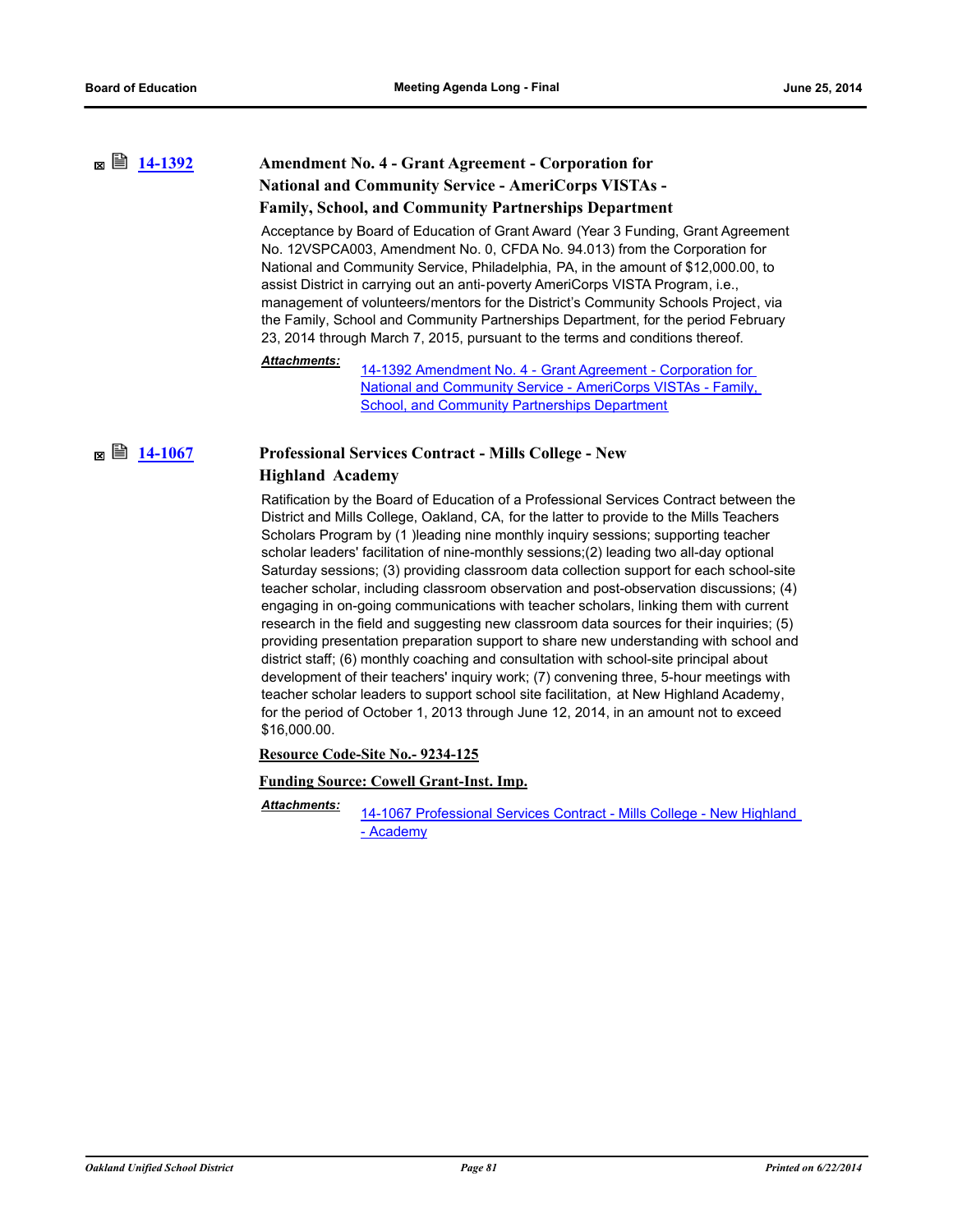# **[14-1232](http://ousd.legistar.com/gateway.aspx?m=l&id=/matter.aspx?key=32920) Professional Services Contract - Luna Kids Dance - Reach Academy**

Ratification by the Board of Education of a Professional Services Contract between the District and Luna Kids Dance, Berkeley, CA, for the latter to support the efforts of the school to meet its goals of increased literacy by addressing student engagement, specifically, the LDI faculty (LDI) faculty will work in partnership with school's teachers to develop and implement interdisciplinary dance-literacy units that target the language development gaps in 3rd grade and 5th grade, as delineated in the Scope of Work, incorporated herein by reference as though fully set forth, at Reach Academy, for the period April 28, 2014 through June 30, 2014, in an amount not to exceed \$12,000.00.

### **Resource Code-Site No.- 3010-193**

### **Funding Source: Title 1**

*Attachments:*

[14-1232 Professional Services Contract - Luna Kids Dance - Reach](http://ousd.legistar.com/gateway.aspx?M=F&ID=76549.pdf)  Academy

# **[14-1233](http://ousd.legistar.com/gateway.aspx?m=l&id=/matter.aspx?key=32921) Professional Services Contract - Moving Forward Eduction - Brookfield Elementary School**

Ratification by the Board of Education of a Professional Services Contract between the District and Moving Forward Education, Emeryville, CA, for the latter to provide its Social & Emotional Learning Project, by providing two trained and experienced SEL Coordinators, dedicated to supporting the most critical social, emotional, and academic needs of the school community, as delineated in the Scope of Work, incorporated herein by reference as though fully set forth, at Brookfield Elementary School, for the period February 12, 2014 through June 12, 2014, in an amount not to exceed \$20,000.00.

### **Resource Code-Site No.- 7091-103**

### **Funding Source: EIA LEP**

Attachments: [14-1233 Contract-Lacy Asbill-Moving Forward Eduction-Brookfield](http://ousd.legistar.com/gateway.aspx?M=F&ID=76552.pdf)

# **■ ■ [14-1247](http://ousd.legistar.com/gateway.aspx?m=l&id=/matter.aspx?key=32935) Professional Services Contract - Lincoln Child Center -Esperanza Elementary School**

Ratification by the Board of Education of a Professional Services Contract between the District and Lincoln Child Center, Oakland, CA, for the latter to provide its Opportunities Schools Program, as follows:

1. Provide Mental Health services for clients that meet Medi-Cal eligibility requirements; 2. Monitor Medi-Cal eligibility; 3. Provide clinical support services at the school, which may include, but is not limited to: group counselling sessions, individual therapy sessions, and IEP/SST meeting;4. Provide a report a service provisions to the Principal; and 5. Meet with principal to provide service updates, at Esperanza Elementary School, for the period September 3, 2013 through June 13, 2014, in an amount not to exceed \$109.15.

**Resource Code-Site No.- 0000-177**

### **Funding Source: General Purpose**

*Attachments:*

[14-1247 Professional Services Contract - Lincoln Child Center -](http://ousd.legistar.com/gateway.aspx?M=F&ID=76565.pdf)  Esperanza Elementary School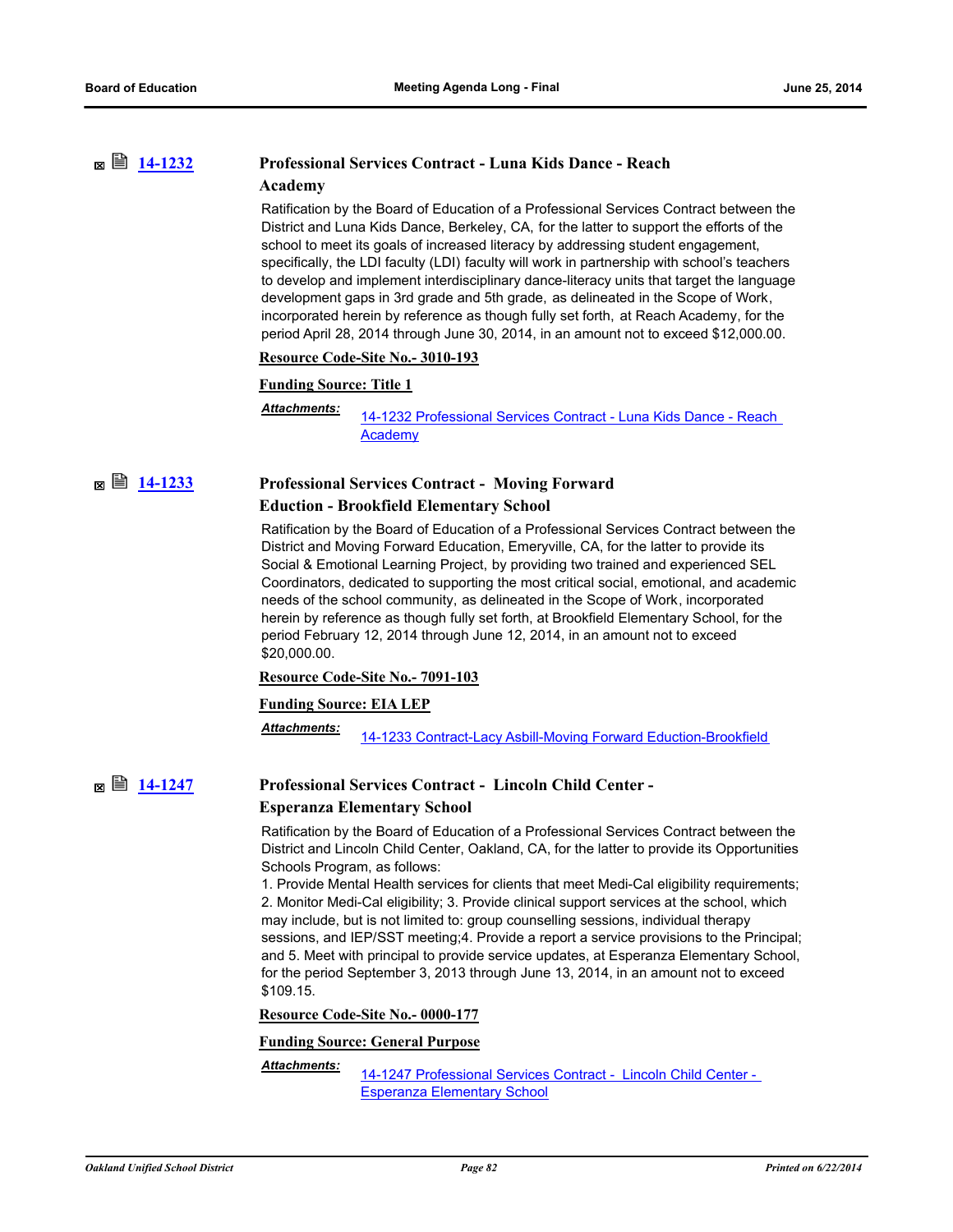# **[14-1248](http://ousd.legistar.com/gateway.aspx?m=l&id=/matter.aspx?key=32936) Professional Services Contract, - Jamie Almanzan - Chabot Elementary School**

Ratification by the Board of Education of a Professional Services Contract between the District and Jamie Almanzan, Berkeley, CA, for the latter to lead monthly meetings around Equity and help establish of an Equity Team of staff members; coach the principal and TSA on an ongoing basis to be able to provide the necessary support for school to continue to address issues around equity that were named in the SQR at Chabot Elementary School, for the period February 10, 2014 through June 30, 2014, in an amount not to exceed \$2500.00.

### **Resource Code-Site No.- 0000-106**

### **Funding Source: General Purpose-Unrestricted**

[14-1248 Professional Services Contract, - Jamie Almanzan - Chabot](http://ousd.legistar.com/gateway.aspx?M=F&ID=76566.pdf)  Elementary School *Attachments:*

# **■ ■ [14-1250](http://ousd.legistar.com/gateway.aspx?m=l&id=/matter.aspx?key=32938) Professional Services Contract - Lincoln Child Center -Esperanza Elementary School**

Ratification by the Board of Education of a Professional Services Contract between the District and Lincoln Child Center, Oakland, CA, for the latter to provide its Opportunities Schools Program, which includes 1) providing Mental Health services for clients that meet Medi-Cal eligibility requirements. 2) Monitoring Medi-Cal eligibility 3) providing clinical support services at the school, which may include, but is not limited to group counseling sessions, individual therapy sessions, and IEP/SST meetings; and 4) providing a report of service provisions to the Principal and 5) meeting with Principal to provide service updates at Esperanza Elementary School, for the period September 3, 2013 through June 30, 2014, in an amount not to exceed \$4,223.44.

### **Resource Code-Site No.- 3010-177**

### **Funding Source: 3010- Title 1**

*Attachments:*

[14-1250 Professional Services Contract - Lincoln Child Center -](http://ousd.legistar.com/gateway.aspx?M=F&ID=76570.pdf)  Esperanza Elementary School

# **■ ■ [14-1252](http://ousd.legistar.com/gateway.aspx?m=l&id=/matter.aspx?key=32940) Professional Services Contract - Aspiranet dba Experience Corps - Piedmont Avenue School**

Ratification by the Board of Education of a Professional Services Contract between the District and Aspiranet, dba Experience Corps, San Francisco, CA, for the latter to provide fully screened and trained tutors and mentors to support underserved students in K-3 classrooms, providing one-on-one and/or small group support with a focus on literacy, as described in the Scope of Work,iIncorporated herein by reference as though fully set forth, at Piedmont Avenue School, for the period September 16, 2013 through June 12, 2014, in an amount not to exceed \$7000.00.

**Resource Code-Site No.- 0000-146**

### **Funding Source: General Purpose-Unrestricted**

[14-1252 Professional Services Contract - Aspiranet dba Experience](http://ousd.legistar.com/gateway.aspx?M=F&ID=76572.pdf)  Corps - Piedmont Avenue School *Attachments:*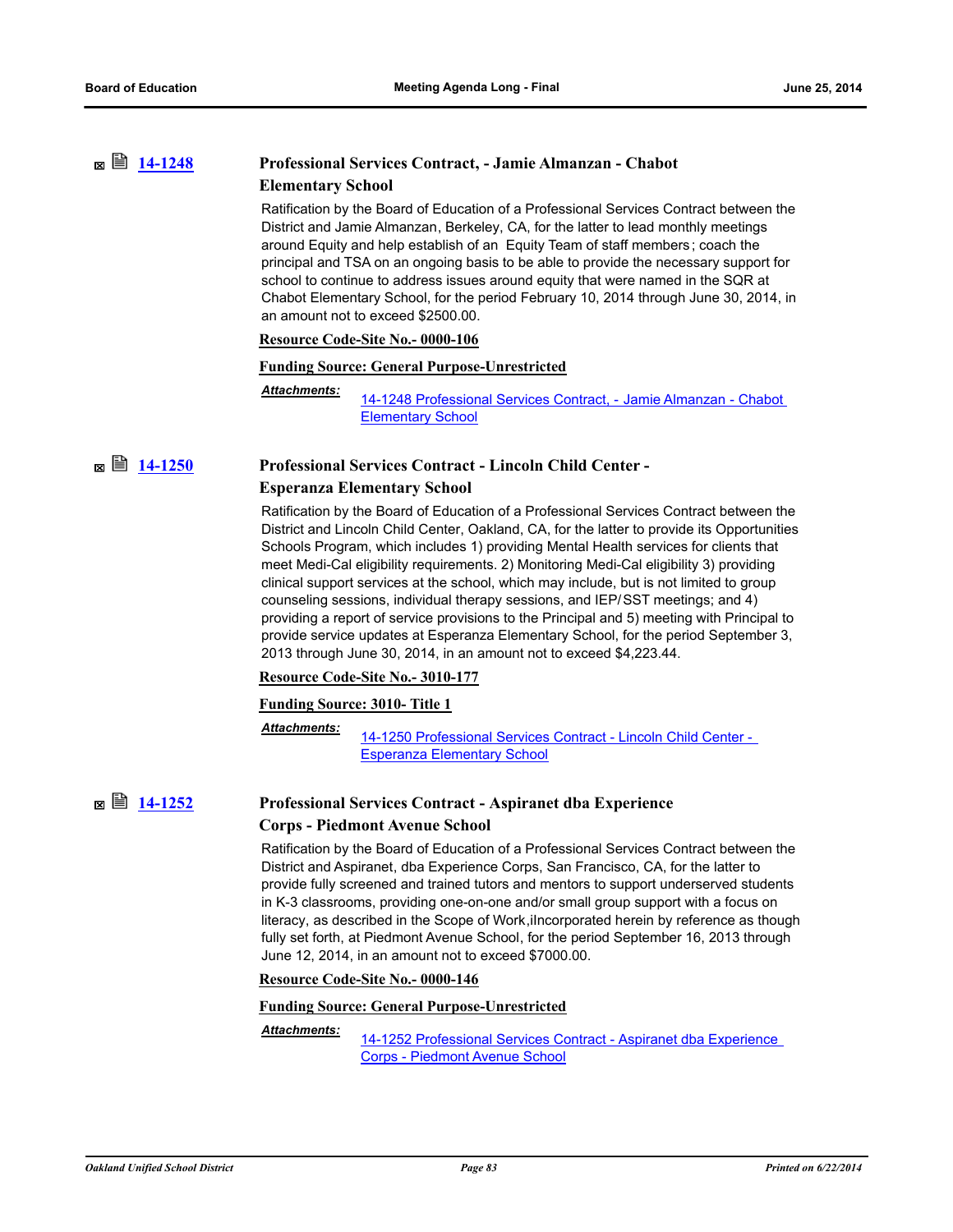# **[14-1253](http://ousd.legistar.com/gateway.aspx?m=l&id=/matter.aspx?key=32941) Professional Services Contract - East Oakland Youth Development Center - RISE Elementary School**

Approval by the Board of Education of a Professional Services Contract between the District and East Oakland Youth Development Center, Oakland, CA, for the latter to provide planning - ongoing meetings (2-4 times per month) to work with instructional leaders from the Highland Campus and Elmhurst Campus to develop goals, curriculum and assessments; implementation of activities (2-4 times per month) co-leading lessons with school employees from the two campuses; document process and achievements through photography, videography, blog design at RISE Elementary School, for the period April 21, 2014 through June 12, 2014, in an amount not to exceed \$15,000.00.

### **Resource Code-Site No.- 9234-192**

### **Funding Source: Cowell Grant**

*Attachments:*

[14-1253 Contract-Regina Jackson-East Oakland Youth](http://ousd.legistar.com/gateway.aspx?M=F&ID=76573.pdf)  Development-RISE

# **[14-1254](http://ousd.legistar.com/gateway.aspx?m=l&id=/matter.aspx?key=32942) Professional Services Contract - Center for Transformative**

### **Teacher Training - Roots Elementary School**

Ratification by the Board of Education of a Professional Services Contract between the District and Center for Transformative Teacher Training, San Francisco, CA, for the latter to provide its No Nonsense Nurturer professional development program to teachers that will improve academic outcomes for students and decrease student suspension rates, as described in the Scope of Work, incorporated herein by reference as though fully set forth, at Roots Elementary School, for the period February 24, 2014 through June 30, 2014, in an amount not to exceed \$4,600.00.

### **Resource Code-Site No.- 3180-226**

### **Funding Source: SIG**

*Attachments:*

[14-1254 Professional Services Contract - Center for Transformative](http://ousd.legistar.com/gateway.aspx?M=F&ID=76574.pdf)  Teacher Training - Roots Elementary School

## **[14-1257](http://ousd.legistar.com/gateway.aspx?m=l&id=/matter.aspx?key=32945) Professional Services Contract - Museum of Children's Art - Brookfield Elementary School**

Approval by the Board of Education of a Professional Services Contract between the District and Museum of Children's Arts, Oakland, CA, for the latter to provide its School-Age residencies, wherein students will gain fundamental visual art skills, in alignment with state standards; build socio-emotional skills that provide the foundation of a healthy and successful learning environment and school engagement including creative and critical thinking, constructive communication, self-esteem and the ability to collaborate, all of the foregoing achieved as described in the Scope of Work , incorporated herein by reference as though fully set forth, at Brookfield Elementary School, for the period March 3, 2014 through June 16, 2014, in an amount not to exceed \$16,740.00.

### **Resource Code-Site No.- 3010-193**

### **Funding Source: Title 1 Core Waiver**

*Attachments:*

[14-1257 Professional Services Contract - Museum of Children's Art -](http://ousd.legistar.com/gateway.aspx?M=F&ID=76578.pdf)  Brookfield Elementary School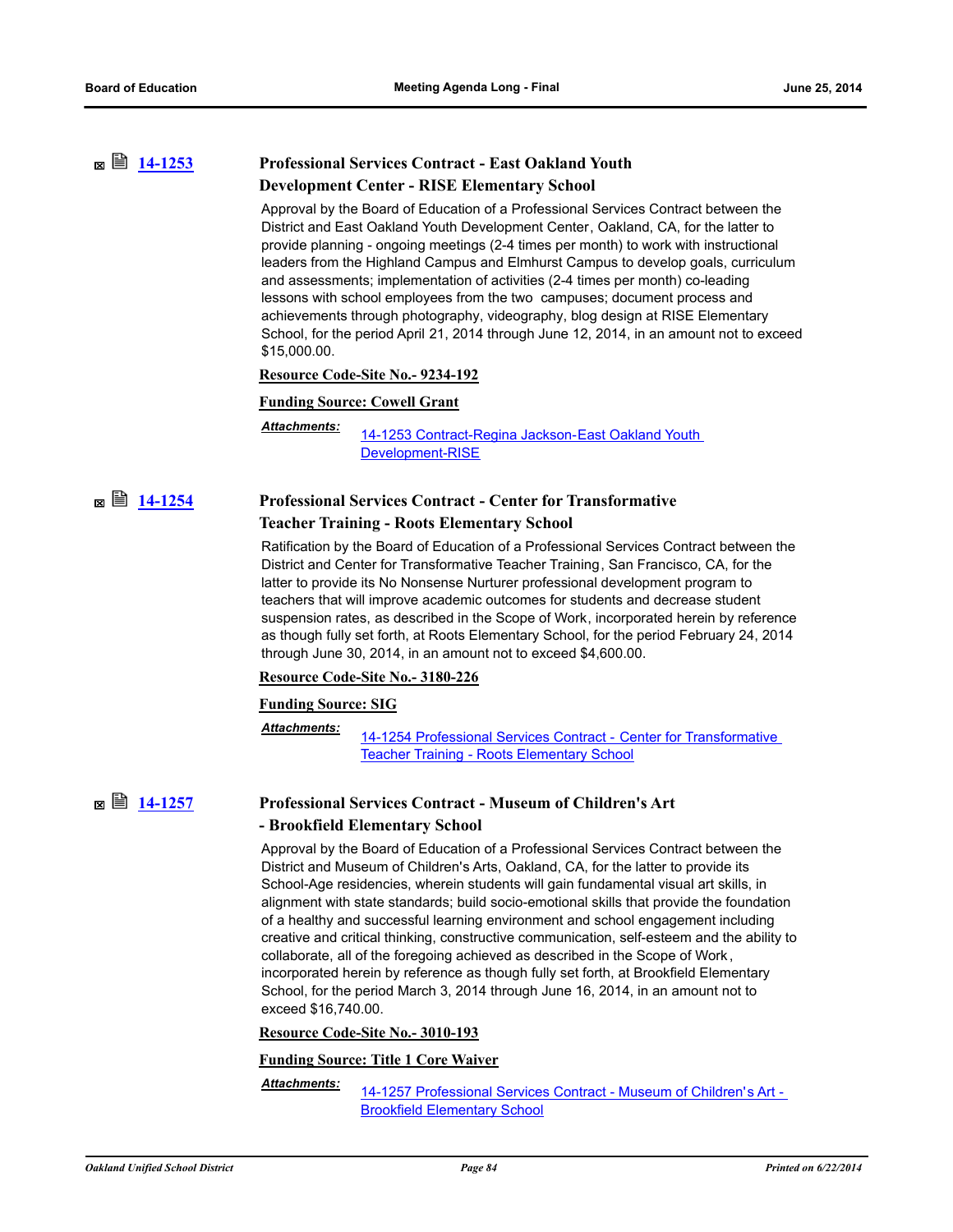## **[14-1271](http://ousd.legistar.com/gateway.aspx?m=l&id=/matter.aspx?key=32959) Professional Services Contract - Bonnie Allen - Kaiser Elementary School**

Ratification by the Board of Education of Amendment No. 1, Professional Services Contract between District and Bonnie Allen, for the latter to serve as Visual Arts Consultant, to assist classroom teachers in the delivery of the full curriculum for elementary students, as described in the Scope of Work, at Kaiser Elementary School, in an additional amount not to exceed \$2000.00, increasing the Contract not to exceed amount from \$14,600.00 to \$16,600.00, for the period September 13, 2013 through June 13, 2014.

### **Resource Code-Site No.- 0000-171**

### **Funding Source: General Purpose-Unrestricted**

[14-1271 - Professional Services Contract - Bonnie Allen - Kaiser](http://ousd.legistar.com/gateway.aspx?M=F&ID=76703.pdf)  Elementary School *Attachments:*

# **[14-1275](http://ousd.legistar.com/gateway.aspx?m=l&id=/matter.aspx?key=32963) Amendment No. 1, - Professional Services Contract - Kara deKernian Sequoia Elementary School**

Ratification by the Board of Education Amendment No. 1, Professional Services Contract between District and Kara deKernian, for the latter to provide an additional 125 hours of reading intervention consultation services and Below Basic students in Grades to and three, as described in the Scope of Work, Incorporated herein by reference as though fully set forth, at Sequoia Elementary School, for the period of January 16, 2014 through June 13, 2014, in an additional amount not to exceed \$5000.00, increasing the Contract not to exceed amount from \$18,280.00 to \$23,280.00. All other terms and conditions of the Contract remain in full force and effect.

### **Resource Code-Site No.- 3010-151**

### **Funding Source: Title One**

*Attachments:*

[14-1275 Amendment No. 1, - Professional Services Contract - Kara](http://ousd.legistar.com/gateway.aspx?M=F&ID=76705.pdf)  deKernian Sequoia Elementary School

## **[14-1365](http://ousd.legistar.com/gateway.aspx?m=l&id=/matter.aspx?key=33045) Accounts Payable Warrants - Fiscal Year 2013-14 - As of May 31, 2014**

Ratification by the Board of Education of Accounts Payable Warrants - i.e., Accounts Payable Consolidated Check Registar Numbers 50319493 through 50392155, inclusive - Fiscal Year 2013-2014, in the cumulative amount of \$30,173,890.76, from May 1, 2014 through May 31, 2014, as reflected in Exhibit 1.

### *Attachments:*

[14-1365 Accounts Payable Warrants - Fiscal Year 2013-14 - As of May](http://ousd.legistar.com/gateway.aspx?M=F&ID=76706.pdf)  31, 2014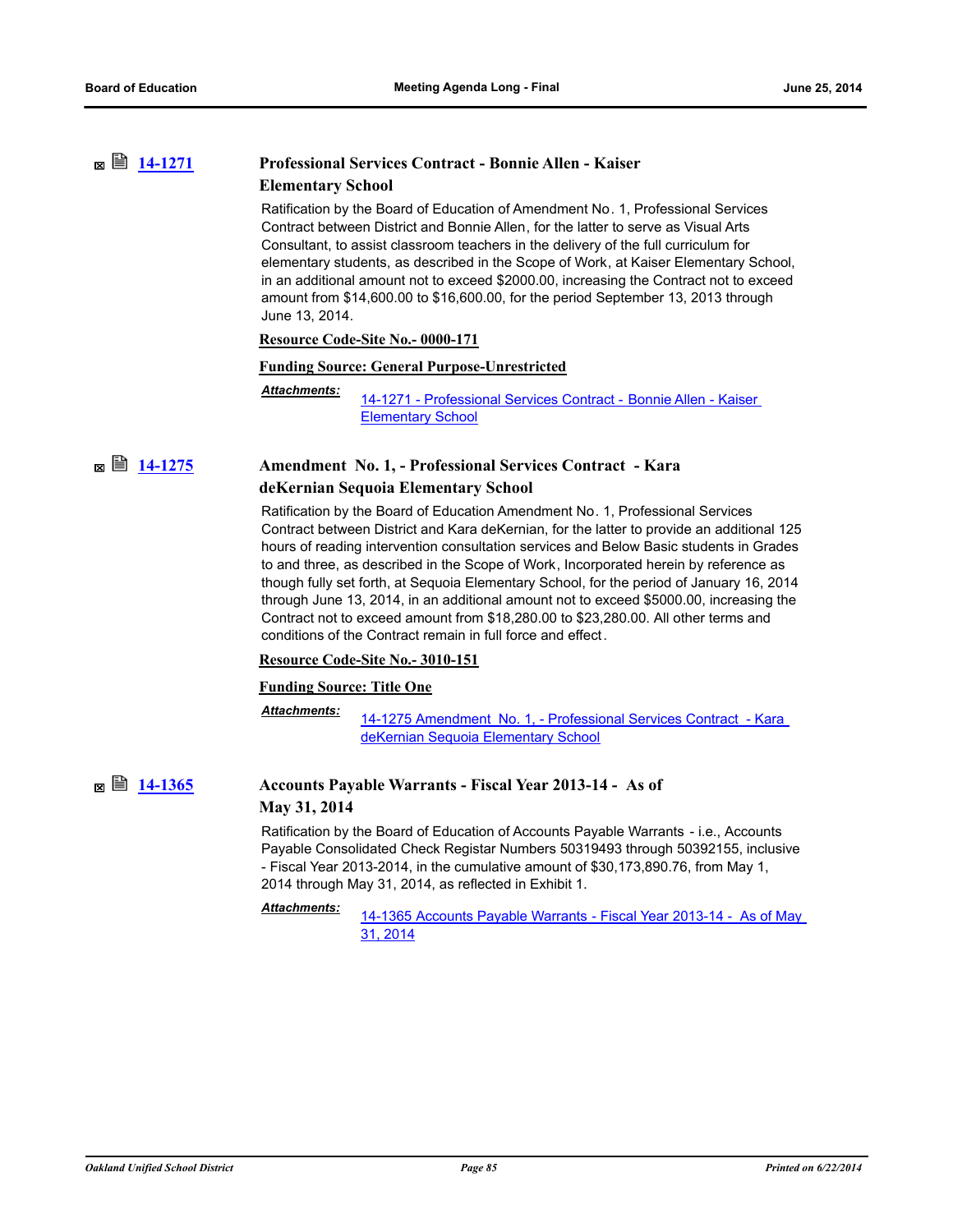| 14-1369<br>м      | Payroll Warrants - Fiscal Year 2013-14 - May 1, 2014<br>through May 31, 2014<br>Ratification by the Board of Education of Payroll Warrants - i.e., Payroll Consolidated<br>Check Register Numbers 10288131 through 10294802, inclusive - Fiscal Year 2013 -<br>14, in the cumulative amount of \$14,795,363.25, from May 1, 2014 through May 31,<br>2014, as reflected in Exhibit 1. |
|-------------------|--------------------------------------------------------------------------------------------------------------------------------------------------------------------------------------------------------------------------------------------------------------------------------------------------------------------------------------------------------------------------------------|
|                   | <b>Attachments:</b><br>14-1369 Payroll Warrants - Fiscal Year 2013-14 - May 1, 2014 through<br>May 31, 2014                                                                                                                                                                                                                                                                          |
| 14-1211<br>昌<br>M | <b>Classification Creation - Physical Therapist - Assigned</b><br><b>School Site</b>                                                                                                                                                                                                                                                                                                 |
|                   | Approval by the Board of Education of Resolution No. 1314-1132 - Creation Physical<br>Therapist Classification, Assigned School Site(s).<br>Create<br>Position Title/FTF                                                                                                                                                                                                             |
|                   | Physical Therapist, Assigned School<br>Site (TBD-FTE)                                                                                                                                                                                                                                                                                                                                |
|                   | Salary Schedule/Range<br>Salary Schedule: WTCL<br>Range 64: \$79,039.67 - \$105,920.16                                                                                                                                                                                                                                                                                               |
|                   | 12 months, 261 days, 7.5 hours or duty days and hours as assigned                                                                                                                                                                                                                                                                                                                    |
|                   | <b>Attachments:</b><br>14-1211 Classification Creation - Physical Therapist - Assigned School                                                                                                                                                                                                                                                                                        |

**Site**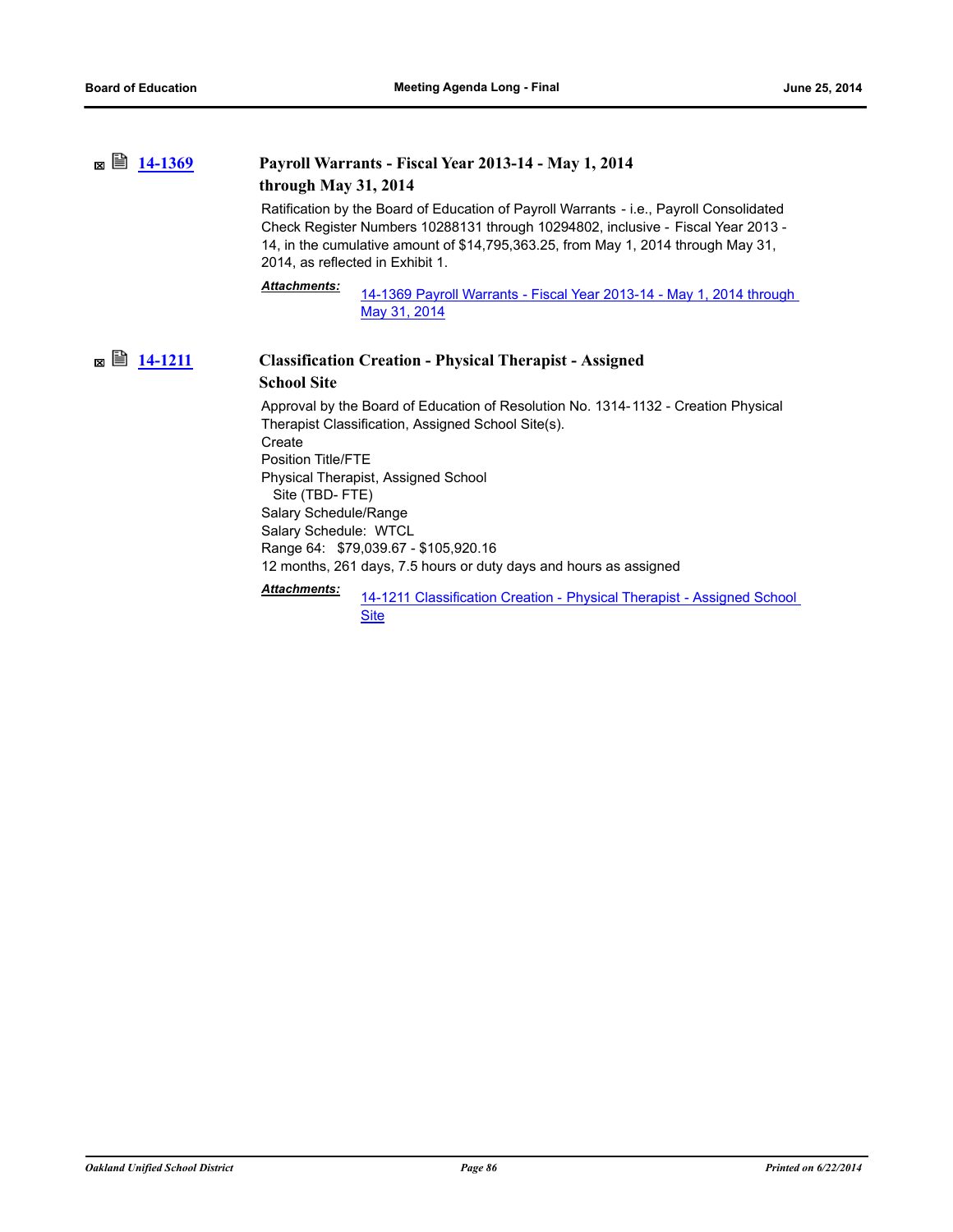| ⊠ ■ 14-1212 | <b>Position Creations/Revisions - Program Manager, High</b><br><b>School Credit Recovery; Director, LCI; Coordinator,</b><br>College & Career Pathways; and Coach, College & Career<br>Pathways - Leadership, Curriculum & Instruction and<br><b>High School Office Departments</b><br>Approval by the Board of Education of Resolution No. 1314-1133- Creation of Program<br>Manager, High School Credit Recovery; Director, LCI; Coordinator, College & Career<br>Pathways; and Coach, College & Career Pathways- Leadership, Curriculum &<br>Instruction and High School Office Departments.<br>Leadership, Curriculum & Instruction/High School Office<br>Create<br>Position Title/FTE<br>Program Manager, High School Credit Recovery, | Funding<br>General Purpose,                                                                                                                                                                                                                                                    | 38% Resource 0000-    |
|-------------|---------------------------------------------------------------------------------------------------------------------------------------------------------------------------------------------------------------------------------------------------------------------------------------------------------------------------------------------------------------------------------------------------------------------------------------------------------------------------------------------------------------------------------------------------------------------------------------------------------------------------------------------------------------------------------------------------------------------------------------------|--------------------------------------------------------------------------------------------------------------------------------------------------------------------------------------------------------------------------------------------------------------------------------|-----------------------|
|             | 937<br>LCI & High School Office (1.0 FTE)<br>Salary Schedule/Range<br>Salary Schedule: ADCL<br>Range 14: \$68,947.61-\$87,996.12<br>12 months, 261 days, 7.5 hours                                                                                                                                                                                                                                                                                                                                                                                                                                                                                                                                                                          |                                                                                                                                                                                                                                                                                | 62% Resource 0000-964 |
|             | Leadership, Curriculum & Instruction<br>Revise<br><b>Position Title/FTE</b><br>Director, LCI,<br>$(1.0$ FTE)<br>Salary Schedule/Range<br>Salary Schedule: CFAD<br>Range 22: \$91,904.09 - \$117,287.81<br>12 months, 227 days, 7.5 hours (FT) or as assigned                                                                                                                                                                                                                                                                                                                                                                                                                                                                                | Funding<br>Title II,<br>4035-909                                                                                                                                                                                                                                               |                       |
|             | Create<br>Position Title/FTE<br>Coordinator, College & Career Pathways,<br>LCI(1.0 FTE)<br>Salary Schedule/Range<br>Salary Schedule: ADCL<br>Range 16: \$76,031.35 - \$97,044.79<br>12 months, 261 days, 7.5 hours or days and hours as assigned                                                                                                                                                                                                                                                                                                                                                                                                                                                                                            | Funding<br>Linked Learning,                                                                                                                                                                                                                                                    | 9135-909              |
|             | Create<br>Position Title/FTE<br>Coach, College & Career Pathways,<br><b>LCI (1.0 FTE)</b><br>Salary Schedule/Range<br>Salary Schedule: ADCL<br>Range 14: \$68,947.61-\$87,996.12<br>12 months, 261 days, 7.5 hours or days and hours as assigned                                                                                                                                                                                                                                                                                                                                                                                                                                                                                            | Funding<br>Linked Learning,<br>9135-909                                                                                                                                                                                                                                        |                       |
|             | Resource Code-Site No.- 0000-937,964; 4035-909; 9135-909                                                                                                                                                                                                                                                                                                                                                                                                                                                                                                                                                                                                                                                                                    |                                                                                                                                                                                                                                                                                |                       |
|             | <b>Funding Source: General Purpose, Title II, and Connect Ed</b>                                                                                                                                                                                                                                                                                                                                                                                                                                                                                                                                                                                                                                                                            |                                                                                                                                                                                                                                                                                |                       |
|             | Attachments:                                                                                                                                                                                                                                                                                                                                                                                                                                                                                                                                                                                                                                                                                                                                | 14-1212 Position Creations/Revisions - Program Manager, High School<br>Credit Recovery; Director, LCI; Coordinator, College & Career<br>Pathways; and Coach, College & Career Pathways - Leadership,<br><b>Curriculum &amp; Instruction and High School Office Departments</b> |                       |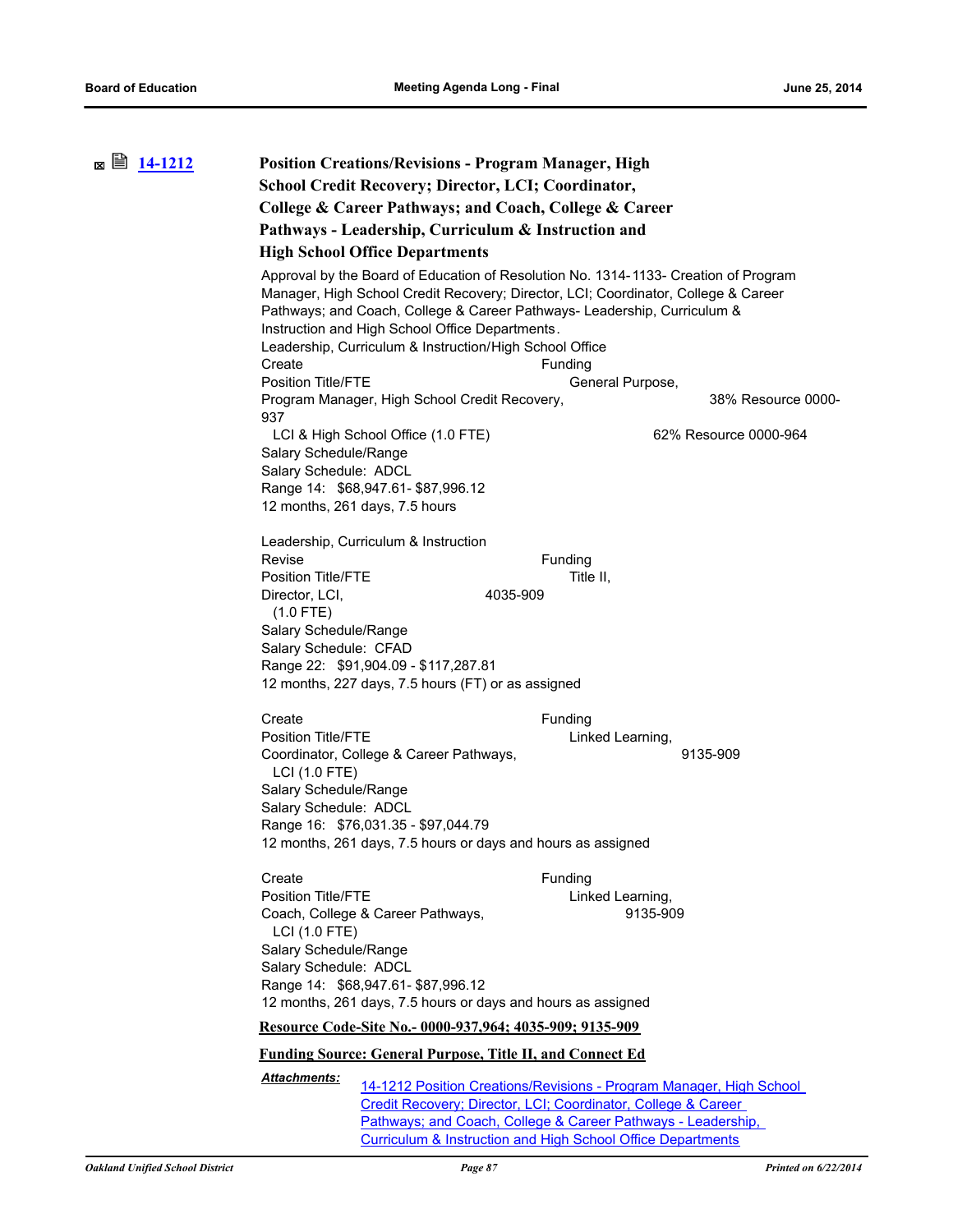# **■ ■ [14-1231](http://ousd.legistar.com/gateway.aspx?m=l&id=/matter.aspx?key=32919) Layoffs/Additions/Net of Nutrition Services' Classified Positions**

Approval by the Board of Education of Resolution No. 1314-1142 - Layoffs/Additions/Net of Classified Positions for Fiscal Year 2014-2015.

[14-1231 Layoffs/Additions/Net of Nutrition Services' Classified](http://ousd.legistar.com/gateway.aspx?M=F&ID=76732.pdf)  **Positions** *Attachments:*

# **[14-1238](http://ousd.legistar.com/gateway.aspx?m=l&id=/matter.aspx?key=32926) Rescission of Temporary Hiring Freeze – Classified Represented Employee Positions**

Approval by the Board of Education of Resolution No. 1314-1143, Rescinding of Hiring Freeze - Classified Represented Positions-School Sites and Central Office Departments.

# *Attachments:*

[14-1238 Rescission of Temporary Hiring Freeze – Classified](http://ousd.legistar.com/gateway.aspx?M=F&ID=76710.pdf)  Represented Employee Positions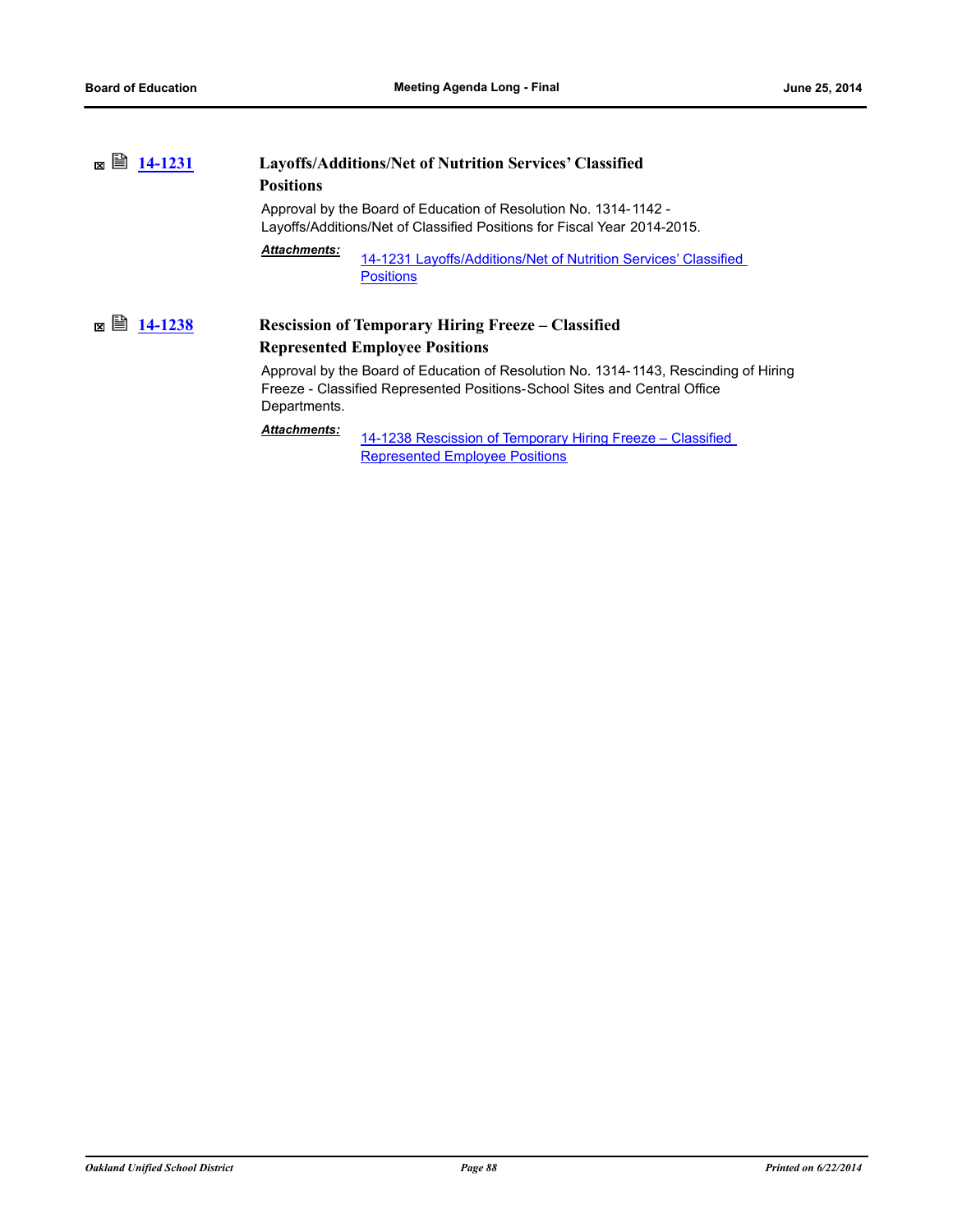| ¤ U<br><b>14-1266</b> | <b>Positions Creation - Aide Technician, 504 Itinerant - Health</b>                                                                                                                                                                                                                                                                   |                                                                                |
|-----------------------|---------------------------------------------------------------------------------------------------------------------------------------------------------------------------------------------------------------------------------------------------------------------------------------------------------------------------------------|--------------------------------------------------------------------------------|
|                       | Services, Liaison, Clinic, Licensed Vocational Nurse -                                                                                                                                                                                                                                                                                |                                                                                |
|                       | <b>Health Services, Manager, Community Parternships -</b>                                                                                                                                                                                                                                                                             |                                                                                |
|                       | <b>Family, School and Community Partneships Department</b>                                                                                                                                                                                                                                                                            |                                                                                |
|                       | Approval by the Board of Education of Resolution No. 1314-1134 - Creation of Aide<br>Technician, 504 Itinerant-Health Services; Liaison, Clinic; Licensed Vocational<br>Nurse-Health Services; Manager, Community Partnerships- Family, Schools and<br>Community Partnerships Department.<br>Family, Schools & Community Partnerships |                                                                                |
|                       | Create<br>Position Title/FTE                                                                                                                                                                                                                                                                                                          | Funding<br>Tier 3 TIIG,                                                        |
|                       | Aide Technician, 504 Itinerant,<br>Health Services, FSCP (1.0 FTE)<br>Salary Schedule/Range<br>Salary Schedule: AFSCME                                                                                                                                                                                                                | 0522-968                                                                       |
|                       | Range Aide Technician: 10-month: \$24,956.60 - \$30,349.69<br>12-month: \$32,245.90 - \$39,214.21                                                                                                                                                                                                                                     |                                                                                |
|                       | 10 months, 202 days, 7.5 hours                                                                                                                                                                                                                                                                                                        |                                                                                |
|                       | 12 months, 261 days, 7.5 hours or duty days and hours as assigned                                                                                                                                                                                                                                                                     |                                                                                |
|                       |                                                                                                                                                                                                                                                                                                                                       |                                                                                |
|                       | Create<br>Position Title/FTE                                                                                                                                                                                                                                                                                                          | Funding<br>Donations,                                                          |
|                       | Liaison, Clinic,<br><b>FSCP (1.0 FTE)</b><br>Salary Schedule/Range<br>Salary Schedule: WTCL<br>Range 49: \$50,707.53 - \$68,064.72<br>12 months, 261 days, 7.5 hours or duty days and hours as assigned                                                                                                                               | 9011-968                                                                       |
|                       |                                                                                                                                                                                                                                                                                                                                       |                                                                                |
|                       | Create<br><b>Position Title/FTE</b>                                                                                                                                                                                                                                                                                                   | Funding                                                                        |
|                       | Licensed Vocational Nurse,                                                                                                                                                                                                                                                                                                            | Tier 3 TIIG,<br>0522-968                                                       |
|                       | Health Services, FSCP (1.0 FTE)<br>Salary Schedule/Range<br>Salary Schedule: AFSCME<br>Range LVN: \$32,649.08 - \$39,697.43<br>10 months, 207 days, 7.5 hours or duty days and hours as assigned                                                                                                                                      |                                                                                |
|                       | Create                                                                                                                                                                                                                                                                                                                                | Funding                                                                        |
|                       | Position Title/FTE                                                                                                                                                                                                                                                                                                                    | Kaiser Health & Wellness,                                                      |
|                       | Manager, Community Partnerships,<br><b>FSCP (1.0 FTE)</b>                                                                                                                                                                                                                                                                             | 9225-922                                                                       |
|                       | Salary Schedule/Range<br>Salary Schedule: ACDL<br>Range 14: \$68,947.61 - \$87,996.12                                                                                                                                                                                                                                                 |                                                                                |
|                       | 12 months, 261 days, 7.5 hours or duty days and hours as assigned                                                                                                                                                                                                                                                                     |                                                                                |
|                       | Resource Code-Site No.- 0522-968, 9011-968, 9225-922                                                                                                                                                                                                                                                                                  |                                                                                |
|                       |                                                                                                                                                                                                                                                                                                                                       | <b>Funding Source: Tier 3 THG, Donations, and Kaiser Health &amp; Wellness</b> |
|                       | <b>Attachments:</b>                                                                                                                                                                                                                                                                                                                   | 14-1266 Positions Creation - Aide Technician, 504 Itinerant - Health           |
|                       |                                                                                                                                                                                                                                                                                                                                       | Services, Liaison, Clinic, Licensed Vocational Nurse - Health Services,        |
|                       | <b>Partneships Department</b>                                                                                                                                                                                                                                                                                                         | Manager, Community Parternships - Family, School and Community                 |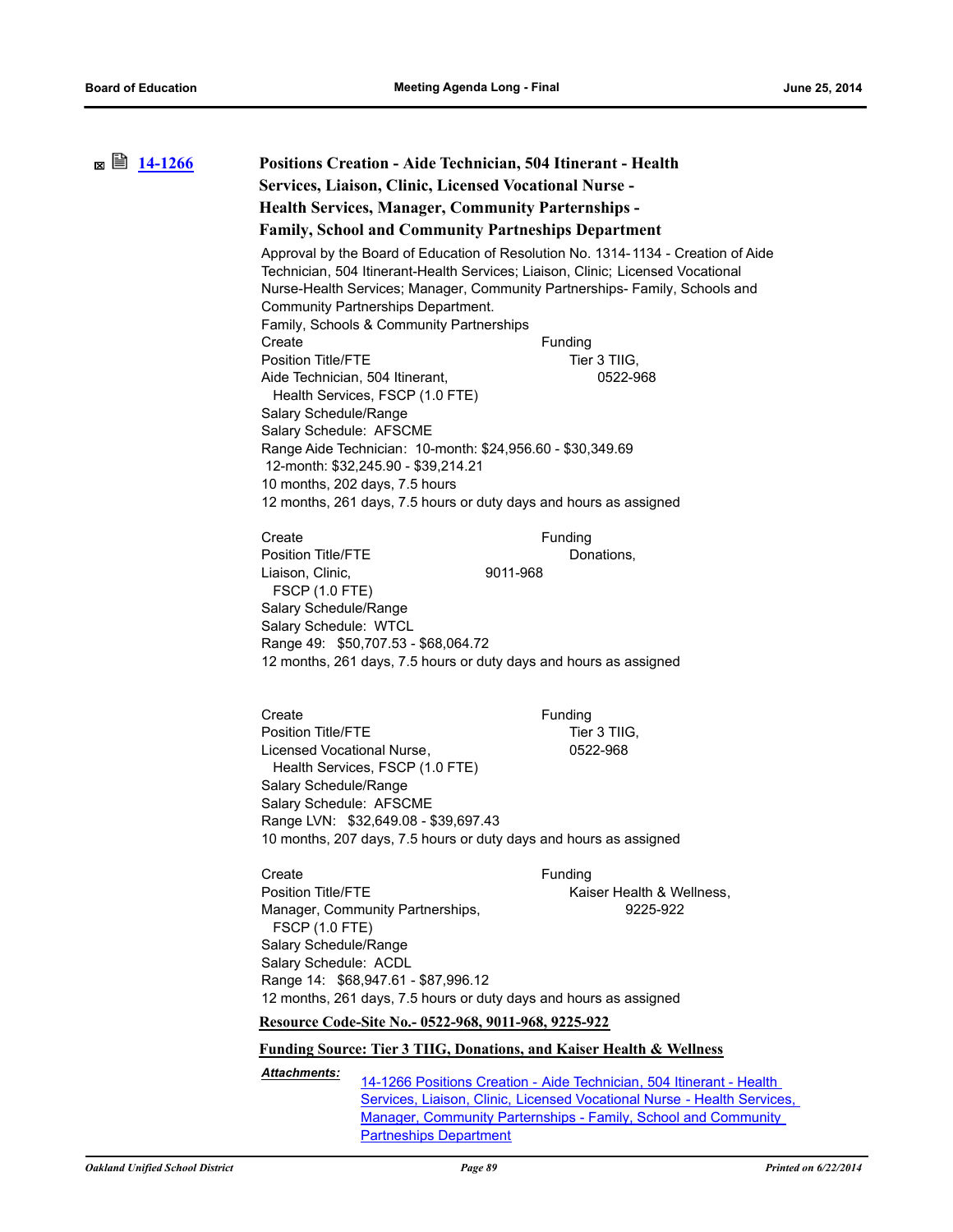## **[14-1270](http://ousd.legistar.com/gateway.aspx?m=l&id=/matter.aspx?key=32958) Positions Creation - Director, Technology, and Manager, Site Technology**

Approval by the Board of Education of Resolution No. 1314-1135-for the Creation of Director, Technology, and Revision of Manager, Site Technology-Technology Services Department. Technology Services

Create Funding Position Title/FTE General Purpose, Director, Technology, 0000-986 Technology Services (1.0 FTE) Salary Schedule/Range Salary Schedule: CFCA Range 21: \$87,536.23 - \$111,725.55 12 months, 261 days, 7.5 hours or duty days and hours as assigned

Revise **Funding** Position Title/FTE General Purpose, Manager, Site Technology, 0000-986 Technology Services (1.0 FTE) Salary Schedule/Range Salary Schedule: ADCL Range 14: \$68,947.61 - \$87,996.12 12 months, 261 days, 7.5 hours or duty days and hours as assigned

### **Resource Code-Site No.- 0000-986**

### **Funding Source: General Purpose**

*Attachments:*

[14-1270 Positions Creation - Director, Technology, and Manager, Site](http://ousd.legistar.com/gateway.aspx?M=F&ID=76712.pdf)  **Technology** 

# **[14-1273](http://ousd.legistar.com/gateway.aspx?m=l&id=/matter.aspx?key=32961) Position Creation - District Registrar - High School Office**

Approval by the Board of Education of Resolution No. 1314-1136- Creation of District Registrar - High School Office. High School Network Office Create Funding Position Title/FTE General Purpose, District Registrar, 0000-964 High School Network Office (1.0 FTE) Salary Schedule/Range Salary Schedule: WTCL Range 47: \$87,536.23 - \$111,725.55 12 months, 261 days, 7.5 hours (FT) or as assigned **Resource Code-Site No.- 0000-964**

### **Funding Source: General Purpose**

Attachments: [14-1273 Position Creation - District Registrar - High School Office](http://ousd.legistar.com/gateway.aspx?M=F&ID=76729.pdf)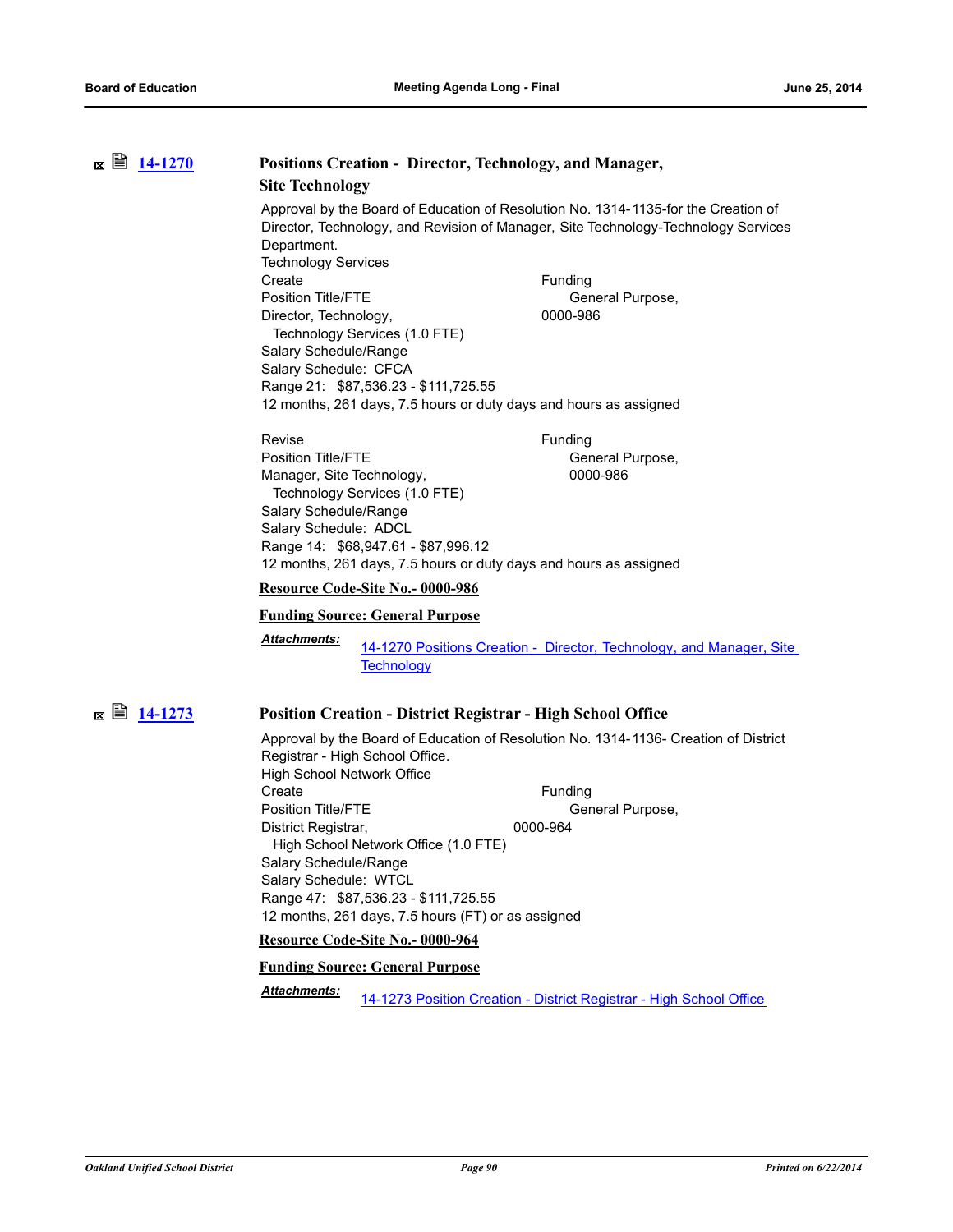|                       | 2014-2015 CSSSP - Emerson Elementary School                                                                                               |
|-----------------------|-------------------------------------------------------------------------------------------------------------------------------------------|
|                       | Approval by the Board of Education of the Community Schools Strategic Site Plan for<br>Emerson Elementary School for 2014 - 2015.         |
|                       | Resource Code-Site No.- 3010-950                                                                                                          |
|                       | <b>Funding Source: Title I Part A</b>                                                                                                     |
|                       | Attachments:<br>14-1099 2014-2015 CSSSP - Emerson Elementary School                                                                       |
| ⊠ ■ 14-1100           | 2014-2015 CSSSP - Joaquin Miller Elementary School                                                                                        |
|                       | Approval by the Board of Education of the Community Schools Strategic Site Plan for<br>Joaquin Miller Elementary School for 2014 -2015.   |
|                       | <u>Resource Code-Site No.- 3010-950</u>                                                                                                   |
|                       | <u> Attachments:</u><br>14-1100 2014-2015 CSSSP - Joaquin Miller Elementary School                                                        |
| ⊠ ■ 14-1101           | 2014-2015 CSSSP - Place @ Prescott Elementary School                                                                                      |
|                       | Approval by the Board of Education of the Community Schools Strategic Site Plan for<br>Place @ Prescott Elementary School for 2014 -2015. |
|                       | <b>Resource Code-Site No. - 3010-950</b>                                                                                                  |
|                       | <b>Funding Source: Title I Part A</b>                                                                                                     |
|                       | <u> Attachments:</u><br>14-1101 2014-2015 CSSSP - Place @ Prescott Elementary School                                                      |
| ⊠ ⊌<br>14-1103        | 2014-2015 CSSSP - Emilio Zapata Street Academy                                                                                            |
|                       | Approval by the Board of Education of the Community Schools Strategic Site Plan for<br>Emilio Zapata Street Academy.                      |
|                       | Resource Code-Site No.- 3010-950                                                                                                          |
|                       | <b>Funding Source: Title I Part A</b>                                                                                                     |
|                       | <b>Attachments:</b><br>14-1103 2014-2015 CSSSP - Emilio Zapata Street Academy                                                             |
| ¤ U<br><b>14-1105</b> | 2014-2015 CSSSP - Glenview Elementary School                                                                                              |
|                       | Approval by the Board of Education of the Community Schools Strategic Site Plan for<br>Glenview Elementary School for 2014 - 2015.        |
|                       | Resource Code-Site No.- 3010-950                                                                                                          |
|                       | <b>Funding Source: Title I Part A</b>                                                                                                     |
|                       | Attachments:<br>14-1105 2014-2015 CSSSP - Glenview Elementary School                                                                      |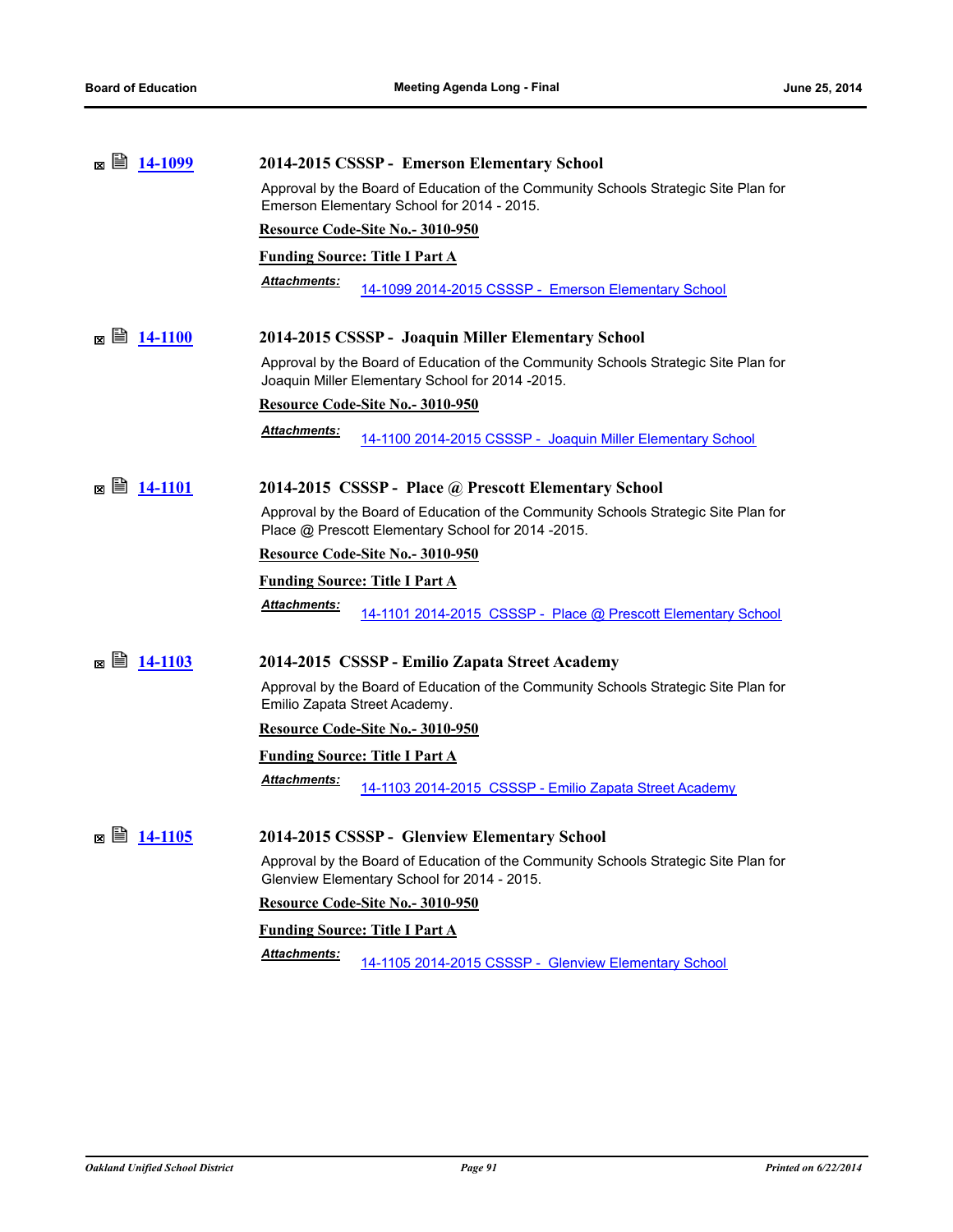| ⊠ ■ 14-1107 |                | 2014-2015 CSSSP - Alliance Academy                                                                                                         |
|-------------|----------------|--------------------------------------------------------------------------------------------------------------------------------------------|
|             |                | Approval by the Board of Education of the Community Schools Strategic Site Plan for<br>Alliance Academy for 2014 - 2015.                   |
|             |                | Resource Code-Site No.- 3010-950                                                                                                           |
|             |                | <b>Funding Source: Title I Part A, SIG (School Improvement Grant)</b>                                                                      |
|             |                | <u> Attachments:</u><br>14-1107 2014-2015 CSSSP - Alliance Academy                                                                         |
| ¤ U         | <u>14-1108</u> | 2014-2015 CSSSP - Esperanza Elementary School                                                                                              |
|             |                | Approval by the Board of Education of the Community Schools Strategic Site Plan for<br>Esperanza Elementary School for 2014 -2015.         |
|             |                | Resource Code-Site No.- 3010-950                                                                                                           |
|             |                | <b>Funding Source: Title I Part A</b>                                                                                                      |
|             |                | <b>Attachments:</b><br><u> 14-1108 2014-2015 CSSSP - Esperanza Elementary School</u>                                                       |
| ⊠ ⊯         | 14-1109        | 2014-2015 CSSSP - Howard Elementary School                                                                                                 |
|             |                | Approval by the Board of Education of the Community Schools Strategic Site Plan for<br>Howard Elementary School for 2014 - 2015.           |
|             |                | Resource Code-Site No.- 3010-950                                                                                                           |
|             |                | <b>Funding Source: Title I Part A</b>                                                                                                      |
|             |                | Attachments:<br>14-1109 2014-2015 CSSSP - Howard Elementary School                                                                         |
| ¤ U         | <b>14-1110</b> | 2014-2015 CSSSP - Fred T. Korematsu Discovery Academy                                                                                      |
|             |                | Approval by the Board of Education of the Community Schools Strategic Site Plan for<br>Fred T. Korematsu Discovery Academy for 2014 -2015. |
|             |                | Resource Code-Site No.- 3010-950                                                                                                           |
|             |                | <b>Funding Source: Title I Part A</b>                                                                                                      |
|             |                | Attachments:<br>14-1110 2014-2015 CSSSP - Fred T. Korematsu Discovery Academy                                                              |
|             |                | 2014-2015 CSSSP - Markham Elementary School                                                                                                |
|             |                | Approval by the Board of Education of the Community Schools Strategic Site Plan for<br>Markham Elementary School for 2014 - 2015.          |
|             |                | Resource Code-Site No.- 3010-950                                                                                                           |
|             |                | <b>Funding Source: Title I Part A, Quality Education Improvement Act (QEIA)</b>                                                            |
|             |                | Attachments:<br>14-1111 2014-2015 CSSSP - Markham Elementary School                                                                        |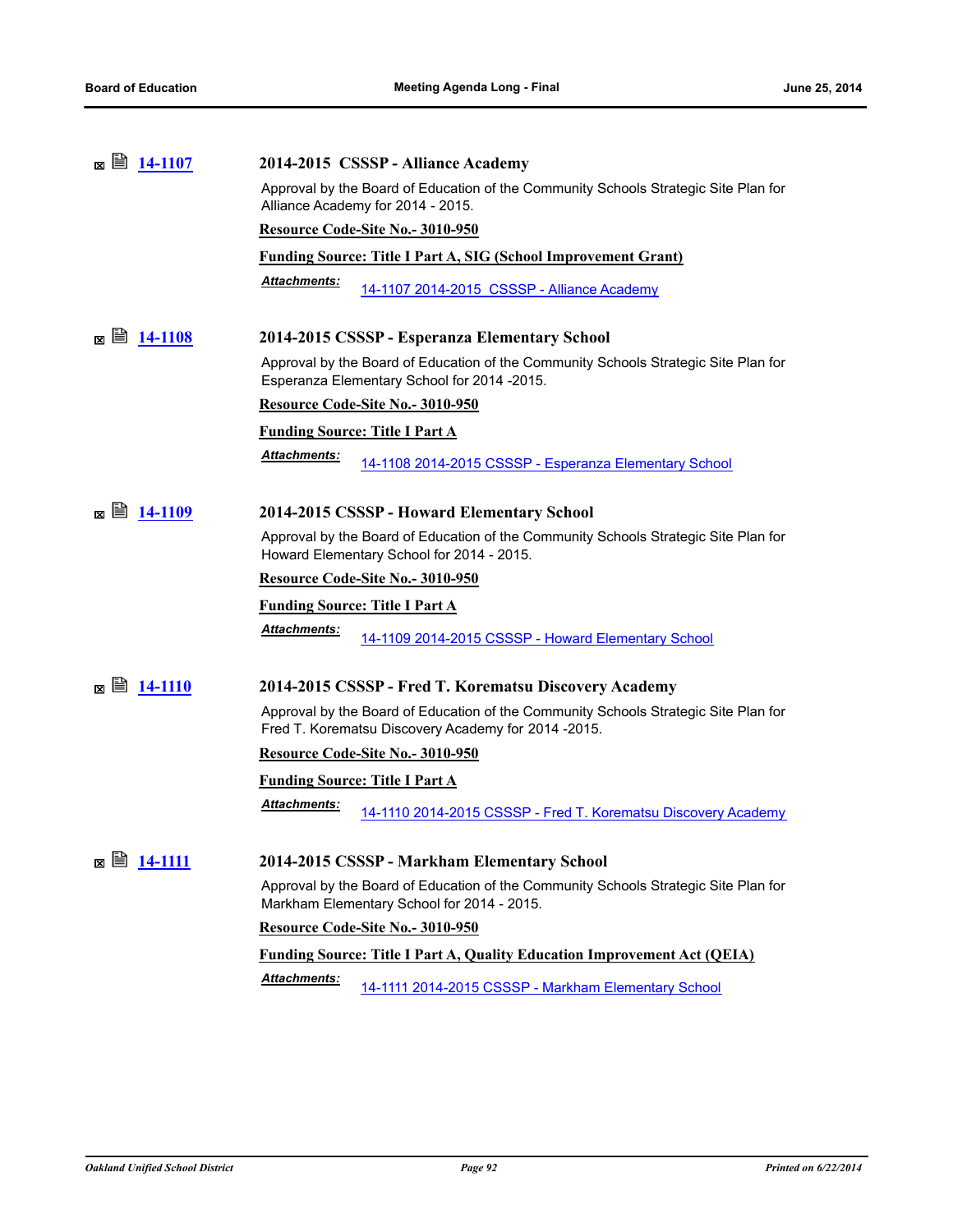| ■ 14-1325<br>×     | 2014-2015 CSSSP - Acorn Woodland Elementary School                                                                       |
|--------------------|--------------------------------------------------------------------------------------------------------------------------|
|                    | Approval by the Board of Education of the Community Schools Strategic Site Plan for<br>Acorn Woodland Elementary School. |
|                    | Resource Code-Site No.- 3010-950                                                                                         |
|                    | <b>Funding Source: Title I Part A, QEIA (Quality Education Improvement Act)</b>                                          |
|                    | <b>Attachments:</b><br>14-1325 2014-2015 CSSSP - Acorn Woodland Elementary School                                        |
| ⊠ ■ <u>14-1326</u> | 2014-2015 CSSSP - Allendale Elementary School                                                                            |
|                    | Approval by the Board of Education of the Community Schools Strategic Site Plan for<br>Allendale Elementary School.      |
|                    | Resource Code-Site No.- 3010-950                                                                                         |
|                    | <b>Funding Source: Title I Part A</b>                                                                                    |
|                    | Attachments:<br>14-1326 2014-2015 CSSSP - Allendale Elementary School                                                    |
| ⊠ ■ 14-1327        | 2014-2015 CSSSP - Bella Vista Elementary School                                                                          |
|                    | Approval by the Board of Education of the Community Schools Strategic Site Plan for<br>Bella Vista Elementary School.    |
|                    | Resource Code-Site No.- 3010-950                                                                                         |
|                    | <b>Funding Source: Title I Part A</b>                                                                                    |
|                    | <u> Attachments:</u><br>14-1327 2014-2015 CSSSP - Bella Vista Elementary School                                          |
| <b>⊠ ■</b> 14-1328 | 2014-2015 CSSSP - Bret Harte Middle School                                                                               |
|                    | Approval by the Board of Education of the Community Schools Strategic Site Plan for<br>Bret Harte Middle School.         |
|                    | Resource Code-Site No.- 3010-950                                                                                         |
|                    | <b>Funding Source: Title I Part A</b>                                                                                    |
|                    | Attachments:<br>14-1328 2014-2015 CSSSP - Bret Harte Middle School                                                       |
| 14-1329<br>昌<br>×  | 2014-2015 CSSSP - Bridges Academy                                                                                        |
|                    | Approval by the Board of Education of the Community Schools Strategic Site Plan for<br>Bridges Academy.                  |
|                    | Resource Code-Site No.- 3010-950                                                                                         |
|                    | <b>Funding Source: Title I Part A, QEIA (Quality Education Improvement Act)</b>                                          |
|                    | Attachments:<br>14-1329 2014-2015 CSSSP - Bridges Academy                                                                |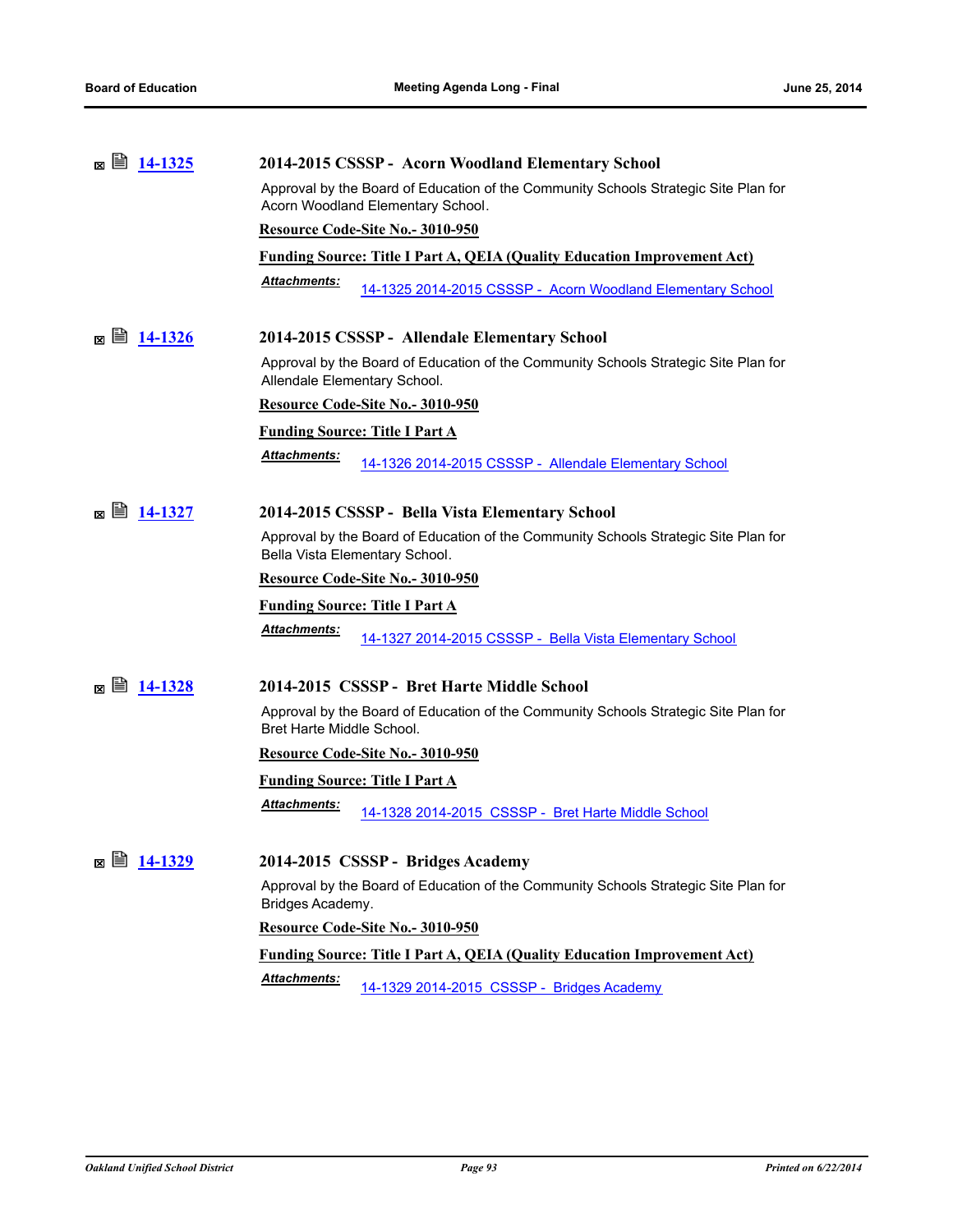| ⊠ ■ 14-1330              | 2014-2015 CSSSP - Brookfield Elementary School                                                                        |
|--------------------------|-----------------------------------------------------------------------------------------------------------------------|
|                          | Approval by the Board of Education of the Community Schools Strategic Site Plan for<br>Brookfield Elementary School.  |
|                          | Resource Code-Site No.- 3010-950                                                                                      |
|                          | <b>Funding Source: Title I Part A, QEIA (Quality Education Improvement Act)</b>                                       |
|                          | <b>Attachments:</b><br>14-1330 2014-2015 CSSSP - Brookfield Elementary School                                         |
| 眉<br><u>14-1331</u><br>× | 2014-2015 CSSSP - Burckhalter Elementary School                                                                       |
|                          | Approval by the Board of Education of the Community Schools Strategic Site Plan for<br>Burckhalter Elementary School. |
|                          | Resource Code-Site No.- 3010-950                                                                                      |
|                          | <b>Funding Source: Title I Part A</b>                                                                                 |
|                          | Attachments:<br>14-1331 2014-2015 CSSSP - Burckhalter Elementary School                                               |
| ⊠ ⊯<br>14-1332           | 2014-2015 CSSSP - Carl Munck Elementary School                                                                        |
|                          | Approval by the Board of Education of the Community Schools Strategic Site Plan for<br>Carl Munck Elementary School.  |
|                          | Resource Code-Site No.- 3010-950                                                                                      |
|                          | <b>Funding Source: Title I Part A</b>                                                                                 |
|                          | <b>Attachments:</b><br>14-1332 2014-2015 CSSSP - Carl Munck Elementary School                                         |
| ⊠ ⊌<br><u>14-1333</u>    | 2014-2015 CSSSP - Chabot Elementary School                                                                            |
|                          | Approval by the Board of Education of the Community Schools Strategic Site Plan for<br>Chabot Elementary School.      |
|                          | Resource Code-Site No.- 3010-950                                                                                      |
|                          | <b>Attachments:</b><br>14-1333 2014-2015 CSSSP - Chabot Elementary School                                             |
| ¤ U<br>14-1334           | 2014-2015 CSSSP - Claremont Middle School                                                                             |
|                          | Approval by the Board of Education of the Community Schools Strategic Site Plan for<br>Claremont Middle School.       |
|                          | Resource Code-Site No.- 3010-950                                                                                      |
|                          | <b>Funding Source: Title I, Part A, QEIA (Quality Education Improvement Act)</b>                                      |
|                          | Attachments:<br>14-1334 2014-2015 CSSSP - Claremont Middle School                                                     |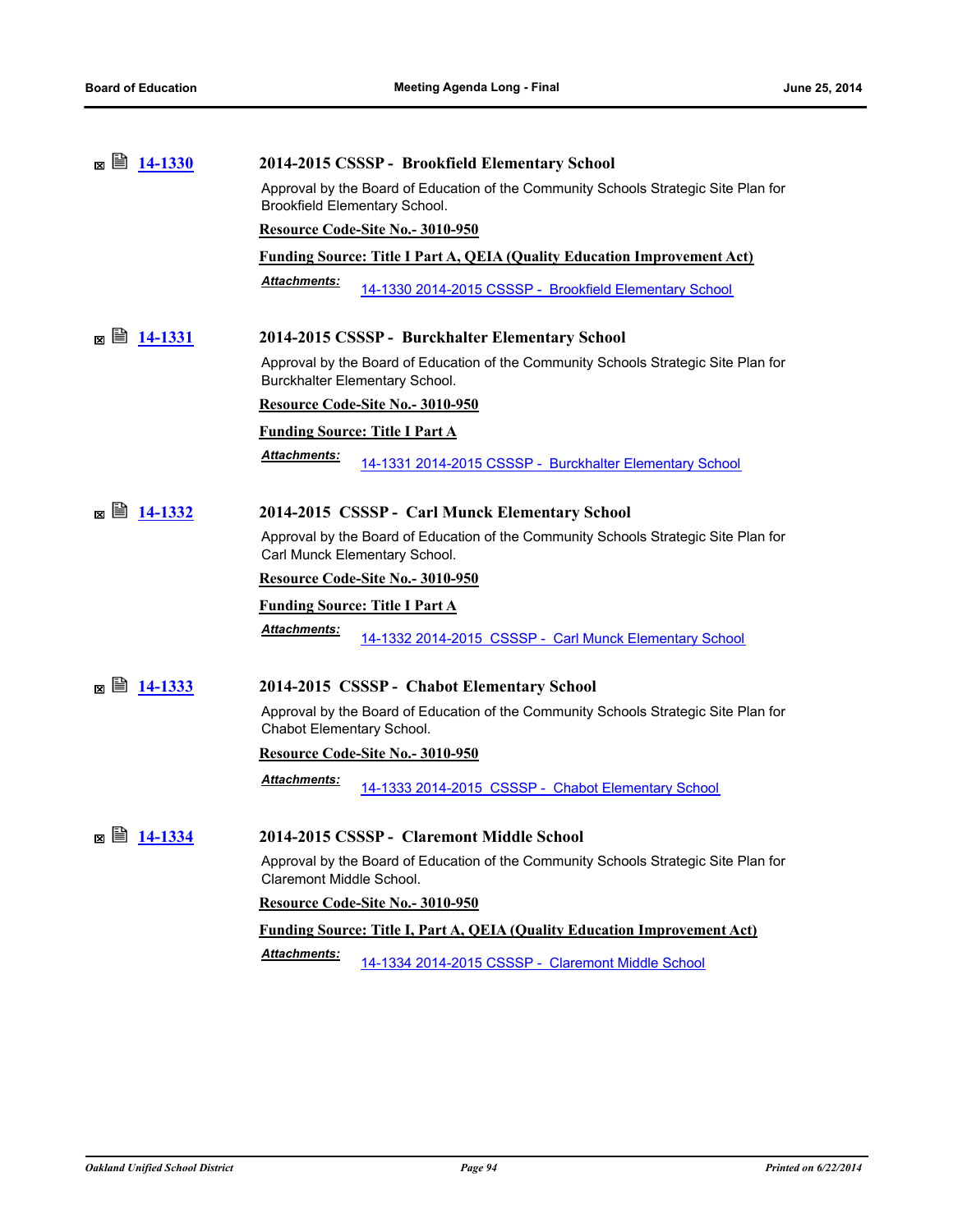| ⊠ ⊯<br>14-1335        | 2014-2015 CSSSP - Cleveland Elementary School                                                                                |
|-----------------------|------------------------------------------------------------------------------------------------------------------------------|
|                       | Approval by the Board of Education of the Community Schools Strategic Site Plan for<br>Cleveland Elementary School.          |
|                       | <b>Resource Code-Site No.- 3010-950</b>                                                                                      |
|                       | <b>Funding Source: Title I Part A</b>                                                                                        |
|                       | Attachments:<br>14-1335 2014-2015 CSSSP - Cleveland Elementary School                                                        |
| <b>⊠ ■</b> 14-1336    | 2014-2015 CSSSP - Community United Elementary School                                                                         |
|                       | Approval by the Board of Education of the Community Schools Strategic Site Plan for<br>Community United Elementary School.   |
|                       | Resource Code-Site No.- 3010-950                                                                                             |
|                       | <b>Funding Source: Title I Part A</b>                                                                                        |
|                       | Attachments:<br>14-1336 2014-2015 CSSSP - Community United Elementary School                                                 |
| ⊠ ■ 14-1337           | 2014-2015 CSSSP - Crocker Highlands Elementary School                                                                        |
|                       | Approval by the Board of Education of the Community Schools Strategic Site Plan for<br>Crocker Highlands Elementary School.  |
|                       | Resource Code-Site No.- 3010-950                                                                                             |
|                       | Attachments:<br>14-1337 2014-2015 CSSSP - Crocker Highlands Elementary School                                                |
| $\boxtimes$   14-1339 | 2014-2015 CSSSP - East Oakland Pride Elementary School                                                                       |
|                       | Approval by the Board of Education of the Community Schools Strategic Site Plan for<br>East Oakland Pride Elementary School. |
|                       | Resource Code-Site No.- 3010-950                                                                                             |
|                       | <b>Funding Source: Title I Part A</b>                                                                                        |
|                       | Attachments:<br>14-1339 2014-2015 CSSSP - East Oakland Pride Elementary School                                               |
| ¤ U<br>14-1340        | 2014-2015 CSSSP - Edna Brewer Middle School                                                                                  |
|                       | Approval by the Board of Education of the Community Schools Strategic Site Plan for<br>Edna Brewer Middle School.            |
|                       | Resource Code-Site No.- 3010-950                                                                                             |
|                       | <b>Funding Source: Title I Part A</b>                                                                                        |
|                       | Attachments:<br>14-1340 2014-2015 CSSSP - Edna Brewer Middle School                                                          |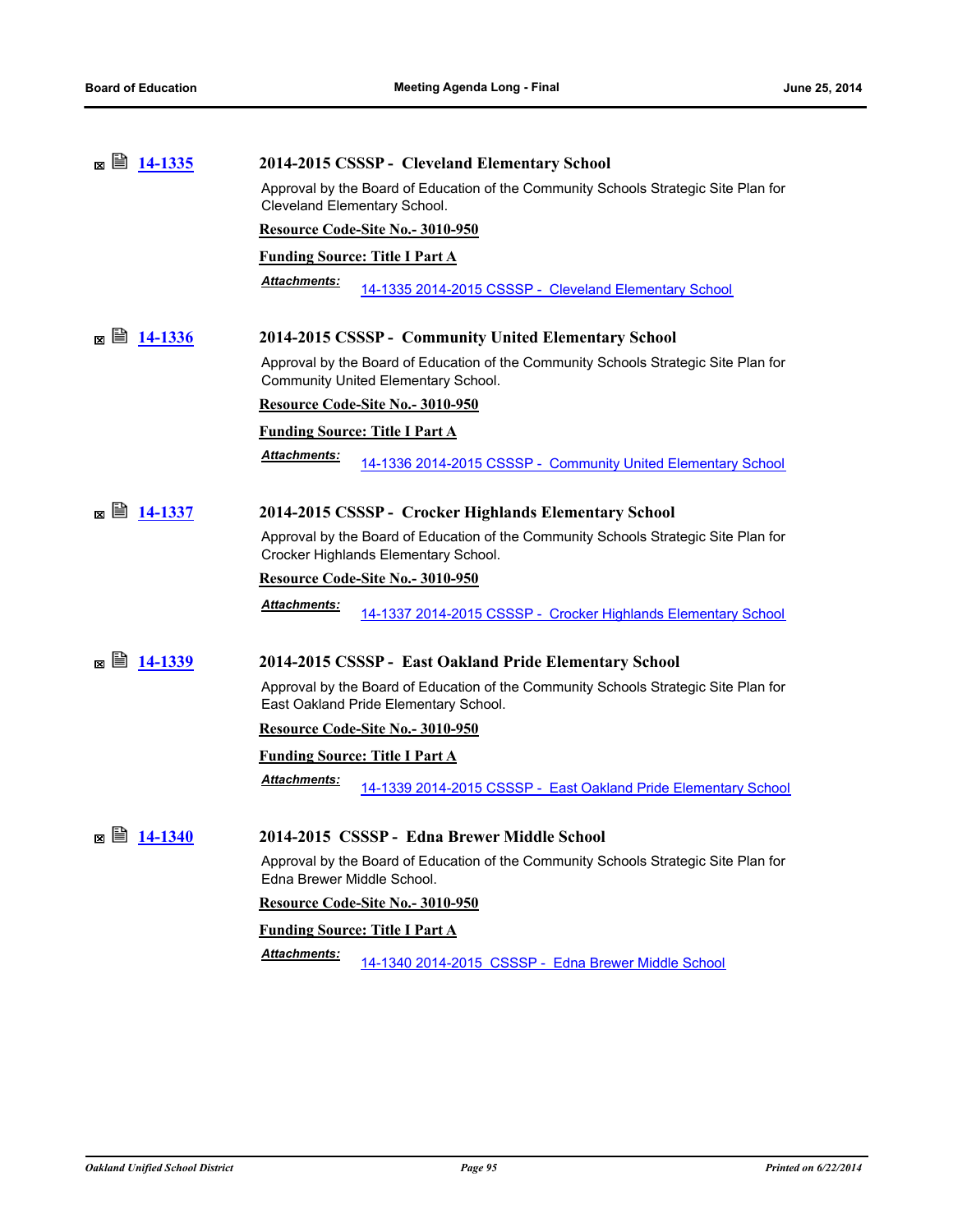|              | 2014-2015 CSSSP - Elmhurst Community Preparatory<br><b>School</b>                                                             |
|--------------|-------------------------------------------------------------------------------------------------------------------------------|
|              | Approval by the Board of Education of the Community Schools Strategic Site Plan for<br>Elmhurst Community Preparatory School. |
|              | Resource Code-Site No.- 3010-950                                                                                              |
|              | <b>Funding Source: Title I Part A</b>                                                                                         |
|              | Attachments:<br>14-1341 2014-2015 CSSSP - Elmhurst Community Preparatory<br><b>School</b>                                     |
| ⊠ ■ 14-1342  | 2014-2015 CSSSP - Encompass Academy                                                                                           |
|              | Approval by the Board of Education of the Community Schools Strategic Site Plan for<br>Encompass Academy.                     |
|              | Resource Code-Site No.- 3010-950                                                                                              |
|              | <b>Funding Source: Title I Part A</b>                                                                                         |
|              | <b>Attachments:</b><br>14-1342 2014-2015 CSSSP - Encompass Academy                                                            |
|              | 2014-2015 CSSSP - Franklin Elementary School                                                                                  |
|              | Approval by the Board of Education of the Community Schools Strategic Site Plan for<br>Franklin Elementary School.            |
|              | Resource Code-Site No.- 3010-950                                                                                              |
|              | <b>Funding Source: Title I Part A</b>                                                                                         |
|              | <u> Attachments:</u><br>14-1343 2014-2015 CSSSP - Franklin Elementary School                                                  |
|              | 2014-2015 CSSSP - Frick Middle School                                                                                         |
|              | Approval by the Board of Education of the Community Schools Strategic Site Plan for<br>Frick Middle School.                   |
|              | Resource Code-Site No.- 3010-950                                                                                              |
|              | <b>Funding Source: Title I Part A, QEIA (Quality Education Improvement Act)</b>                                               |
|              | <b>Attachments:</b><br>14-1344 2014-2015 CSSSP - Frick Middle School                                                          |
| 14-1345<br>⊠ | 2014-2015 CSSSP - Fruitvale Elementary School                                                                                 |
|              | Approval by the Board of Education of the Community Schools Strategic Site Plan for<br>Fruitvale Elementary School.           |
|              | Resource Code-Site No.- 3010-950                                                                                              |
|              | <b>Funding Source: Title I Part A</b>                                                                                         |
|              | Attachments:<br>14-1345 2014-2015 CSSSP - Fruitvale Elementary School                                                         |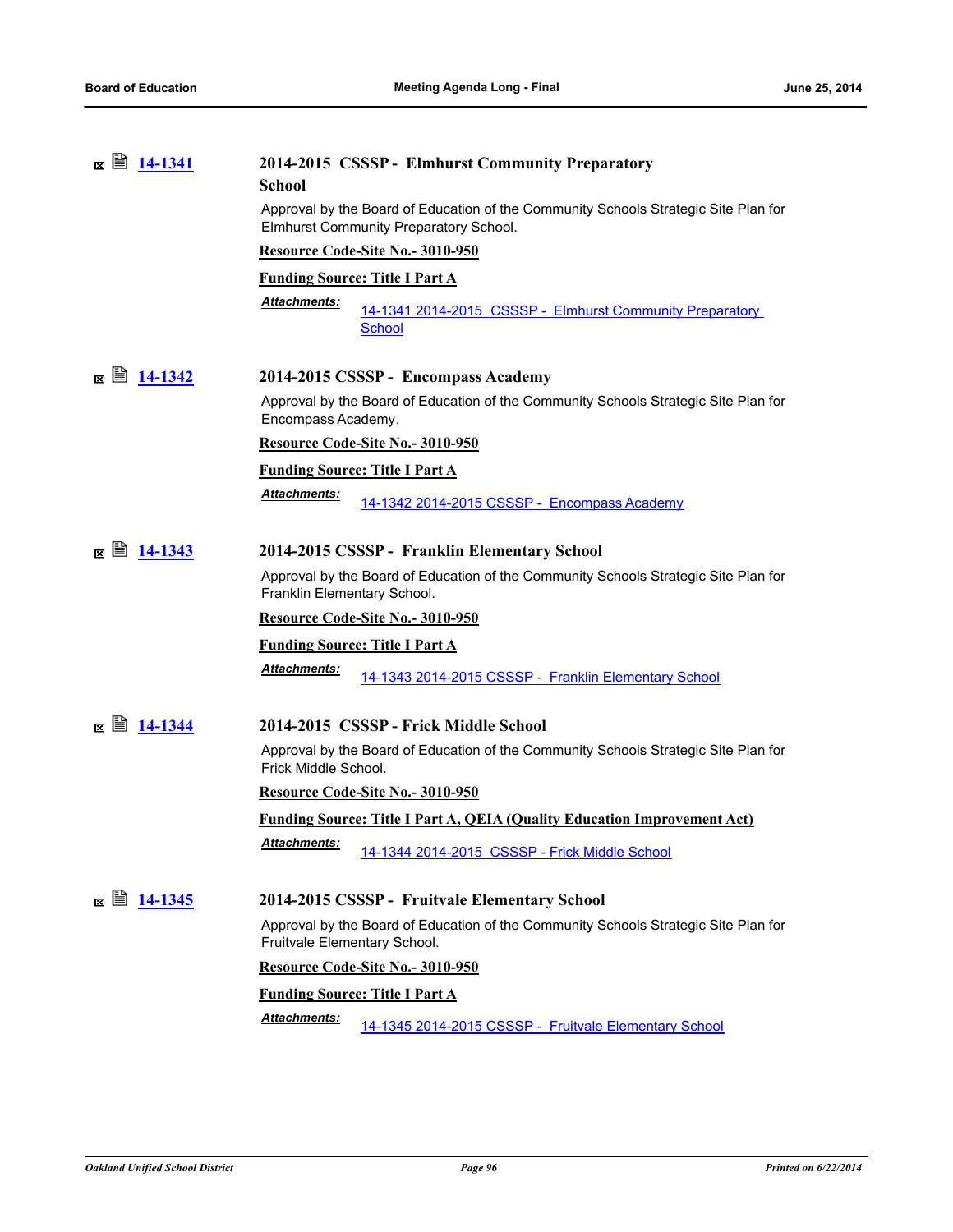| ⊠ ■ 14-1346       | 2014-2015 CSSSP - Futures Elementary School                                                                             |
|-------------------|-------------------------------------------------------------------------------------------------------------------------|
|                   | Approval by the Board of Education of the Community Schools Strategic Site Plan for<br>Futures Elementary School.       |
|                   | Resource Code-Site No.- 3010-950                                                                                        |
|                   | <b>Funding Source: Title I Part A</b>                                                                                   |
|                   | <b>Attachments:</b><br>14-1346 2014-2015 CSSSP - Futures Elementary School                                              |
| ⊠ ⊌<br>14-1347    | 2014-2015 CSSSP - Garfield Elementary School                                                                            |
|                   | Approval by the Board of Education of the Community Schools Strategic Site Plan for<br>Garfield Elementary School.      |
|                   | Resource Code-Site No.- 3010-950                                                                                        |
|                   | <b>Funding Source: Title I Part A, QEIA (Quality Education Improvement Act)</b>                                         |
|                   | Attachments:<br>14-1347 2014-2015 CSSSP - Garfield Elementary School                                                    |
| ⊠ ■ 14-1348       | 2014-2015 CSSSP - Global Family Elementary School                                                                       |
|                   | Approval by the Board of Education of the Community Schools Strategic Site Plan for<br>Global Family Elementary School. |
|                   | Resource Code-Site No.- 3010-950                                                                                        |
|                   | <b>Funding Source: Title I Part A</b>                                                                                   |
|                   | Attachments:<br>14-1348 2014-2015 CSSSP - Global Family Elementary School                                               |
| ⊠ ■ 14-1349       | 2014-2015 CSSSP - Grass Valley Elementary School                                                                        |
|                   | Approval by the Board of Education of the Community Schools Strategic Site Plan for<br>Grass Valley Elementary School.  |
|                   | Resource Code-Site No.- 3010-950                                                                                        |
|                   | <b>Funding Source: Title I Part A</b>                                                                                   |
|                   | <b>Attachments:</b><br>14-1349 2014-2015 CSSSP - Grass Valley Elementary School                                         |
| 昌<br>14-1350<br>× | 2014-2015 CSSSP - Greenleaf Elementary School                                                                           |
|                   | Approval by the Board of Education of the Community Schools Strategic Site Plan for<br>Greenleaf Elementary School.     |
|                   | Resource Code-Site No.- 3010-950                                                                                        |
|                   | <b>Funding Source: Title I Part A</b>                                                                                   |
|                   | Attachments:<br>14-1350 2014-2015 CSSSP - Greenleaf Elementary School                                                   |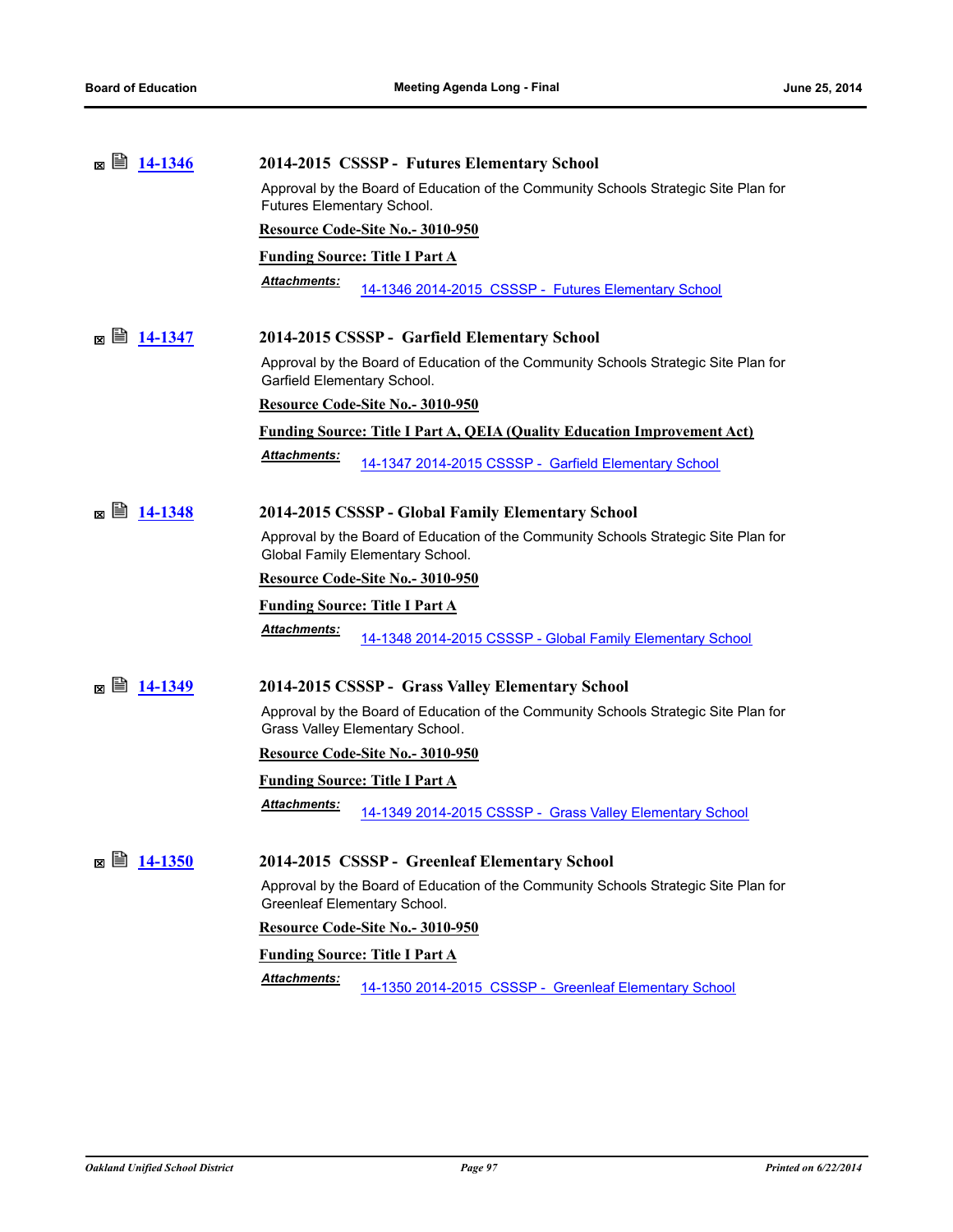|     | ⊠ ■ 14-1351 | 2014-2015 CSSSP - Hillcrest Elementary School                                                                                     |
|-----|-------------|-----------------------------------------------------------------------------------------------------------------------------------|
|     |             | Approval by the Board of Education of the Community Schools Strategic Site Plan for<br>Hillcrest Elementary School.               |
|     |             | Resource Code-Site No.- 3010-950                                                                                                  |
|     |             | <b>Attachments:</b><br>14-1351 2014-2015 CSSSP - Hillcrest Elementary School                                                      |
|     |             | 2014-2015 CSSSP - Hoover Elementary School                                                                                        |
|     |             | Approval by the Board of Education of the Community Schools Strategic Site Plan for<br>Hoover Elementary School.                  |
|     |             | Resource Code-Site No.- 3010-950                                                                                                  |
|     |             | <b>Funding Source: Title I Part A</b>                                                                                             |
|     |             | <u> Attachments:</u><br>14-1352 2014-2015 CSSSP - Hoover Elementary School                                                        |
|     | ⊠ ■ 14-1353 | 2014-2015 CSSSP - Horace Mann Elementary School                                                                                   |
|     |             | Approval by the Board of Education of the Community Schools Strategic Site Plan for<br>Horace Mann Elementary School.             |
|     |             | Resource Code-Site No.- 3010-950                                                                                                  |
|     |             | <b>Funding Source: Title I Part A, QEIA (Quality Education Improvement Act)</b>                                                   |
|     |             | <b>Attachments:</b><br>14-1353 2014-2015 CSSSP - Horace Mann Elementary School                                                    |
| ⊠ ⊌ | 14-1354     | 2014-2015 CSSSP - International Community Elementary<br><b>School</b>                                                             |
|     |             | Approval by the Board of Education of the Community Schools Strategic Site Plan for<br>International Community Elementary School. |
|     |             | Resource Code-Site No.- 3010-950                                                                                                  |
|     |             | <b>Funding Source: Title I Part A</b>                                                                                             |
|     |             | <b>Attachments:</b><br>14-1354 2014-2015 CSSSP - International Community Elementary<br><b>School</b>                              |
|     | ⊠ ■ 14-1355 | 2014-2015 CSSSP - Kaiser Elementary School                                                                                        |
|     |             | Approval by the Board of Education of the Community Schools Strategic Site Plan for<br>Kaiser Elementary School.                  |
|     |             | Resource Code-Site No.- 3010-950                                                                                                  |
|     |             | <b>Attachments:</b><br>14-1355 2014-2015 CSSSP - Kaiser Elementary School                                                         |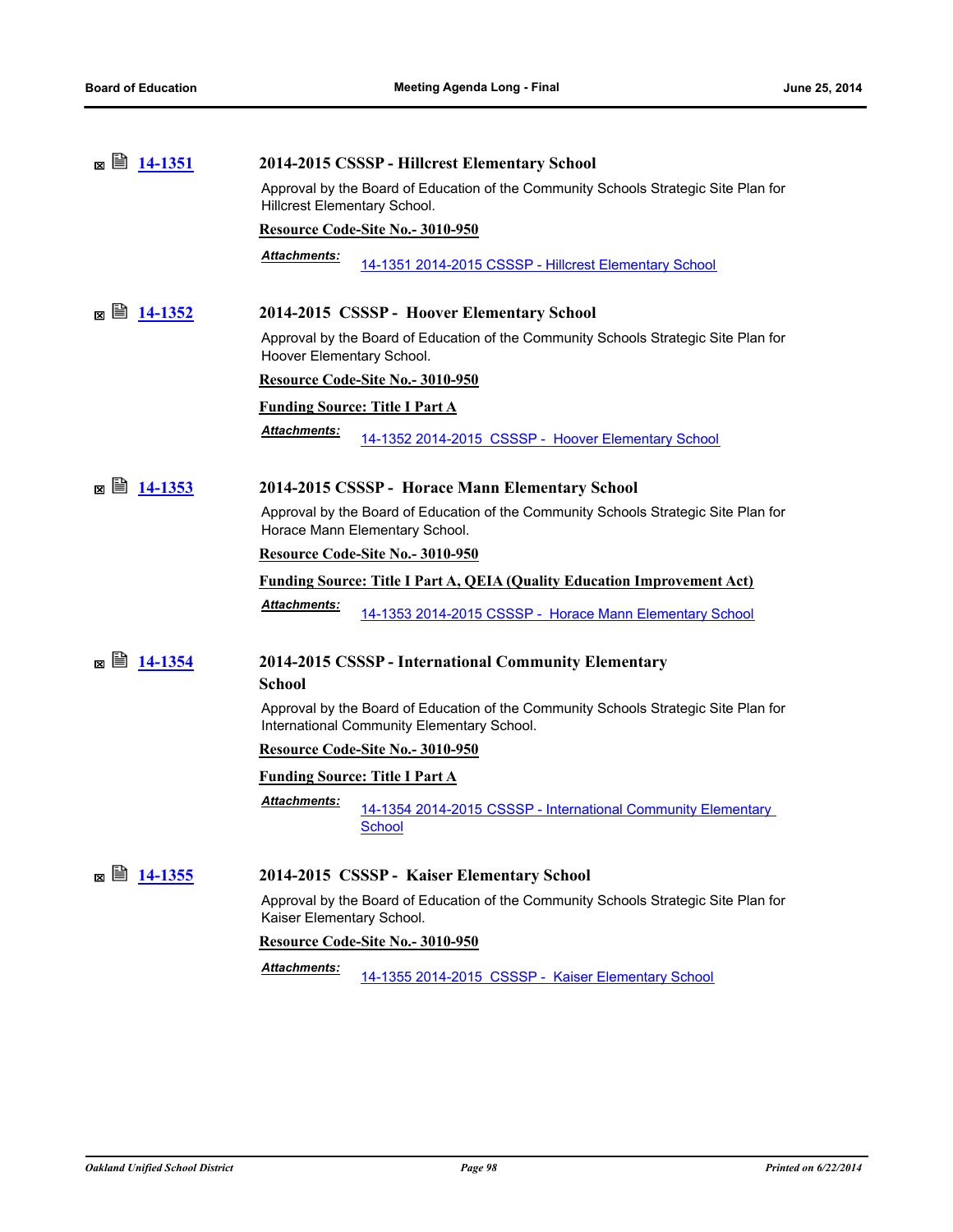| ⊠ ⊯<br>14-1356 | 2014-2015 CSSSP - La Escuelita Elementary School                                                                          |
|----------------|---------------------------------------------------------------------------------------------------------------------------|
|                | Approval by the Board of Education of the Community Schools Strategic Site Plan for<br>La Escuelita Elementary School.    |
|                | Resource Code-Site No.- 3010-950                                                                                          |
|                | <b>Funding Source: Title I Part A</b>                                                                                     |
|                | Attachments:<br>14-1356 2014-2015 CSSSP - La Escuelita Elementary School                                                  |
|                |                                                                                                                           |
|                | 2014-2015 CSSSP - Lafayette Elementary School                                                                             |
|                | Approval by the Board of Education of the Community Schools Strategic Site Plan for<br>Lafayette Elementary School.       |
|                | Resource Code-Site No.- 3010-950                                                                                          |
|                | <b>Funding Source: Title I Part A, QEIA (Qulaity Education Improvement Act), SIG</b><br><b>(School Improvement Grant)</b> |
|                |                                                                                                                           |
| ¤ U<br>14-1358 | 2014-2015 CSSSP - Laurel Elementary School                                                                                |
|                | Approval by the Board of Education of the Community Schools Strategic Site Plan for<br>Laurel Elementary School.          |
|                | Resource Code-Site No.- 3010-950                                                                                          |
|                | <b>Funding Source: Title I Part A</b>                                                                                     |
|                | <b>Attachments:</b><br>14-1358 2014-2015 CSSSP - Laurel Elementary School                                                 |
| ⊠ ■ 14-1359    | 2014-2015 CSSSP - Lincoln Elementary School                                                                               |
|                | Approval by the Board of Education of the Community Schools Strategic Site Plan for<br>Lincoln Elementary School.         |
|                | Resource Code-Site No.- 3010-950                                                                                          |
|                | <b>Funding Source: Title I Part A</b>                                                                                     |
|                | <b>Attachments:</b><br>14-1359 2014-2015 CSSSP - Lincoln Elementary School                                                |
|                |                                                                                                                           |
|                | 2014-2015 CSSSP - Sobrante Park Elementary School                                                                         |
|                | Approval by the Board of Education of the Community Schools Strategic Site Plan for<br>Sobrante Park Elementary School.   |
|                | Resource Code-Site No.- 3010-950                                                                                          |
|                | <b>Funding Source: Title I Part A</b>                                                                                     |
|                | Attachments:<br>14-1360 2014-2015 CSSSP - Sobrante Park Elementary School                                                 |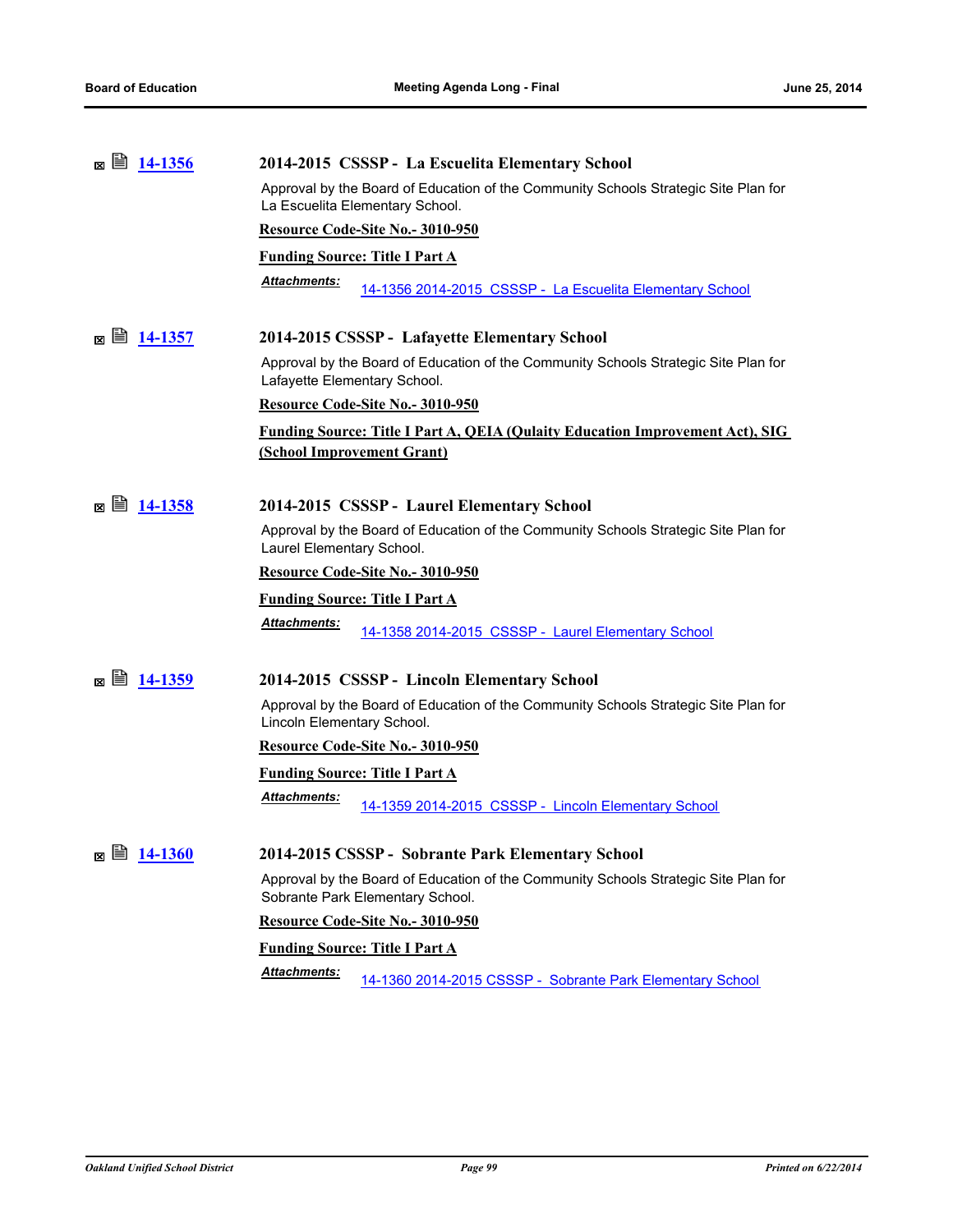|  |                             |                                                                                   | 2014-2015 CSSSP - James Madison Middle School                                                                                     |
|--|-----------------------------|-----------------------------------------------------------------------------------|-----------------------------------------------------------------------------------------------------------------------------------|
|  |                             |                                                                                   | Approval by the Board of Education of the Community Schools Strategic Site Plan for<br>James Madison Middle School.               |
|  |                             |                                                                                   | Resource Code-Site No.- 3010-950                                                                                                  |
|  |                             |                                                                                   | <b>Funding Source: Title I Part A, QEIA (Quality Education Improvement Act)</b>                                                   |
|  |                             | Attachments:                                                                      | 14-1361 2014-2015 CSSSP - James Madison Middle School                                                                             |
|  |                             |                                                                                   | 2014-2015 CSSSP - Manzanita Community Elementary                                                                                  |
|  |                             | School                                                                            |                                                                                                                                   |
|  |                             |                                                                                   | Approval by the Board of Education of the Community Schools Strategic Site Plan for<br>Manzanita Community Elementary School.     |
|  |                             |                                                                                   | Resource Code-Site No.- 3010-950                                                                                                  |
|  |                             |                                                                                   | <b>Funding Source: Title I Part A, QEIA (Qulaity Education Improvement Act)</b>                                                   |
|  |                             | <b>Attachments:</b>                                                               | 14-1362 2014-2015 CSSSP - Manzanita Community Elementary<br><b>School</b>                                                         |
|  | ⊠ ■ 14-1363                 |                                                                                   | 2014-2015 CSSSP - Manzanita SEED Elementarry School                                                                               |
|  |                             |                                                                                   | Approval by the Board of Education of a Community Schools Strategic Site Plan for<br>Manzanita SEED Elementary School.            |
|  |                             |                                                                                   | Resource Code-Site No.- 3010-950                                                                                                  |
|  |                             |                                                                                   | <b>Funding Source: Title I Part A</b>                                                                                             |
|  |                             | <u> Attachments:</u>                                                              | 14-1363 2014-2015 CSSSP - Manzanita SEED Elementarry School                                                                       |
|  |                             |                                                                                   | 2014-2015 CSSSP - Martin Luther King, Jr. Elementary                                                                              |
|  |                             | <b>School</b>                                                                     |                                                                                                                                   |
|  |                             |                                                                                   | Approval by the Board of Education of the Community Schools Strategic Site Plan for<br>Martin Luther King, Jr. Elementary School. |
|  |                             |                                                                                   | Resource Code-Site No.- 3010-950                                                                                                  |
|  |                             |                                                                                   | <b>Funding Source: Title I Part A</b>                                                                                             |
|  |                             | Attachments:                                                                      | 14-1364 2014-2015 CSSSP - Martin Luther King, Jr. Elementary<br><b>School</b>                                                     |
|  |                             |                                                                                   | 2014-2015 CSSSP - Melrose Leadership Academy                                                                                      |
|  | Melrose Leadership Academy. | Approval by the Board of Education of a Community Schools Strategic Site Plan for |                                                                                                                                   |
|  |                             |                                                                                   | Resource Code-Site No.- 3010-950                                                                                                  |
|  |                             |                                                                                   | <b>Funding Source: Title I Part A</b>                                                                                             |
|  |                             | <u> Attachments:</u>                                                              | 14-1366 2014-2015 CSSSP - Melrose Leadership Academy                                                                              |
|  |                             |                                                                                   |                                                                                                                                   |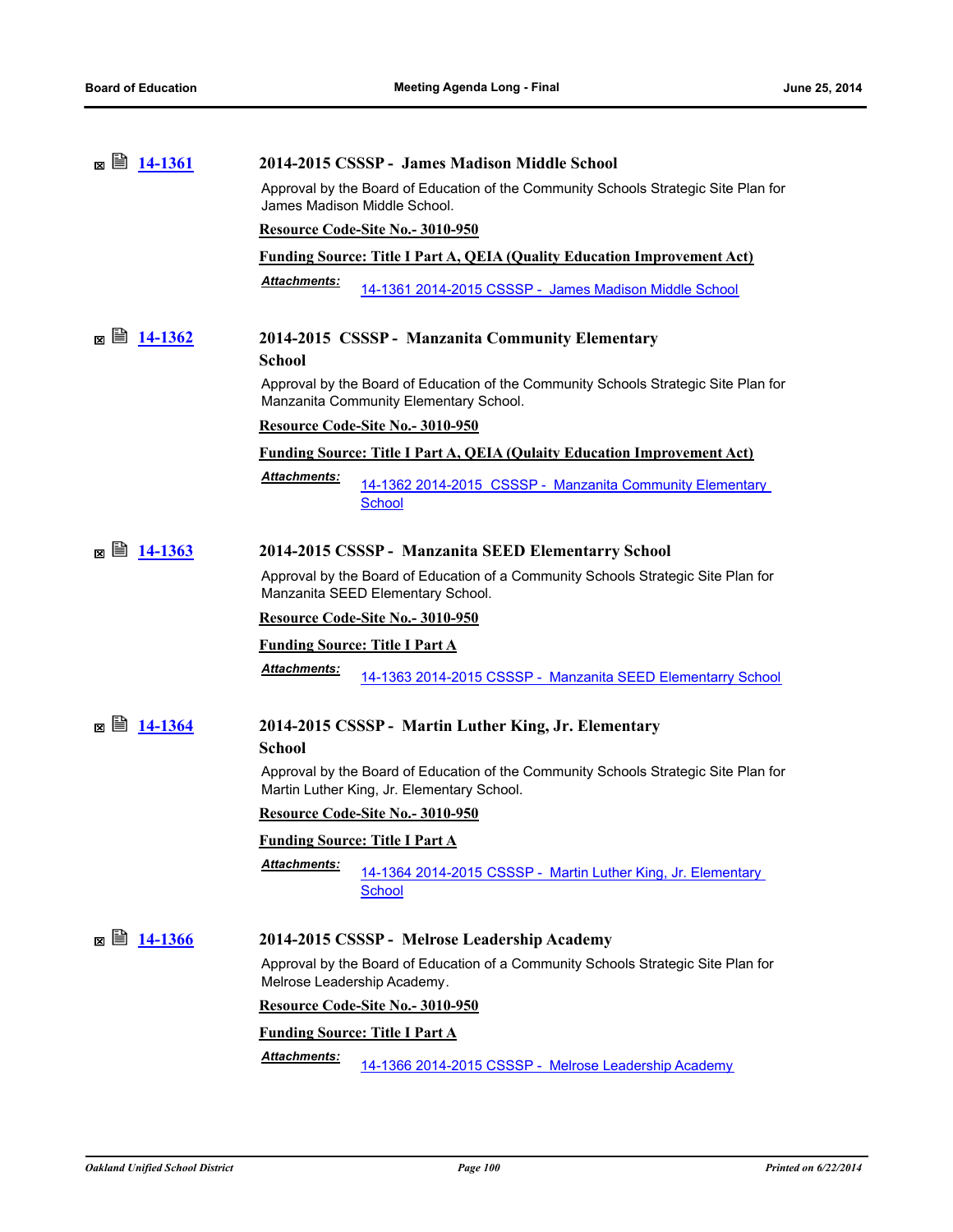| ⊠ ■ 14-1367       | 2014-2015 CSSSP - Montclair Elementary School                                                                       |
|-------------------|---------------------------------------------------------------------------------------------------------------------|
|                   | Approval by the Board of Education of the Community Schools Strategic Site Plan for<br>Montclair Elementary School. |
|                   | Resource Code-Site No.- 3010-950                                                                                    |
|                   | Attachments:<br>14-1367 2014-2015 CSSSP - Montclair Elementary School                                               |
| ⊠ ⊌<br>14-1368    | 2014-2015 CSSSP - Montera Middle School                                                                             |
|                   | Approval by the Board of Education of a Community Schools Strategic Site Plan for<br>Montera Middle School.         |
|                   | Resource Code-Site No.- 3010-950                                                                                    |
|                   | <b>Funding Source: Title I Part A</b>                                                                               |
|                   | Attachments:<br>14-1368 2014-2015 CSSSP - Montera Middle School                                                     |
| ⊠ ■ 14-1370       | 2014-2015 CSSSP - New Highland Academy                                                                              |
|                   | Approval by the Board of Education of the Community Schools Strategic Site Plan for<br>New Highland Academy.        |
|                   | Resource Code-Site No.- 3010-950                                                                                    |
|                   | <b>Funding Source: Title I Part A, QEIA (Quality Education Improvement Act)</b>                                     |
|                   | <b>Attachments:</b><br>14-1370 2014-2015 CSSSP - New Highland Academy                                               |
| 閶<br>14-1371<br>м | 2014-2015 CSSSP - Parker Elementary School                                                                          |
|                   | Approval by the Board of Education of the Community Schools Strategic Site Plan for<br>Parker Elementary School.    |
|                   | Resource Code-Site No.- 3010-950                                                                                    |
|                   | <b>Funding Source: Title I Part A, QEIA (Quality Education Improvement Act)</b>                                     |
|                   | <b>Attachments:</b><br>14-1371 2014-2015 CSSSP - Parker Elementary School                                           |
| ⊠ ■ 14-1372       | 2014-2015 CSSSP - Peralta Elementary School                                                                         |
|                   | Approval by the Board of Education of the Community Schools Strategic Site Plan for<br>Peralta Elementary School.   |
|                   | Resource Code-Site No.- 3010-950                                                                                    |
|                   | <b>Funding Source: Title I Part A</b>                                                                               |
|                   | Attachments:<br>14-1372 2014-2015 CSSSP - Peralta Elementary School                                                 |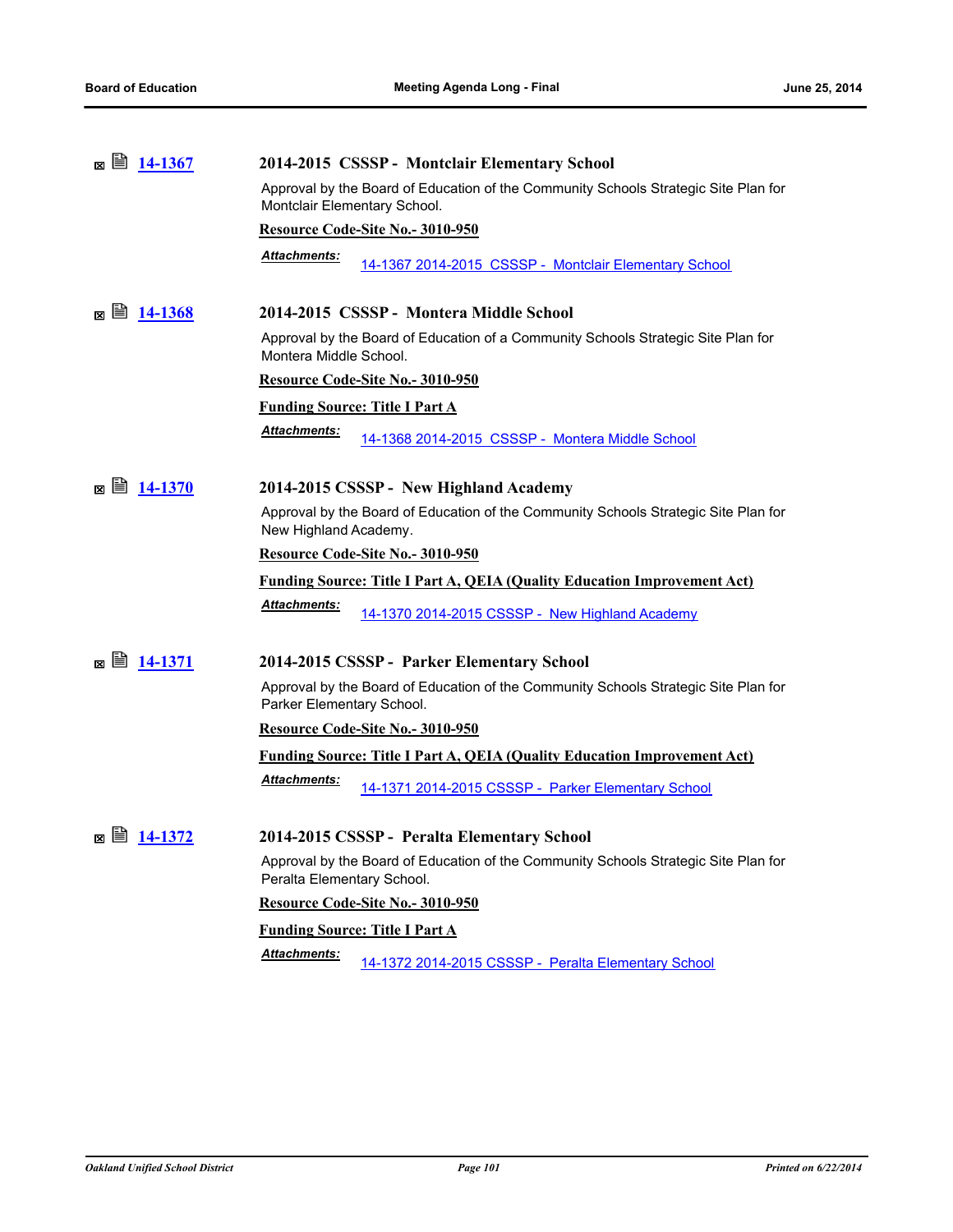| 閶<br>14-1373<br>×           | 2014-2015 CSSSP - Piedmont Avenue Elementary School                                                                       |
|-----------------------------|---------------------------------------------------------------------------------------------------------------------------|
|                             | Approval by the Board of Education of the Community Schools Strategic Site Plan for<br>Piedmont Avenue Elementary School. |
|                             | Resource Code-Site No.- 3010-950                                                                                          |
|                             | Funding Source: Title I Part A, QEIA (Qulaity Education Improvement Act), SIG<br><b>(School Improvement Grant)</b>        |
|                             | <b>Attachments:</b><br>14-1373 2014-2015 CSSSP - Piedmont Avenue Elementary School                                        |
| 圁<br>14-1374<br>м           | 2014-2015 CSSSP - Reach Academy                                                                                           |
|                             | Approval by the Board of Education of the Community Schools Strategic Site Plan for<br>Reach Academy.                     |
|                             | Resource Code-Site No.- 3010-950                                                                                          |
|                             | <b>Funding Source: Title I Part A</b>                                                                                     |
|                             | Attachments:<br><u>14-1374 2014-2015 CSSSP - Reach Academy</u>                                                            |
| ⊠ ■ 14-1375                 | 2014-2015 CSSSP - Redwood Heights Elementary School                                                                       |
|                             | Approval by the Board of Education of the Community Schools Strategic Site Plan for<br>Redwood Heights Elementary School. |
|                             | Resource Code-Site No. - 3010-950                                                                                         |
|                             | Attachments:<br>14-1375 2014-2015 CSSSP - Redwood Heights Elementary School                                               |
| $\boxtimes$ $\cong$ 14-1376 | 2014-2015 CSSSP - Rise Elementary School                                                                                  |
|                             | Approval by the Board of Education of a Community Schools Strategic Site Plan for<br>Rise Elementary School.              |
|                             | Resource Code-Site No.- 3010-950                                                                                          |
|                             | <b>Funding Source: Title I Part A</b>                                                                                     |
|                             | <b>Attachments:</b><br>14-1376 2014-2015 CSSSP - Rise Elementary School                                                   |
|                             | 2014-2015 CSSSP - Roosevelt Middle School                                                                                 |
|                             | Approval by the Board of Education of a Community Schools Strategic Site Plan for<br>Roosevelt Middle School.             |
|                             | Resource Code-Site No.- 3010-950                                                                                          |
|                             | <b>Funding Source: Title I Part A</b>                                                                                     |
|                             | Attachments:<br>14-1377 2014-2015 CSSSP - Roosevelt Middle School                                                         |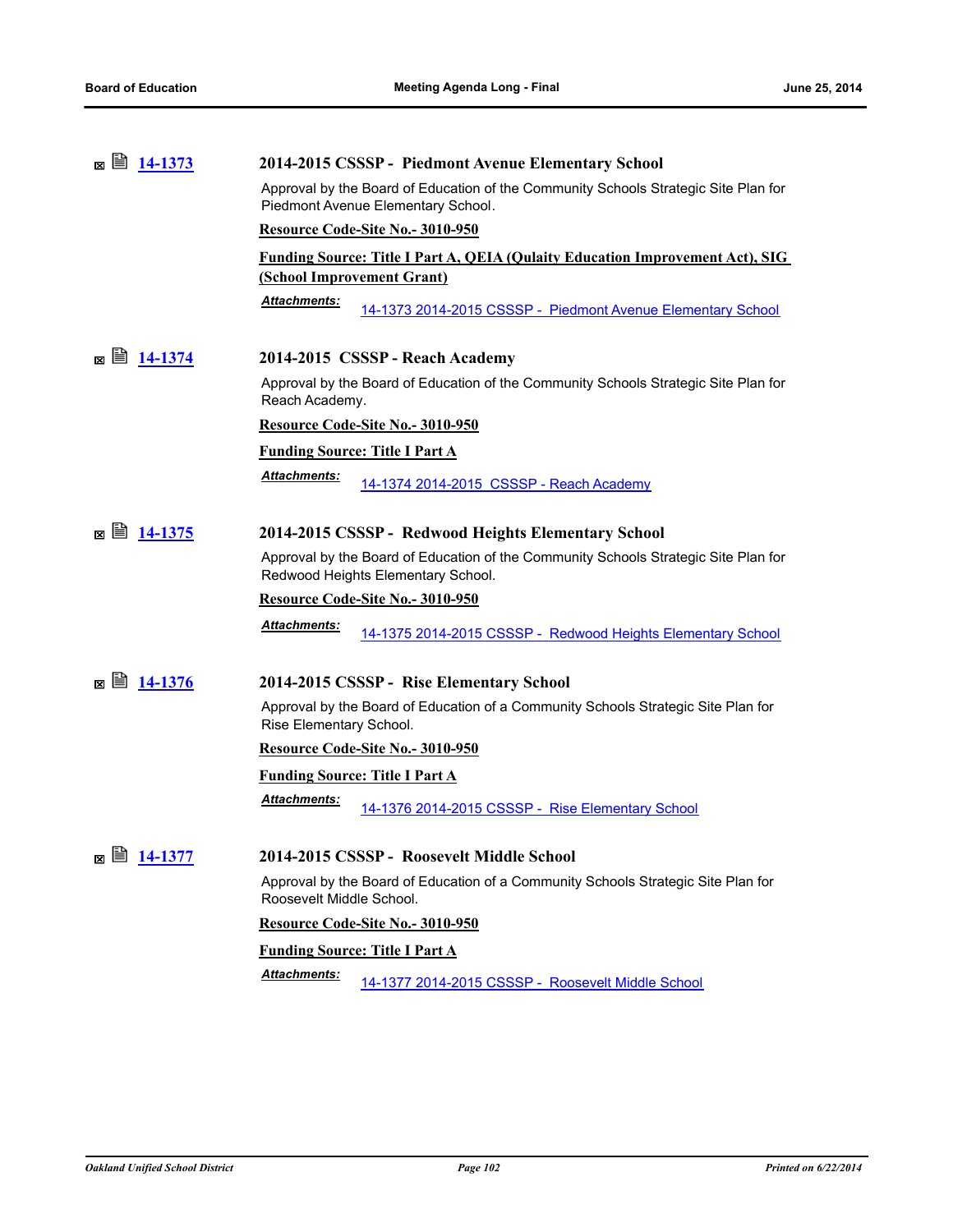|     |                                                                                                                     | 2014-2015 CSSSP - Roots International Middle School                                                                         |
|-----|---------------------------------------------------------------------------------------------------------------------|-----------------------------------------------------------------------------------------------------------------------------|
|     |                                                                                                                     | Approval by the Board of Education of a Community Schools Strategic Site Plan for<br>Roots International Middle School.     |
|     |                                                                                                                     | Resource Code-Site No.- 3010-950                                                                                            |
|     |                                                                                                                     | <b>Funding Source: Title I Part A, SIG (School Improvement Grant)</b>                                                       |
|     |                                                                                                                     | <b>Attachments:</b><br>14-1378 2014-2015 CSSSP - Roots International Middle School                                          |
|     |                                                                                                                     | 2014-2015 CSSSP - Sankofa Elementary School                                                                                 |
|     |                                                                                                                     | Approval by the Board of Education of the Community Schools Strategic Site Plan for<br>Sankofa Elementary School.           |
|     |                                                                                                                     | Resource Code-Site No.- 3010-950                                                                                            |
|     |                                                                                                                     | <b>Funding Source: Title I Part A</b>                                                                                       |
|     |                                                                                                                     | Attachments:<br>14-1379 2014-2015 CSSSP - Sankofa Elementary School                                                         |
| ¤ U | 14-1380                                                                                                             | 2014-2015 CSSSP - Sequoia Elementary School                                                                                 |
|     |                                                                                                                     | Approval by the Board of Education of the Community Schools Strategic Site Plan for<br>Sequoia Elementary School.           |
|     |                                                                                                                     | Resource Code-Site No.- 3010-950                                                                                            |
|     |                                                                                                                     | <b>Funding Source: Title I Part A</b>                                                                                       |
|     |                                                                                                                     | <b>Attachments:</b><br>14-1380 2014-2015 CSSSP - Sequoia Elementary School                                                  |
| ¤ U | 14-1381                                                                                                             | 2014-2015 CSSSP - Think College Now Elementary School                                                                       |
|     |                                                                                                                     | Approval by the Board of Education of the Community Schools Strategic Site Plan for<br>Think College Now Elementary School. |
|     |                                                                                                                     | Resource Code-Site No.- 3010-950                                                                                            |
|     |                                                                                                                     | <b>Funding Source: Title I Part A</b>                                                                                       |
|     |                                                                                                                     | <b>Attachments:</b><br>14-1381 2014-2015 CSSSP - Think College Now Elementary School                                        |
| ▩▤  | 14-1382                                                                                                             | 2014-2015 CSSSP - Thornhill Elementary School                                                                               |
|     | Approval by the Board of Education of the Community Schools Strategic Site Plan for<br>Thornhill Elementary School. |                                                                                                                             |
|     |                                                                                                                     | Resource Code-Site No.- 3010-950                                                                                            |
|     |                                                                                                                     | <b>Attachments:</b><br>14-1382 2014-2015 CSSSP - Thornhill Elementary School                                                |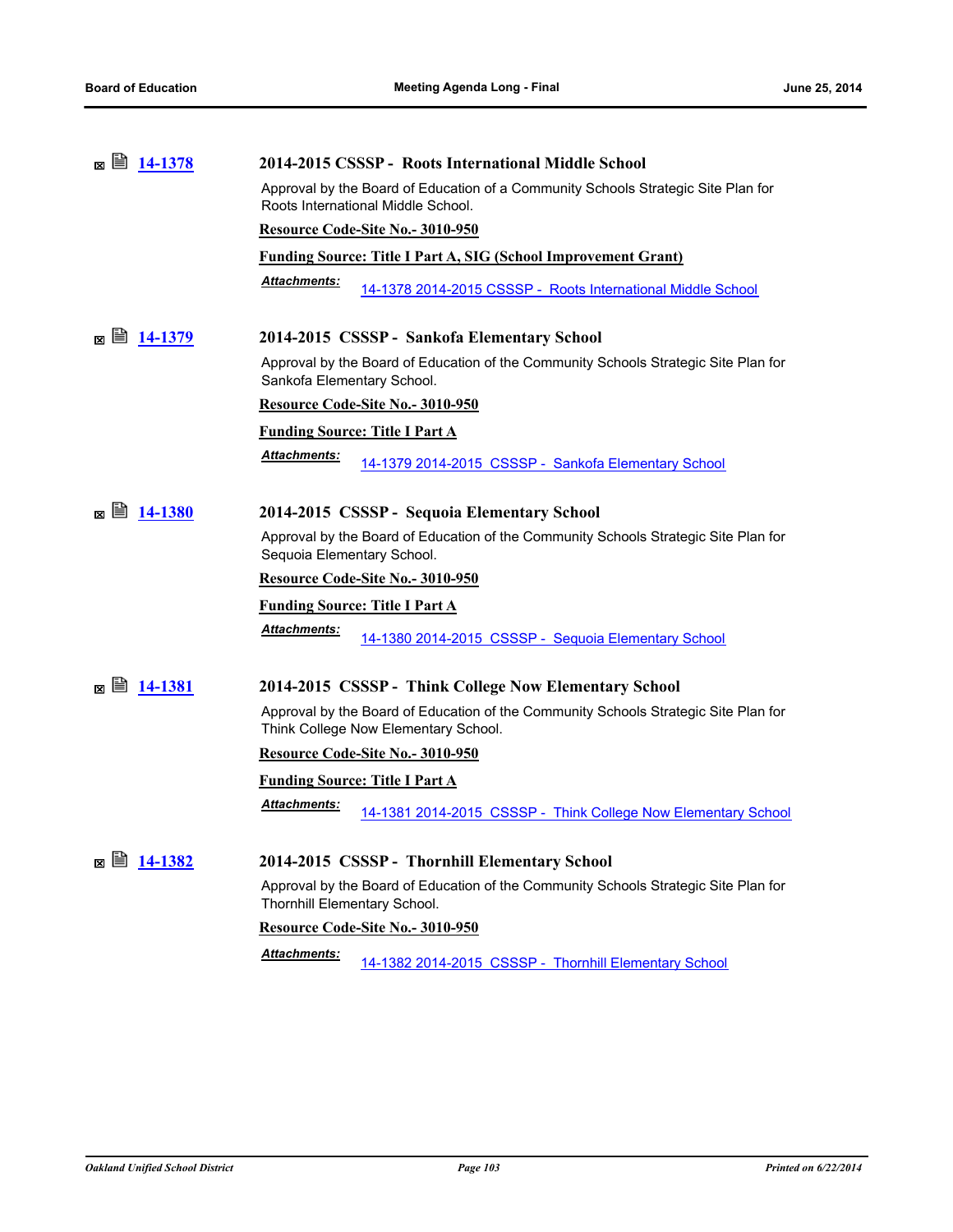| ⊠ ⊌<br>14-1383        | 2014-2015 CSSSP - United for Success Middle School                                                                          |
|-----------------------|-----------------------------------------------------------------------------------------------------------------------------|
|                       | Approval by the Board of Education of the Community Schools Strategic Site Plan for<br>United for Success Middle School.    |
|                       | Resource Code-Site No.- 3010-950                                                                                            |
|                       | <b>Funding Source: Title I Part A</b>                                                                                       |
|                       | <b>Attachments:</b><br>14-1383 2014-2015 CSSSP - United for Success Middle School                                           |
| ⊠ ⊯<br>14-1384        | 2014-2015 CSSSP - Urban Promise Academy                                                                                     |
|                       | Approval by the Board of Education of the Community Schools Strategic Site Plan for<br>Urban Promise Academy.               |
|                       | Resource Code-Site No.- 3010-950                                                                                            |
|                       | <b>Funding Source: Title I Part A, QEIA (Quality Education Improvement Act)</b>                                             |
|                       | Attachments:<br>14-1384 2014-2015 CSSSP - Urban Promise Academy                                                             |
| ⊠ ■ 14-1385           | 2014-2015 CSSSP - Westlake Middle School                                                                                    |
|                       | Approval by the Board of Education of the Community Schools Strategic Site Plan for<br>Westlake Middle School.              |
|                       | Resource Code-Site No.- 3010-950                                                                                            |
|                       | <b>Funding Source: Title I Part A</b>                                                                                       |
|                       | Attachments:<br>14-1385 2014-2015 CSSSP - Westlake Middle School                                                            |
| ¤ U<br>14-1386        | 2014-2015 CSSSP - West Oakland Middle School                                                                                |
|                       | Approval by the Board of Education of the Community Schools Strategic Site Plan for<br>West Oakland Middle School.          |
|                       | Resource Code-Site No.- 3010-950                                                                                            |
|                       | <b>Funding Source: Title I Part A</b>                                                                                       |
|                       | <b>Attachments:</b><br>14-1386 2014-2015 CSSSP - West Oakland Middle School                                                 |
| ⊠ ⊯<br><u>14-1388</u> | 2014-2015 CSSSP - Coliseum College Preparatory School                                                                       |
|                       | Approval by the Board of Education of the Community Schools Strategic Site Plan for<br>Coliseum College Preparatory School. |
|                       | Resource Code-Site No.- 3010-950                                                                                            |
|                       | <b>Funding Source: Title I Part A</b>                                                                                       |
|                       | Attachments:<br>14-1388 2014-2015 CSSSP - Coliseum College Preparatory School                                               |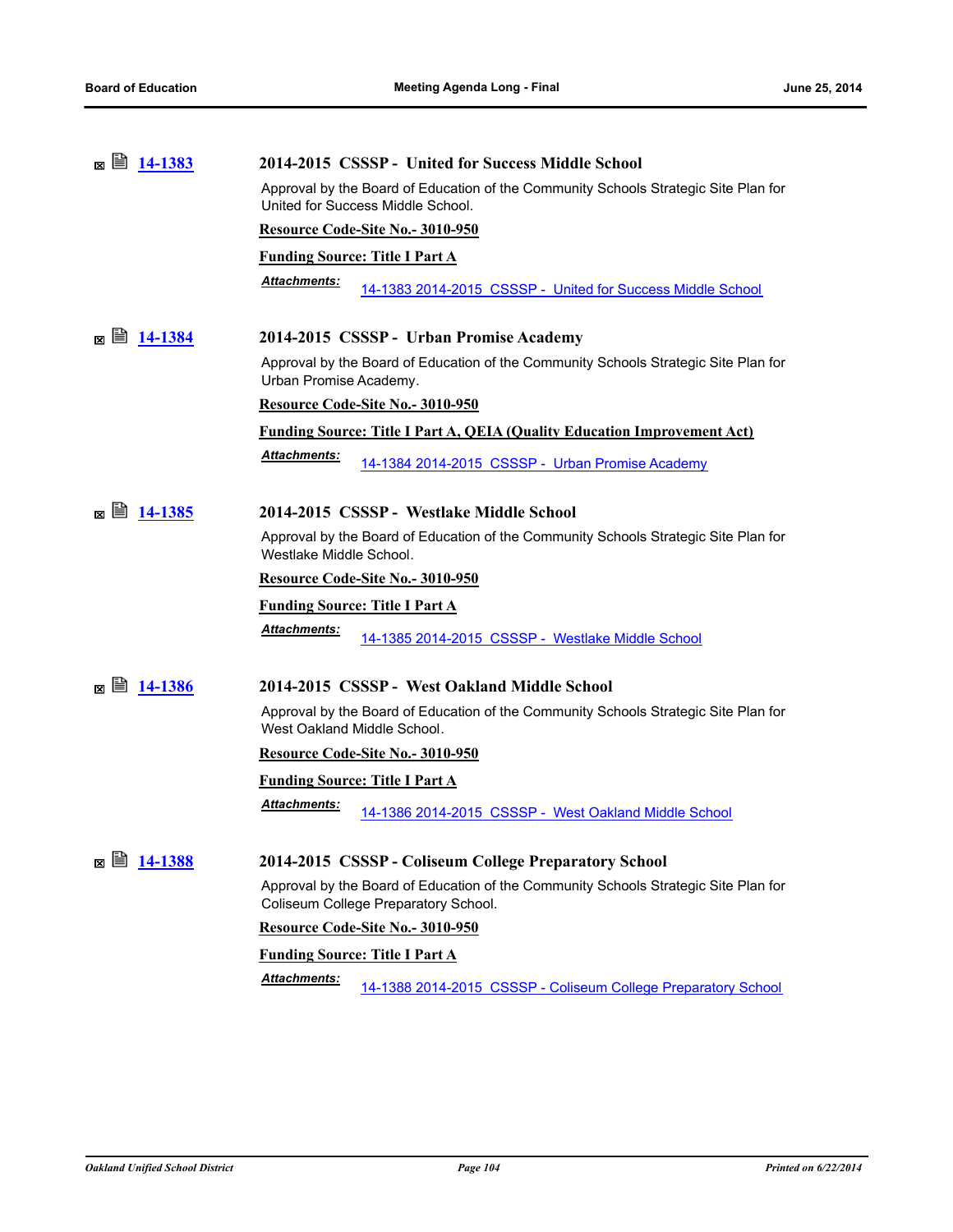|     |                                                                                                       | 2014-2015 CSSSP - Dewey Academy                                                                                |  |  |
|-----|-------------------------------------------------------------------------------------------------------|----------------------------------------------------------------------------------------------------------------|--|--|
|     | Approval by the Board of Education of the Community Schools Strategic Site Plan for<br>Dewey Academy. |                                                                                                                |  |  |
|     |                                                                                                       | Resource Code-Site No.- 3010-950                                                                               |  |  |
|     |                                                                                                       | <b>Funding Source: Title I Part A</b>                                                                          |  |  |
|     |                                                                                                       | <b>Attachments:</b><br><u>14-1389 2014-2015 CSSSP - Dewey Academy</u>                                          |  |  |
|     | ⊠ ■ 14-1390                                                                                           | 2014-2015 CSSSP - Fremont HIgh School                                                                          |  |  |
|     |                                                                                                       | Approval by the Board of Education of the Community Schools Strategic Site Plan for<br>Fremont High School.    |  |  |
|     |                                                                                                       | Resource Code-Site No.- 3010-950                                                                               |  |  |
|     |                                                                                                       | <b>Funding Source: Title I Part A</b>                                                                          |  |  |
|     |                                                                                                       | Attachments:<br>14-1390 2014-2015 CSSSP - Fremont High School                                                  |  |  |
|     | ⊠ ■ 14-1391                                                                                           | 2014-2015 CSSSP - Life Academy                                                                                 |  |  |
|     |                                                                                                       | Approval by the Board of Education of the Community Schools Strategic Site Plan for<br>Life Academy.           |  |  |
|     |                                                                                                       | Resource Code-Site No.- 3010-950                                                                               |  |  |
|     |                                                                                                       | <b>Funding Source: Title I Part A</b>                                                                          |  |  |
|     |                                                                                                       | <u> Attachments:</u><br>14-1391 2014-2015 CSSSP - Life Academy                                                 |  |  |
|     | ⊠ ■ <u>14-1393</u>                                                                                    | 2014-2015 CSSSP - McClymonds High School                                                                       |  |  |
|     |                                                                                                       | Approval by the Board of Education of the Community Schools Strategic Site Plan for<br>McClymonds High School. |  |  |
|     |                                                                                                       | Resource Code-Site No.- 3010-950                                                                               |  |  |
|     |                                                                                                       | <b>Funding Source: Title I Part A</b>                                                                          |  |  |
|     |                                                                                                       | <b>Attachments:</b><br>14-1393 2014-2015 CSSSP - McClymonds High School                                        |  |  |
| ⊠ ⊌ | 14-1394                                                                                               | 2014-2015 CSSSP - MetWest High School                                                                          |  |  |
|     |                                                                                                       | Approval by the Board of Education of the Community Schools Strategic Site Plan for<br>MetWest High School.    |  |  |
|     |                                                                                                       | Resource Code-Site No.- 3010-950                                                                               |  |  |
|     |                                                                                                       | <b>Funding Source: Title I Part A</b>                                                                          |  |  |
|     |                                                                                                       | Attachments:<br>14-1394 2014-2015 CSSSP - MetWest High School                                                  |  |  |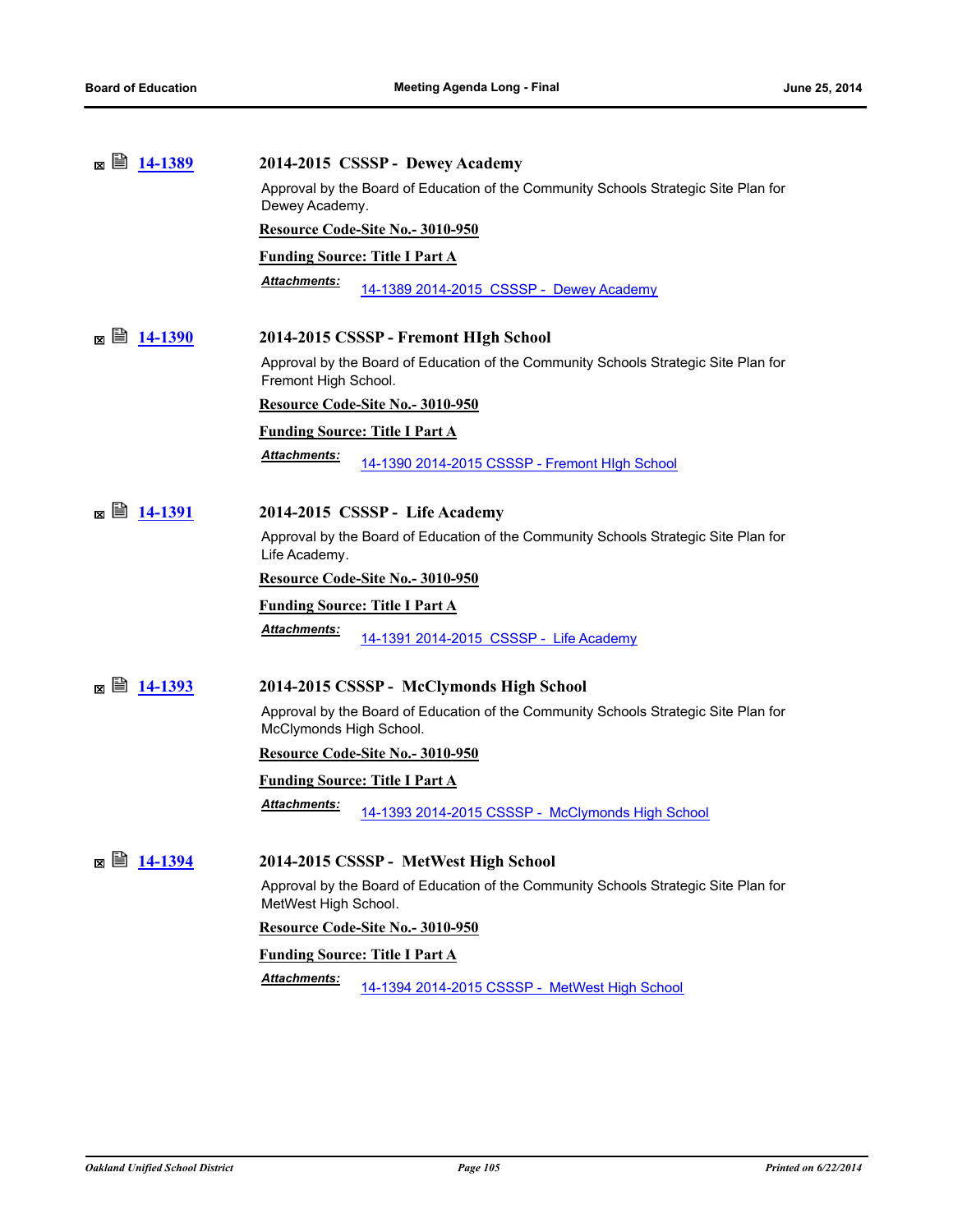| 閶<br>14-1395<br>×        |                      | 2014-2015 CSSSP - Oakland High School                                                                                     |  |  |
|--------------------------|----------------------|---------------------------------------------------------------------------------------------------------------------------|--|--|
|                          | Oakland High School. | Approval by the Board of Education of the Community Schools Strategic Site Plan for                                       |  |  |
|                          |                      | Resource Code-Site No.- 3010-950                                                                                          |  |  |
|                          |                      | <b>Funding Source: Title I Part A</b>                                                                                     |  |  |
|                          | <b>Attachments:</b>  | 14-1395 2014-2015 CSSSP - Oakland High School                                                                             |  |  |
| 閶<br><u>14-1396</u><br>M |                      | 2014-2015 CSSSP - Oakland International High School                                                                       |  |  |
|                          |                      | Approval by the Board of Education of the Community Schools Strategic Site Plan for<br>Oakland International High School. |  |  |
|                          |                      | Resource Code-Site No.- 3010-950                                                                                          |  |  |
|                          |                      | <b>Funding Source: Title I Part A</b>                                                                                     |  |  |
|                          | Attachments:         | 14-1396 2014-2015 CSSSP - Oakland International High School                                                               |  |  |
| ⊠ ■ 14-1397              |                      | 2014-2015 CSSSP- Oakland Technical High School                                                                            |  |  |
|                          |                      | Approval by the Board of Education of the Community Schools Strategic Site Plan for<br>Oakland Technical High School.     |  |  |
|                          |                      | Resource Code-Site No.- 3010-950                                                                                          |  |  |
|                          |                      | <b>Funding Source: Title I Part A</b>                                                                                     |  |  |
|                          | <u> Attachments:</u> | 14-1397 2014-2015 CSSSP- Oakland Technical High School                                                                    |  |  |
| 圁<br>14-1398<br>×        |                      | 2014-2015 CSSSP - Ralph J. Bunche High School                                                                             |  |  |
|                          |                      | Approval by the Board of Education of the Community Schools Strategic Site Plan for<br>Ralph J. Bunche High School.       |  |  |
|                          |                      | Resource Code-Site No.- 3010-950                                                                                          |  |  |
|                          |                      | <b>Funding Source: Title I Part A</b>                                                                                     |  |  |
|                          | <b>Attachments:</b>  | 14-1398 2014-2015 CSSSP - Ralph J. Bunche High School                                                                     |  |  |
| 圁<br><u>14-1399</u><br>× |                      | 2014-2015 CSSSP - Rudsdale Continuation School                                                                            |  |  |
|                          |                      | Approval by the Board of Education of the Community Schools Strategic Site Plan for<br>Rudsdale Continuation School.      |  |  |
|                          |                      | Resource Code-Site No.- 3010-950                                                                                          |  |  |
|                          |                      | <b>Funding Source: Title I Part A</b>                                                                                     |  |  |
|                          | Attachments:         | 14-1399 2014-2015 CSSSP - Rudsdale Continuation School                                                                    |  |  |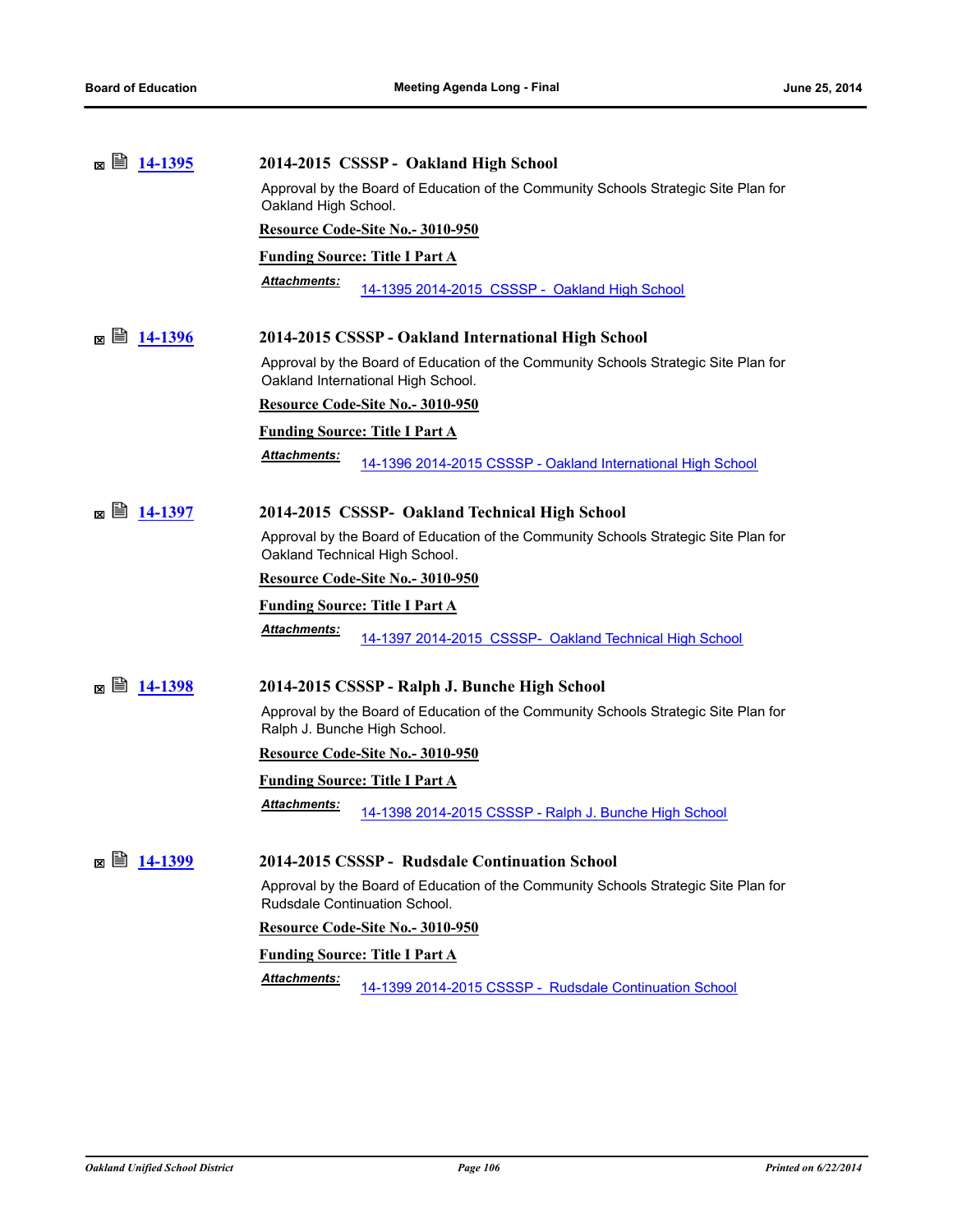| ⊠ ■ 14-1400    | 2014-2015 CSSSP - Skyline High School                                                                                                                                                                                                                                                                                                                                                                                                                                                                                                                                                                                                                                                                                                                                                                                                                                   |
|----------------|-------------------------------------------------------------------------------------------------------------------------------------------------------------------------------------------------------------------------------------------------------------------------------------------------------------------------------------------------------------------------------------------------------------------------------------------------------------------------------------------------------------------------------------------------------------------------------------------------------------------------------------------------------------------------------------------------------------------------------------------------------------------------------------------------------------------------------------------------------------------------|
|                | Approval by the Board of Education of the Community Schools Strategic Site Plan for<br>Skyline High School.                                                                                                                                                                                                                                                                                                                                                                                                                                                                                                                                                                                                                                                                                                                                                             |
|                | Resource Code-Site No.- 3010-950                                                                                                                                                                                                                                                                                                                                                                                                                                                                                                                                                                                                                                                                                                                                                                                                                                        |
|                | <b>Funding Source: Title I Part A</b>                                                                                                                                                                                                                                                                                                                                                                                                                                                                                                                                                                                                                                                                                                                                                                                                                                   |
|                | Attachments:<br>14-1400 2014-2015 CSSSP - Skyline High School                                                                                                                                                                                                                                                                                                                                                                                                                                                                                                                                                                                                                                                                                                                                                                                                           |
|                | 2014-2015 CSSSP - Community Day School                                                                                                                                                                                                                                                                                                                                                                                                                                                                                                                                                                                                                                                                                                                                                                                                                                  |
|                | Approval by the Board of Education of the Community Schools Strategic Site Plan for<br>Community Day School.                                                                                                                                                                                                                                                                                                                                                                                                                                                                                                                                                                                                                                                                                                                                                            |
|                | Resource Code-Site No.- 3010-950                                                                                                                                                                                                                                                                                                                                                                                                                                                                                                                                                                                                                                                                                                                                                                                                                                        |
|                | <b>Funding Source: Title I Part A</b>                                                                                                                                                                                                                                                                                                                                                                                                                                                                                                                                                                                                                                                                                                                                                                                                                                   |
|                | Attachments:<br>14-1404 2014-2015 CSSSP - Community Day School                                                                                                                                                                                                                                                                                                                                                                                                                                                                                                                                                                                                                                                                                                                                                                                                          |
|                | 2014-2015 CSSSP - Sojourner Truth Independent Study                                                                                                                                                                                                                                                                                                                                                                                                                                                                                                                                                                                                                                                                                                                                                                                                                     |
|                | Approval by the Board of Education of the Community Schools Strategic Site Plan for<br>Sojourner Truth Independent Study.                                                                                                                                                                                                                                                                                                                                                                                                                                                                                                                                                                                                                                                                                                                                               |
|                | Resource Code-Site No.- 3010-950                                                                                                                                                                                                                                                                                                                                                                                                                                                                                                                                                                                                                                                                                                                                                                                                                                        |
|                | <b>Funding Source: Title I Part A</b>                                                                                                                                                                                                                                                                                                                                                                                                                                                                                                                                                                                                                                                                                                                                                                                                                                   |
|                | Attachments:<br>14-1405 2014-2015 CSSSP - Sojourner Truth Independent Study                                                                                                                                                                                                                                                                                                                                                                                                                                                                                                                                                                                                                                                                                                                                                                                             |
| ■ 14-0592<br>図 | <b>Amendment No. 1 - Professional Services Contract - Anna</b><br>Massi - St. Leo                                                                                                                                                                                                                                                                                                                                                                                                                                                                                                                                                                                                                                                                                                                                                                                       |
|                | Ratification by the Board of Education of Amendment No. 1, Professional Services<br>Contract between District and Anna Massi, Danville, CA, for the latter to provide 10<br>additional hours of professional development services for school site instructional and<br>administrative staff; provide on-going professional development services that will<br>enable teachers to provide a more effective instructional program and improve student<br>academic achievement in curriculum areas of Reading Language Arts, Reading, and or<br>Mathematics, as delineated in the Scope of Work, incorporated herein by reference as<br>though fully set forth, at St. Leo the Great School, for the period September 1, 2012<br>through June 30, 2013, in an additional amount of \$590.00, increasing the Contract not<br>to exceed amount from \$3,894.00 to \$4,484.00. |
|                | Resource Code-Site No.- 4035-735                                                                                                                                                                                                                                                                                                                                                                                                                                                                                                                                                                                                                                                                                                                                                                                                                                        |
|                | <b>Funding Source: Title IIA</b>                                                                                                                                                                                                                                                                                                                                                                                                                                                                                                                                                                                                                                                                                                                                                                                                                                        |
|                | Attachments:<br>14-0592 Amendment No. 1 - Professional Services Contract - Anna<br>Massi - St. Leo                                                                                                                                                                                                                                                                                                                                                                                                                                                                                                                                                                                                                                                                                                                                                                      |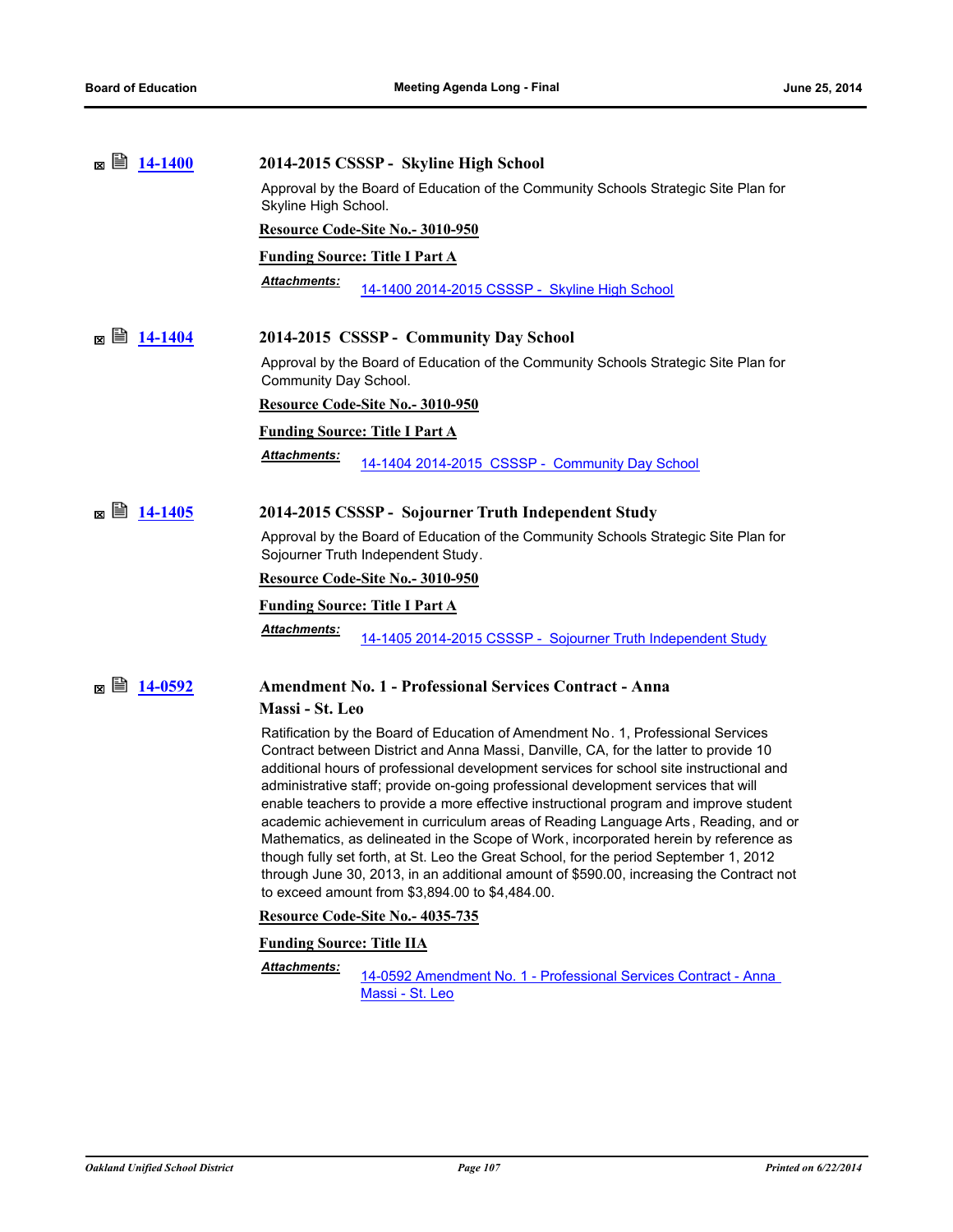# **[14-1096](http://ousd.legistar.com/gateway.aspx?m=l&id=/matter.aspx?key=32796) Professional Services Contract - Center for Transformative Teacher Training - No Nonsense Nurturer - Oakland**

### **Unified School District**

Approval by the Board of Education of a Professional Services Contract between the District and Center for Transformative Teacher Training, San Francisco, CA, for the latter to provide to Region 3 Schools staff On-Line Training licenses to the No-Nonsense Nurturer (NNN) and Real Time Teacher Coach Training, a research validated approach to classroom management and culture for staff, as described in the Scope of Work, incorporated herein by reference as though fully set forth, for the period of July 1, 2014 through June 30, 2015, in an amount not to exceed \$217,680.00.

**Resource Code-Site No.- 7090-123, 3180-226, 3180-224, 7090-107, 0000-922, 0000-193**

**Funding Source: EIA-SCE Instructional, School Improvement Grant (SIG), Priority Schools Grant, and General Purpose**

*Attachments:*

[14-1096 Professional Services Contract - Center for Transformative](http://ousd.legistar.com/gateway.aspx?M=F&ID=76488.pdf)  Teacher Training - No Nonsense Nurturer - Oakland Unified School **District** 

# **■ ■ [14-1310](http://ousd.legistar.com/gateway.aspx?m=l&id=/matter.aspx?key=32990) Grant Award - Shoo the Flu, LLC - Health Services -Department of Family, School and Community Partnerships**

Acceptance by the Board of Education of a Grant Award from Shoo the Flu, LLC., Palo Alto, CA, as donor, in the amount up to \$100,000.00, to support the base salary and benefits for the position of Clinic Liaison for the Health Services Department for all Oakland Unified Elementary Schools, for the Fiscal Year 2014-2015, pursuant to the terms and conditions thereof, if any and subject to approval of Grant Agreement, as to form and content, by General Counsel and signature by the President and Secretary Board of Education.

### *Attachments:*

[i14-1310 Grant Award - Shoo the Flu, LLC - Health Services -](http://ousd.legistar.com/gateway.aspx?M=F&ID=76487.pdf)  Department of Family, School and Community Partnerships

# **■ ■ [14-1324](http://ousd.legistar.com/gateway.aspx?m=l&id=/matter.aspx?key=33004) Professional Services Contract - National Equity Project -African American Male Achievement Initiative - Family, School, and Community Partnerships Department**

Approval by the Board of Education of a Professional Services Contract between the District and the National Equity Project, Oakland, CA, for the latter to provide design and facilitate a Leading with Cultural Eye Institute, a two-day learning experience to launch a yearlong engagement between the VRP Schools' Cohort and the VRP Central Office Support Team, as described in the Scope of Work, incorporated herein by reference as though fully set forth, for the period of August 16, 2013 through August 30, 2013, in an amount not to exceed \$25,000.00.

**Resource Code-Site No.- 3312-975**

### **Funding Source: Special Education IDEA Early Intervening**

14-1324 Professional Services Contract - National Equity Project - African American Male Achievement Initiative - Family, School, and Community Partnerships Department *Attachments:*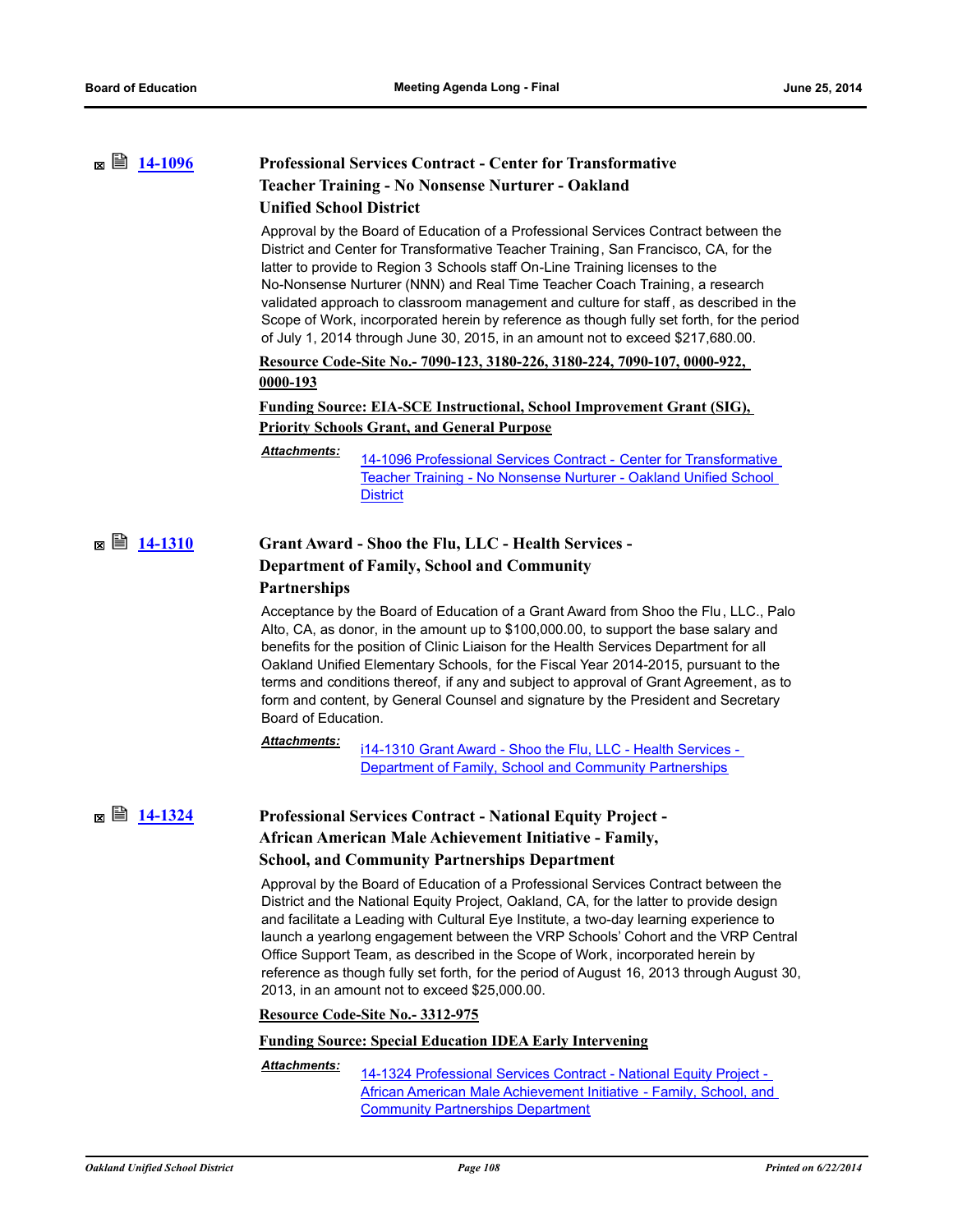# **[14-1487](http://ousd.legistar.com/gateway.aspx?m=l&id=/matter.aspx?key=33163) Amendment No. 2, Professional Services Contract - Whole Life Nutrition - Nutrition Services**

Ratification by the Board of Education of Amendment No. 2, Professional Services Contract between the District and Nancy Deming, Oakland, CA for the latter to identify 2-3 community organizations that can act as main partner for Food Donation Program, as described in the Scope of Work, incorporated herein by reference as though fully set forth, in an additional amount not to exceed \$15,000.00, increasing the Contract not to exceed amount from \$36,599 to \$59,599.00, for the period of November 1, 2013 through June 30, 2014. All other terms and conditions of the Contract remain in full force and effect.

# *Attachments:*

[14-1487 Amendment No. 2, Professional Services Contract - Whole](http://ousd.legistar.com/gateway.aspx?M=F&ID=76748.pdf)  Life Nutrition - Nutrition Services

### **[14-1510](http://ousd.legistar.com/gateway.aspx?m=l&id=/matter.aspx?key=33186) CIF Representatives and Policy Committee Members -**  冈 **Oakland Athletic League - School Year 2014-2015**

Approval by the Board of Education of the Annual Certification of the District's named six high school principals – of Castlemont High, Fremont High, McClymonds High, Oakland High, Skyline High, Oakland Technical High, - by virtue of their position, and Antwan Wilson, Superintendent of Schools and Christopher Dobbins, Member, Board of Education, respectively, as the Members, Oakland Athletic League Policy Committee and as Oakland Athletic League representatives to the California Interscholastic Federation (CIF), for the period July 1, 2014 to June 30, 2015, pursuant to Board adopted OAL By-Laws.

## **■ ■ [14-1402](http://ousd.legistar.com/gateway.aspx?m=l&id=/matter.aspx?key=33082) Employment Agreement - Brigitte Marshall - Human Resources Services and Support**

Approval by the Board of Education of the Employment Agreement with Brigitte Marshall to continue to serve as the Associate Superintendent for Human Resources Services and Support for a term of one year, from July 1, 2014 to June 30, 2015, at an annual salary of \$157,500.00.

### **Resource Code-Site No.- 0000-944**

**Funding Source: General Purpose**

*Attachments:*

14-1402 Employment Agreement - Brigitte Marshall - Human Resources Services and Support

# **[14-1403](http://ousd.legistar.com/gateway.aspx?m=l&id=/matter.aspx?key=33083) Employment Agreement - Timothy E. White - Facilities**

## **Planning and Management**

Approval by the Board of Education of the Employment Agreement for Timothy White, Associate Superintendent, Facilities Planning and Management, for the term from July 1, 2014 to June 30, 2015, at an annual salary of \$157,500.00.

**Resource Code-Site No.- 0000-918; 0096-918**

### **Funding Source: Geneal Purpose (20%); Measure B (80%)**

[14-1403 Employment Agreement - Timothy E. White - Facilities](http://ousd.legistar.com/gateway.aspx?M=F&ID=76440.pdf)  Planning and Management *Attachments:*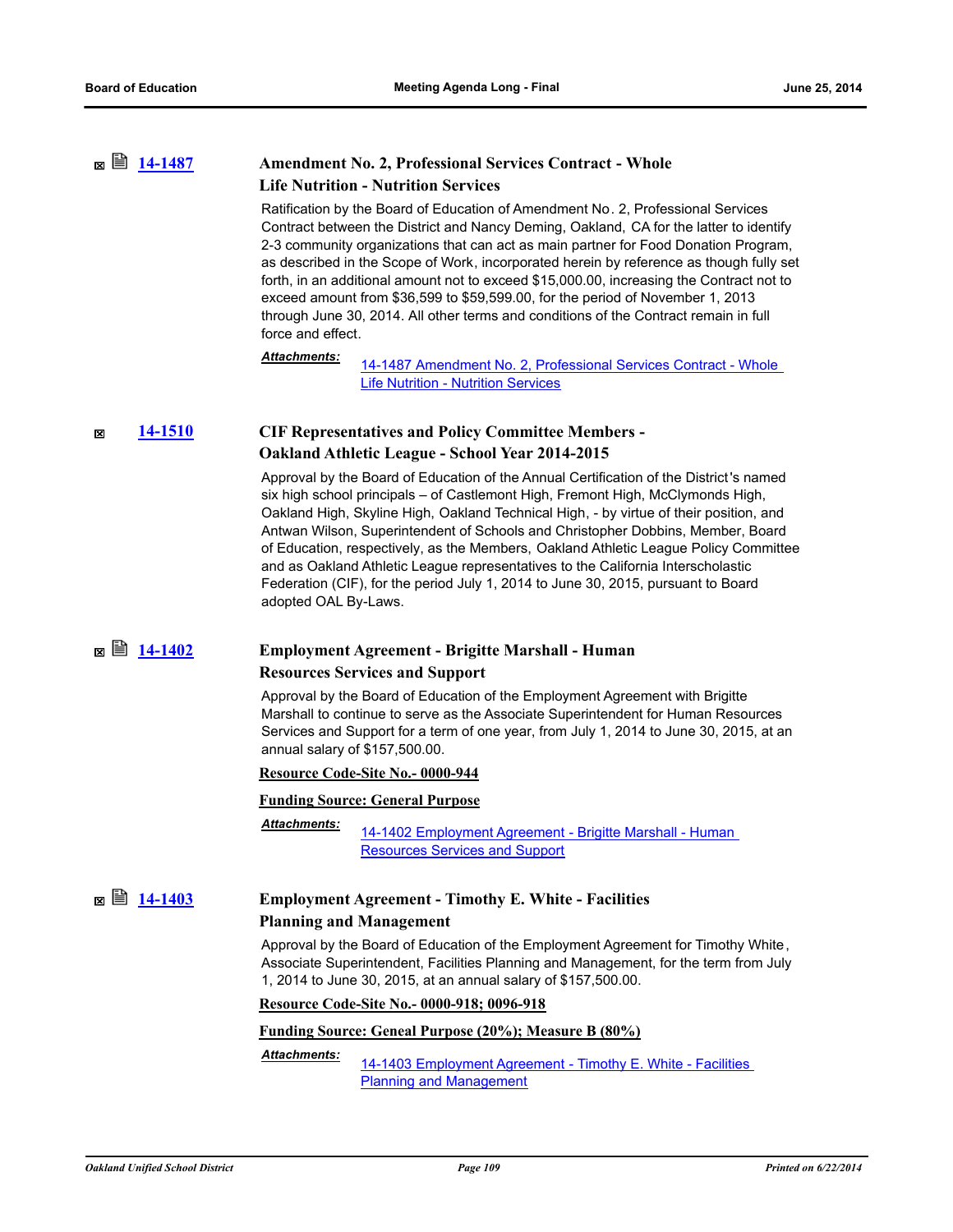| ■ 14-1406<br>×           | <b>Amendment to Employment Agreement - Kyla Johnson</b><br>Trammell - Leadership, Curriculum and Instruction (LCI)                                                                                                                                                                                                                                                                                                                                |
|--------------------------|---------------------------------------------------------------------------------------------------------------------------------------------------------------------------------------------------------------------------------------------------------------------------------------------------------------------------------------------------------------------------------------------------------------------------------------------------|
|                          | Approval by the Board of Education of Amendment No. 3 to the Employment<br>Agreement for Kyla Johnson Trammell, Associate Superintendent LCI, to extend the<br>term of the employment contract to July 1, 2014 to June 30, 2015, with no salary<br>change, at an annual salary of \$142,800.00.                                                                                                                                                   |
|                          | Resource Code-Site No.- 0000-909                                                                                                                                                                                                                                                                                                                                                                                                                  |
|                          | <b>Funding Source: General Purpose</b>                                                                                                                                                                                                                                                                                                                                                                                                            |
|                          | <u> Attachments:</u><br>14-1406 Amendment to Employment Agreement - Kyla Johnson<br>Trammell - Leadership, Curriculum and Instruction (LCI)                                                                                                                                                                                                                                                                                                       |
| ■ 14-1407<br>$\boxtimes$ | <b>Employment Agreement - Marion McWilliams - Deputy</b><br><b>General Counsel</b>                                                                                                                                                                                                                                                                                                                                                                |
|                          | Approval by the Board of Education of the Employment Agreement between the District<br>and Marion McWilliams to serve as Deputy General Counsel, Labor and Employment<br>for the period from July 1, 2014 through June 30, 2015, in an amount not to exceed<br>\$150,000.00.                                                                                                                                                                      |
|                          | Resource Code-Site No.- 0000-946                                                                                                                                                                                                                                                                                                                                                                                                                  |
|                          | <b>Funding Source: General Purpose</b>                                                                                                                                                                                                                                                                                                                                                                                                            |
|                          | <b>Attachments:</b><br>14-1407 Employment Agreement - Marion McWilliams - General<br>Counsel                                                                                                                                                                                                                                                                                                                                                      |
| ⊠ ■ 14-1534              | Agreement - Van Der Hout, Brigagliano & Nightingale LLP<br>- Oakland Unified School District                                                                                                                                                                                                                                                                                                                                                      |
|                          | Ratification by the Board of Education of the Agreement and Addendum between the<br>District and Van Der Hout, Brigagliano & Nightingale, LLP, San Francisco, CA, for the<br>latter to provide immigration advice and prepare and file H-1B petitions for District<br>teachers recruited abroad, for the term March 5, 2014 through June 30, 2017, in an<br>amount not to exceed \$30,000.00 in any fiscal year.                                  |
|                          | <b>Attachments:</b><br>14-1534 Agreement - Van Der Hout, Brigagliano & Nightingale LLP -<br><b>Oakland Unified School District</b>                                                                                                                                                                                                                                                                                                                |
| 眉<br>14-1427<br>×        | Amendment No 4 - Memorandum of Understanding -<br><b>Oakland Housing Authority - Oakland Unified School</b>                                                                                                                                                                                                                                                                                                                                       |
|                          | <b>District</b>                                                                                                                                                                                                                                                                                                                                                                                                                                   |
|                          | Approval by the Board of Education of Amendment No. 4, Memorandum of<br>Understanding between District and the Oakland Housing Authority, Oakland, CA, for<br>the latter's on loan of an employee to act as District's interim Chief of Police (James<br>Williams), extending the term of MOU from September 6, 2011 through June 30, 2014<br>to September 1, 2014. All other terms and conditions of the MOU remain in full force<br>and effect. |
|                          | Attachments:<br>14-1427 Amendment No 4 - Memorandum of Understanding - Oakland<br><b>Housing Authority - Oakland Unified School District</b>                                                                                                                                                                                                                                                                                                      |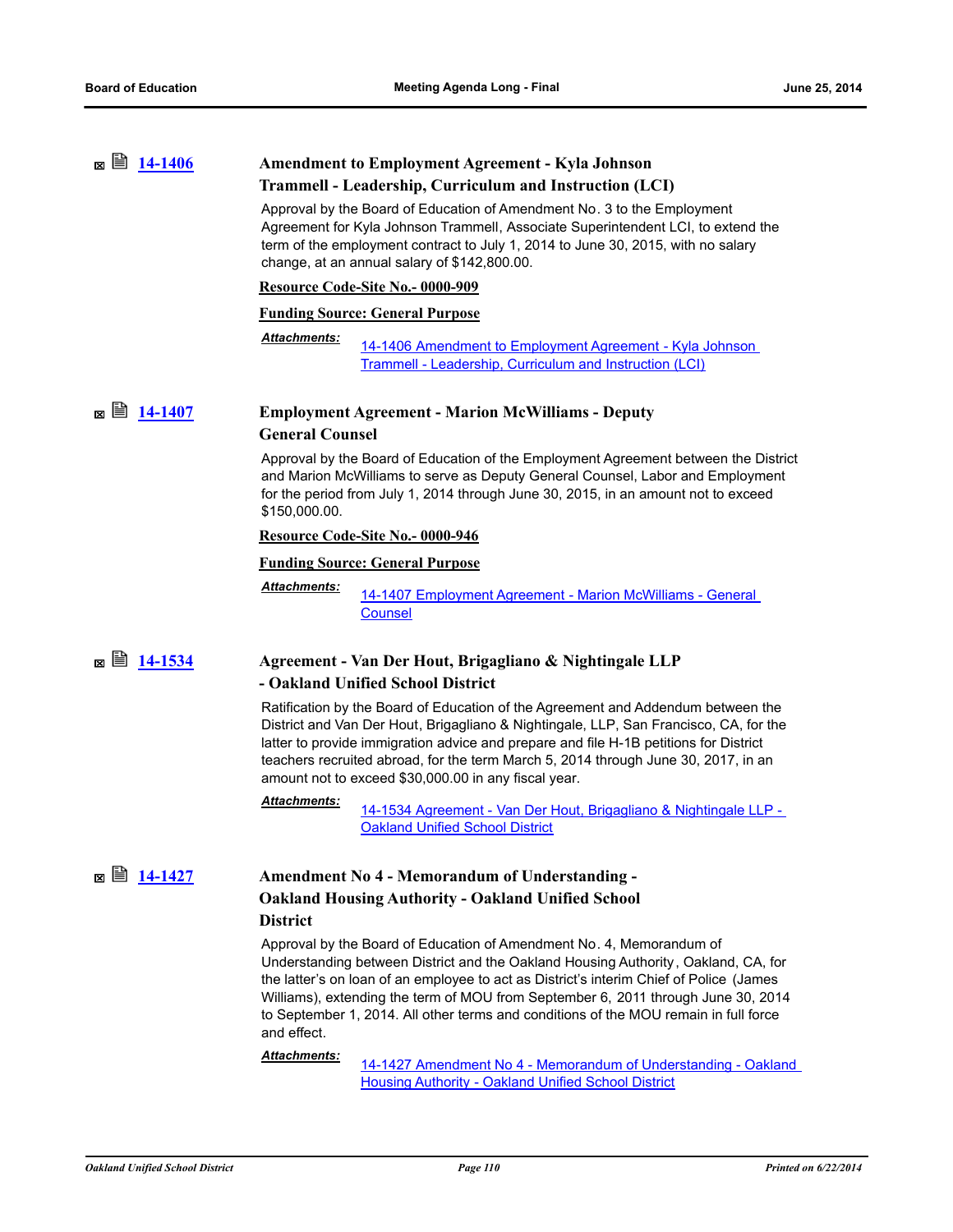| Amendment No. 3, Memorandum of Understanding -    |
|---------------------------------------------------|
| <b>Orbach Huff &amp; Suarez - General Counsel</b> |

Approval by the Board of Education of Amendment No. 3, Memorandum of Understanding between District and Orbach Huff &Suarez, San Francisco, CA, a law firm providing legal services to the District on facilities and construction related legal matters, extending the term of the MOUEP from March 1, 2011 through June 30, 2014 to June 30, 2017. All other terms and conditions of the MOU remain in full force and effect.

### **Funding Source: General Obligation Bond**

| Attachments: | 14-1471 Amendment No. 3. Memorandum of Understanding and   |
|--------------|------------------------------------------------------------|
|              | Engagement Policy - Orbach Huff & Suarez - General Counsel |

**[14-1499](http://ousd.legistar.com/gateway.aspx?m=l&id=/matter.aspx?key=33175) Amendment No. 1, Professional Services Agreement - Linda** 

# **S. Todd - Office of Business Operations**

Approval by the Board of Education of Amendment No. 1, Professional Services Agreement between the District and Linda S. Todd, Pleasanton, CA, for the latter to project manage the District's annual financial audits, extending the term of the Contract from August 21, 2013 through June 30, 2014 to June 30, 2106, in an amount not to exceed \$84,100.00 per fiscal year.

### *Attachments:*

[14-1499 Amendment No. 1, Professional Services Agreement - Linda](http://ousd.legistar.com/gateway.aspx?M=F&ID=76716.pdf)  S. Todd - Office of Business Operations

## **■ ■ [14-1500](http://ousd.legistar.com/gateway.aspx?m=l&id=/matter.aspx?key=33176) Employment Contract - Bernard McCune - Office of the Superintendent**

Approval by the Board of Education of the Employment Contract with Bernard McCune to serve as Deputy Chief, Postsecondary Readiness, pursuant to the terms and conditions thereof, for the term July 30, 2014 to June 30, 2017 at the annual salary of \$157,500.00 per year.

### [14-1500 Employment Contract - Bernard McCune - Office of the](http://ousd.legistar.com/gateway.aspx?M=F&ID=76717.pdf)  **Superintendent** *Attachments:*

**2 Executive On Loan Agreement - Urban Strategies Council -Oakland Unified School District**

> Approval by the Board of Education of the Executive on Loan Agreement between the District and Urban Strategies Council of Oakland, for the latter to provide Executives on Loan to serve as lead project consultants for various District projects and initiatives for the term from July 1, 2014 to June 30, 2015 in an amount not to exceed \$250,000.00.

*Attachments:*

[14-1502 Executive On Loan Agreement - Urban Strategies Council -](http://ousd.legistar.com/gateway.aspx?M=F&ID=76504.pdf)  Oakland Unified School District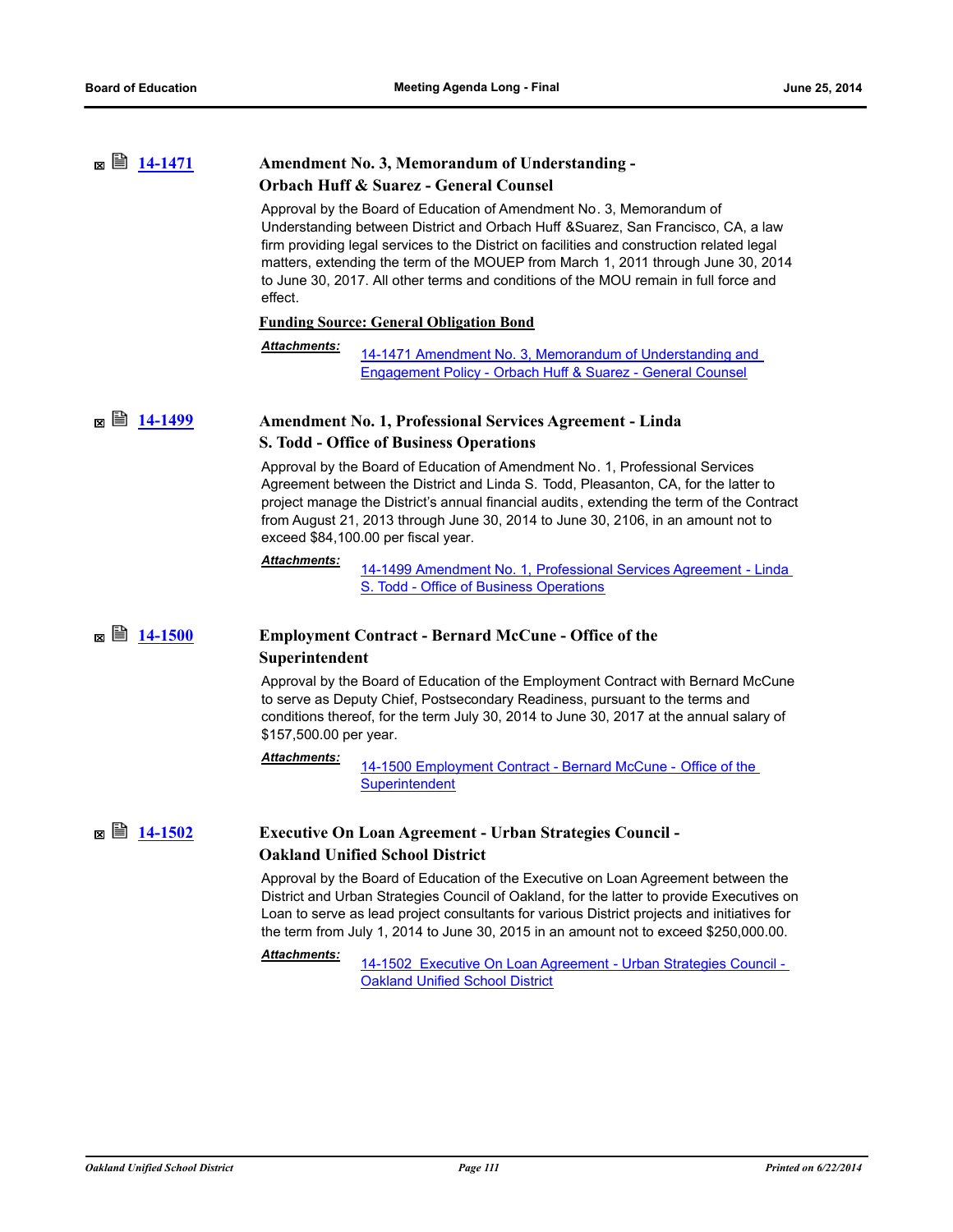|                | <b>Agreement - Lillie Jenkins - Oakland Unified School</b><br><b>District</b>                                                                                                                                                                                                                                                                                   |
|----------------|-----------------------------------------------------------------------------------------------------------------------------------------------------------------------------------------------------------------------------------------------------------------------------------------------------------------------------------------------------------------|
|                | Approval by the Board of Education of the Agreement between District and Lillie<br>Jenkins, Oakland CA, for the latter to serve on the Pupil Disciplinary Hearing Panel<br>(DHP) for the period from July 1, 2014 to June 30, 2017 as provided in Board<br>Resolution 1011-1137 enacted on August 10, 2011, at a rate not to exceed \$100 per<br>case.          |
|                | <u> Attachments:</u><br>14-1508 Agreement - Lillie Jenkins - Oakland Unified School District                                                                                                                                                                                                                                                                    |
| ⊠ ■ 14-1513    | Agreement - Halima Dotson Franklin - Oakland Unified<br><b>School District</b>                                                                                                                                                                                                                                                                                  |
|                | Approval by the Board of Education of the Agreement between District and Halima<br>Dotson Franklin, Berkeley CA, for the latter to serve on the Pupil Disciplinary Hearing<br>Panel (DHP) for the period from July 1, 2014 to June 30, 2017 as provided in Board<br>Resolution 1011-1137 enacted on August 10, 2011, at a rate not to exceed \$100 per<br>case. |
|                | <u> Attachments:</u><br>14-1513 Agreement - Halima Dotson Franklin - Oakland Unified School<br><b>District</b>                                                                                                                                                                                                                                                  |
|                | Agreement - Linda Lu - Oakland Unified School District                                                                                                                                                                                                                                                                                                          |
|                | Approval by the Board of Education of the Agreement between District and Linda Lu,<br>Hayward CA, for the latter to serve on the Pupil Disciplinary Hearing Panel (DHP) for<br>the period from July 1, 2014 to June 30, 2017 as provided in Board Resolution<br>1011-1137 enacted on August 10, 2011, at a rate not to exceed \$100 per case.                   |
|                | Attachments:<br>14-1514 Agreement - Linda Lu - Oakland Unified School District                                                                                                                                                                                                                                                                                  |
|                | <b>Agreement - Cheryl Rodby - Oakland Unified School</b><br><b>District</b>                                                                                                                                                                                                                                                                                     |
|                | Approval by the Board of Education of the Agreement between District and Cheryl<br>Rodby, San Ramon CA, for the latter to serve on the Pupil Disciplinary Hearing Panel<br>(DHP) for the period from July 1, 2014 to June 30, 2017 as provided in Board<br>Resolution 1011-1137 enacted on August 10, 2011, at a rate not to exceed \$100 per<br>case.          |
|                | <b>Attachments:</b><br>14-1515 Agreement - Cheryl Rodby - Oakland Unified School District                                                                                                                                                                                                                                                                       |
| ¤ U<br>14-1516 | <b>Agreement - John Cooke - Oakland Unified School District</b>                                                                                                                                                                                                                                                                                                 |
|                | Approval by the Board of Education of the Agreement between District and John Cooke,<br>Oakland CA, for the latter to serve on the Pupil Disciplinary Hearing Panel (DHP) for the<br>period from July 1, 2014 to June 30, 2017 as provided in Board Resolution 1011-1137<br>enacted on August 10, 2011, at a rate not to exceed \$100 per case.                 |
|                | Attachments:<br>14-1516 Agreement - John Cooke - Oakland Unified School District                                                                                                                                                                                                                                                                                |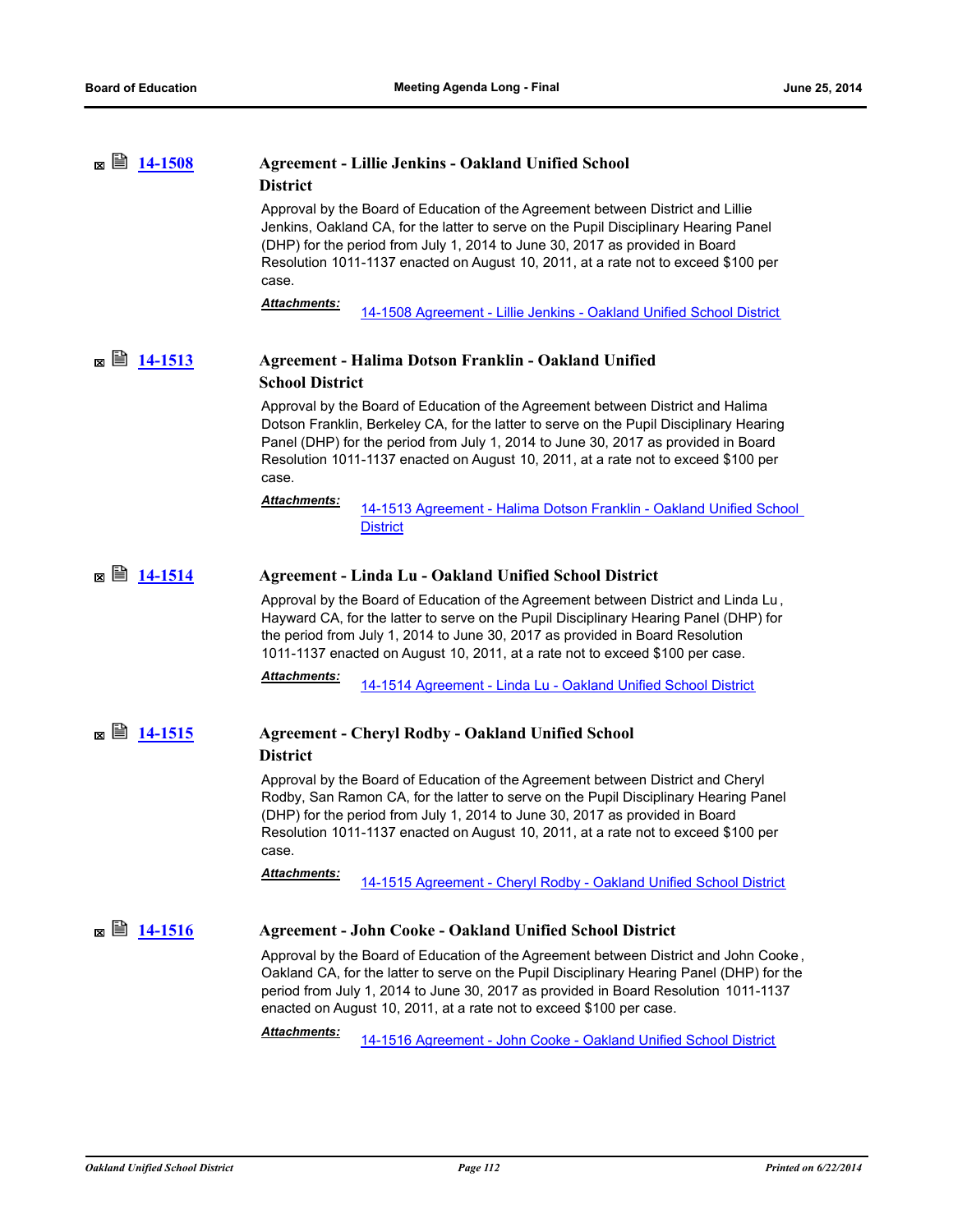| ¤ B<br>14-1517 | Agreement - Dr. William Riley - Oakland Unified School                                                                                                                                                                                                                                                                                                                                                                                                                   |
|----------------|--------------------------------------------------------------------------------------------------------------------------------------------------------------------------------------------------------------------------------------------------------------------------------------------------------------------------------------------------------------------------------------------------------------------------------------------------------------------------|
|                | <b>District</b>                                                                                                                                                                                                                                                                                                                                                                                                                                                          |
|                | Approval by the Board of Education of the Agreement between District and Dr. William<br>Riley, Oakland CA, for the latter to serve on the Pupil Disciplinary Hearing Panel (DHP)<br>for the period from July 1, 2014 to June 30, 2017 as provided in Board Resolution<br>1011-1137 enacted on August 10, 2011, at a rate not to exceed \$100 per case.                                                                                                                   |
|                | <u> Attachments:</u><br>14-1517 Agreement - Dr. William Riley - Oakland Unified School<br><b>District</b>                                                                                                                                                                                                                                                                                                                                                                |
| ■ 14-1518<br>図 | <b>Agreement - Nat Bornor - Oakland Unified School District</b>                                                                                                                                                                                                                                                                                                                                                                                                          |
|                | Approval by the Board of Education of the Agreement between District and Nat Bornor,<br>Oakland CA, for the latter to serve on the Pupil Disciplinary Hearing Panel (DHP) for the<br>period from July 1, 2014 to June 30, 2017 as provided in Board Resolution 1011-1137<br>enacted on August 10, 2011, at a rate not to exceed \$100 per case.                                                                                                                          |
|                | <u> Attachments:</u><br>14-1518 Agreement - Nat Bornor - Oakland Unified School District                                                                                                                                                                                                                                                                                                                                                                                 |
| ■ 14-1519<br>冈 | <b>Agreement - Johnny Lorigo - Oakland Unified School</b>                                                                                                                                                                                                                                                                                                                                                                                                                |
|                | <b>District</b>                                                                                                                                                                                                                                                                                                                                                                                                                                                          |
|                | Approval by the Board of Education of the Agreement between District and Johnny<br>Lorigo, Oakland CA, for the latter to serve on the Pupil Disciplinary Hearing Panel<br>(DHP) for the period from July 1, 2014 to June 30, 2017 as provided in Board<br>Resolution 1011-1137 enacted on August 10, 2011, at a rate not to exceed \$100 per<br>case.                                                                                                                    |
|                | Attachments:<br>14-1519 Agreement - Johnny Lorigo - Oakland Unified School District                                                                                                                                                                                                                                                                                                                                                                                      |
| ■ 14-1520<br>× | <b>Agreement for School District Consulting Services - The</b>                                                                                                                                                                                                                                                                                                                                                                                                           |
|                | Lew Edwards Group - Oakland Unified School District                                                                                                                                                                                                                                                                                                                                                                                                                      |
|                | Ratification by the Board of Education of Agreement for School Consulting Services<br>between the District and the Lew Edwards Group, Oakland, CA, for the latter to provide<br>strategic advice and support to the District in finalizing the Call for Election documents<br>for the November 2014 Parcel Tax Election, as stated in Services to Be Performed,<br>incorporated herein by reference as though fully set forth, in an amount not to exceed<br>\$3,500.00. |
|                | <b>Attachments:</b><br>14-1520 Agreement for School District Consulting Services - The Lew<br><b>Edwards Group - Oakland Unified School District</b>                                                                                                                                                                                                                                                                                                                     |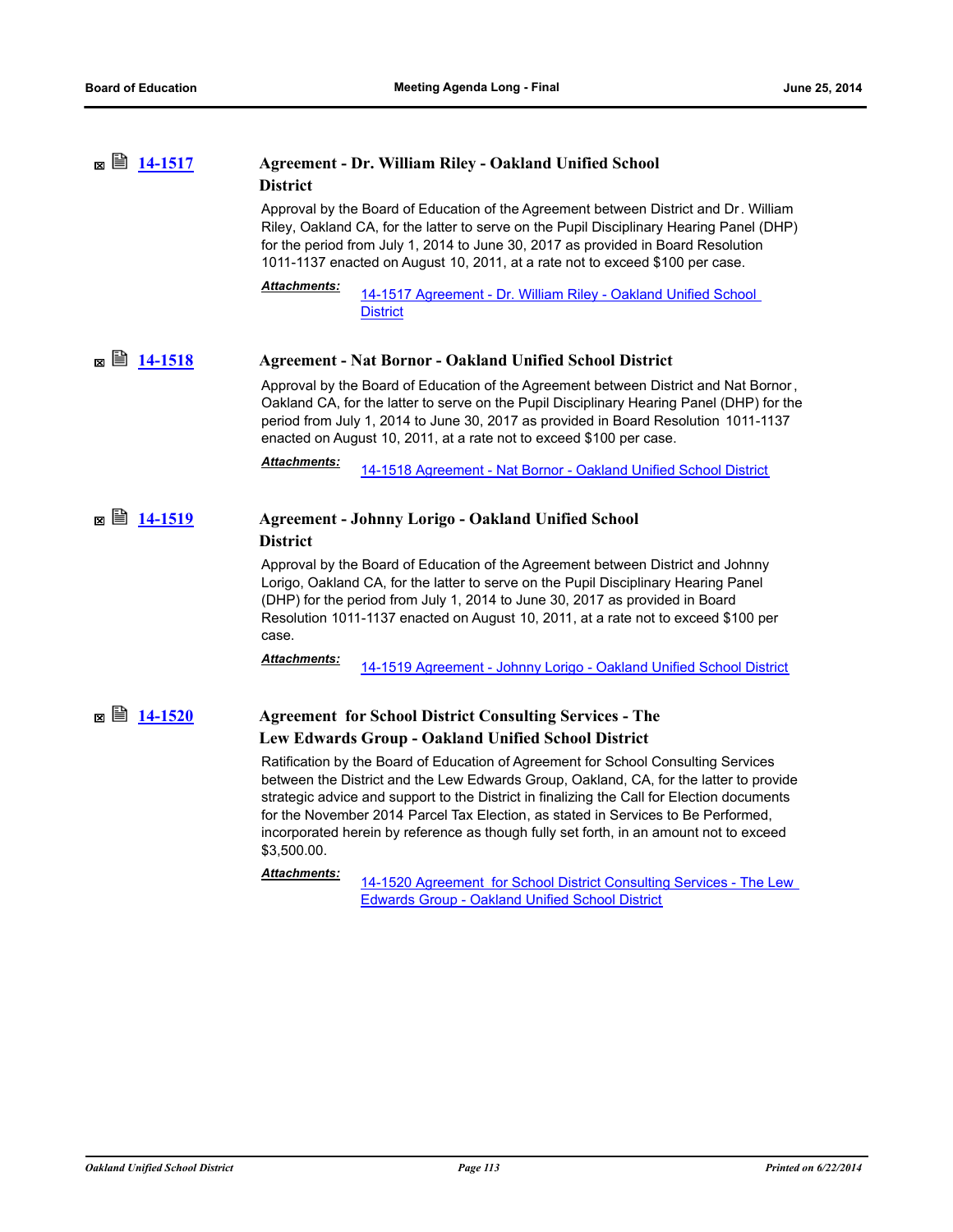## **[14-1532](http://ousd.legistar.com/gateway.aspx?m=l&id=/matter.aspx?key=33208) Donations - Division of Facilities Planning and Management Summer Intern Program**

Acceptance by the Board of Education of a donation from named Consultants: Arntz Builders, Inc. - \$5,000.00; Colland Jang Architects - \$1,000.00; Wholesale Solutions, Inc. - \$1,000.00; Byren Kim Design Works - \$3,000.00; Simplex Grinnell - \$1,000.00; Fire Alarm Security and Patrol - \$1,500.00 for 2014 District's Facilities Summer Intern Program, July 1, 2014 to August 31, 2014, each pursuant to the terms and conditions thereof, for a sum of \$12,500.00.

[14-1532 14-1532 Grant Award Acceptance - Division of Facilities](http://ousd.legistar.com/gateway.aspx?M=F&ID=76719.pdf)  Planning and Management Summer Intern Program *Attachments:*

# **[14-1095](http://ousd.legistar.com/gateway.aspx?m=l&id=/matter.aspx?key=32795) Professional Services Contract - Hero, Inc. - Sankofa**

**Academy**

Approval by the Board of Education of a Professional Services Contract between the District and Hero, Inc., Oakland, CA, for the latter to support the improvement of students' behaviors, skills, attitudes towards learning, and overall school climate; develop and implement an organized set of activities designed to improve behavior, self-esteem and leadership skills, as described in the Scope of Work, incorporated herein by reference as though fully set forth, for the period of April 30, 2014 and June 13, 2014, in an amount not to exceed \$5,000.00.

### **Resource Code-Site No.- 0000-191**

### **Funding Source: General Purpose Unrestricted**

*Attachments:*

14-1095 Professional Services Contract - Hero, Inc. - Sankofa **Academy** 

# **<b>■** [14-1486](http://ousd.legistar.com/gateway.aspx?m=l&id=/matter.aspx?key=33162) **Amendment No. 1, Professional Services Contract - Whole Life Nutrition - Nutrition Services**

Ratification by the Board of Education of Amendment No. 1, Professional Services Contract between the District and Whole Life Nutrition, Oakland, CA, for the latter to complete audit preparation and employee training, write Administrative Regulations for Wellness Policy, and create list of approved snacks for parents, as described in the Scope of Work, incorporated herein by reference as though fully set forth, in an additional amount not to exceed \$7,398.00, increasing the Contract not to exceed amount from \$62,280.00 to \$69,678.00, for the period of September 27, 2013 through June 30, 2014. All other terms and conditions of the Contract remain in full force and effect.

*Attachments:*

14-1486 Amendment No. 1, Professional Services Contract - Whole Life Nutrition - Nutrition Services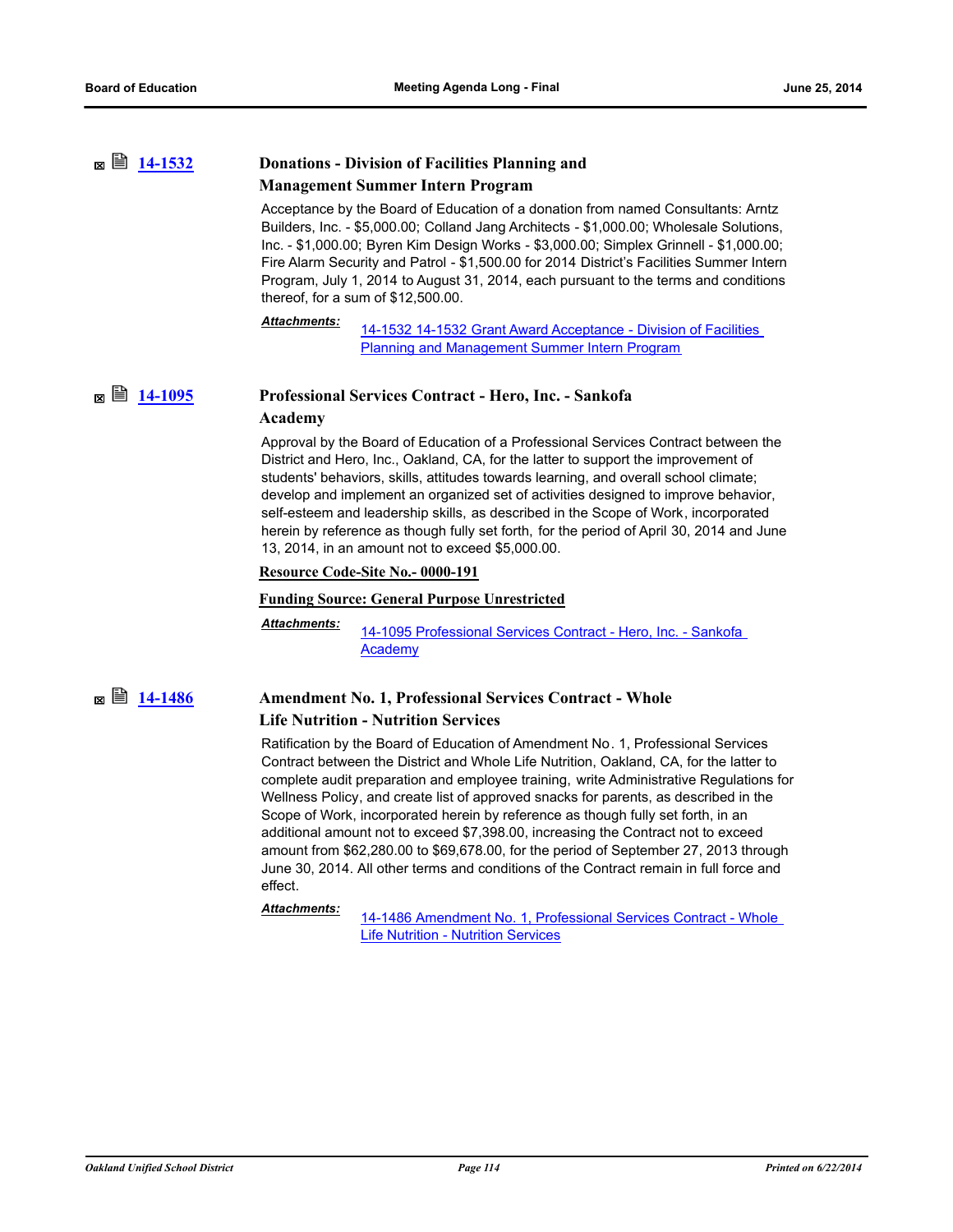| 閶<br>14-1528<br>× | <b>Agreement - The Segal Company - Oakland Unified School</b><br><b>District</b>                                                                                                                                                                                                                                                                                                                                                                                                                                                                                                                           |
|-------------------|------------------------------------------------------------------------------------------------------------------------------------------------------------------------------------------------------------------------------------------------------------------------------------------------------------------------------------------------------------------------------------------------------------------------------------------------------------------------------------------------------------------------------------------------------------------------------------------------------------|
|                   | Approval by the Board of Education of Agreement between District and Segal<br>Company, San Francisco, CA, an Employee Benefits Consulting Service, for the latter<br>to provide District the services described in the Proposal to the Health Benefits<br>Insurance Committee dated May 16, 2014, incorporated herein by reference as though<br>fully set forth, for the period July 1, 2014 through June 30, 2017, at a cost not to exceed<br>\$195,000.00 annually.                                                                                                                                      |
|                   | <u> Attachments:</u><br>14-1528 Agreement - the Segal Company - Oakland Unified School<br><b>District</b>                                                                                                                                                                                                                                                                                                                                                                                                                                                                                                  |
| ■ 14-1529<br>×    | <b>Payments - District Insurance Premiums - Workers</b><br><b>Compensation and Excess Liability - Fiscal Year 2014-15</b>                                                                                                                                                                                                                                                                                                                                                                                                                                                                                  |
|                   | Approval by the Board of Education of District's Fiscal Year 2014-15 Insurance<br>Premium Payments as follows:                                                                                                                                                                                                                                                                                                                                                                                                                                                                                             |
|                   | Workers Compensation Coverage<br>\$727,104.00 Alliant Insurance Services, Inc.<br><b>Excess Liability</b><br>\$1,688,493.00 Northern California ReLIEF                                                                                                                                                                                                                                                                                                                                                                                                                                                     |
|                   | for a total of \$2,415,597.00 for these services for 2014-15 Fiscal Year.                                                                                                                                                                                                                                                                                                                                                                                                                                                                                                                                  |
|                   | <b>Attachments:</b><br>14-1529 Payments - District Insurance Premiums - Workers                                                                                                                                                                                                                                                                                                                                                                                                                                                                                                                            |
|                   | Compensation and Excess Liability - Fiscal Year 2014-15                                                                                                                                                                                                                                                                                                                                                                                                                                                                                                                                                    |
| ■ 14-1530<br>×    | <b>Trust Accounts - District's Works Compensation Program</b>                                                                                                                                                                                                                                                                                                                                                                                                                                                                                                                                              |
|                   | Approval By The Oakland Unified School District Board Of Education Of Resolution No.<br>1314-1138, Authorizing The Opening Of New District Trust Account With Union Bank<br>For Workers' Compensation Program Deposits And Disbursements effective July 1,<br>2014. Closure of the current Trust Account with Bank of America will occur after all bills<br>have been paid or six months from July 1, 2014, whichever occurs first.                                                                                                                                                                        |
|                   | Attachments:<br>14-1530 Trust Accounts - District's Works Compensation Program                                                                                                                                                                                                                                                                                                                                                                                                                                                                                                                             |
| 圁<br>14-1537<br>× | <b>Amendment II - Finkbeiner and Associates - Oakland</b>                                                                                                                                                                                                                                                                                                                                                                                                                                                                                                                                                  |
|                   | <b>Unified School District</b>                                                                                                                                                                                                                                                                                                                                                                                                                                                                                                                                                                             |
|                   | Ratification of Amendment-II to the Professional Services Agreement between District<br>and Finkbeiner and Associates, Orinda CA, for the latter to continue the operation<br>support work, aligning Business and Operations to the District's Strategic Plan, by<br>increasing the Agreement by an additional \$15,000.00, increasing the Agreement not to<br>exceed amount from \$55,000.00 to \$70,000.00 and extends the term of the Agreement<br>from October 1, 2013 through June 30, 2014 to December 15, 2014. All other terms<br>and conditions of the Agreement remain in full force and effect. |
|                   | Attachments:<br>14-1537 Amendment II - Finkbeiner and Associates - Oakland Unified<br><b>School District</b>                                                                                                                                                                                                                                                                                                                                                                                                                                                                                               |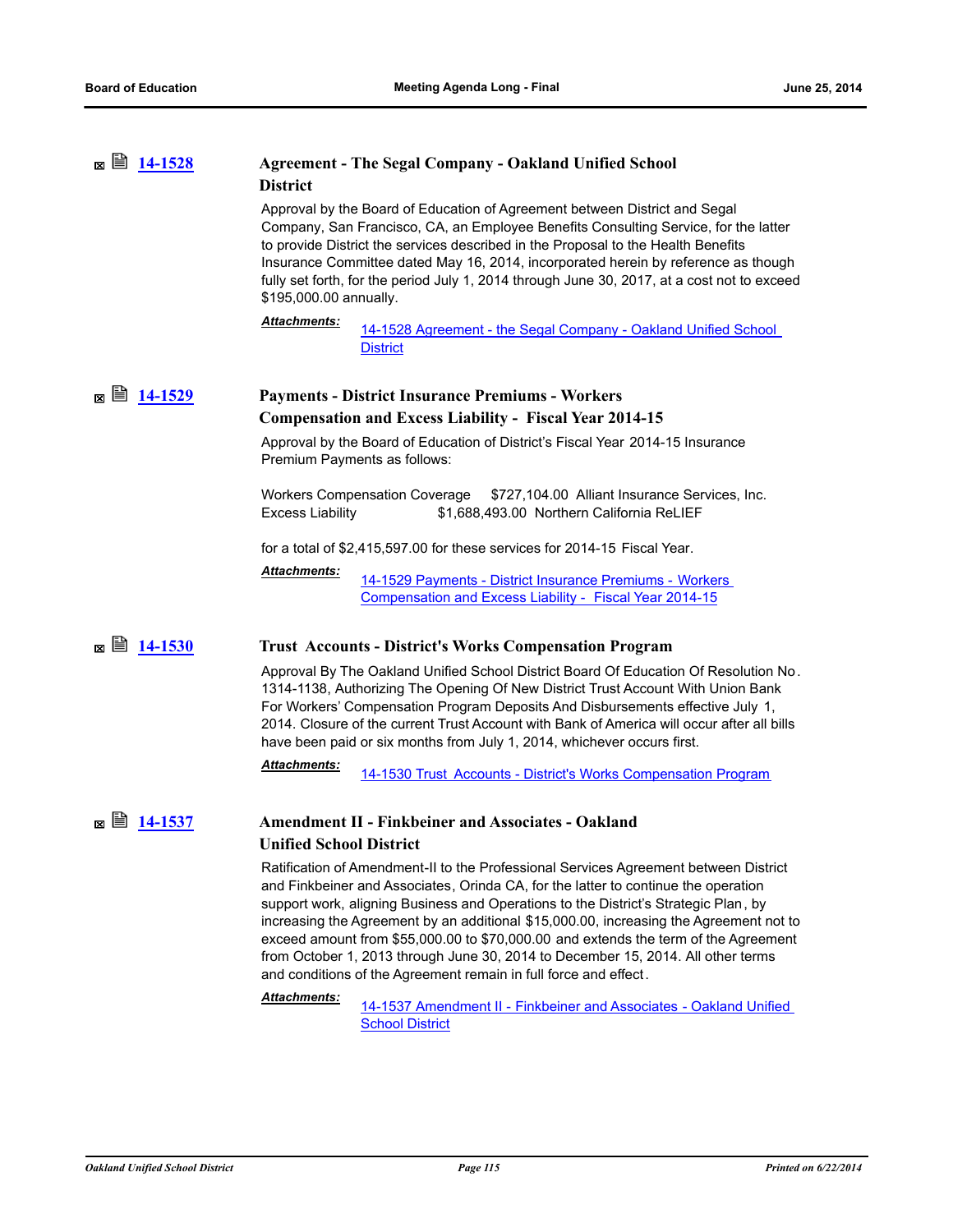| ▤<br>14-1505<br>× |                                                      | <b>Grant Application - Target Corporation - Quality</b>                                                                                                                                                                                                                                                                                                                                                                                                                        |
|-------------------|------------------------------------------------------|--------------------------------------------------------------------------------------------------------------------------------------------------------------------------------------------------------------------------------------------------------------------------------------------------------------------------------------------------------------------------------------------------------------------------------------------------------------------------------|
|                   |                                                      | <b>Community Schools Development</b>                                                                                                                                                                                                                                                                                                                                                                                                                                           |
|                   |                                                      | Approval by Board of Education of Grant Application to Target Corporation, seeking<br>\$75,000.00 in funding for Pre-K Literacy Collaborative, and if awarded, in whole or in<br>part, authorizing acceptance of same, pursuant to terms and conditions thereof.                                                                                                                                                                                                               |
|                   |                                                      | <b>Funding Source: Target Corporation</b>                                                                                                                                                                                                                                                                                                                                                                                                                                      |
|                   | <b>Attachments:</b>                                  | 14-1505 Grant Application - Target Corporation - Quality Community<br><b>Schools</b>                                                                                                                                                                                                                                                                                                                                                                                           |
|                   |                                                      | School Meal Price Increase - Fiscal Year 2014-2015 -                                                                                                                                                                                                                                                                                                                                                                                                                           |
|                   |                                                      | <b>Nutrition Services Department</b>                                                                                                                                                                                                                                                                                                                                                                                                                                           |
|                   | Elementary Lunch - \$2.50<br>Secondary Lunch -\$3.25 | Approval by the Board of Education of Resolution No. 1314-1172 - Full Price Meal<br>Charge Increase, effective July 1, 2014 a follows:                                                                                                                                                                                                                                                                                                                                         |
|                   | Attachments:                                         | 14-1541 School Meal Price Increase - Fiscal Year 2014-2015 -<br><b>Nutrition Services Department</b>                                                                                                                                                                                                                                                                                                                                                                           |
| 閶<br>14-1006<br>M |                                                      | Amendment No. 1, Teach for America and Oakland Unfied                                                                                                                                                                                                                                                                                                                                                                                                                          |
|                   |                                                      | <b>School District Vision for Partnership Agreement - Human</b>                                                                                                                                                                                                                                                                                                                                                                                                                |
|                   | <b>Resources and Support</b>                         |                                                                                                                                                                                                                                                                                                                                                                                                                                                                                |
|                   |                                                      | Approval by the Board of Education of Amendment No. 1, Teach for America and<br>Oakland Unified School District Vision for Partnership Agreement between District and<br>Teach for America, (Enactment Number 14-0595, April 9, 2014), which created a<br>collaboration to facilitate recruitment and retention of between 10 (ten) and 60 (sixty)<br>teachers, correcting the Agreement amount not to exceed amount, approved in error,<br>from \$125,000.00 to \$156,000.00. |
|                   |                                                      | Resource Code-Site No.- 4035-944                                                                                                                                                                                                                                                                                                                                                                                                                                               |
|                   | <b>Funding Source: Title IIA</b>                     |                                                                                                                                                                                                                                                                                                                                                                                                                                                                                |
|                   | <b>Attachments:</b>                                  | 14-1006 Amendment No. 1, Teach for America and Oakland Unfied<br><b>School District Vision for Partnership Agreement - Human Resources</b><br>and Support                                                                                                                                                                                                                                                                                                                      |

**Facilities Matter(s)**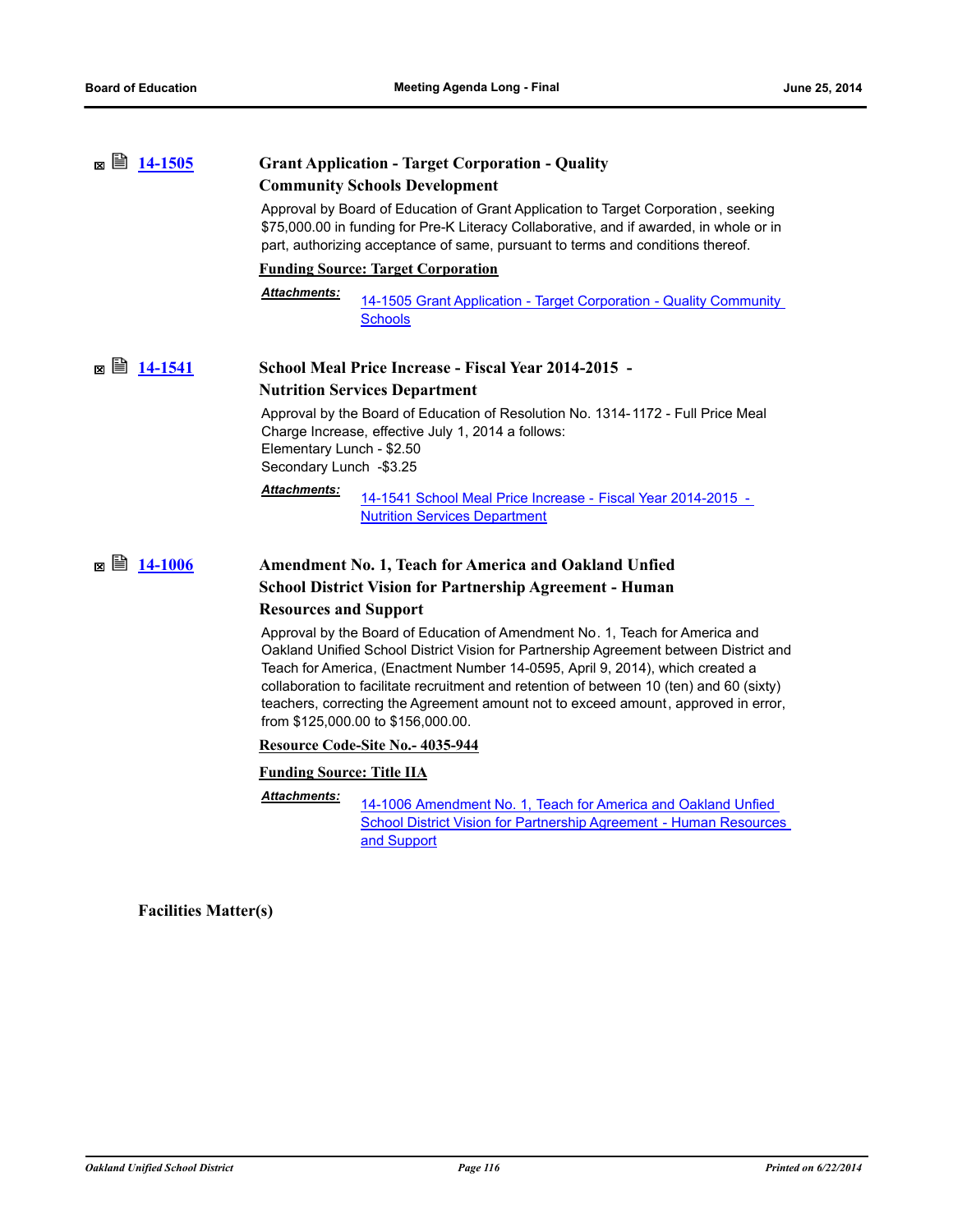# **[14-1321](http://ousd.legistar.com/gateway.aspx?m=l&id=/matter.aspx?key=33001) Award of Bid and Construction Contract-McGuire & Hester-Elmhurst Middle School Paving Project**

Approval by the Board of Education of Resolution No. 1314-1149 - Award of Bid and Construction Contract between District and McGuire & Hester, Oakland, CA, for the latter as the lowest responsive, responsible bidder and rejection of all other bids, if any, to furnish all tools, equipment, apparatus, facilities, labor, and materials necessary to perform and complete in a good and workmanlike manner, new asphalt to replace all existing paving in parking lots and playgrounds; work includes storm drainage infrastructure, demolition, excavation, earthwork, base rock, striping and new site furnishings in conjunction with the Elmhurst Middle School Paving Project, with Contact being completed within Ninety-Five (95) consecutive calendar days from the date specified in the District's Notice to Proceed, for \$1,225,000.00.

### **Funding Source: Measure J**

### *Attachments:*

[14-1321 Award of Bid and Construction Contract-McGuire &](http://ousd.legistar.com/gateway.aspx?M=F&ID=76418.pdf)  Hester-Elmhurst Middle School Paving Project

# **[14-1430](http://ousd.legistar.com/gateway.aspx?m=l&id=/matter.aspx?key=33108) Retainer and Fee Agreement - East Bay Sotheby's International Realty - Superintendent**

Ratification by the Board of Education of Retainer and Fee Agreement between the District and East Bay Sotheby's International Realty, Oakland, CA, to provide relocation support and housing location services to Superintendent and cabinet level management employees relocating from outside of California, for the period from May 25, 2014 through June 30, 2015, in an amount not to exceed \$30,000.00.

### **Resource Code-Site No.- 0000-941**

## **Funding Source: General Purpose**

*Attachments:*

[14-1430 Retainer and Fee Agreement - East Bay Sotheby's](http://ousd.legistar.com/gateway.aspx?M=F&ID=76445.pdf)  International Realty - Superintendent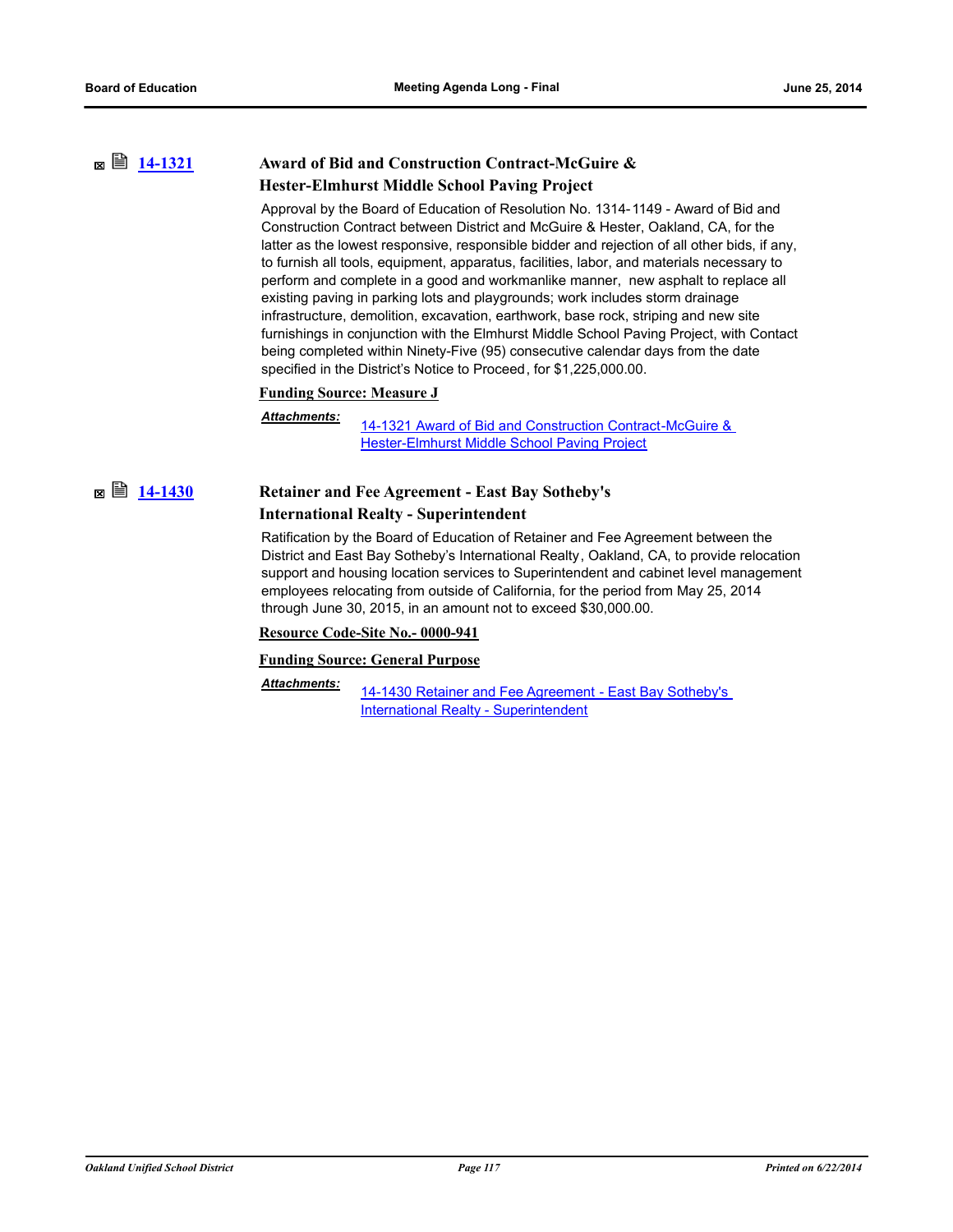# **[14-1449](http://ousd.legistar.com/gateway.aspx?m=l&id=/matter.aspx?key=33125) Independent Consultant Agreement for Professional Services - 360 Total Concept - Division of Facilities Planning and Management Project**

Approval by the Board of Education of Independent Consultant Agreement for Professional Services between District and 360 Total Concept, Oakland, CA, for the latter to provide Contract Compliance monitoring support for District contracts including Lease Lease Back projects, including: attend project meetings; coordinating technical assistance community benefit workshops for subcontractors on team; act as liaison / ombudsman for conflict-resolution services; brief officials and community through status-updates on projects, and coordinate Legislative tours; Monitor Local Business Utilization; provide reports/presentations on program, in conjunction with the Division of Facilities Planning and Management Project, more specifically delineated in the Scope of Services in Exhibit "A", incorporated herein by reference as though fully set forth, for the period, commencing July 1, 2014 and concluding no later than June 30, 2015 in an amount not to exceed \$288,000.00.

### **Resource Code-Site No.- 9350-918**

### **Funding Source: Measure J**

[14-1449 Independent Consultant Agreement for Professional Services -](http://ousd.legistar.com/gateway.aspx?M=F&ID=76420.pdf)  360 Total Concept - Division of Facilities Planning and Management Project *Attachments:*

# **[14-1450](http://ousd.legistar.com/gateway.aspx?m=l&id=/matter.aspx?key=33126) Independent Consultant Agreement for Professional Services - AEKO Consulting - Division of Facilities**

## **Planning and Management Project**

Approval by the Board of Education of Independent Consultant Agreement for Professional Services between District and AEKO Consulting, Oakland, CA, for the latter to provide Local Area Network Support and WAN support for the Division of Facilities Planning and Management, in conjunction with the Division of Facilities Planning and Management Project, more specifically delineated in the Scope of Services in Exhibit "A", incorporated herein by reference as though fully set forth, for the period commencing July 1, 2014 and concluding no later than June 30, 2015 in an amount not to exceed \$105,000.00.

### **Resource Code-Site No.- 9350-918**

### **Funding Source: Measure J**

*Attachments:*

[14-1450 Independent Consultant Agreement for Professional Services -](http://ousd.legistar.com/gateway.aspx?M=F&ID=76457.pdf)  AEKO Consulting - Division of Facilities Planning and Management Project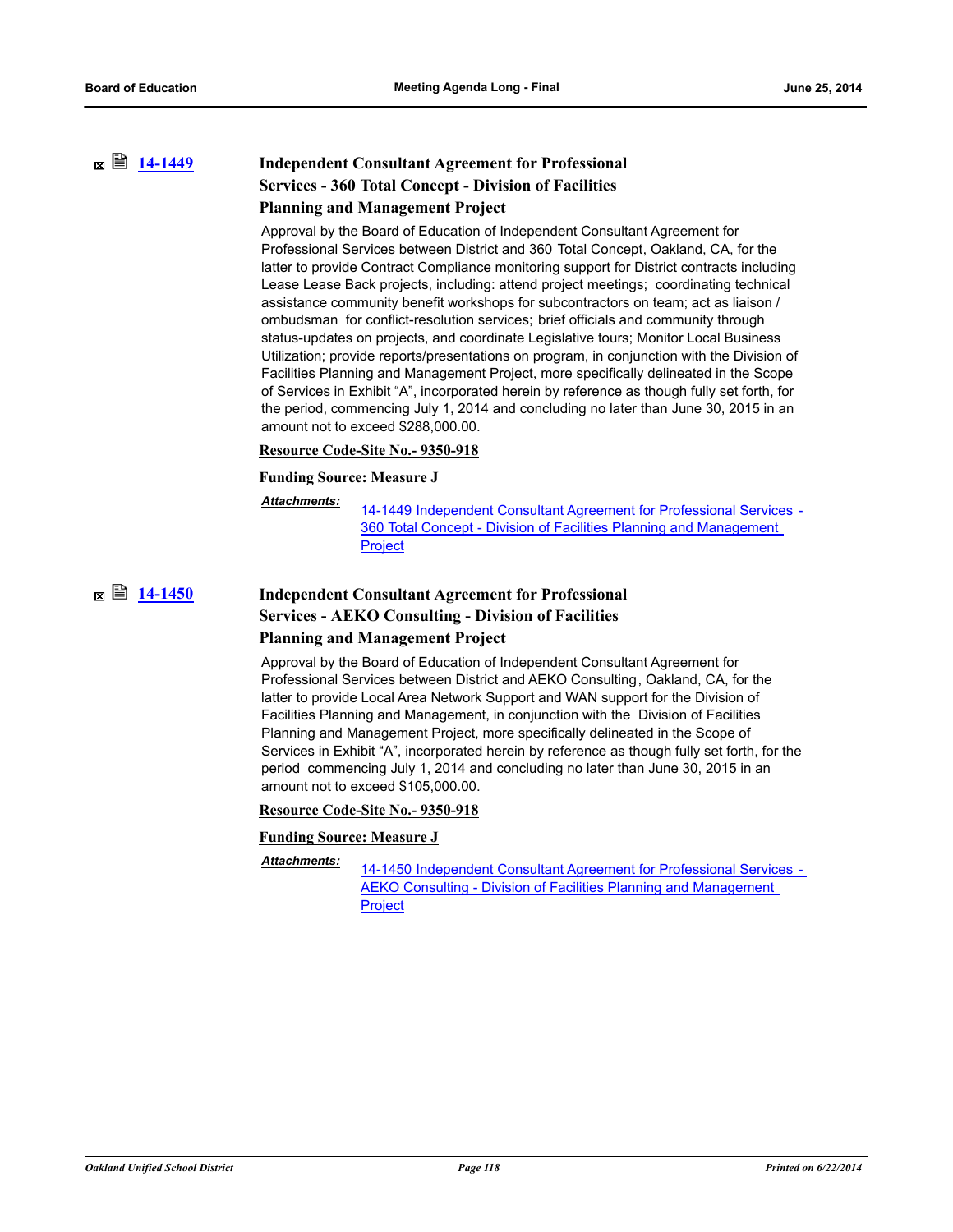# **[14-1451](http://ousd.legistar.com/gateway.aspx?m=l&id=/matter.aspx?key=33127) Independent Consultant Agreement for Professional Services - Bay Valley Security - 955 High Street Paving**

# **Project**

Approval by the Board of Education of Independent Consultant Agreement for Professional Services between District and Bay Valley Security, Oakland, CA, for the latter to provide security for Building and Grounds service vehicles at night and private cars of Building and Grounds employees during the day throughout the summer break, in conjunction with the 955 High Street Paving Project, more specifically delineated in the Scope of Services in Exhibit "A", incorporated herein by reference as though fully set forth, for the period commencing June 25, 2014 and concluding no later than October 12, 2014 in an amount not to exceed \$35,000.00.

### **Resource Code-Site No.- 9350-918**

### **Funding Source: Measure J, Fund 21**

*Attachments:*

[14-1451 Independent Consultant Agreement for Professional Services -](http://ousd.legistar.com/gateway.aspx?M=F&ID=76453.pdf)  Bay Valley Security - 955 High Street Paving Project

# **[14-1452](http://ousd.legistar.com/gateway.aspx?m=l&id=/matter.aspx?key=33128) Independent Consultant Agreement for Professional Services - Davillier-Sloan - Division of Facilities Planning and Management Project**

## Approval by the Board of Education of Independent Consultant Agreement for Professional Services between District and 360 Total Concept, Oakland, CA, for the latter to provide Contract Compliance monitoring support for District contracts including Lease Lease Back projects, including: attend project meetings; coordinating technical assistance community benefit workshops for subcontractors on team; act as liaison / ombudsman for conflict-resolution services; brief officials and community through status-updates on projects, and coordinate Legislative tours; Monitor Local Business Utilization; provide reports/presentations on program, in conjunction with the Division of Facilities Planning and Management Project, more specifically delineated in the Scope

of Services in Exhibit "A", incorporated herein by reference as though fully set forth, for the period, commencing July 1, 2014 and concluding no later than June 30, 2015 in an

amount not to exceed \$288,000.00. **Resource Code-Site No.- 9350-918**

### **Funding Source: Measure J**

*Attachments:*

[14-1452 Independent Consultant Agreement for Professional Services -](http://ousd.legistar.com/gateway.aspx?M=F&ID=76421.pdf)  Davillier-Sloan - Division of Facilities Planning and Management Project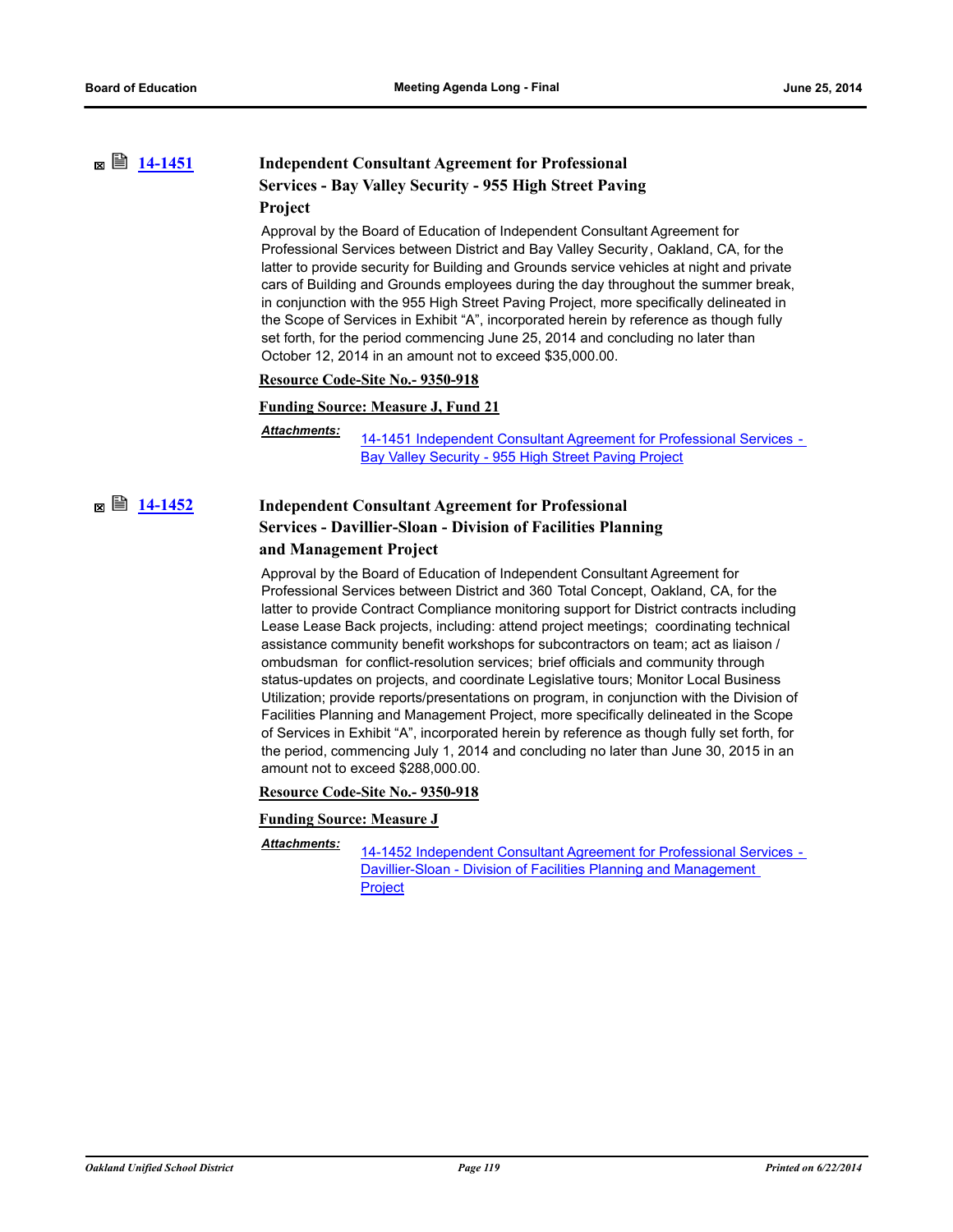# **[14-1453](http://ousd.legistar.com/gateway.aspx?m=l&id=/matter.aspx?key=33129) Independent Consultant Agreement for Professional Services - HY Architects - Glenview Elementary School Closeout Project**

Approval by the Board of Education of Independent Consultant Agreement for Professional Services between District and HY Architects, Oakland, CA, for the latter to provide Division of State Architect services for project certification (original Architect of Record (AOR) went out of business), in conjunction with the Glenview Elementary School Closeout Project, more specifically delineated in the Scope of Services in Exhibit "A", incorporated herein by reference as though fully set forth, for the period commencing June 25, 2014 and concluding no later than June 30, 2015 in an amount not to exceed \$2,500.00.

### **Resource Code-Site No.- 9599-918**

### **Funding Source: Measure B, Fund 21**

### *Attachments:*

[14-1453 Independent Consultant Agreement for Professional Services -](http://ousd.legistar.com/gateway.aspx?M=F&ID=76424.pdf)  HY Architects - Glenview Elementary School Closeout Project

# **[14-1454](http://ousd.legistar.com/gateway.aspx?m=l&id=/matter.aspx?key=33130) Independent Consultant Agreement for Professional Services - Kam Yan & Associates - Piedmont Elementary School Library Project**

Approval by the Board of Education of Independent Consultant Agreement for Professional Services between District and Kam Yan & Associates, Oakland, CA, for the latter to provide floor elevation review of approximately twenty-four points using an optical leveler to map the floor's elevation; exterior perimeter foundation inspection to determine and verify levelness; Vendor requests that removal of portions of carpet and some plywood sheathing so they can observe existing floor joists and foundation, in conjunction with the Piedmont Elementary School Library Project, more specifically delineated in the Scope of Services in Exhibit "A", incorporated herein by reference as though fully set forth, for the period commencing June 25, 2014 and concluding no later than December 31, 2014 in an amount not to exceed \$8,000.00.

**Resource Code-Site No.- 9699-146**

### **Funding Source: Measure B**

[14-1454 Independent Consultant Agreement for Professional Services -](http://ousd.legistar.com/gateway.aspx?M=F&ID=76425.pdf)  Kam Yan & Associates - Piedmont Elementary School Library Project *Attachments:*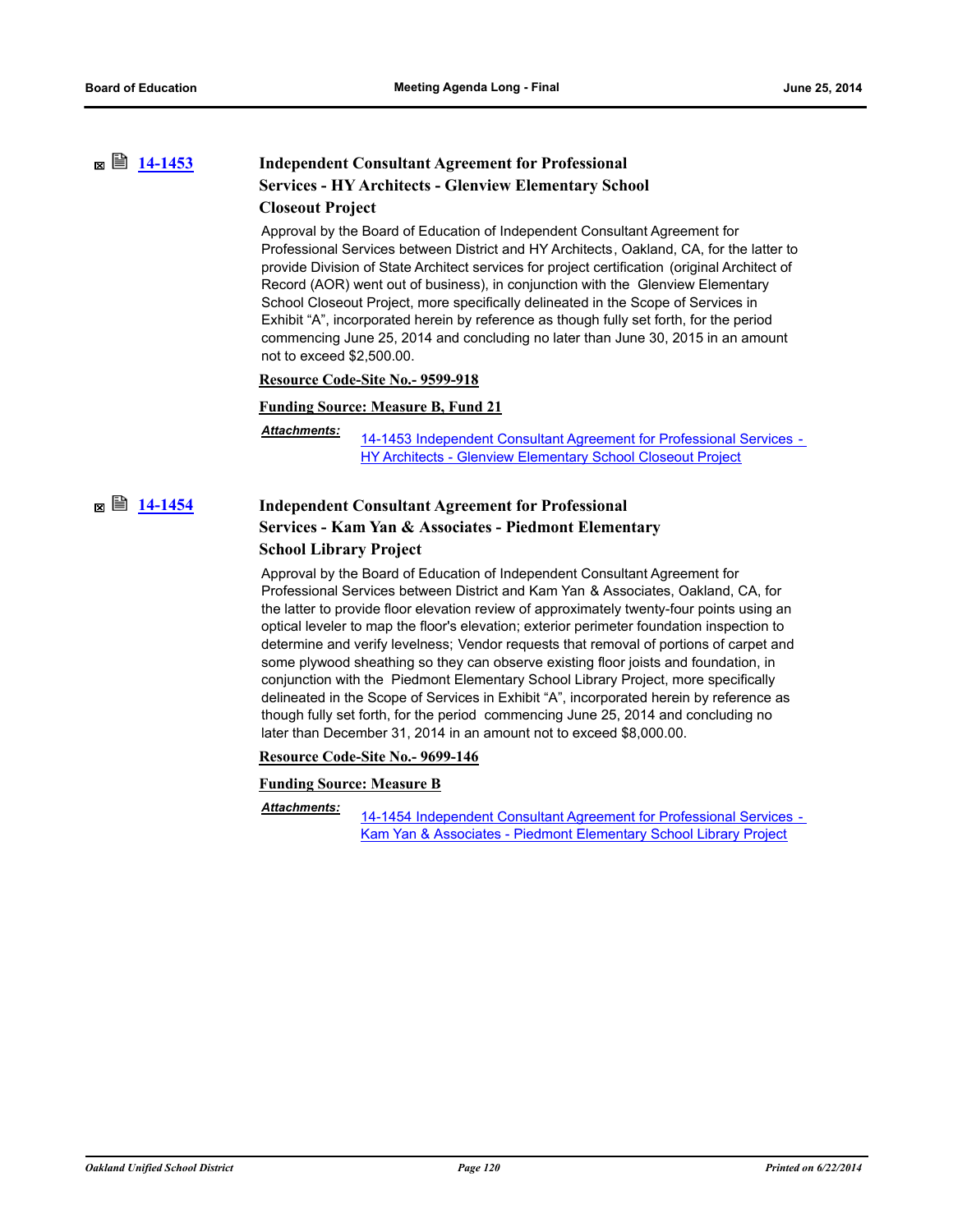# **[14-1455](http://ousd.legistar.com/gateway.aspx?m=l&id=/matter.aspx?key=33131) Independent Consultant Agreement for Professional Services - KCP - Madison Middle School Expansion-New**

## **Construction Project**

Approval by the Board of Education of Independent Consultant Agreement for Professional Services between District and KCP, Oakland, CA, for the latter to provide programming, research, field survey, mapping, boundary survey, and topographic survey, in conjunction with the Madison Middle School Expansion-New Construction Project, more specifically delineated in the Scope of Services in Exhibit "A", incorporated herein by reference as though fully set forth, for the period commencing June 25, 2014 and concluding no later than June 25, 2016 in an amount not to exceed \$30,440.00.

### **Resource Code-Site No.- 9350-215**

### **Funding Source: Measure J, Fund 21**

*Attachments:*

[14-1455 Independent Consultant Agreement for Professional Services -](http://ousd.legistar.com/gateway.aspx?M=F&ID=76426.pdf)  KCP - Madison Middle School Expansion-New Construction Project

# **■ ■ [14-1456](http://ousd.legistar.com/gateway.aspx?m=l&id=/matter.aspx?key=33132) Independent Consultant Agreement for Professional**

## **Services - KCP - Whittier Elementary School**

### **Expansion-New Construction Project**

Approval by the Board of Education of Independent Consultant Agreement for Professional Services between District and KCP, Oakland, CA, for the latter to provide a topography survey for the existing school property to include boundary and underground utility locator, in conjunction with the Whittier Elementary School Expansion-New Construction Project, more specifically delineated in the Scope of Services in Exhibit "A", incorporated herein by reference as though fully set forth, for the period commencing June 28, 2014 and concluding no later than September 28, 2014 in an amount not to exceed \$18,200.00.

### **Resource Code-Site No.- 9350-163**

### **Funding Source: Measure J, Fund 21**

*Attachments:*

[14-1456 Independent Consultant Agreement for Professional Services -](http://ousd.legistar.com/gateway.aspx?M=F&ID=76427.pdf)  KCP - Whittier Elementary School Expansion-New Construction Project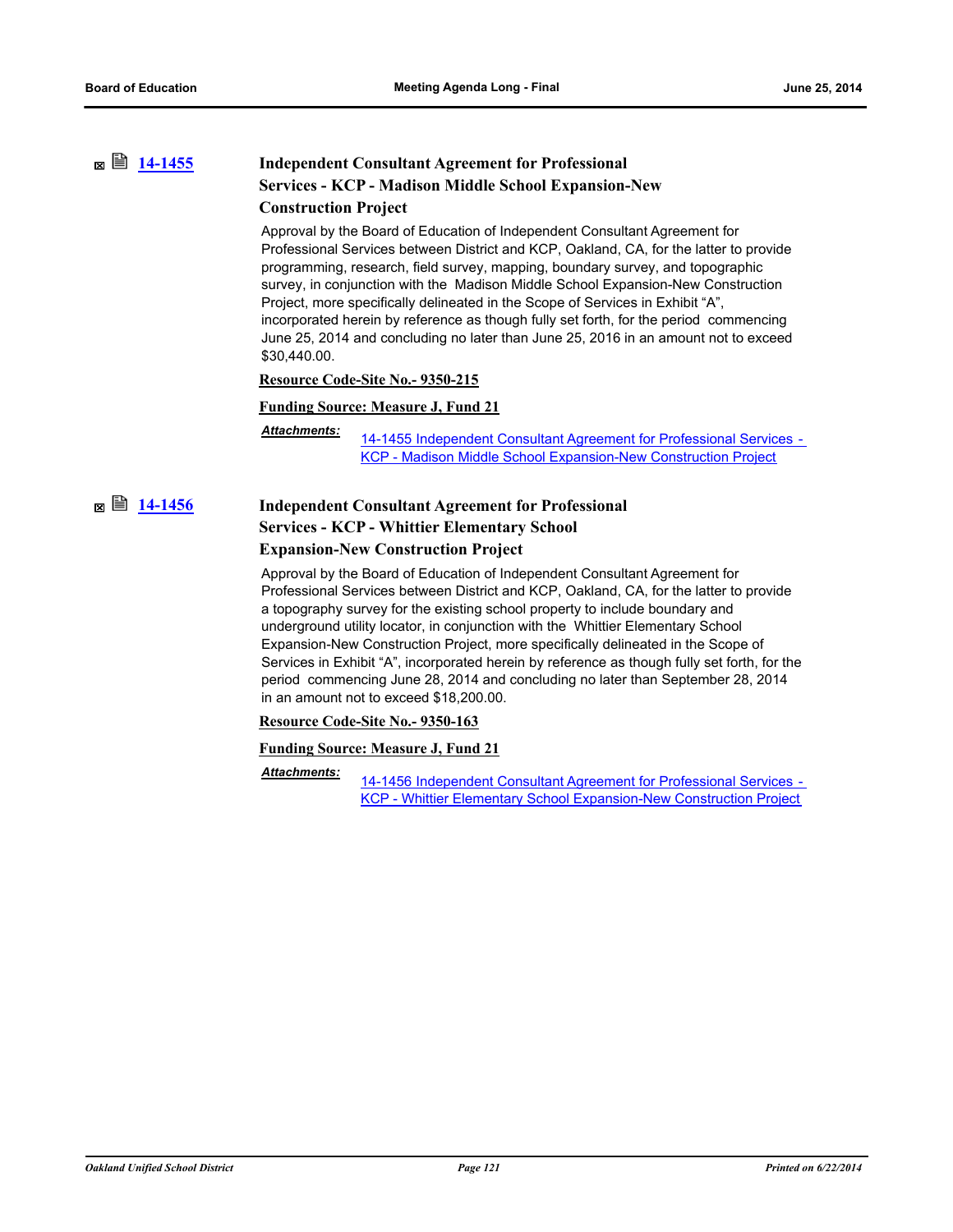# **[14-1457](http://ousd.legistar.com/gateway.aspx?m=l&id=/matter.aspx?key=33133) Independent Consultant Agreement for Professional Services - Magdave Associates, Inc. - Division of Facilities Planning and Management Project**

Approval by the Board of Education of Independent Consultant Agreement for Professional Services between District and Magdave Associates, Inc., Oakland, CA, for the latter to provide Capital and Bond program budget costs, evaluate Project Costs and Change Orders and provide recommendations, including developing a Cost Estimate guide, templates and software to analyze, store and present Historical and Current Cost Data, in conjunction with the Division of Facilities Planning and Management Project, more specifically delineated in the Scope of Services in Exhibit "A", incorporated herein by reference as though fully set forth, for the period commencing July 1, 2014 and concluding no later than June 30, 2015 in an amount not to exceed \$252,824.00

### **Resource Code-Site No.- 9350-918**

### **Funding Source: Measure J**

*Attachments:*

[14-1457 Independent Consultant Agreement for Professional Services -](http://ousd.legistar.com/gateway.aspx?M=F&ID=76428.pdf)  Magdave Associates, Inc. - Division of Facilities Planning and Management Project

# **[14-1458](http://ousd.legistar.com/gateway.aspx?m=l&id=/matter.aspx?key=33134) Independent Consultant Agreement for Professional Services - School Facility Consultant - Division of Facilities Planning and Management Project**

Approval by the Board of Education of Independent Consultant Agreement for Professional Services between District and School Facility Consultant, Sacramento, CA, for the latter to assist the District on an ongoing basis to determine and acquire State funding eligibility for new school construction, the modernization of existing school facilities and joint-use projects under the School Facility Program, and other services delineated, in conjunction with the Division of Facilities Planning and Management Project, more specifically delineated in the Scope of Services in Exhibit "A", incorporated herein by reference as though fully set forth, for the period commencing July 1, 2014 and concluding no later than June 30, 2015 in an amount not to exceed \$190,000.00.

### **Resource Code-Site No.- 9350-918**

### **Funding Source: Measure J**

*Attachments:*

[14-1458 Independent Consultant Agreement for Professional Services -](http://ousd.legistar.com/gateway.aspx?M=F&ID=76422.pdf)  School Facility Consultant - Division of Facilities Planning and Management Project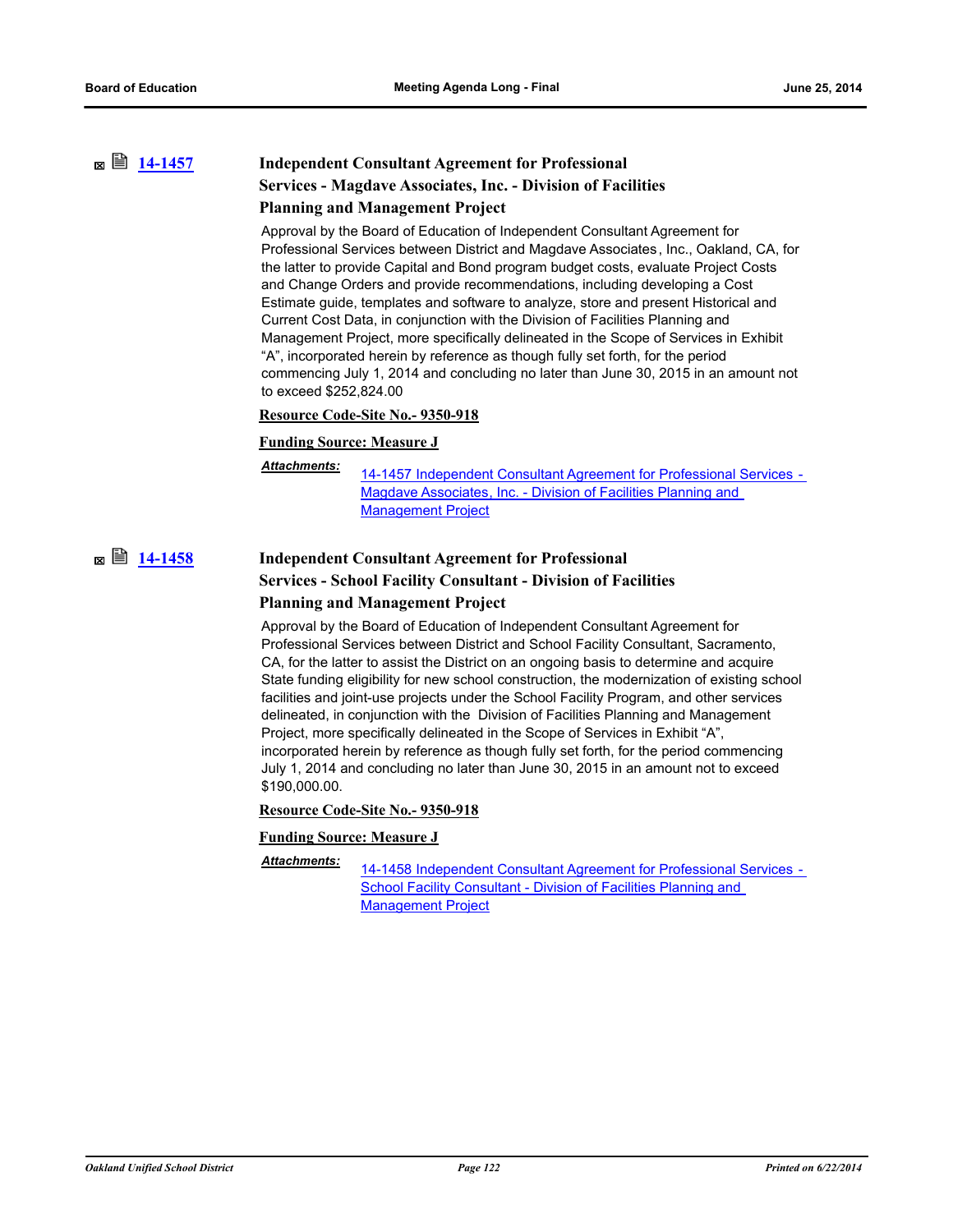| ■ 14-1459<br>м            | <b>Project Budget Increase - Elmhurst Middle School Paving</b><br><b>Replacement Project</b>                                                                                                                                                                                                                          |
|---------------------------|-----------------------------------------------------------------------------------------------------------------------------------------------------------------------------------------------------------------------------------------------------------------------------------------------------------------------|
|                           | Approval by the Board of Education of Resolution 1314-1156- Authorizing and<br>approving the Project Budget Increase for the Elmhurst Middle School Paving<br>Replacement Project in the additional amount of \$510,000.00, increasing the current<br>amount from \$984,461.00.00 to \$1,494,461.00.                  |
|                           | <b>Funding Source: Measure J</b>                                                                                                                                                                                                                                                                                      |
|                           | <b>Attachments:</b><br>14-1459 Project Budget Increase - Elmhurst Middle School Paving<br><b>Replacement Project</b>                                                                                                                                                                                                  |
| ■ 14-1460<br>×            | <b>Project Budget Increase - McClymonds High School</b><br><b>Intrusion and Fire Alarm Replacement Project</b>                                                                                                                                                                                                        |
|                           | Approval by the Board of Education of Resolution 1314-1152- Authorizing and<br>approving the Project Budget Increase for the McClymonds High School Intrusion and<br>Fire Alarm Replacement Project in the additional amount of \$350,000.00, increasing the<br>current amount from \$1,160,000.00 to \$1,990,000.00. |
|                           | <b>Funding Source: County School Facilites</b>                                                                                                                                                                                                                                                                        |
|                           | Attachments:<br>14-1460 Project Budget Increase - McClymonds High School Intrusion<br>and Fire Alarm Replacement Project                                                                                                                                                                                              |
| ■ 14-1461<br>×            | <b>New Project Budget, Key Code and Project Number-Prop</b>                                                                                                                                                                                                                                                           |
|                           | <b>39 Energy Planning Services Retrofit Project</b>                                                                                                                                                                                                                                                                   |
|                           | Approval by the Board of Education of Resolution 1314-1159- Authorizing and<br>approving the New Project Budget, Key Code and Project Number for the Prop 39<br>Energy Planning Services Retrofit Project in the amount of \$2,230,262.00.                                                                            |
|                           | <b>Funding Source: Measue J Fund 40</b>                                                                                                                                                                                                                                                                               |
|                           | <u> Attachments:</u><br>14-1461 New Project Budget, Key Code and Project Number-Prop 39<br><b>Energy Planning Services Retrofit Project</b>                                                                                                                                                                           |
| e)<br><u>14-1462</u><br>× | New Project Budget, Key Code and Project Number -<br><b>Oakland International High School Turf Replacement</b>                                                                                                                                                                                                        |
|                           | Project                                                                                                                                                                                                                                                                                                               |
|                           | Approval by the Board of Education of Resolution 1314-1163 - Authorizing and<br>approving the New Project Budget, Key Code and Project Number for the Oakland<br>International High School Turf Replacement Project in the amount of \$3,500,000.00.                                                                  |
|                           | <b>Funding Source: Measure J</b>                                                                                                                                                                                                                                                                                      |
|                           | Attachments:<br>14-1462 New Project Budget, Key Code and Project Number - Oakland<br>International High School Turf Replacement Project                                                                                                                                                                               |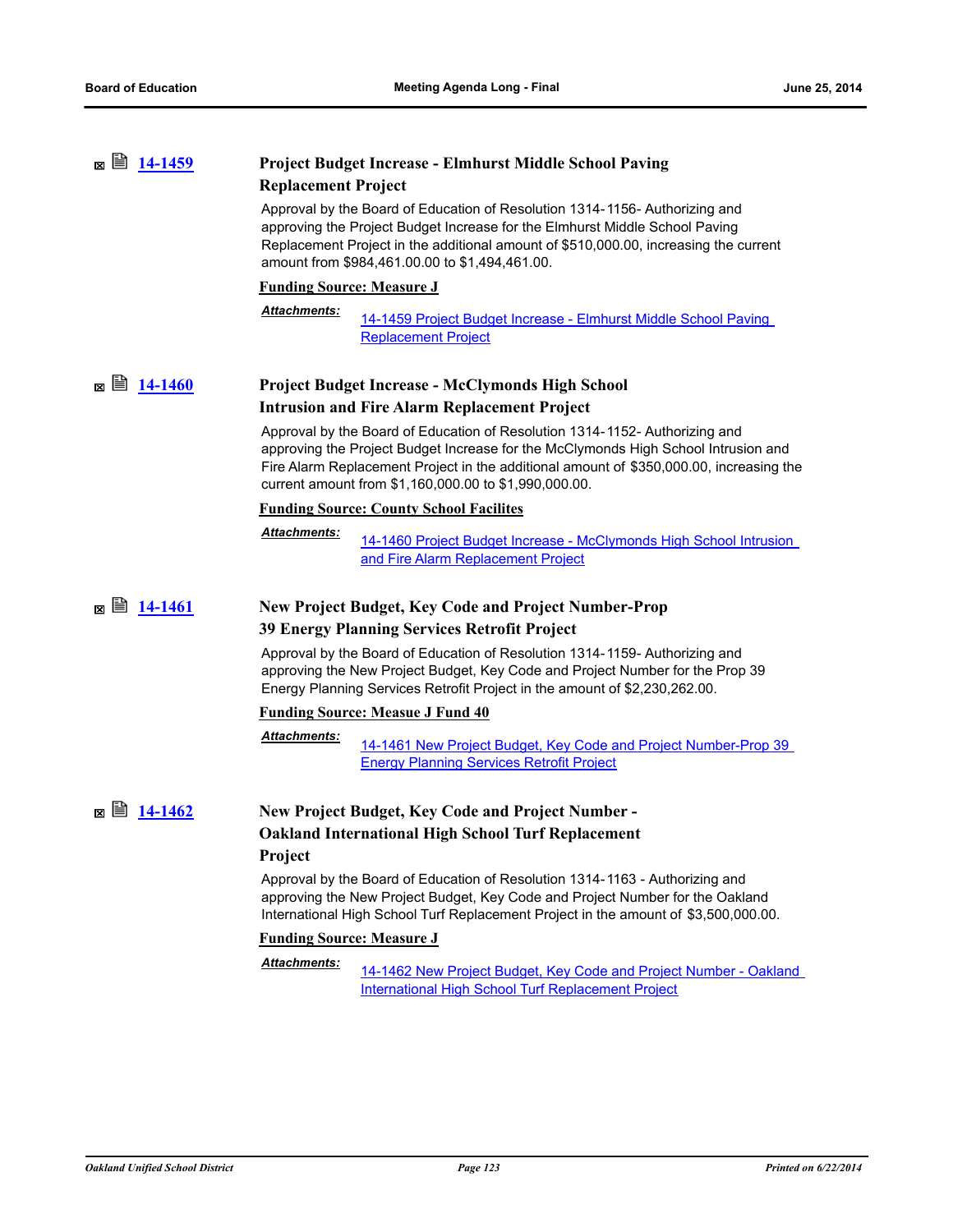# **[14-1463](http://ousd.legistar.com/gateway.aspx?m=l&id=/matter.aspx?key=33139) Award of Bid and Construction Contract - Del Monte Electric – McClymonds High School Fire and Intrusion Alarm Replacement Project**

Approval by the Board of Education of Resolution No. 1314-1148 - Award of Bid and Construction Contract between District and Del Monte Electric, Dublin, CA, for the latter, as the lowest responsive, responsible bidder and rejecting all other bids, if any, to replace existing fire alarm and intrusion alarm system and install a new state of the art (Simplex 4100U) fire alarm system and a new (Bosch 9412GV4) intrusion alarm system in conjunction with the McClymonds High School Fire Alarm and Intrusion Alarm Replacement Project, with work to be completed within Two Hundred Seventy (270) consecutive days from the date specified in the District's Notice to Proceed , in the amount of \$1,650,000.00.

### **Resource Code-Site No.- 7710-303**

### **Funding Source: County School Facilities**

*Attachments:*

[14-1463 Award of Bid and Construction Contract - Del Monte Electric –](http://ousd.legistar.com/gateway.aspx?M=F&ID=76446.pdf)  McClymonds High School Fire and Intrusion Alarm Replacement **Project** 

# **[14-1464](http://ousd.legistar.com/gateway.aspx?m=l&id=/matter.aspx?key=33140) Amendment No. 1, Independent Consultant Agreement for Professional Services - KDI Consultants - King Estates - DSA Closeout Project**

Approval by the Board of Education of Amendment No. 1, Independent Consultant Agreement for Professional Services between District and KDI Consultants, Oakland, CA, for the latter to provide additional Division of State Architect (DSA) Punchlist/Close-out and DSA Final Verified Report , Inspector of Record and DSA Inspection Program-Architectural Services, in conjunction with the King Estates - DSA Closeout Project, in an additional amount not to exceed \$2,750.00, increasing the Agreement not to exceed amount from \$6,100.00 to \$8,850.00. All other terms and conditions of the Agreement remain in full force and effect.

**Resource Code-Site No.- 9350-918**

### **Funding Source: Measure B, Fund 21**

14-1464 Amendment No. 1, Independent Consultant Agreement for [Professional Services - KDI Consultants - King Estates - DSA Closeout](http://ousd.legistar.com/gateway.aspx?M=F&ID=76447.pdf)  **Project** *Attachments:*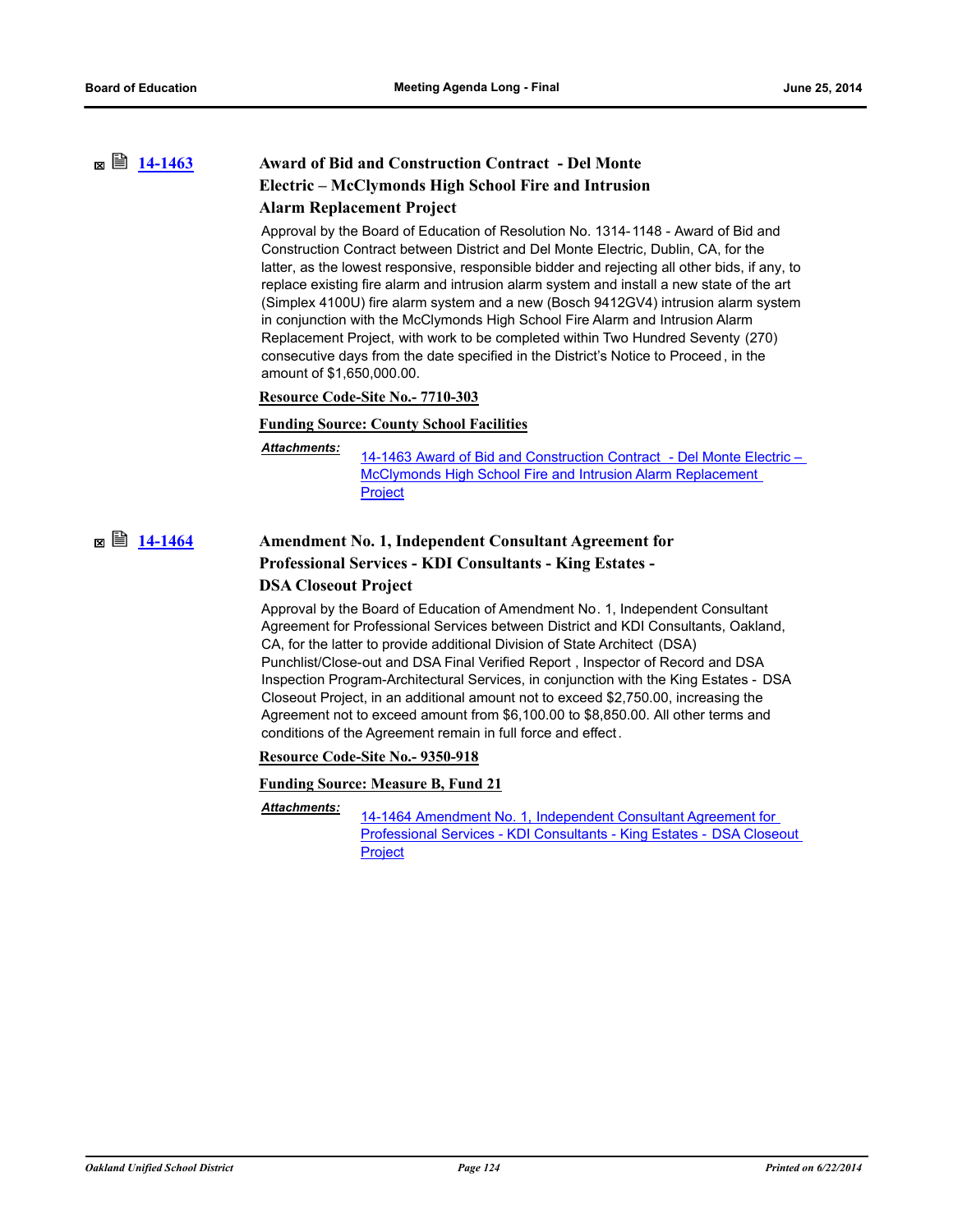# **[14-1465](http://ousd.legistar.com/gateway.aspx?m=l&id=/matter.aspx?key=33141) Amendment No. 1, Independent Consultant Agreement for Professional Services - HY Architects - Elmhurst Middle School Paving Project**

Approval by the Board of Education of Amendment No. 1, Independent Consultant Agreement for Professional Services between District and HY Architects, Oakland, CA, for the latter to provide additional design and civil engineering services to incorporate city sidewalk improvement (as a Bid Alternate), designing site furnishing and packaging a conformed set for re-bid in conjunction with the Elmhurst Middle School Paving Project, in an additional amount not to exceed \$15,150.00, increasing the Agreement not to exceed amount from \$55,925.00 to \$71,075.00. All other terms and conditions of the Agreement remain in full force and effect.

### **Resource Code-Site No.- 9350-202**

## **Funding Source: Measure B**

### *Attachments:*

14-1465 Amendment No. 1, Independent Consultant Agreement for [Professional Services - HY Architects - Elmhurst Middle School Paving](http://ousd.legistar.com/gateway.aspx?M=F&ID=76448.pdf)  Project

# **[14-1466](http://ousd.legistar.com/gateway.aspx?m=l&id=/matter.aspx?key=33142) Amendment No. 1, Lease Agreement - Mobile Modular Management Corp. - Madison Middle School Interim Housing Portables Project**

Approval by the Board of Education of Amendment No. 1, Lease Agreement between District and Mobile Modular Management Corp., Livermore, CA, for the latter to provide installation and furnishing of custom ramps for thirty-six (36) months to coincide with the lease terms in conjunction with the Madison Middle School Interim Housing Portables Project, in an additional amount not to exceed \$34,083.00, increasing the Contract not to exceed amount from \$90,407.00 to \$124,490.00. All other terms and conditions of the Contract remain in full force and effect.

**Resource Code-Site No.- 7710-215**

### **Funding Source: County School Facilites Fund**

*Attachments:*

14-1466 Amendment No. 1, Lease Agreement - Mobile Modular [Management Corp. - Madison Middle School Interim Housing Portables](http://ousd.legistar.com/gateway.aspx?M=F&ID=76449.pdf)  Project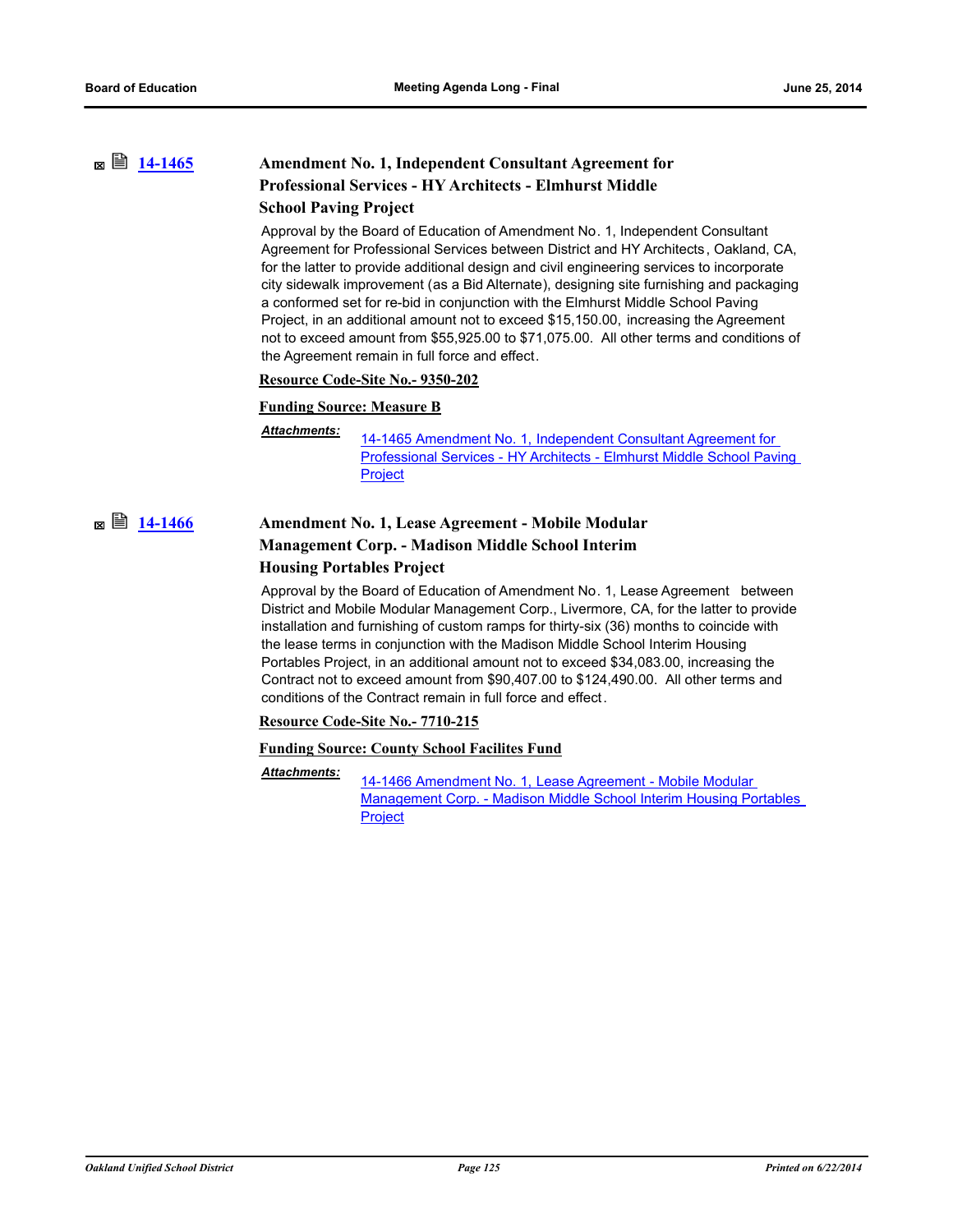| <b>Independent Consultant Agreement for Professional</b> |
|----------------------------------------------------------|
| Services - KCP-Sankofa at Washington Expansion - New     |
| <b>Construction Project</b>                              |

Approval by the Board of Education of Independent Consultant Agreement for Professional Services between District and KCP, Oakland, CA, for the latter to provide surveying and mapping servces, plus boundary and topographic survey, in conjunction with the Sankofa at Washington Expansion-New Construction Project, more specifically delineated in the Scope of Services in Exhibit "A", incorporated herein by reference as though fully set forth, for the period commencing June 25, 2014 and concluding no later than June 25, 2015 in an amount not to exceed \$9,920.00.

### **Resource Code-Site No.- 9350-161**

### **Funding Source: Measure J, Fund 21**

### *Attachments:*

[14-1467 Independent Consultant Agreement for Professional Services -](http://ousd.legistar.com/gateway.aspx?M=F&ID=76450.pdf)  KCP-Sankofa at Washington Expansion - New Construction Project

**■ ■ [14-1468](http://ousd.legistar.com/gateway.aspx?m=l&id=/matter.aspx?key=33144)** New Project Budgert, Key Code and Project Number -

### **Varioous Sites Demoliton Project**

Approval by the Board of Education of Resolution 1314-1161 - Authorizing and Approving the New Project Budget, Key Code and Project Number for the Various Sites Demolition Project in the amount of \$932,500.00.

### **Funding Source: Measure J**

*Attachments:*

[14-1468 New Project Budgert, Key Code and Project Number -](http://ousd.legistar.com/gateway.aspx?M=F&ID=76451.pdf)  Varioous Sites Demoliton Project

# **<b>■ [14-1469](http://ousd.legistar.com/gateway.aspx?m=l&id=/matter.aspx?key=33145) Project Budget Increase - Lowell Middle School**

## **Modernization Project**

Approval by the Board of Education of Resolution 1314-1164 - Authorizing and Approving the Project Budget Increase for the Lowell Middle School Modernization Project in the additional amount of \$100,000.00, increasing the current project amount from \$19,188,360.00 to \$19,288,360.00.

### **Funding Source: Measure B**

[14-1469 Project Budget Increase - Lowell Middle School Modernization](http://ousd.legistar.com/gateway.aspx?M=F&ID=76452.pdf)  Project *Attachments:*

**■ ■ [14-1475](http://ousd.legistar.com/gateway.aspx?m=l&id=/matter.aspx?key=33151) Certification of Unhoused Pupils as Related to Charter School Applications for Facilities Funding**

> Adoption by the Board of Education of Resolution 1314-1162 - Authorizing and approving Certification of Unhoused Pupils related to Charter School Applications for Facilities Funding in accordance with applicable law.

*Attachments:*

[14-1475 Certification of Unhoused Pupils as Related to Charter School](http://ousd.legistar.com/gateway.aspx?M=F&ID=76407.pdf)  Applications for Facilities Funding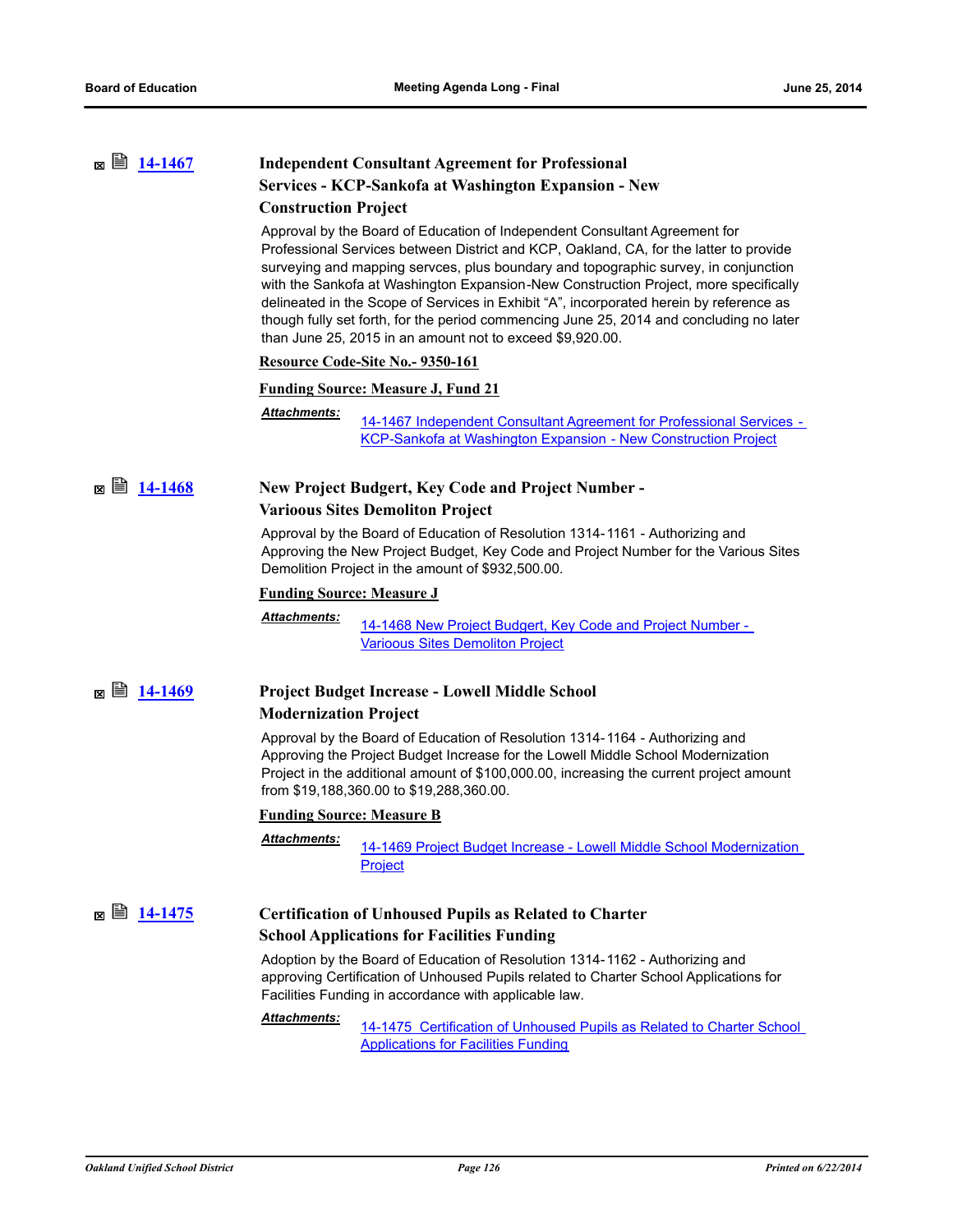# **[14-1477](http://ousd.legistar.com/gateway.aspx?m=l&id=/matter.aspx?key=33153) Amendment No. 1, Independent Consultant Agreement for Professional Services - Simplex Grinnell - District-wide Fire Alarm Maintenance Project**

Approval by the Board of Education of Amendment No. 1, Independent Consultant Agreement for Professional Services between District and Simplex Grinnell, Livermore, CA, for the latter to provide fire alarm annual testing, fire sprinkler testing repairs as well as supporting the District's alarm shop with fire alarm repairs in conjunction with the District-wide Fire Alarm Maintenance, in an additional amount not to exceed \$300,000.00, increasing the Contract not to exceed amount from \$800,000.00 to \$1,100,000.00. All other terms and conditions of the Contract remain in full force and effect.

### **Resource Code-Site No.- 0000-918**

**Funding Source: Developer Fee Fund**

### *Attachments:*

[14-1477 Amendment No. 1, Independent Consultant Agreement for](http://ousd.legistar.com/gateway.aspx?M=F&ID=76465.pdf)  Professional Services - Simplex Grinnell - District-wide Fire Alarm Maintenance Project

# **[14-1478](http://ousd.legistar.com/gateway.aspx?m=l&id=/matter.aspx?key=33154) Award of Bid and Construction Contract - Greentech Industry, Inc. - Various School Sites Restroom Renovation**

## **Project**

Approval by the Board of Education of Resolution No. 1314-1151 - Award of Bid and Construction Contract between District and Greentech Industry, Inc., Oakland, CA, for the latter as the lowest responsive, responsible bidder and rejecting all other bids, if any, renovate seven student's Division of State Architect (DSA) Exempt restroom renovations for both Girls an Boys at various school sites in conjunction with the Various School Sites Restroom Renovation Project, with Contract being completed within Sixty (60) conservative calendar days from the date specified in the District's Notice to Proceed, with all work being completed by August 26, 2014, in the amount of \$283,700.00.

**Resource Code-Site No.- 283,700**

### **Funding Source: Measure J, Fund 21**

*Attachments:*

[14-1478 Award of Bid and Construction Contract - Greentech Industry,](http://ousd.legistar.com/gateway.aspx?M=F&ID=76469.pdf)  Inc. - Various School Sites Restroom Renovation Project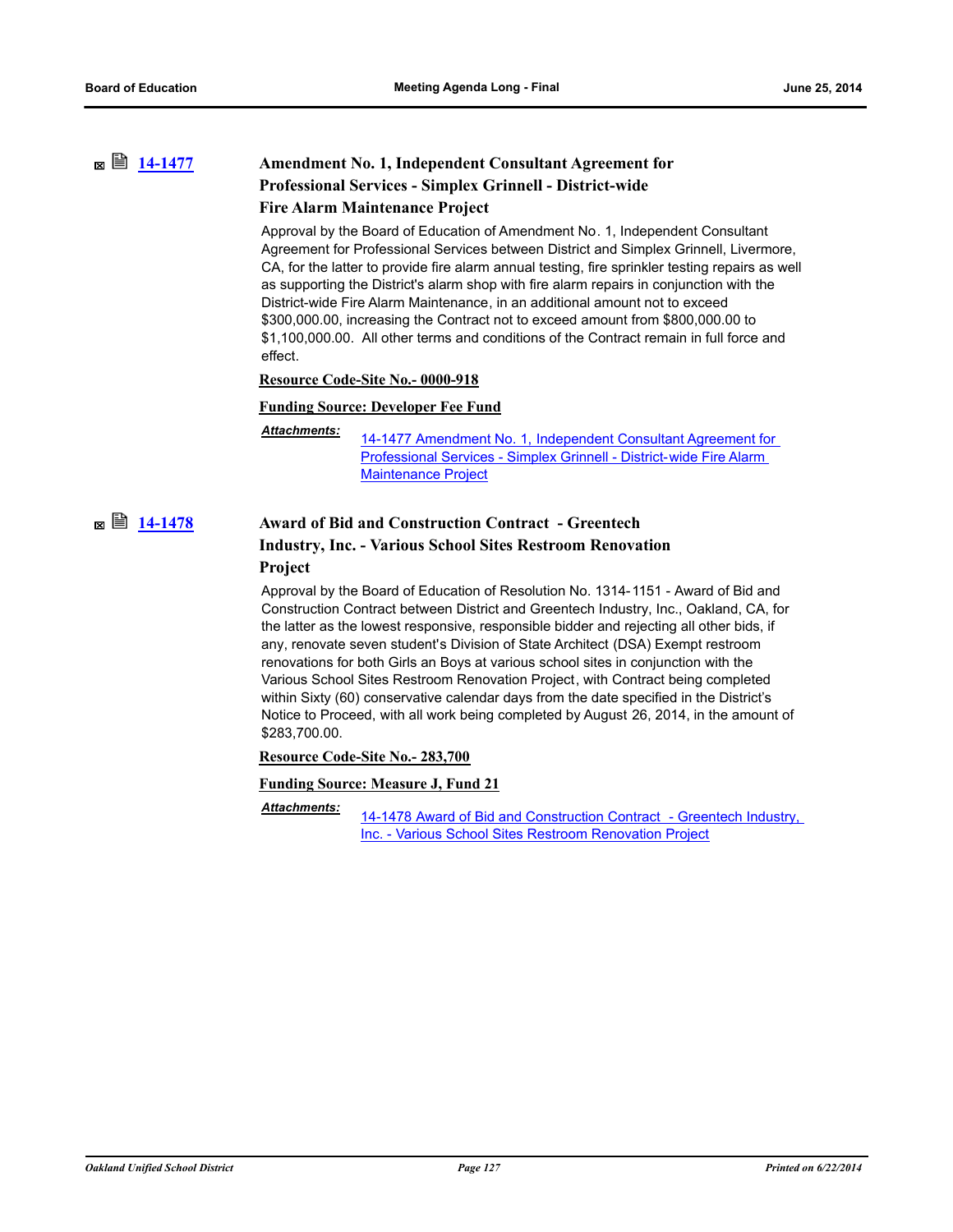# **[14-1479](http://ousd.legistar.com/gateway.aspx?m=l&id=/matter.aspx?key=33155) Award of Bid and Construction Contract - O.C. Jones & Sons, Inc. - 955 High Street Paving Project**

Approval by the Board of Education of Resolution No. 1314-1154 - Award of Bid and Construction Contract between District and O.C. Jones & Sons, Inc., Oakland, CA, for the latter as the lowest responsive, responsible bidder and rejecting all other bids, if any, providing for demolition of existing paving and sub-grade, install new sub-base, asphalt, area drains, storm drains piping, man holes, sump pump and field engineering in conjunction with the 955 High Street Paving Project, with Contract being completed within One Hundred Eighteen (118) consecutive calendar days from the date specified in the District's Notice to Proceed, with all work being completed by October 20, 2014, in the amount of \$569,500.00.

### **Resource Code-Site No.- 9350-918**

### **Funding Source: Measure J, Fund 21**

*Attachments:*

[14-1479 Award of Bid and Construction Contract - O.C. Jones & Sons,](http://ousd.legistar.com/gateway.aspx?M=F&ID=76467.pdf)  Inc. - 955 High Street Paving Project

## **■ ■ [14-1480](http://ousd.legistar.com/gateway.aspx?m=l&id=/matter.aspx?key=33156) Award of Bid and Construction Contract - Stronger Building Services - Melrose Roof Replacement Project**

Approval by the Board of Education of Resolution No. 1314-1157 - Award of Bid and Construction Contract between District and Stronger Building Services, Hayward, CA, for the latter as the lowest responsive, responsible bidder and rejecting all other bids, if any, to remove existing gutters, downspouts and roofing components and install new gutters and downspouts through-out; remove and reinstall existing HVAC equipment with new duct works, electrical and related conduits on new roofs at the Administrative and Kindergarten Buildings in conjunction with the Melrose Roof Replacement Project for the period commencing with work to be completed within Three Hundred Sixty -Five (365) consecutive calendar days from the date specified in the District's Notice to Proceed, with all work being completed by June 25, 2015, in the amount of \$158,450.00.

**Resource Code-Site No.- 9350-239**

**Funding Source: Measure J, Fund 21**

[14-1480 Award of Bid and Construction Contract - Stronger Building](http://ousd.legistar.com/gateway.aspx?M=F&ID=76454.pdf)  Services - Melrose Roof Replacement Project *Attachments:*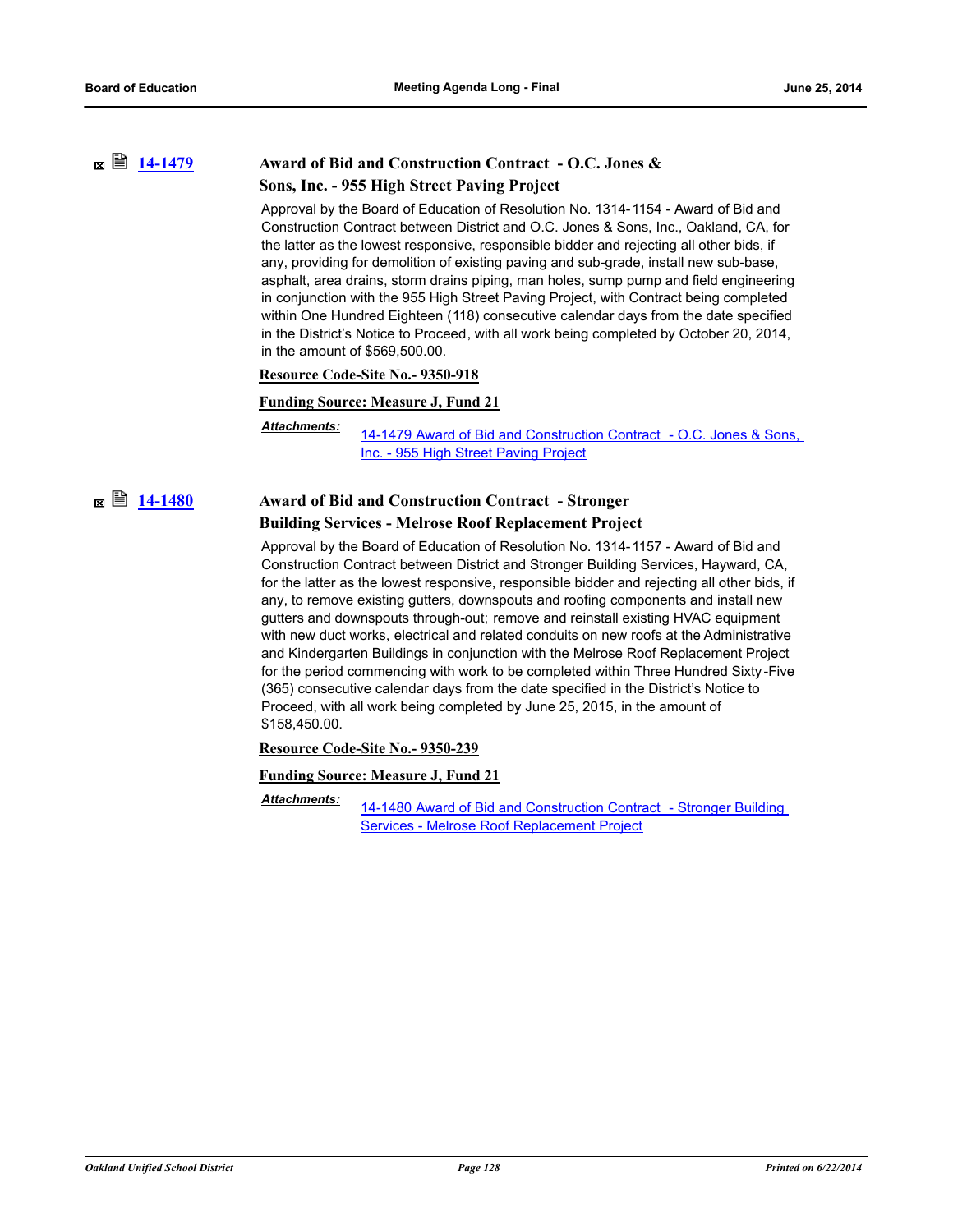# **[14-1481](http://ousd.legistar.com/gateway.aspx?m=l&id=/matter.aspx?key=33157) Award of Bid and Construction Contract - Stronger Building Services - Thornhill Elementary School Roof Replacement Project**

Approval by the Board of Education of Resolution No. 1314-1158 - Award of Bid and Construction Contract between District and Stronger Building Services, Hayward, CA, for the latter as the lowest responsive, responsible bidder and rejecting all other bids, if any, to remove existing gutters, downspouts' and roofing components and install new gutters and downspouts' though-out; remove and install existing HVAC equipment with new duct works, electrical and related conduits on new roofs at the Administrative and Kindergarten Building in conjunction with the Thornhill Elementary School Roof Replacement Project for the period commencing with work to be completed within Three Hundred Sixty-Five (365) consecutive calendar days from the date specified in the District's Notice to Proceed, with all work being completed by June 25, 2015, in the amount of \$244,500.00.

## **Resource Code-Site No.- 9350-157**

### **Funding Source: Measure J, Fund 21**

*Attachments:*

[14-1481 Award of Bid and Construction Contract - Stronger Building](http://ousd.legistar.com/gateway.aspx?M=F&ID=76455.pdf)  Services - Thornhill Elementary School Roof Replacement Project

# **[14-1482](http://ousd.legistar.com/gateway.aspx?m=l&id=/matter.aspx?key=33158) Award of Bid and Construction Contract - Stronger Building Services - Rudsdale Academyl Roof Replacement Project**

Approval by the Board of Education of Resolution No. 1314-1150 - Award of Bid and Construction Contract between District and Stronger Building Services, Hayward, CA, for the latter as the lowest responsive, responsible bidder and rejecting all other bids, if any, to provide replacement of the built-up roofing membrane, gutters, and downspouts for the three buildings on campus; select eaves will be replaced where they have been damaged by dry-rot; a new roofing system will be a single-ply TPO, new sheet metal gutters and downspouts in conjunction with the Rudsdale Academy Roof Replacement Project for the period commencing with work to be completed within Sixty (60) consecutive calendar days from the date specified in the District's Notice to Proceed , with all work being completed by August 16, 2014, with all work being completed by August 16, 2014, in the amount of \$216,715.00.

### **Resource Code-Site No.- 9350-352**

### **Funding Source: Measure J, Fund 21**

*Attachments:*

[14-1482 Award of Bid and Construction Contract - Stronger Building](http://ousd.legistar.com/gateway.aspx?M=F&ID=76456.pdf)  Services - Rudsdale Academyl Roof Replacement Project

# **<u>■ ■ [14-1501](http://ousd.legistar.com/gateway.aspx?m=l&id=/matter.aspx?key=33177)</u> Support of Vision for Playing Fields In Temescal/North Oakland**

Adoption by the Board of Education of Resolution no. 1314-1168 'Support of Vision for Playing Fields in Temescal/North Oakland.'

### *Attachments:*

[14-1501 Support of Vision for Playing Fields In Temescal/North](http://ousd.legistar.com/gateway.aspx?M=F&ID=76596.pdf)  **Oakland**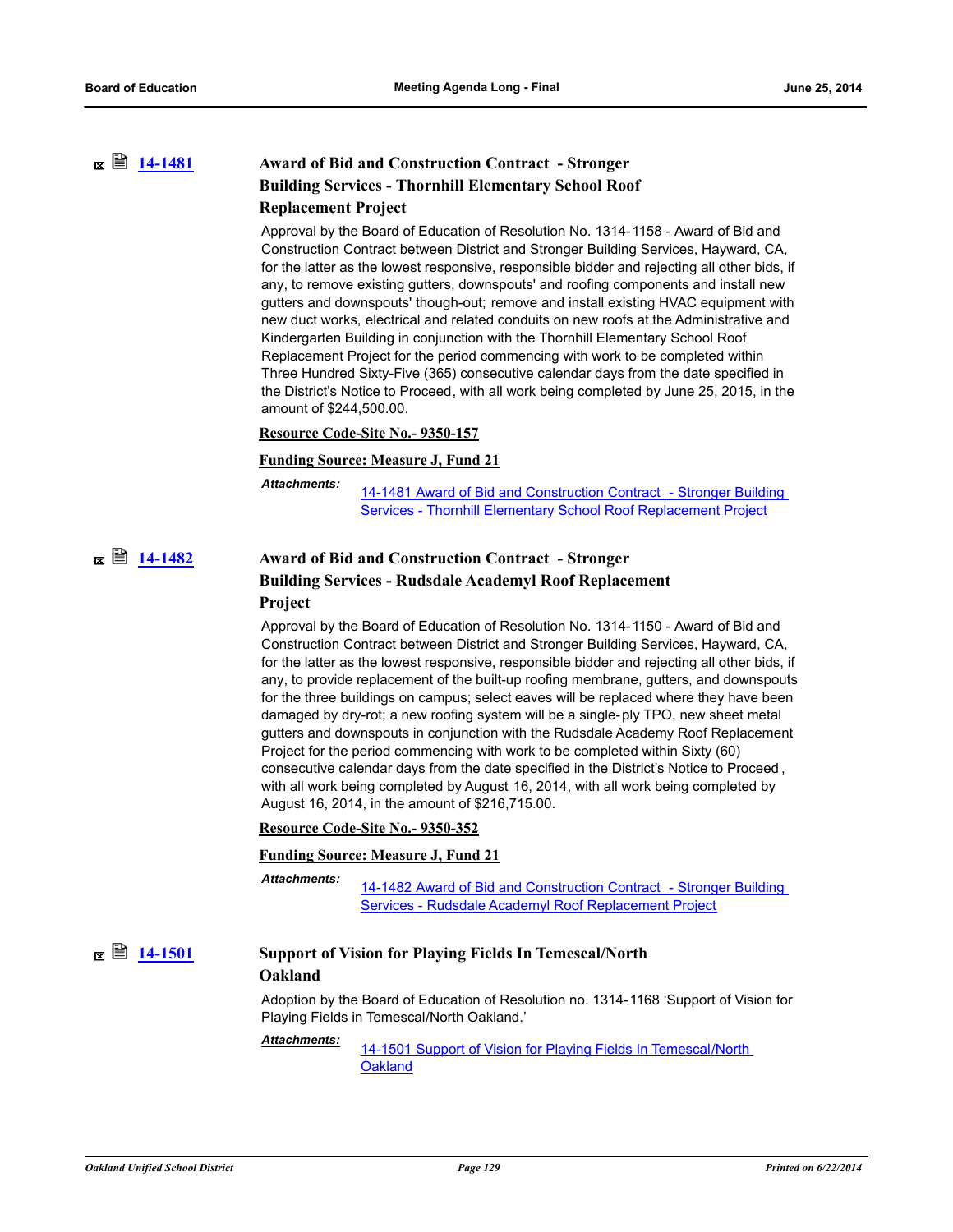| 図 | ■ 14-1526   | Professional Services Contract - Juan Lopez - Oakland                                                                                                                                                                                                                                                                                                                                                                                                      |
|---|-------------|------------------------------------------------------------------------------------------------------------------------------------------------------------------------------------------------------------------------------------------------------------------------------------------------------------------------------------------------------------------------------------------------------------------------------------------------------------|
|   |             | <b>Unified School District</b>                                                                                                                                                                                                                                                                                                                                                                                                                             |
|   |             | Ratification by the Board of Education of a Professional Services Contract between<br>District and Juan Lopez, Berkeley, CA, for the latter to plan, develop and install mosaic<br>art projects at LaEscuelita Elementary School and Montclair Elementary School, for the<br>term of July 1, 2014 to June 30, 2015, at a cost not to exceed \$30,000 per school, with<br>funds to be supplemented by private donations through the Oakland Education Fund. |
|   |             | Attachments:<br>14-1526 Professional Services Contract - Juan Lopez - Oakland<br><b>Unified School District</b>                                                                                                                                                                                                                                                                                                                                            |
|   | ⊠ ■ 14-1542 | <b>Proposition 39 Facility Use Agreement - Lazear Charter</b><br>Academy - 2014-2015 School Year                                                                                                                                                                                                                                                                                                                                                           |
|   |             | Approval by Board of Education of Facilities Use Agreement Between District and<br>Lazear Charter Academy, for use of Lazear Elementary School Campus, 2014-2015<br>School Year, pursuant to Proposition 39.                                                                                                                                                                                                                                               |
|   |             | Attachments:<br>14-1542 Proposition 39 Facility Use Agreement - Lazear Charter<br>Academy - 2014-2015 School Year                                                                                                                                                                                                                                                                                                                                          |
| × | ■ 14-1543   | <b>Proposition 39 Facility Use Agreement - Community School</b><br>for Creative Education - 2014-2015 School Year                                                                                                                                                                                                                                                                                                                                          |
|   |             | Approval by Board of Education of Facilities Use Agreement Between District and<br>Community School for Creative Education, for use of 2111 International Boulevard,<br>2014-2015 School Year, pursuant to Proposition 39.                                                                                                                                                                                                                                 |
|   |             | Attachments:<br>14-1543 Proposition 39 Facility Use Agreement - Community School for<br>Creative Education - 2014-2015 School Year                                                                                                                                                                                                                                                                                                                         |
|   |             | <b>Proposition 39 Facility Use Agreement - Leadership Public</b>                                                                                                                                                                                                                                                                                                                                                                                           |
|   |             | Schools - Oakland R&D Charters Schools - 2014-2015<br><b>School Year</b>                                                                                                                                                                                                                                                                                                                                                                                   |
|   |             | Approval by Board of Education of Facilities Use Agreement Between District and<br>Leadership Public Schools - Oakland R&D Charter Schools, for use of Castlemont High<br>School Campus (In Part), 2014-2015 School Year, pursuant to Proposition 39.                                                                                                                                                                                                      |
|   |             | <u> Attachments:</u><br>14-1544 Proposition 39 Facility Use Agreement - Leadership Public<br>Schools - Oakland R&D Charters Schools - 2014-2015 School Year                                                                                                                                                                                                                                                                                                |
|   |             | <b>Proposition 39 Facility Use Agreement - Bay Area</b>                                                                                                                                                                                                                                                                                                                                                                                                    |
|   |             | Technology School - 2014-2015 School Year                                                                                                                                                                                                                                                                                                                                                                                                                  |
|   |             | Approval by Board of Education of Facilities Use Agreement Between District and Bay<br>Area Technology School, for use of King Estates Middle School Campus (In Part),<br>2014-2015 School Year, pursuant to Proposition 39                                                                                                                                                                                                                                |
|   |             | <u> Attachments:</u><br>14-1545 Proposition 39 Facility Use Agreement - Bay Area Technology                                                                                                                                                                                                                                                                                                                                                                |
|   |             | School - 2014-2015 School Year                                                                                                                                                                                                                                                                                                                                                                                                                             |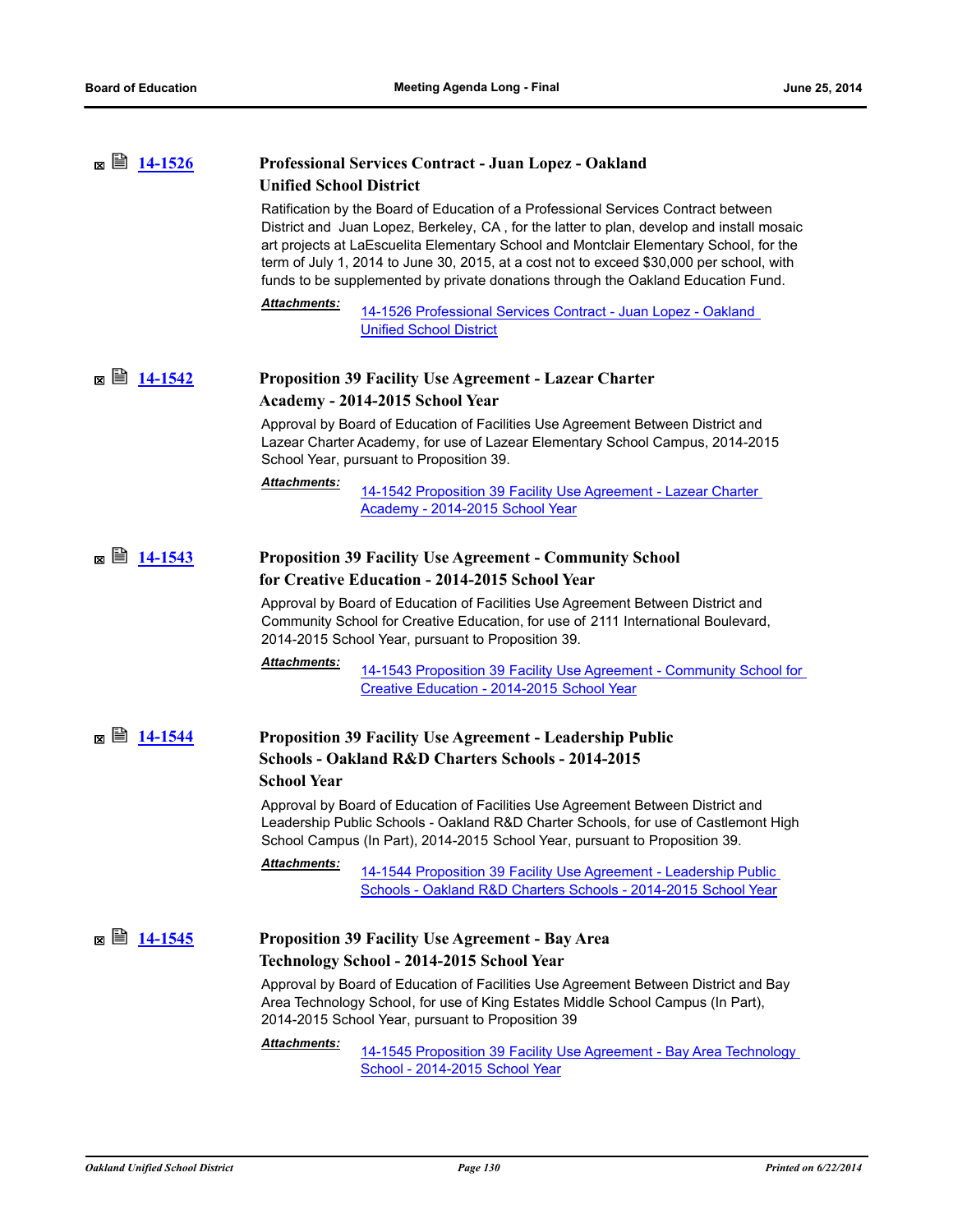| <b>Proposition 39 Facility Use Agreement – East Bay</b> |
|---------------------------------------------------------|
| <b>Innovation Academy - 2014-2015 School Year</b>       |

Approval by Board of Education of Facilities Use Agreement Between District and East Bay Innovation Academy, for use of Thurgood Marshall Elementary School Campus, 2014-2015 School Year, pursuant to Proposition 39.

[14-1546 Proposition 39 Facility Use Agreement – East Bay Innovation](http://ousd.legistar.com/gateway.aspx?M=F&ID=76766.pdf)  Academy - 2014-2015 School Year *Attachments:*

# **[14-1547](http://ousd.legistar.com/gateway.aspx?m=l&id=/matter.aspx?key=33223) Proposition 39 Facility Use Agreement – EPIC Charter School - 2014-2015 School Year**

Approval by Board of Education of Facilities Use Agreement Between District and EPIC Charter School, for use of Rudsdale School Campus, 2014-2015 School Year, pursuant to Proposition 39.

*Attachments:*

[14-1547 Proposition 39 Facility Use Agreement – EPIC Charter School](http://ousd.legistar.com/gateway.aspx?M=F&ID=76767.pdf)  - 2014-2015 School Year

## **Board of Education Matter(s)**

# **■ ■ [14-0966](http://ousd.legistar.com/gateway.aspx?m=l&id=/matter.aspx?key=32666) Professional Services Contract - Robert Jeffrey - District Six Board Member - Christopher Dobbins**

Approval by the Board of Education of a Professional Services Contract between District and Robert Jeffrey, Albuquerque, NM, for the latter to provide constituent services for District Six Director, Christopher Dobbins; provide public outreach to local businesses and other community groups; to work on the Oakland Athletic League Hall of Fame Annual event to be held in September 2014; and to work with the Oakland Athletic League Office to coordinate the recipients award and student athletes for the period of May 1, 2014 through November 30, 2014 in an amount not to exceed of \$2,100.00.

*Attachments:*

[14-0966 Professional Services Contract - Robert Jeffrey - District Six](http://ousd.legistar.com/gateway.aspx?M=F&ID=76753.pdf)  Board Member - Christopher Dobbins

# **[14-0967](http://ousd.legistar.com/gateway.aspx?m=l&id=/matter.aspx?key=32667) Professional Services Contract - Mark Gonzales - District Six Board Member - Christopher Dobbins**

Ratification by the Board of Education of Professional Services Contract between District and Mark Gonzales, Hayward, CA, for the latter to provide constituent services for District Six Director, Christopher Dobbins; work in Director Dobbins Office answering phones, making copies, etc., as well as appear at school sites and community events with and/or on behalf of Director Dobbins and assist with community meeting and/or community events for the period of May 15, 2014 through November 30, 2014 (minus the month of July) for an amount not to exceed \$1,800.00.

14-0967 Professional Services Contract - Mark Gonzales - District Six Board Member - Christopher Dobbins *Attachments:*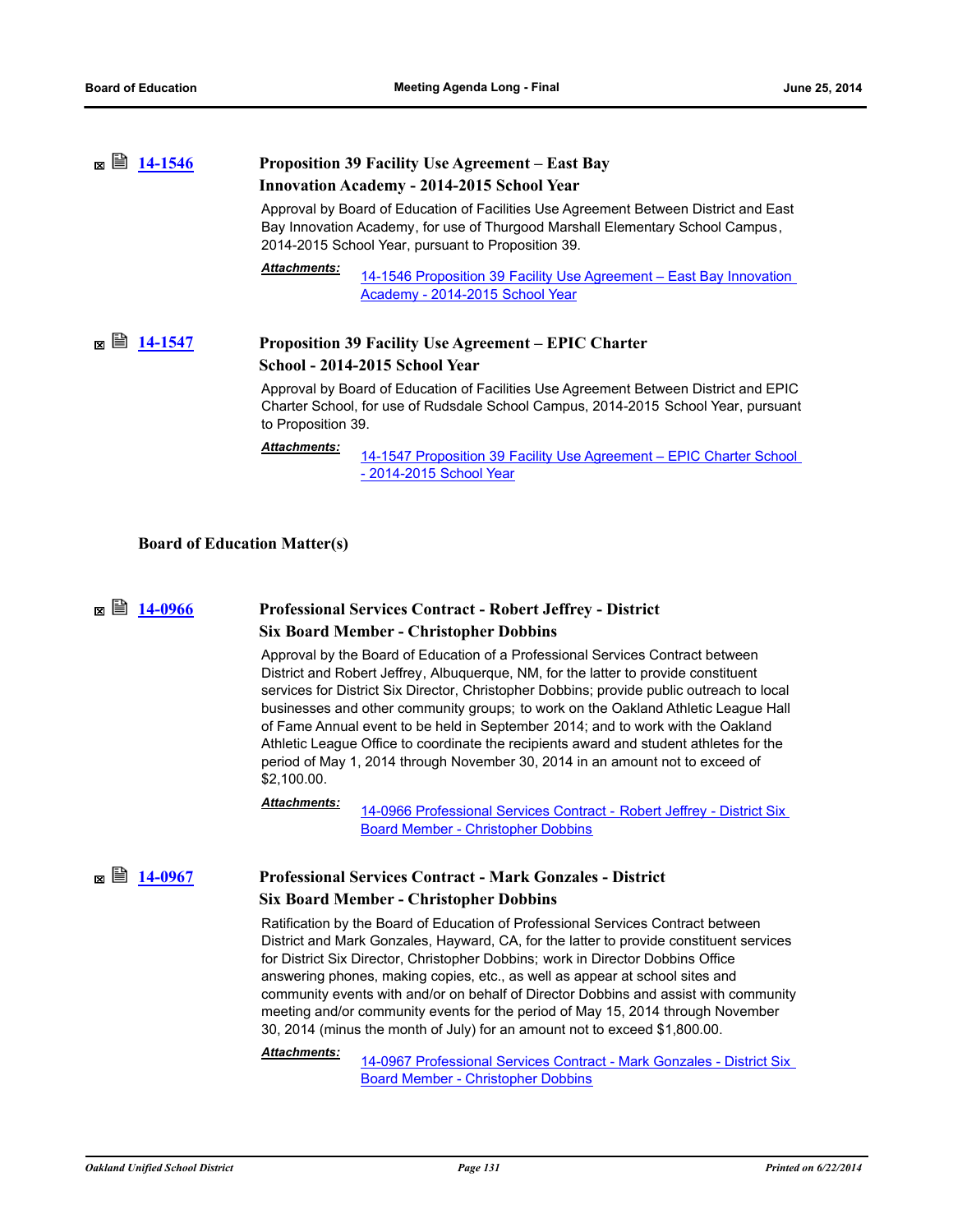# **<b>■ [14-1439](http://ousd.legistar.com/gateway.aspx?m=l&id=/matter.aspx?key=33115) Minutes - Board of Education - Regular Meeting - June 11, 2014**

Ratification by the Board of Education of Its Regular Meeting Minutes of June 11, 2014 prepared by Staff shortly after said Meeting.

[14-1439 Minutes - Board of Education - Regular Meeting - June 11,](https://ousd.legistar.com/View.ashx?M=M&ID=319668&GUID=DFA4FFF2-BCEC-4E3C-A70E-5A7B8F5A4ECB)  2014 *Attachments:*

# **K1. Adoption of General Consent Report No. 2**

# **■ ■ [14-1127](http://ousd.legistar.com/gateway.aspx?m=l&id=/matter.aspx?key=32827) Professional Services Contract - Aim High - Summer Learning Program - Westlake Middle School**

Approval by the Board of Education of a Professional Services Contract between the District and Aim High, San Francisco, CA, for the latter to provide at least six hours of daily summer academic support and enrichments to District students who are in need of some of services to counter summer learning loss, as described in the Scope Work, incorporated herein by reference as though fully set forth, at Westlake Middle School, for the period of June 16, 2014 through August 15, 2014, in an amount not to exceed \$31,200.00.

**Resource Code-Site No.- 4124-922**

### **Funding Source: 21st Century Community Learning Centers (21st CCLC) Grant**

[14-1127 Professional Services Contract - Aim High - Summer Learning](http://ousd.legistar.com/gateway.aspx?M=F&ID=76479.pdf)  Program - Westlake Middle School *Attachments:*

# **K2. Adoption of General Consent Report No.3**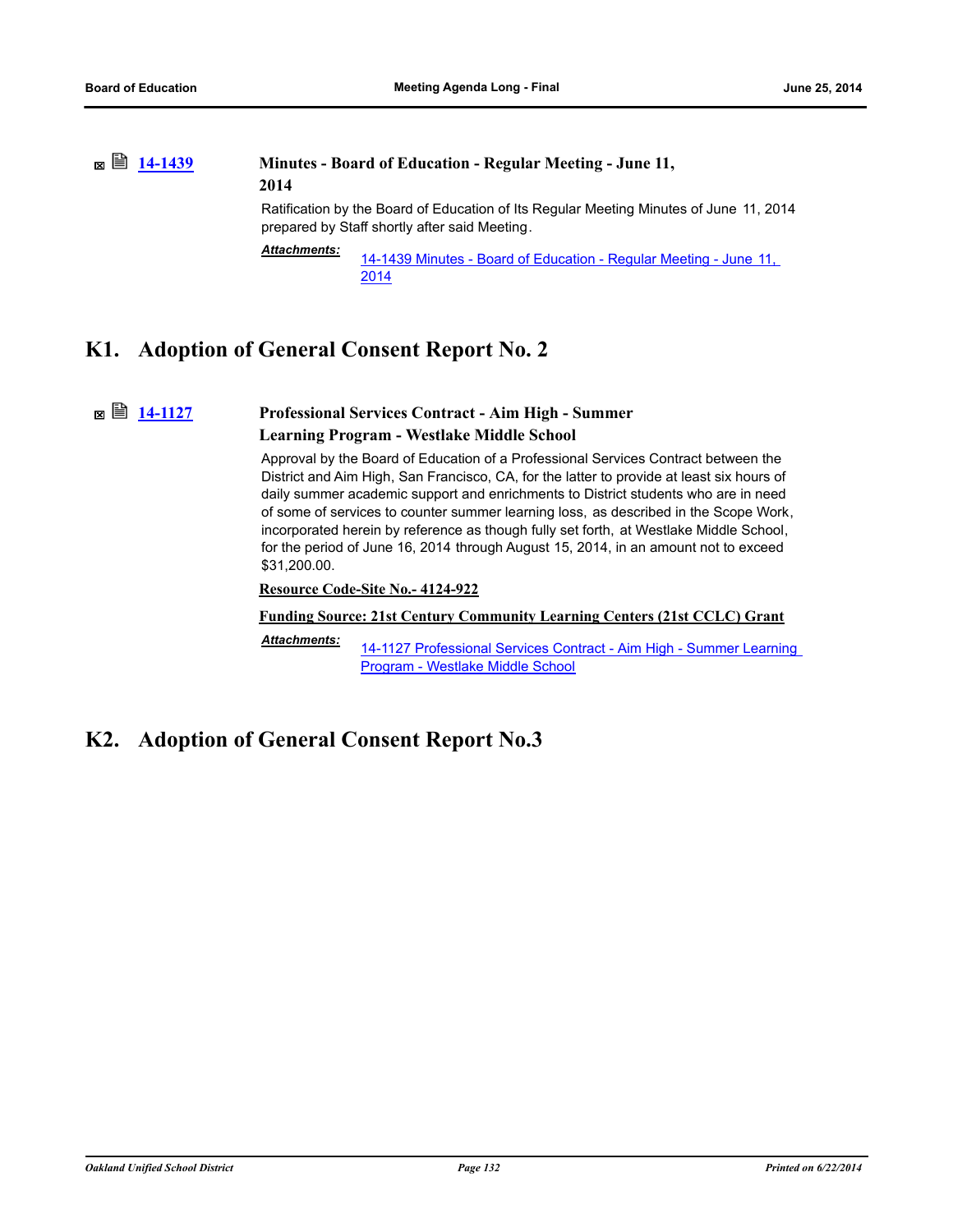# **[14-1043](http://ousd.legistar.com/gateway.aspx?m=l&id=/matter.aspx?key=32743) Amendment No. 1 - Individual Service Agreement - Master Memorandum of Understanding - East Bay Asian Youth Center - Summer Learning Program - Manzanita**

### **Community Elementary School**

Approval by the Board of Education of Amendment No. 1 of the Individual Service Agreement to the Master Memorandum of Understanding (MMOU) between the District and the East Bay Asian Youth Center, Oakland, CA, for the latter to provide additional services for a safe, enriching and dynamic summer program utilizing its Menu of Service Option for Elementary Summer Programming Services at Manzanita Community Elementary School for the period of July 1, 2013 through August 22, 2014, in the additional amount of \$39,520.00, increasing the ISA not to exceed amount from \$95,760.00 to \$135,280.00. All other terms and conditions of the ISA remain in full force and effect.

### **Resource Code-Site No.- 4124-922**

### **Funding Source: 21st Century Community Learning Centers (21st CCLC) Grant**

14-1043 Amendment No. 1 - Individual Service Agreement - Master Memorandum of Understanding - East Bay Asian Youth Center - [Summer Learning Program - Manzanita Community Elementary School](http://ousd.legistar.com/gateway.aspx?M=F&ID=76722.pdf) *Attachments:*

# **[14-1044](http://ousd.legistar.com/gateway.aspx?m=l&id=/matter.aspx?key=32744) Amendment No. 1 - Individual Service Agreement - Master Memorandum of Understanding - East Bay Asian Youth Center - Summer Learning Program - Garfield Elementary**

**School**

Approval by the Board of Education of Amendment No. 1 of the Individual Service Agreement to the Master Memorandum of Understanding (MMOU) between the District and the East Bay Asian Youth Center, Oakland, CA, for the latter to provide additional services for a safe, enriching and dynamic summer program utilizing its Menu of Service Option for Elementary Summer Programming Services at Garfield Elementary School for the period of July 1, 2013 through August 22, 2014, in the additional amount of \$24,700.00, increasing the ISA not to exceed amount from \$193,725.00 to \$218,425.00. All other terms and conditions of the ISA remain in full force and effect.

### **Resource Code-Site No.- 4124-922**

### **Funding Source: 21st Century Community Learning Centers (21st CCLC) Grant**

### *Attachments:*

[14-1044 Amendment No. 1 - Individual Service Agreement - Master](http://ousd.legistar.com/gateway.aspx?M=F&ID=76723.pdf)  Memorandum of Understanding - East Bay Asian Youth Center - Summer Learning Program - Garfield Elementary School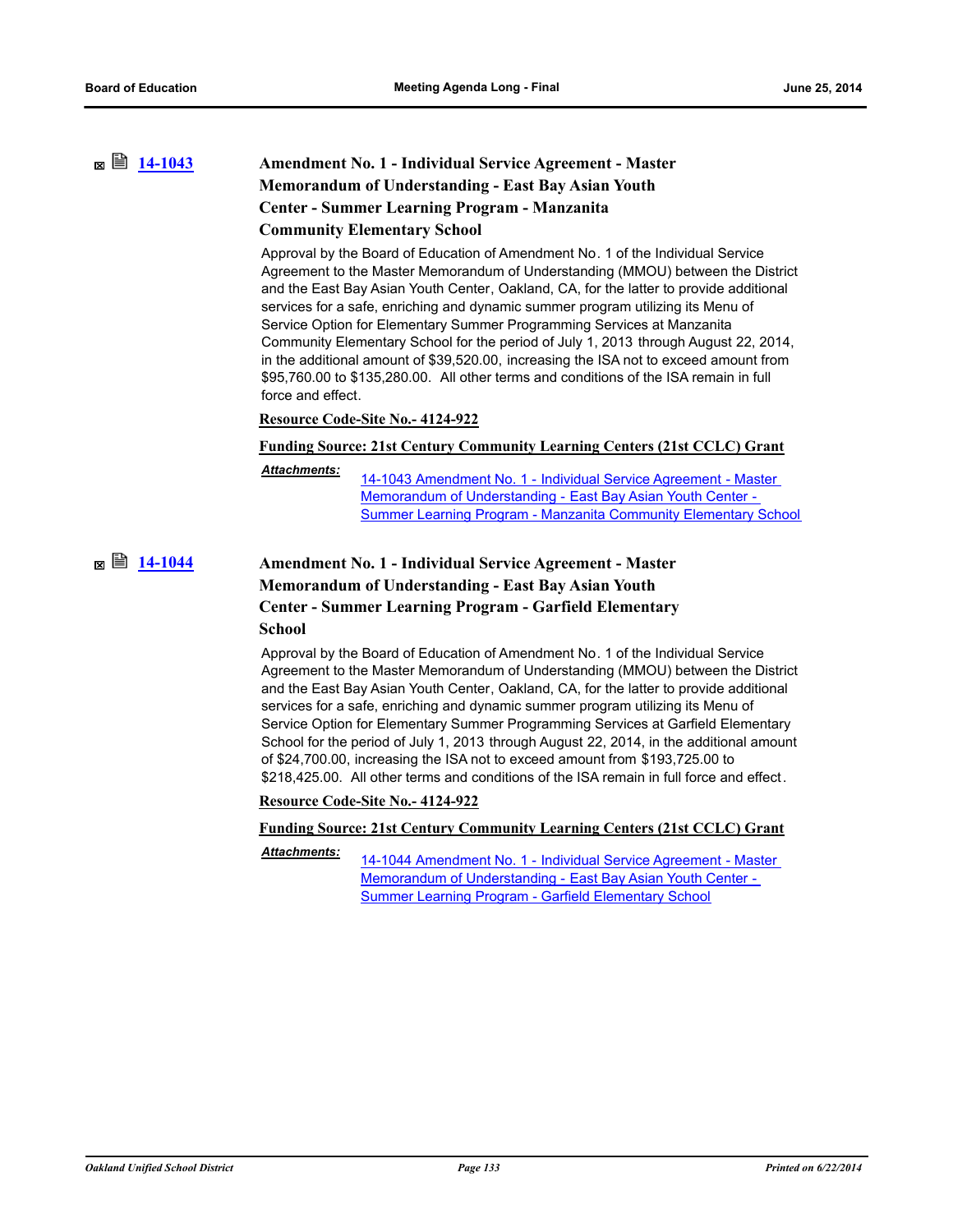# **[14-1045](http://ousd.legistar.com/gateway.aspx?m=l&id=/matter.aspx?key=32745) Amendment No. 1 - Individual Service Agreement - Master Memorandum of Understanding - Summer Learning Program - Franklin Elementary School**

Approval by the Board of Education of Amendment No. 1 of the Individual Service Agreement to the Master Memorandum of Understanding (MMOU) between the District and the East Bay Asian Youth Center, Oakland, CA, for the latter to provide additional services for a safe, enriching and dynamic summer program utilizing its Menu of Service Option for Elementary Summer Programming Services at Franklin Elementary School for the period of July 1, 2013 through August 22, 2014, in the additional amount of \$44,460.00, increasing the ISA not to exceed amount from \$135,318.00 to \$179,778.00. All other terms and conditions of the ISA remain in full force and effect.

### **Resource Code-Site No.- 4124-922**

### **Funding Source: 21st Century Community Learning Centers (21st CCLC) Grant**

14-1045 Amendment No. 1 - Individual Service Agreement - Master [Memorandum of Understanding - Summer Learning Program - Franklin](http://ousd.legistar.com/gateway.aspx?M=F&ID=76724.pdf)  Elementary School *Attachments:*

# **■ ■ [14-1046](http://ousd.legistar.com/gateway.aspx?m=l&id=/matter.aspx?key=32746) Amendment No. 1 - Individual Service Agreement - Master Memorandum of Understanding - Summer Learning Program - Bella Vista Elementary School**

Approval by the Board of Education of Amendment No. 1 of the Individual Service Agreement to the Master Memorandum of Understanding (MMOU) between the District and the East Bay Asian Youth Center, Oakland, CA, for the latter to provide additional services for a safe, enriching and dynamic summer program utilizing its Menu of Service Option for Elementary Summer Programming Services at Bella Vista

Elementary School for the period of July 1, 2013 through August 22, 2014, in the additional amount of \$29,640.00, increasing the ISA not to exceed amount from \$95,488.00 to \$125,128.00. All other terms and conditions of the ISA remain in full force and effect.

**Resource Code-Site No.- 4124-922**

### **Funding Source: 21st Century Community Learning Centers (21st CCLC) Grant**

14-1046 Amendment No. 1 - Individual Service Agreement - Master [Memorandum of Understanding - Summer Learning Program - Bella](http://ousd.legistar.com/gateway.aspx?M=F&ID=76726.pdf)  Vista Elementary School *Attachments:*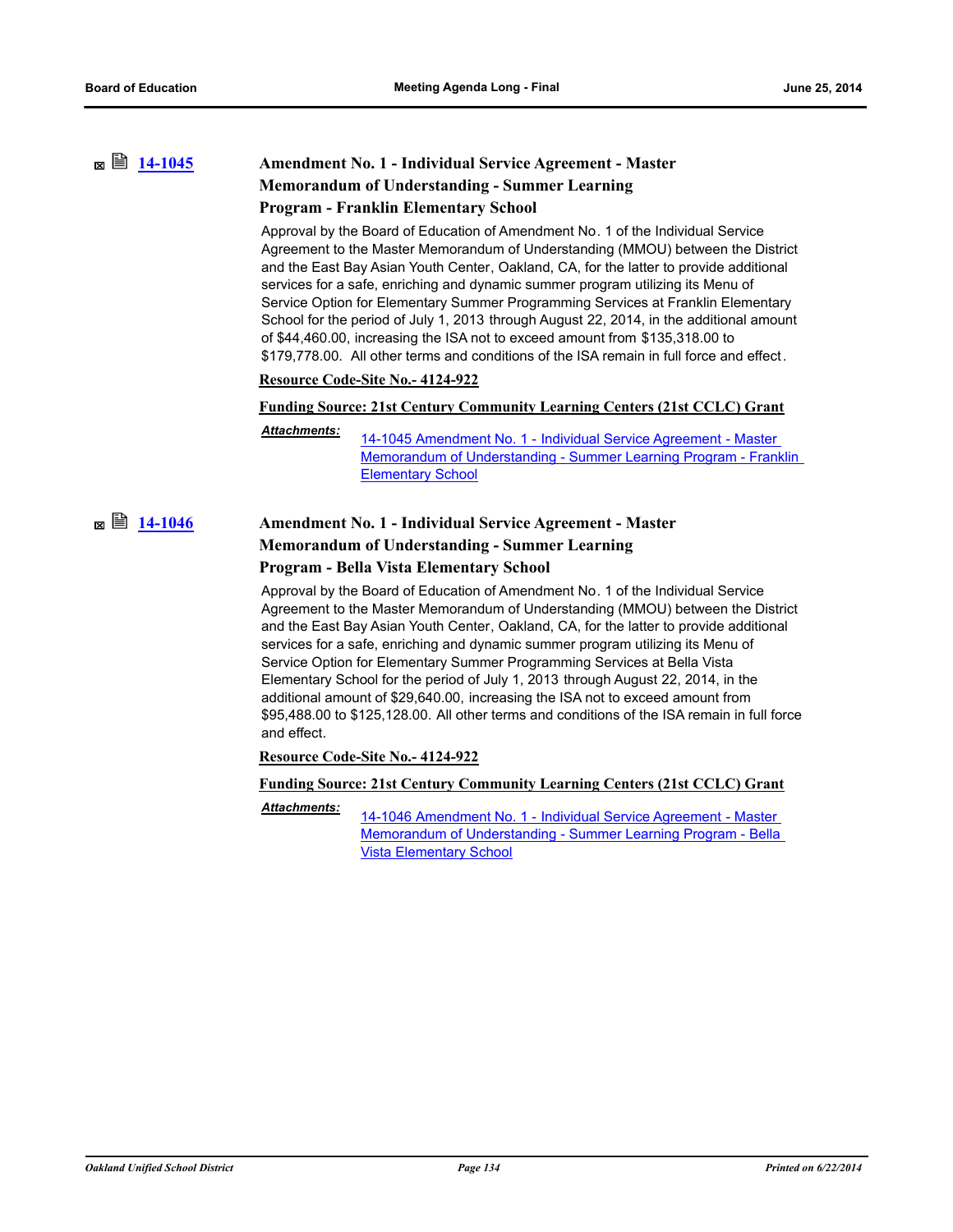# **[14-1047](http://ousd.legistar.com/gateway.aspx?m=l&id=/matter.aspx?key=32747) Amendment No. 1 - Individual Service Agreement - Master Memorandum of Understanding - East Bay Asian Youth Center - Summer Learning Program - Roosevelt Middle**

### **School**

Approval by the Board of Education of Amendment No. 1 of the Individual Service Agreement to the Master Memorandum of Understanding (MMOU) between the District and the East Bay Asian Youth Center, Oakland, CA, for the latter to provide additional services for a safe, enriching and dynamic summer program utilizing its Menu of Service Option for Elementary Summer Programming Services at Roosevelt Middle School for the period of July 1, 2013 through August 22, 2014, in the additional amount of \$29,640.00, increasing the ISA not to exceed amount from \$356,627.00, to \$386,267.00. All other terms and conditions of the ISA remain in full force and effect.

### **Resource Code-Site No.- 4124-922**

### **Funding Source: 21st Century Community Learning Centers (21st CCLC) Grant**

*Attachments:*

[14-1047 Amendment No. 1 - Individual Service Agreement - Master](http://ousd.legistar.com/gateway.aspx?M=F&ID=76725.pdf)  Memorandum of Understanding - East Bay Asian Youth Center - Summer Learning Program - Roosevelt Middle School

# **[14-1304](http://ousd.legistar.com/gateway.aspx?m=l&id=/matter.aspx?key=32984) Master Memorandum of Understanding - East Bay Asian Youth Center - 2014-2015 School Year**

Approval by the Board of Education of a Master Memorandum of Understanding (MOU) between District and East Bay Asian Youth Center, Oakland, CA, for the latter to provide Arts, Recreation, Leadership and Family Literacy activities in its capacity as a Comprehensive After School Program Lead Agency at school sites to be determined , for the period of July 1, 2014 through August 21, 2015, in an amount not to exceed \$3,064,240.00, pursuant to the terms and conditions as specified in the MOU.

[14-1304 Master Memorandum of Understanding - East Bay Asian](http://ousd.legistar.com/gateway.aspx?M=F&ID=76746.pdf)  Youth Center - 2014-2015 School Year *Attachments:*

# **L. Introduction of New Legislative Matter(s)**

*This section of the agenda permits the introduction of new business matter within subject matter jurisdiction of District that may be scheduled, pursuant to requirements of Board By-Law 9322, for a future meeting.*

# **M. Special Recognitions and Presentations**

# **N. Superintendent's Report**

*This is an oral report to the Board and the Public by the Superintendent of Schools of any information that he/she wishes to share regarding past, present or future personal or official activities.*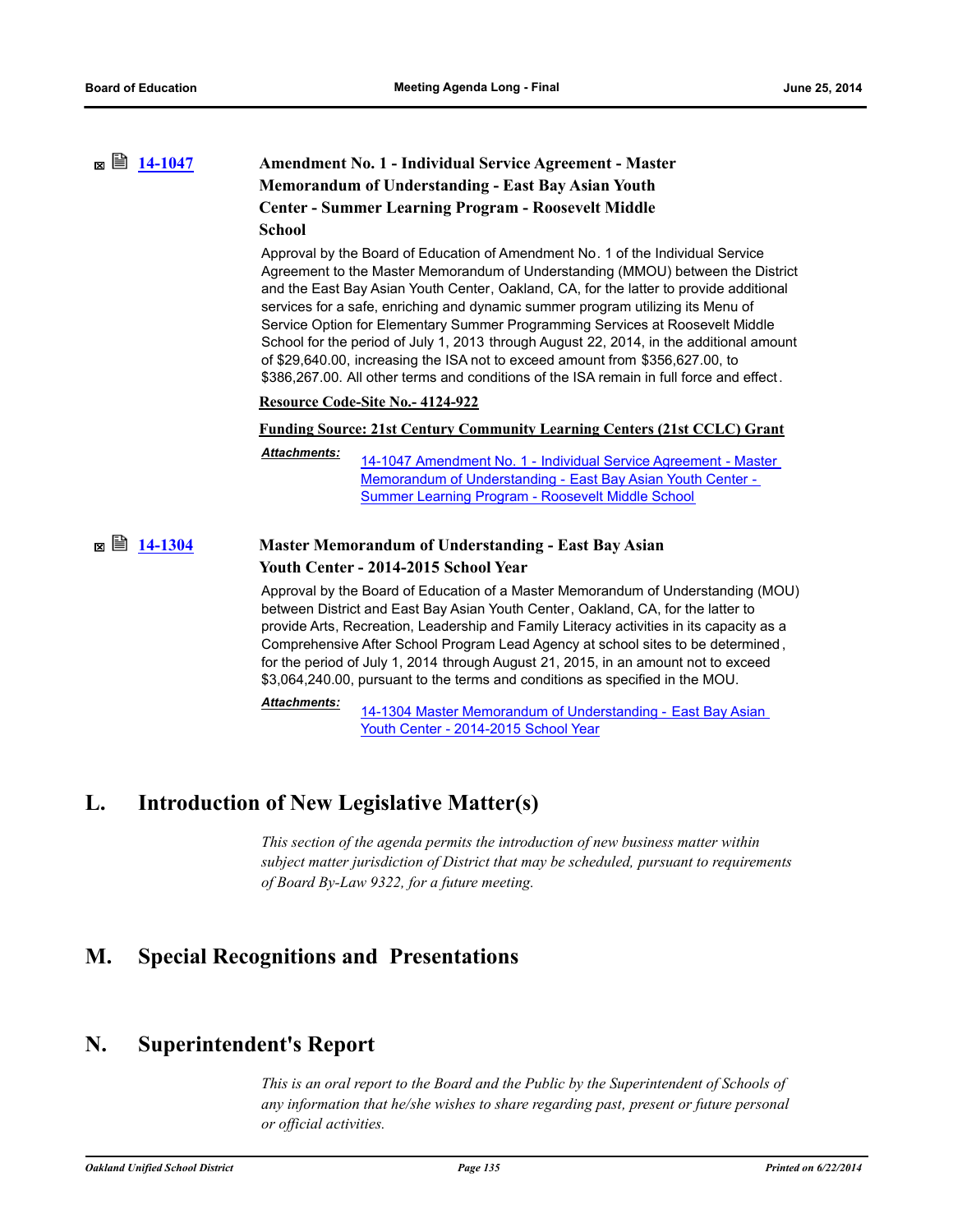**[14-1440](http://ousd.legistar.com/gateway.aspx?m=l&id=/matter.aspx?key=33116) Superintendent's Report - June 25, 2014** Presentation of the Report of the Superintendent of Schools - June 25, 2014. [14-1440 Superintendent's Report - June 25, 2014](http://ousd.legistar.com/gateway.aspx?M=F&ID=76770.pdf) *Attachments:*

# **O. President's Report**

*This is an oral report to the Board and to the Public by the President of the Board of any information that he/she wishes to share regarding past, present or future personal or official activities as the chief officer of the Board.*

# **[14-1441](http://ousd.legistar.com/gateway.aspx?m=l&id=/matter.aspx?key=33117) President's Report - June 25, 2014** Presentation of the Report of the President of the Board - June 25, 2014.

# **P. Board Members' Report**

*This is an oral report, consistent with Brown Act requirements, to the Public by an Elected Board member of any information that he/she wishes to share regarding past, present or future personal or official activities.*

## **[14-1442](http://ousd.legistar.com/gateway.aspx?m=l&id=/matter.aspx?key=33118) Board Member's Report June 25, 2014** Presentation of the Regular Board Members Report - June 25, 2014.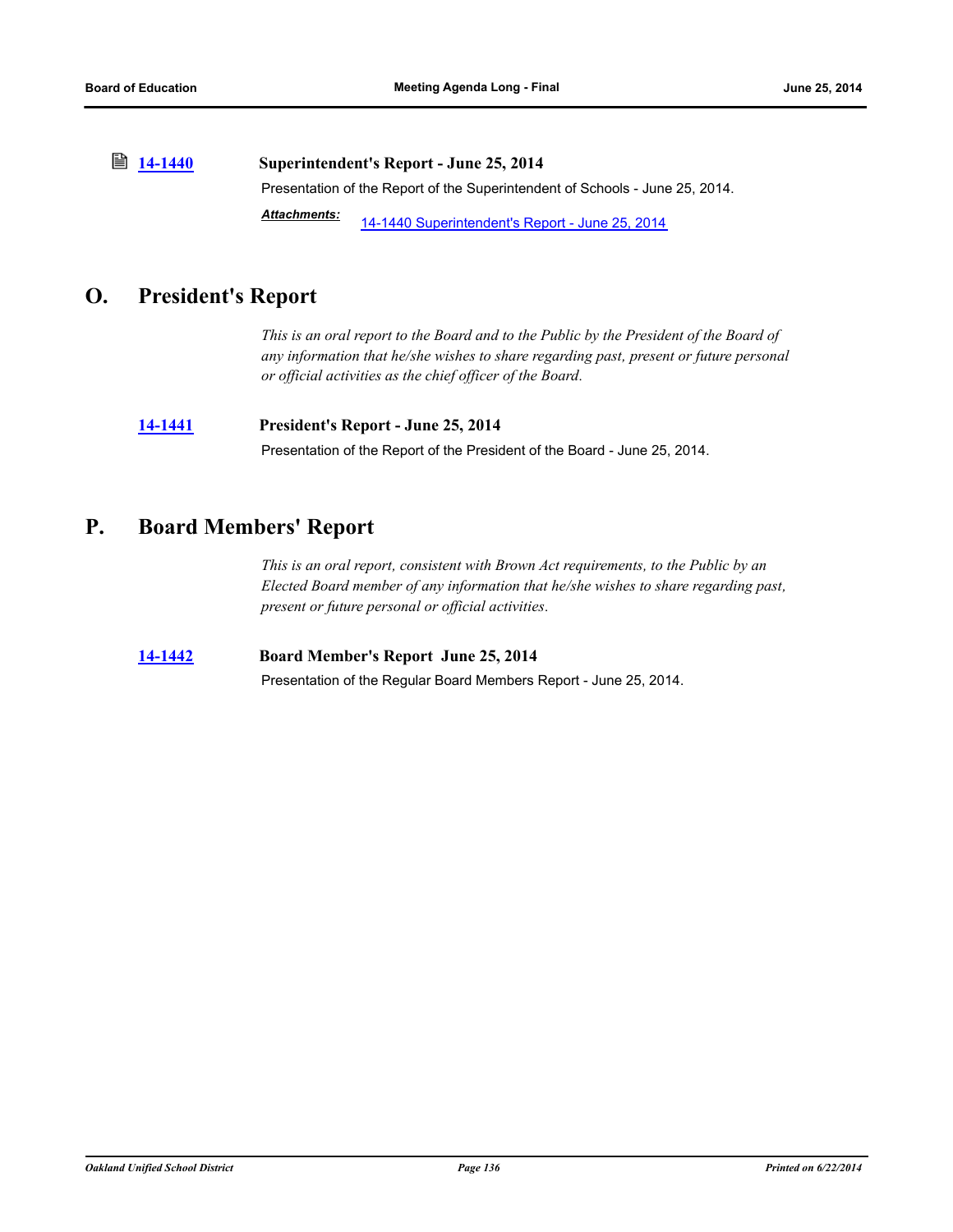# **Q. Public Comments On All Non-Agenda Items Within the Subject Matter Jurisdiction of the District - 30 Minutes (Continued)**

*This section of the Agenda may provide an opportunity for a member of the Public not heard under Agenda Item J, for three minutes per person, or less, depending on the number of Speakers remaining, to directly address the Board, on any item of interest to a member of the Public that is not on the current Agenda, but is within the subject matter jurisdiction of the Board, subject to terms and conditions stated herein. Minutes are not transferable from Speaker to Speaker. A Speaker may be heard under this Item - Q - only if s/he timely submitted a Speaker Request Card by the time Agenda Item I is considered, the 30 minutes under Agenda Item J was exhausted before being called to speak and the 30 minutes of this section has not been exhausted. A Speaker Request Card called during Agenda Item J but not responded to by the requester is not repeated and a new Speaker Request Card is not accepted under this - U - Agenda item. Not more than 30 minutes shall be allocated for the purpose of this item. Likewise, as under Agenda Item F, the Board may not discuss or take any action on a non-agenda item not appearing on the posted agenda for this meeting, except the Board or staff, as permitted by law, may briefly respond to a statement made or questions posed by a member of the public. In addition, on his or her own initiative or in response to questions posed by the public, a member of the Board or its staff may ask a question for clarification, make a brief announcement, or make a brief report of personal activities.*

# **[14-1437](http://ousd.legistar.com/gateway.aspx?m=l&id=/matter.aspx?key=33113) Public Comments on All Non-Agenda Items Within the Subject Matter Jurisdiction of the District - Up to 30 Minutes - June 25, 2014**

Public Comments on All Non-Agenda Items Within the Subject Matter Jurisdiction of the District - Up to 30 Minutes - June 25, 2014.

# **R. Adoption of the Pupil Discipline Consent Report**

*Adoption of the Pupil Discipline Consent Report by the Board is the final Public Session decision, required by state law, on an individual pupil case from Closed Session, based on consideration of report and recommendations from the Pupil Discipline Hearing Panel, to either suspend, expel, grant a suspended expulsion, revoke a suspended expulsion order, reinstate, readmit, admit a pupil or not to do any of the preceding regarding a pupil. An individual pupil case specifics, other than as disclosed on printed agenda, is non-discloseable pursuant to federal law.*

*None*